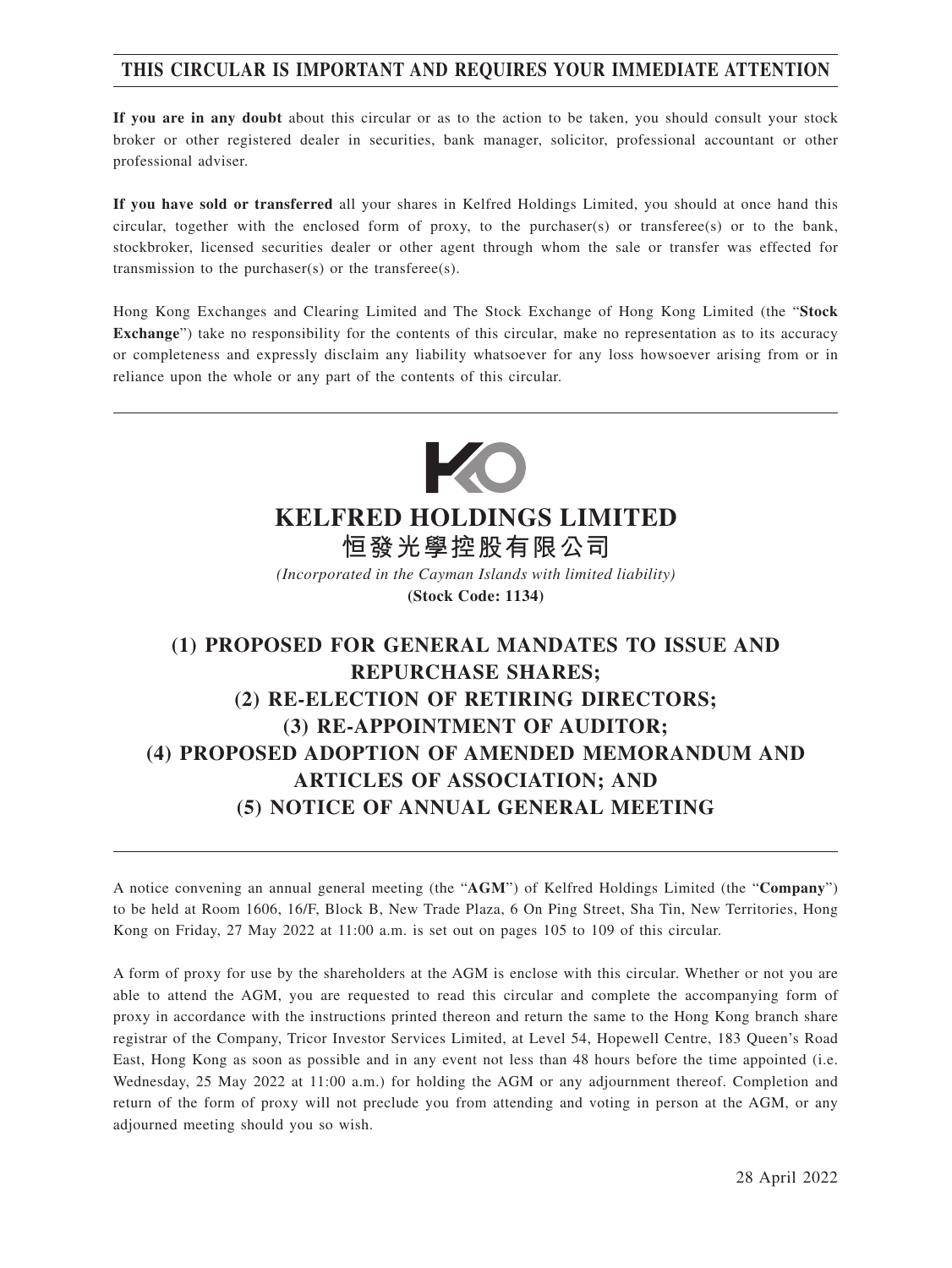## **CONTENTS**

## *Page*

|                                                               | $\overline{4}$ |
|---------------------------------------------------------------|----------------|
| <b>APPENDIX I – EXPLANATORY STATEMENT OF</b>                  |                |
| THE REPURCHASE MANDATE                                        | 12             |
| APPENDIX II - BIOGRAPHICAL DETAILS OF RETIRING DIRECTORS      |                |
| <b>PROPOSED FOR RE-ELECTION AT THE AGM</b>                    | 17             |
| APPENDIX III — PROPOSED AMENDMENTS TO EXISTING MEMORANDUM AND |                |
| ARTICLES OF ASSOCIATION                                       | 23             |
| NOTICE OF ANNUAL GENERAL MEETING                              | 104            |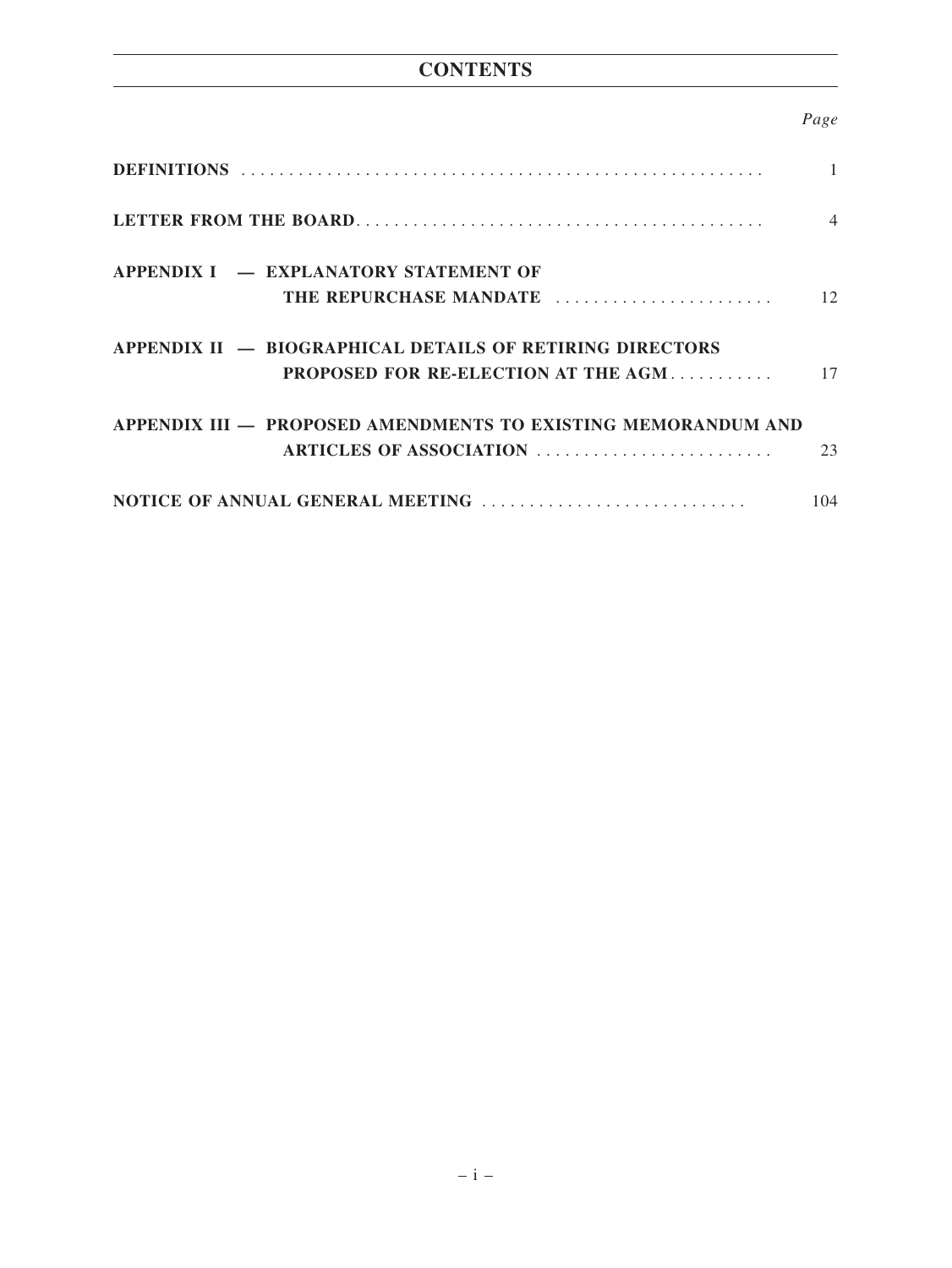*In this circular, unless the context otherwise requires, the following expressions have the following meanings:*

| "AGM"                                | the annual general meeting of the Company to be held at<br>Room 1606, 16/F, Block B, New Trade Plaza, 6 On Ping<br>Street, Sha Tin, New Territories, Hong Kong on Friday, 27<br>May 2022 at 11:00 a.m., the notice of which is set out on<br>pages 105 to 109 of this circular, or any adjournment<br>thereof |
|--------------------------------------|---------------------------------------------------------------------------------------------------------------------------------------------------------------------------------------------------------------------------------------------------------------------------------------------------------------|
| "AGM Notice"                         | the notice convening the AGM set out on pages 105 to 109<br>of this circular                                                                                                                                                                                                                                  |
| "Amended Memorandum and<br>Articles" | the second amended and restated memorandum and articles<br>of association of the Company to be adopted on the date of<br>passing the special resolution set out in the AGM Notice                                                                                                                             |
| "Articles"                           | the articles of association of the Company adopted on 22<br>June 2019, and as amended, supplemented or otherwise<br>modified from time to time                                                                                                                                                                |
| "Board"                              | the board of Directors                                                                                                                                                                                                                                                                                        |
| "close associate(s)"                 | has the meaning ascribed thereto under the Listing Rules                                                                                                                                                                                                                                                      |
| "Company"                            | Kelfred Holdings Limited (恒發光學控股有限公司) (Stock<br>Code: 1134), an exempted company incorporated in the<br>Cayman Islands with limited liability and the Shares of<br>which are listed on the Main Board of the Stock Exchange                                                                                   |
| "Companies Act"                      | the Companies Act, Cap 22 of Cayman Islands, as<br>amended,<br>modified<br>and<br>supplemented<br>otherwise<br>or<br>modified from time to time                                                                                                                                                               |
| "Controlling Shareholder(s)"         | has the meaning ascribed thereto under the Listing Rules                                                                                                                                                                                                                                                      |
| "core connected person"              | has the meaning ascribed thereto under the Listing Rules                                                                                                                                                                                                                                                      |
| "Director(s)"                        | the director(s) of the Company                                                                                                                                                                                                                                                                                |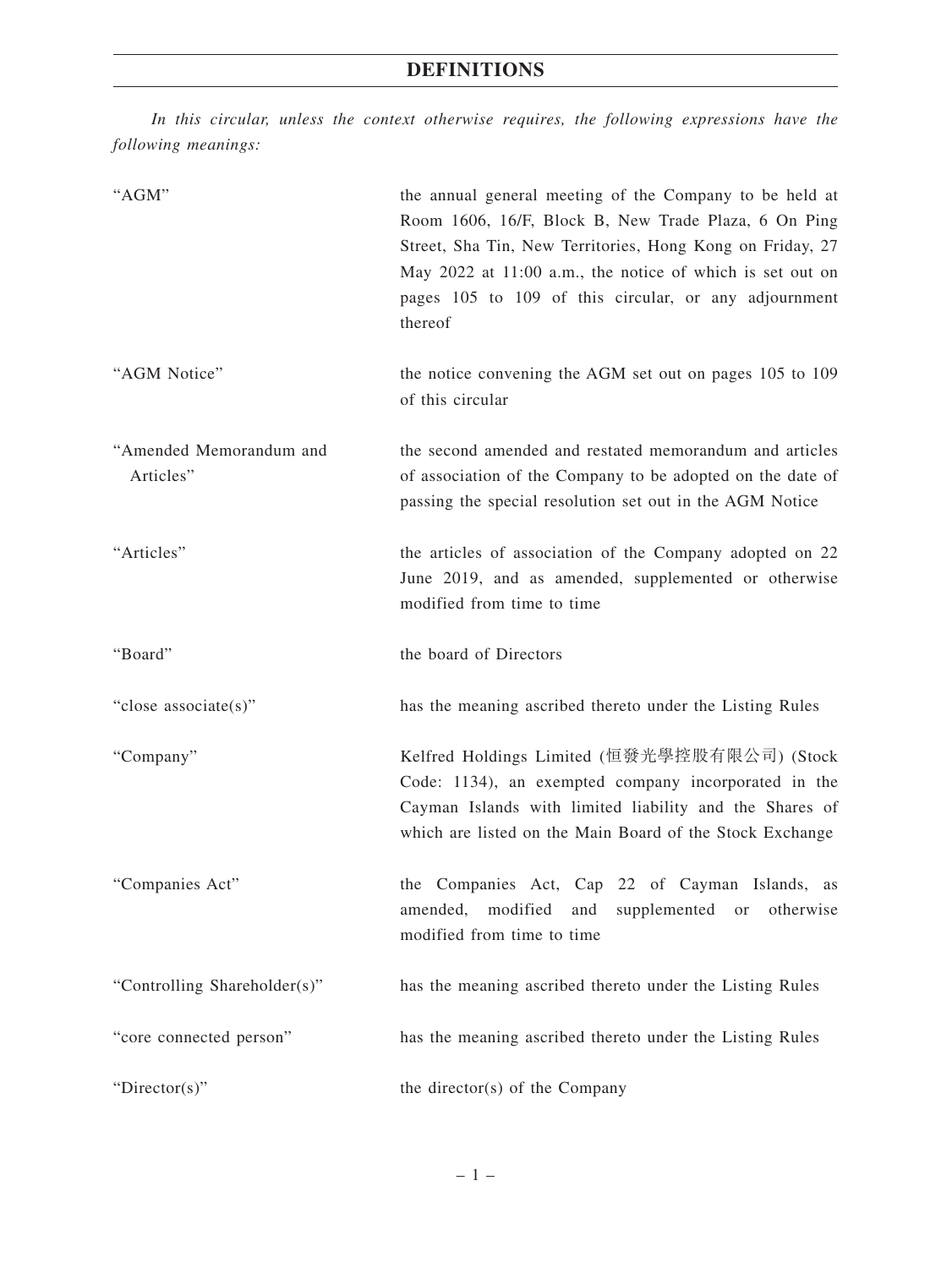## **DEFINITIONS**

| "Existing Memorandum and<br>Articles" | the existing memorandum and articles of association of the<br>Company adopted on 22 June 2019                                                                                                                                                                                                            |
|---------------------------------------|----------------------------------------------------------------------------------------------------------------------------------------------------------------------------------------------------------------------------------------------------------------------------------------------------------|
| "Group"                               | the Company and its subsidiaries                                                                                                                                                                                                                                                                         |
| "HK\$"                                | Hong Kong dollar(s), the lawful currency of Hong Kong                                                                                                                                                                                                                                                    |
| "Hong Kong"                           | the Hong Kong Special Administrative Region of the<br>People's Republic of China                                                                                                                                                                                                                         |
| "Issue Mandate"                       | a general and unconditional mandate proposed to be<br>granted to the Directors to exercise all powers of the<br>Company to allot, issue and deal with the Shares not<br>exceeding the aggregate of 20% of the number of the<br>issued Shares as at the date of the passing of the relevant<br>resolution |
| "Latest Practicable Date"             | 22 April 2022, being the latest practicable date prior to the<br>printing of this circular for ascertaining certain information<br>contained herein                                                                                                                                                      |
| "Listing Rules"                       | the Rules Governing the Listing of Securities on The Stock<br>Exchange of Hong Kong Limited                                                                                                                                                                                                              |
| "Memorandum"                          | the memorandum of association of the Company (as<br>amended, supplemented or otherwise modified from time to<br>time)                                                                                                                                                                                    |
| "Register of Members"                 | the register of members of the Company                                                                                                                                                                                                                                                                   |
| "Repurchase Mandate"                  | a general unconditional mandate proposed to be granted to<br>the Directors to exercise all powers of the Company to<br>purchase or repurchase the Shares not exceeding the<br>aggregate of 10% of the number of the issued Shares as at<br>the date of the passing of the relevant resolution            |
| "SFO"                                 | the Securities and Futures Ordinance (Chapter 571 of the<br>Laws of Hong Kong), as amended, supplemented or<br>otherwise modified from time to time                                                                                                                                                      |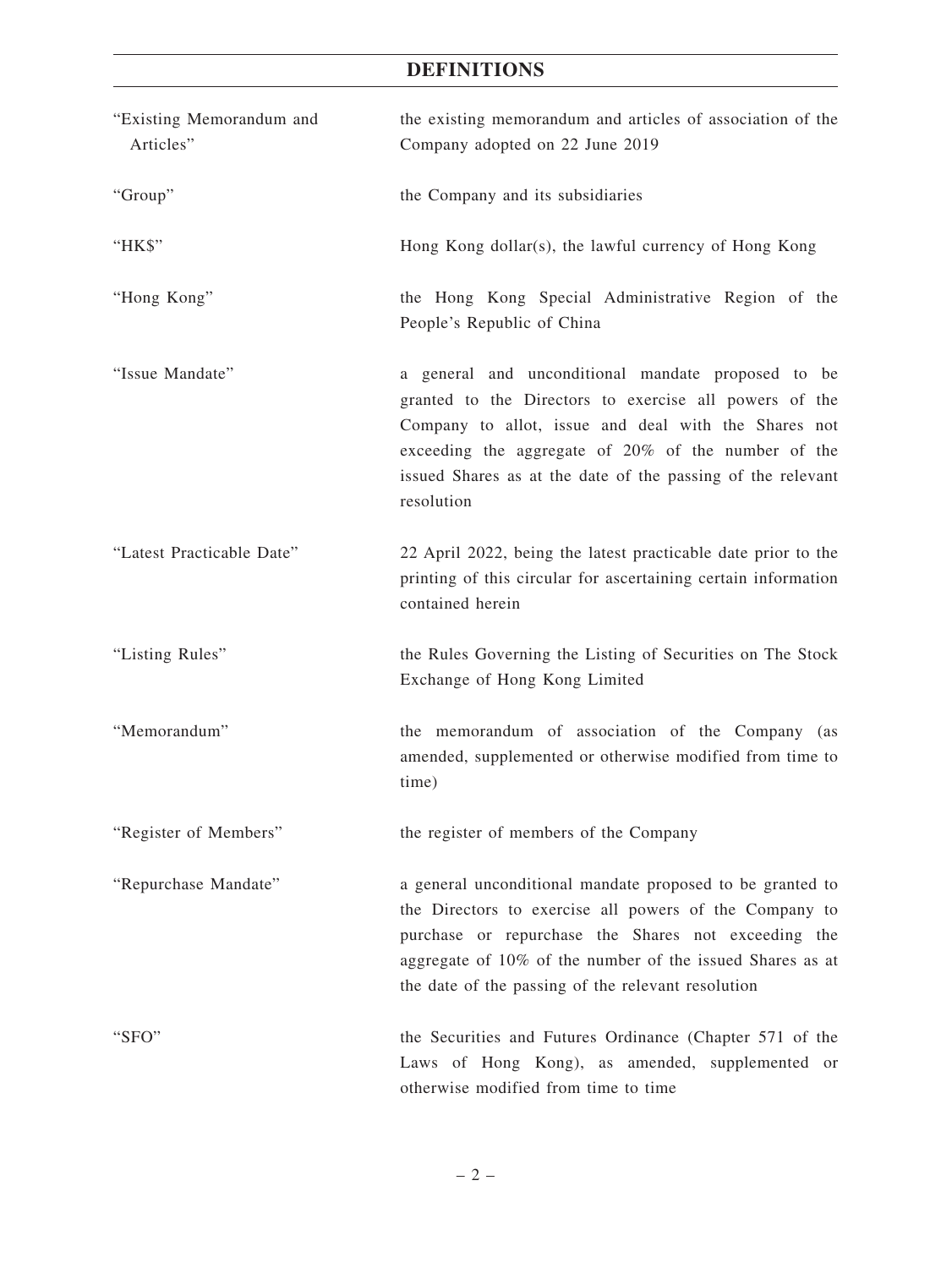## **DEFINITIONS**

| "Share $(s)$ "               | the ordinary share(s) of the Company with nominal value<br>of HK\$0.01 each                                                                 |
|------------------------------|---------------------------------------------------------------------------------------------------------------------------------------------|
| "Shareholder(s)"             | holder(s) of the $Share(s)$                                                                                                                 |
| "Stock Exchange"             | The Stock Exchange of Hong Kong Limited                                                                                                     |
| "substantial shareholder(s)" | has the meaning ascribed thereto under the Listing Rules                                                                                    |
| "Takeovers Code"             | the Codes on Takeovers and Mergers and Share Buy-backs<br>of Hong Kong, as amended, supplemented or otherwise<br>modified from time to time |
| $\lq\lq q_0$ "               | per cent                                                                                                                                    |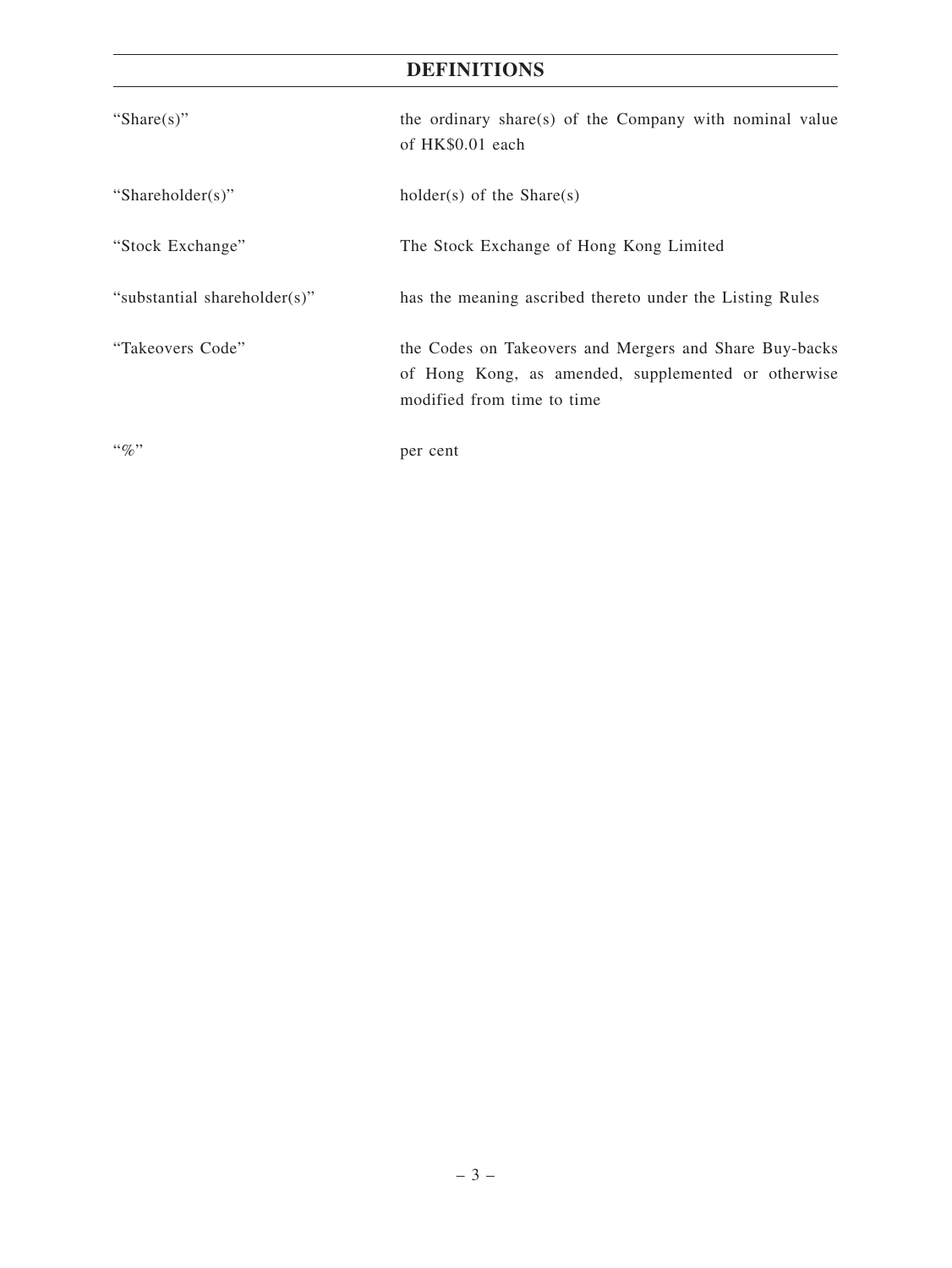

*(Incorporated in the Cayman Islands with limited liability)* **(Stock Code: 1134)**

*Executive Directors:* Mr. Kwok Kwan Fai *(Chairman)* Mr. Kwok Kwan Yu *(Chief Executive Officer)* Mr. Zuo Zhengsan

*Non-executive Directors:* Mr. Kwok Mau Kwan Ms. Chan Yin Wah Mr. Zhang Li

*Independent non-executive Directors:* Mr. Chu Kin Ming Mr. Hong Sze Lung Mr. Chan Hon Wah

*Registered Office:* Ocorian Trust (Cayman) Limited Windward 3, Regatta Office Park, P.O. Box 1350, Grand Cayman KY1-1108, Cayman Islands

*Head Office and Principal Place of Business in Hong Kong:* Workshops 1605−1606, 16/F., Block B New Trade Plaza 6 On Ping Street Sha Tin, New Territories Hong Kong

Hong Kong, 28 April 2022

*To the Shareholders*

Dear Sir/Madam,

# **(1) PROPOSED FOR GENERAL MANDATES TO ISSUE AND REPURCHASE SHARES; (2) RE-ELECTION OF RETIRING DIRECTORS; (3) RE-APPOINTMENT OF AUDITOR; (4) PROPOSED ADOPTION OF AMENDED MEMORANDUM AND ARTICLES OF ASSOCIATION; AND (5) NOTICE OF ANNUAL GENERAL MEETING**

#### **INTRODUCTION**

The purpose of this circular is to provide you with notice of the AGM and the relevant information regarding the resolutions to be proposed at the AGM relating to:

(i) the granting of the Issue Mandate to the Directors;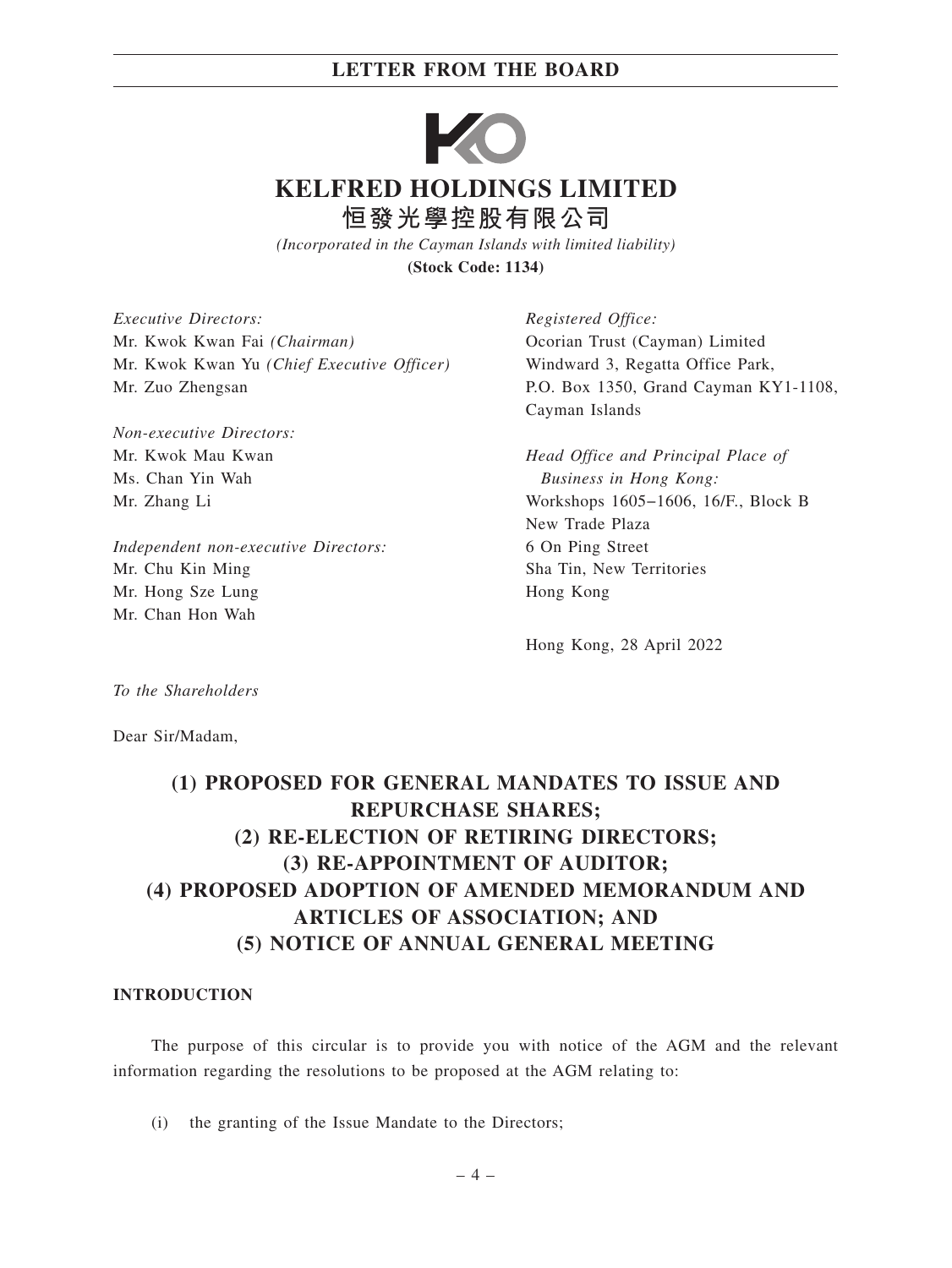- (ii) the granting of the Repurchase Mandate to the Directors;
- (iii) the granting of the extension mandate to extend the Issue Mandate by the addition of an amount representing the number of the issued Shares purchased or repurchased by the Company pursuant to the Repurchase Mandate;
- (iv) the re-election of retiring Directors;
- (v) the re-appointment of the auditor of the Company; and
- (vi) the adoption of the Amended Memorandum and Articles.

#### **GENERAL MANDATE TO ISSUE SHARES**

The Directors have been granted a general unconditional mandate to allot, issue and deal with the Shares pursuant to the ordinary resolution of the Shareholders at the annual general meeting held on 26 May 2021. As at the Latest Practicable Date, such general mandate has not been utilised and will lapse at the conclusion of the AGM. Therefore, an ordinary resolution will be proposed at the AGM that the Directors be granted a general unconditional mandate to exercise all powers of the Company to allot, issue and deal with the Shares not exceeding the aggregate of 20% of the number of the issued Shares as at the date of the passing of the relevant resolution. As at the Latest Practicable Date, the total number of Shares in issue was 500,000,000 Shares. Subject to the passing of the proposed resolution, assuming that there would be no change to the number of issued shares prior to the AGM, the maximum number of new Shares which can be issued under the Issue Mandate will be 100,000,000 Shares, representing 20% of the number of the issued Shares as at the Latest Practicable Date.

Details of the Issue Mandate are set out in the ordinary resolution as referred to in resolution no. 4 of the AGM Notice.

#### **GENERAL MANDATE TO REPURCHASE SHARES**

The Directors have been granted a general unconditional mandate to exercise all powers of the Company to purchase Shares pursuant to the ordinary resolution of the Shareholders at the annual general meeting held on 26 May 2021. As at the Latest Practicable Date, such repurchase mandate has not been utilised and will lapse at the conclusion of the AGM. Therefore, an ordinary resolution will be proposed at the AGM that the Directors be granted a general unconditional mandate to exercise all powers of the Company to purchase or repurchase the Shares not exceeding the aggregate of 10% of the number of the issued Shares as at the date of the passing of the relevant resolution.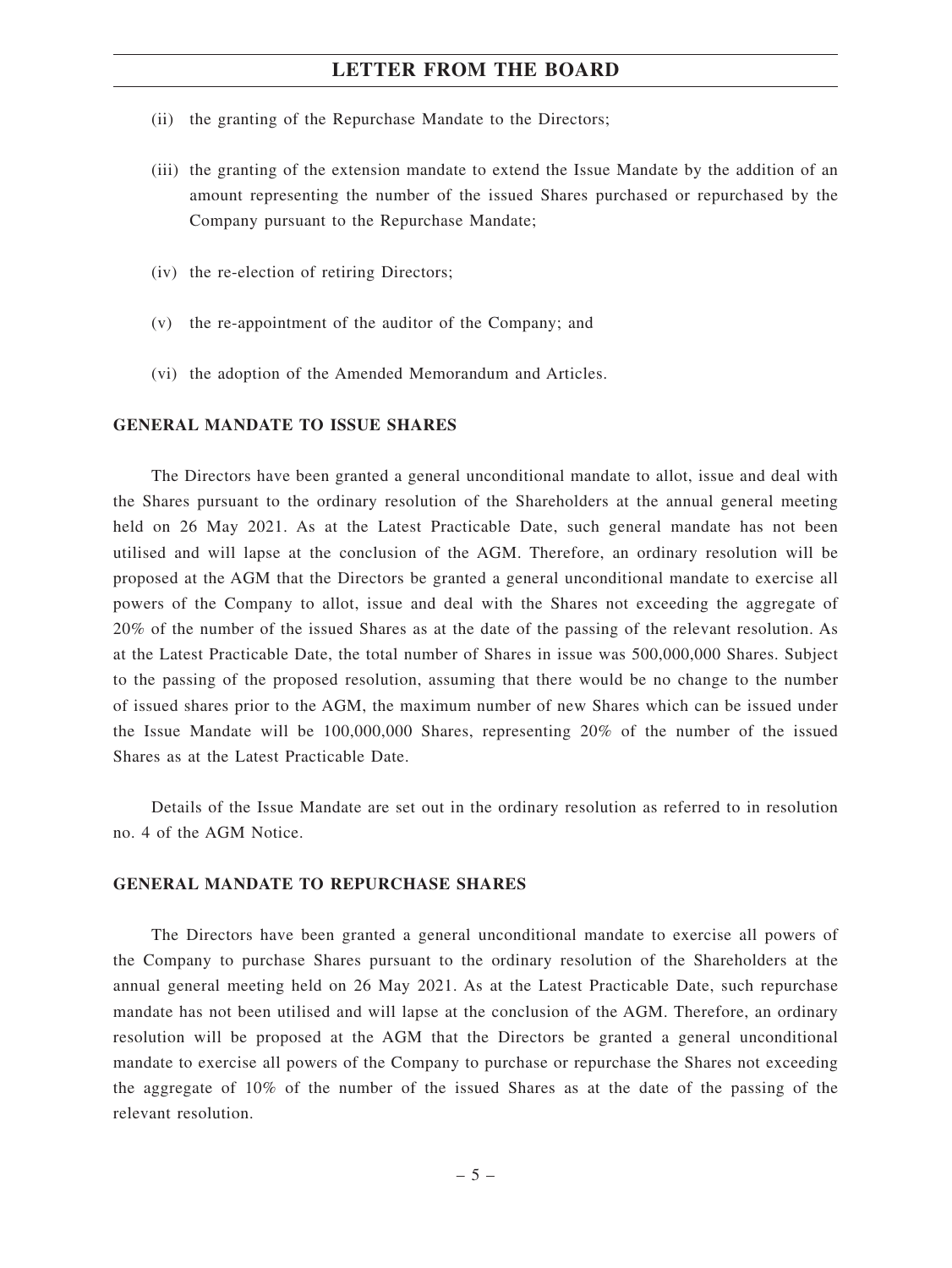An explanatory statement giving the particulars required under the Listing Rules in respect of the Repurchase Mandate to provide the Shareholders with all the information reasonably necessary to enable them to make an informed decision whether to vote for or against the resolution is set out in the Appendix I to this circular.

Details of the Repurchase Mandate are set out in the ordinary resolution as referred to in resolution no. 5 of the AGM Notice.

The Issue Mandate and Repurchase Mandate will remain in effect until whichever is the earliest of (i) the conclusion of the next annual general meeting of the Company; or (ii) the expiration of the period within which the next annual general meeting of the Company is required by the Articles or any applicable laws to be held; or (iii) the passing of an ordinary resolution of the Shareholders in general meeting revoking or varying such mandate.

As at the Latest Practicable Date, the total number of Shares in issue was 500,000,000. Subject to the passing of the proposed resolution and assuming that there would be no change in the number of the issued Shares prior to the AGM, the maximum number of Shares which can be repurchased by the Company under the Repurchase Mandate would be 50,000,000 Shares, representing 10% of the number of the issued Shares as at the Latest Practicable Date.

#### **EXTENSION OF THE ISSUE MANDATE**

In addition, if the Issue Mandate and the Repurchase Mandate are granted, an ordinary resolution will be proposed at the AGM to extend the Issue Mandate by the addition to the number of the Shares which may be allotted, issued and dealt with or agreed conditionally or unconditionally to be allotted, issued and dealt with by the Directors pursuant to the Issue Mandate of an amount representing the number of the issued Shares purchased or repurchased by the Company pursuant to the Repurchase Mandate, provided that such number of Shares shall not exceed 10% of the aggregate number of the issued Shares as at the date of passing the resolution for approving the Issue Mandate.

Details of the extension of the Issue Mandate are set out in the ordinary resolution as referred to in resolution no. 6 of the AGM Notice.

#### **RE-ELECTION OF RETIRING DIRECTORS**

Pursuant to article 112 of the Articles, any Director appointed by the Board to fill a casual vacancy to the existing Board shall hold office until the first general meeting of the Company after his appointment and be subject to re-election at such meeting. Any Director appointed by the Board as an addition to the existing Board shall hold office only until the next following annual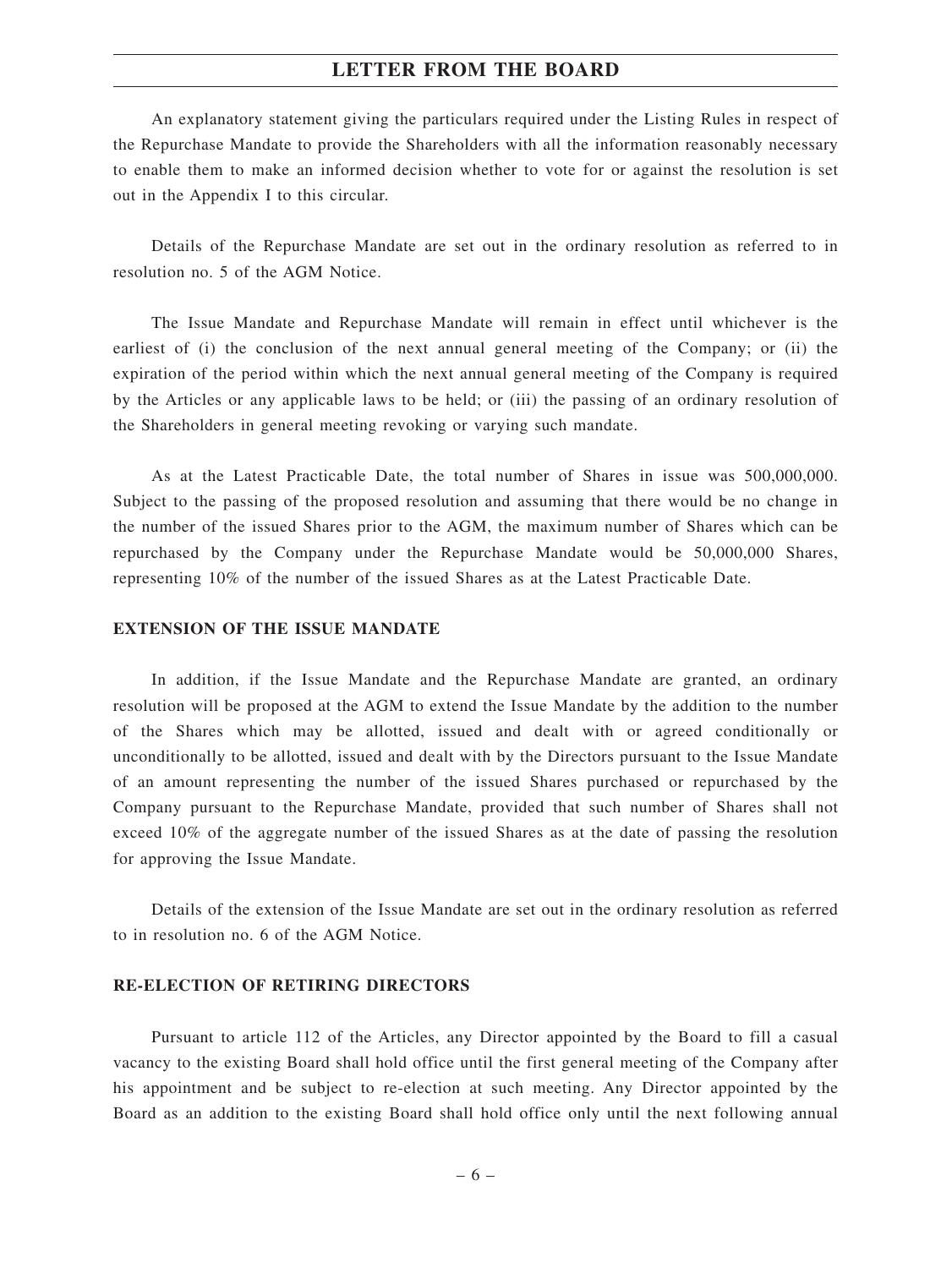general meeting of the Company and shall then be eligible for re-election. Mr. Zuo Zhengsan ("**Mr. Zuo**") and Mr. Zhang Li ("**Mr. Zhang**") were appointed by the Board on 16 June 2021, and shall retire and, being eligible, will offer themselves for re-election as an executive Director and a non-executive Director respectively at the AGM.

In accordance with Article 108 of the Articles, at each annual general meeting, one third of the Directors for the time being shall retire from office by rotation. However, if the number of Directors is not a multiple of three, then the number nearest to but not less than one third shall be the number of retiring Directors. The Directors to retire in each year shall be those who have been in office longest since their last re-election or appointment but, as between persons who became or were last re-elected Directors on the same day, those to retire shall (unless they otherwise agree among themselves) be determined by lot. As such, Mr. Kwok Kwan Yu ("**Mr. Ken Kwok**"), Mr. Chu Kin Ming ("**Mr. Chu**") and Mr. Chan Hon Wah ("**Mr. Chan**") shall retire by rotation and, being eligible, will offer themselves for re-election at the AGM.

Biographical details of the retiring Directors proposed to be re-elected at the AGM are set out in Appendix II to this circular.

## **RECOMMENDATION OF THE NOMINATION COMMITTEE ON RE-ELECTION OF DIRECTORS**

On 28 March 2020, the nomination committee of the Board (the "**Nomination Committee**"), having reviewed the composition of the Board, nominated Mr. Ken Kwok, Mr. Chu, Mr. Chan, Mr. Zuo and Mr. Zhang to the Board for it to recommend to Shareholders for re-election at the AGM.

The nominations were made in accordance with the nomination policy and the objective criteria (including but not limited to gender, age, cultural and educational background, ethnicity, professional experience, skills, knowledge and length of service), with due regard for the benefits of diversity, as set out under the board diversity policy of the Company, details of which are set out in the 2021 annual report of the Company.

The Nomination Committee had also taken into account of the respective contributions of Mr. Ken Kwok, Mr. Chu, Mr. Chan, Mr. Zuo and Mr. Zhang to the Board and their commitment to their roles. The Nomination Committee was satisfied with the independence of Mr. Chu and Mr. Chan having regard to the independence criteria as set out in Rule 3.13 of the Listing Rules.

Mr. Chu and Mr. Chan, who are proposed to be re-elected as the independent non- executive Directors of the Company, confirmed to the Company that they did not, as at the Latest Practicable Date, hold seven or more directorship in any listed companies. The biographical background of Mr. Chu and Mr. Chan is more particularly set out in Appendix II of this circular.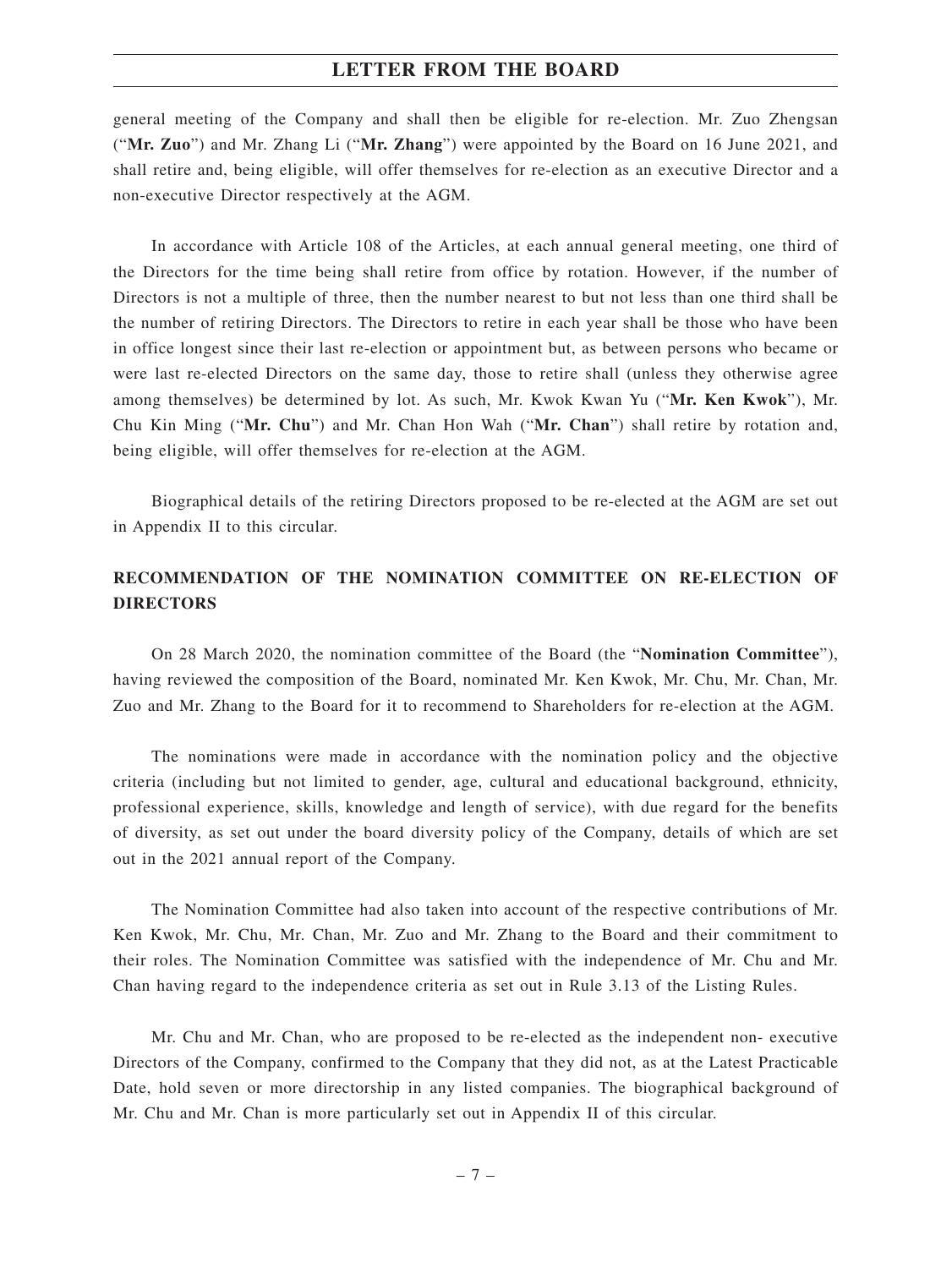On 28 March 2022, the Board accepted Nomination Committee's nominations and recommended Mr. Ken Kwok and Mr. Zuo to stand for re-election as an executive Director, Mr. Zhang to stand for re-election as a non-executive Director and Mr. Chu and Mr. Chan to stand for re-election as an independent non-executive Director by Shareholders at the AGM. The Board considers that the re-election of Mr. Ken Kwok, Mr. Chu, Mr. Chan, Mr. Zuo and Mr. Zhang as Directors is in the best interest of the Company and Shareholders as a whole. Each of Mr. Ken Kwok, Mr. Chu, Mr. Chan, Mr. Zuo and Mr. Zhang abstained from the discussion and voting at the Board meeting regarding their respective nominations.

Further information about the Board's composition and diversity (including their gender, age, expertise, skills and qualifications) and Directors' attendance record at Board and Board committee meetings has been disclosed in the corporate governance report of the 2021 annual report of the Company.

#### **RE-APPOINTMENT OF AUDITORS**

RSM Hong Kong will retire as the independent auditors of the Company at the AGM and, being eligible, offer themselves for re-appointment. Details of the re-appointment of independent auditor are set out in the ordinary resolution no. 2 of the AGM Notice.

#### **PROPOSED ADOPTION OF THE AMENDED MEMORANDUM AND ARTICLES**

The Board proposes to amend the Existing Memorandum and Articles and to adopt the Amended Memorandum and Articles in order to bring the Memorandum and Articles in line with the latest legal and regulatory requirements, including the core standards set out in Appendix 3 to the Listing Rules which took effect on 1 January 2022.

The Existing Memorandum and Articles have not been amended since adoption on 16 July 2019.

The Stock Exchange has amended the Listing Rules, relating to, among others, the articles of association or equivalent constitutional documents of listed issuers under the new Appendix 3 to the Listing Rules with effect from 1 January 2022 for which listed issuers are required to make necessary amendments to the constitutional documents by the second annual general meeting following 1 January 2022 to bring the constitutional documents to conformation. In order to (i) bring the Existing Memorandum and Articles in line with the relevant requirements of the Listing Rules as well as the Companies Act and the applicable laws of the Cayman Islands; (ii) allow general meetings of the Company to be held as a hybrid meeting or electronic meeting where Shareholders may attend by electronic means in addition to as a physical meeting where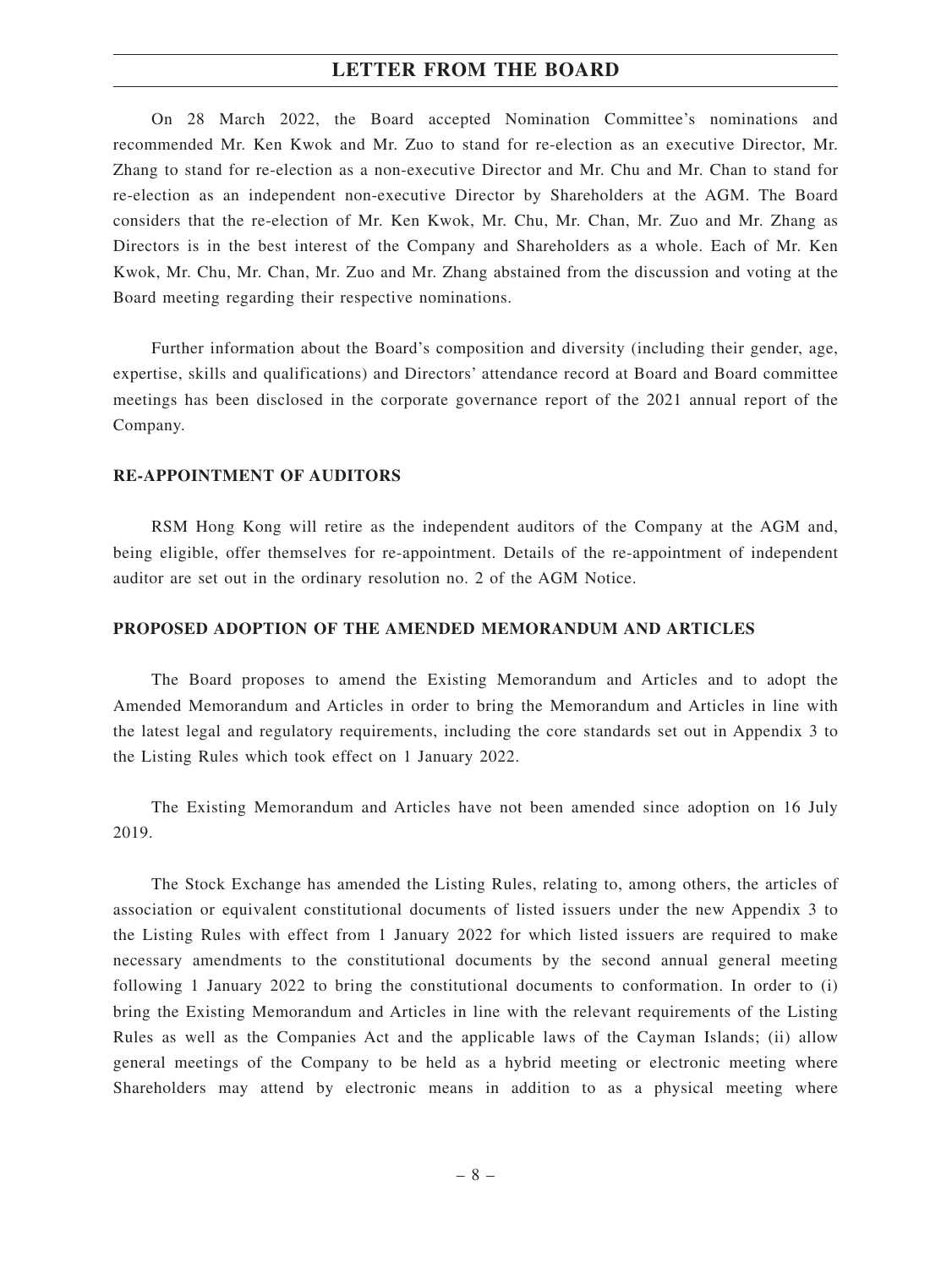Shareholders attend in person; (iii) adopt certain house-keeping amendments, the Directors propose to seek the approval of the Shareholders by way of special resolutions for the adoption of the Amended Memorandum and Articles.

Other housekeeping amendments to the Existing Memorandum and Articles are also proposed, including making consequential amendments and for clarity and consistency with the other provisions where it is considered desirable and to better align the wording with those of the Listing Rules, the Companies Act and the applicable laws of the Cayman Islands.

The legal adviser to the Company as to Hong Kong laws has confirmed that Amended Memorandum and Articles comply with the requirements of the Listing Rules. The legal adviser to the Company as to the laws of the Cayman Islands has confirmed that the Amended Memorandum and Articles do not violate the applicable laws of the Cayman Islands. The Company also confirms that there is nothing unusual about the proposed amendments to the Existing Memorandum and Articles for a company listed on the Stock Exchange.

The full text of the Amended Memorandum and Articles (marked-up against the Existing Memorandum and Articles) is set out in Appendix III to this circular and the adoption of Amended Memorandum and Articles are subject to the approval of the Shareholders by way of a special resolution at the AGM. The Amended Memorandum and Articles will take effect on the date on which the adoption of Amended Memorandum and Articles is approved at the AGM.

Shareholders are advised that the Chinese translation of the Amended Memorandum and Articles provided in the AGM Notice in Chinese is for reference only. In case of any inconsistency, the English version shall prevail.

#### **CLOSURE OF REGISTER OF MEMBERS**

In order to ascertain the entitlement to attend and to vote at the AGM, the Register of Members will be closed from Tuesday, 24 May 2022 to Friday, 27 May 2022 (both dates inclusive), during which period no transfer of the Shares will be effected. In order to be eligible to attend and vote at the AGM, all completed share transfer documents accompanied by the relevant share certificates shall be lodged with the Company's branch share registrar in Hong Kong, Tricor Investor Services Limited, at Level 54, Hopewell Centre, 183 Queens Road East, Hong Kong for registration no later than 4:30 p.m. on Monday, 23 May 2022.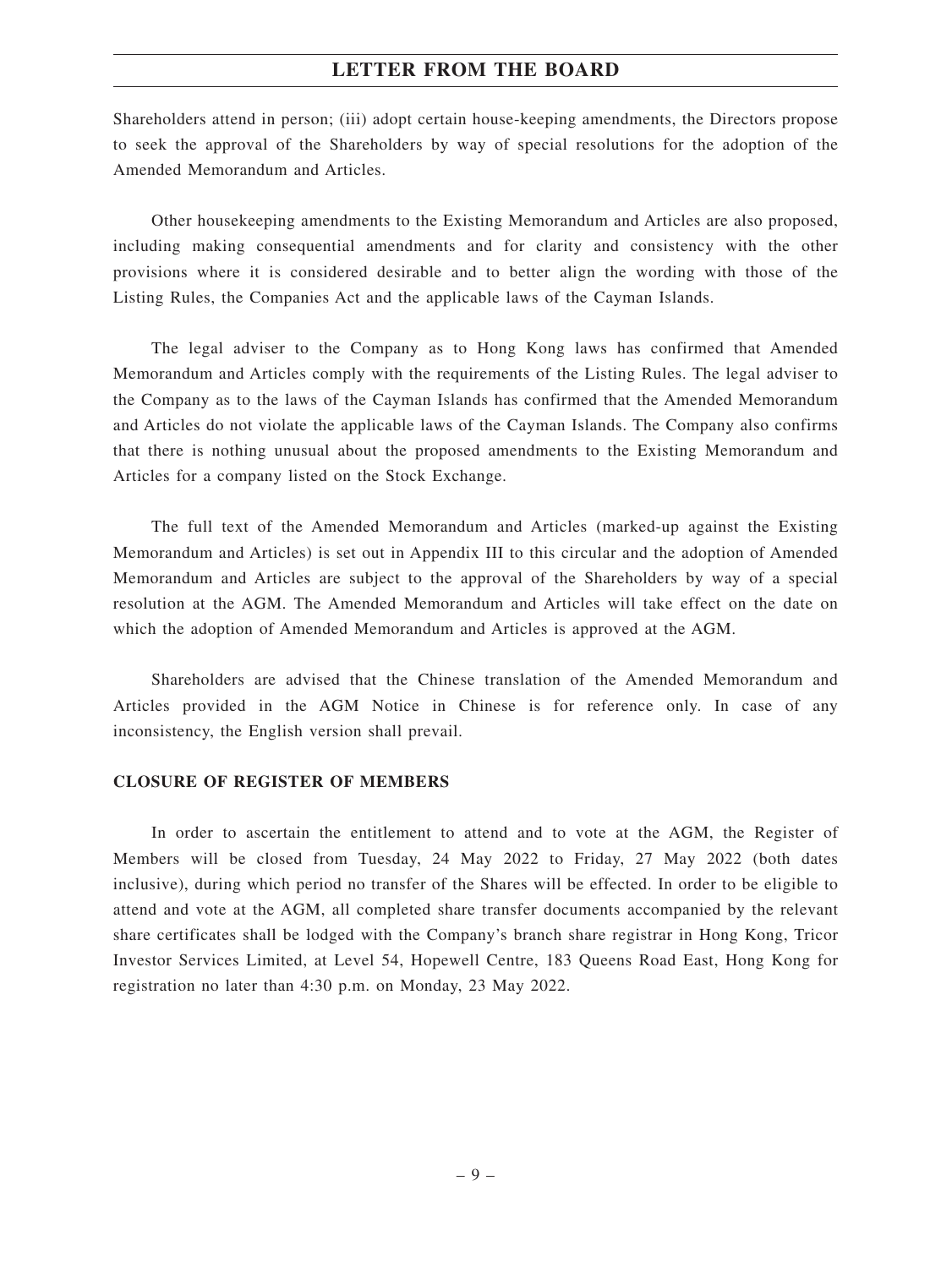#### **AGM AND PROXY ARRANGEMENT**

The notice convening the AGM to be held at Room 1606, 16/F, Block B, New Trade Plaza, 6 On Ping Street, Sha Tin, New Territories, Hong Kong on Friday, 27 May 2022 at 11:00 a.m. is set out on pages 105 to 109 of this circular. Resolutions will be proposed at the AGM for the purpose of considering and if thought fit, approving the resolutions proposed in the notice of the AGM.

A form of proxy for use by the Shareholders at the AGM is enclosed with this circular. Whether or not you are able to attend the AGM, you are requested to read this circular and complete the accompanying form of proxy in accordance with the instructions printed thereon and return the same to the Company's branch share registrar in Hong Kong, Tricor Investor Services Limited, at Level 54, Hopewell Centre, 183 Queen's Road East, Hong Kong as soon as possible and in any event not less than 48 hours before the time appointed (i.e. Wednesday, 25 May 2022 at 11:00 a.m.) for holding the AGM or any adjourned meeting. Completion and return of the form of proxy will not preclude you from attending and voting in person at the AGM or any adjourned meeting should you so wish.

#### **VOTING AT THE AGM**

Pursuant to Rule 13.39(4) of the Listing Rules, any vote of the Shareholders at a general meeting must be taken by poll except where the chairman, in good faith, decides to allow a resolution which relates purely to a procedural or administrative matter to be voted on by a show of hands. Accordingly, the resolutions to be considered and, if thought fit, approved at the AGM will be voted by way of a poll by the Shareholders. An announcement on the poll results will be made by the Company after the AGM, in the manner prescribed under Rule 13.39(5) of the Listing Rules, on the results of the AGM after being verified by the scrutineer.

#### **RESPONSIBILITY STATEMENT**

This circular, for which the Directors collectively and individually accept full responsibility, includes particulars given in compliance with the Listing Rules for the purpose of giving information with regard to the Company. The Directors, having made all reasonable enquiries, confirm that to the best of their knowledge and belief the information contained in this circular is accurate and complete in all material respects and not misleading or deceptive, and there are no other matters the omission of which would make any statement herein or this circular misleading.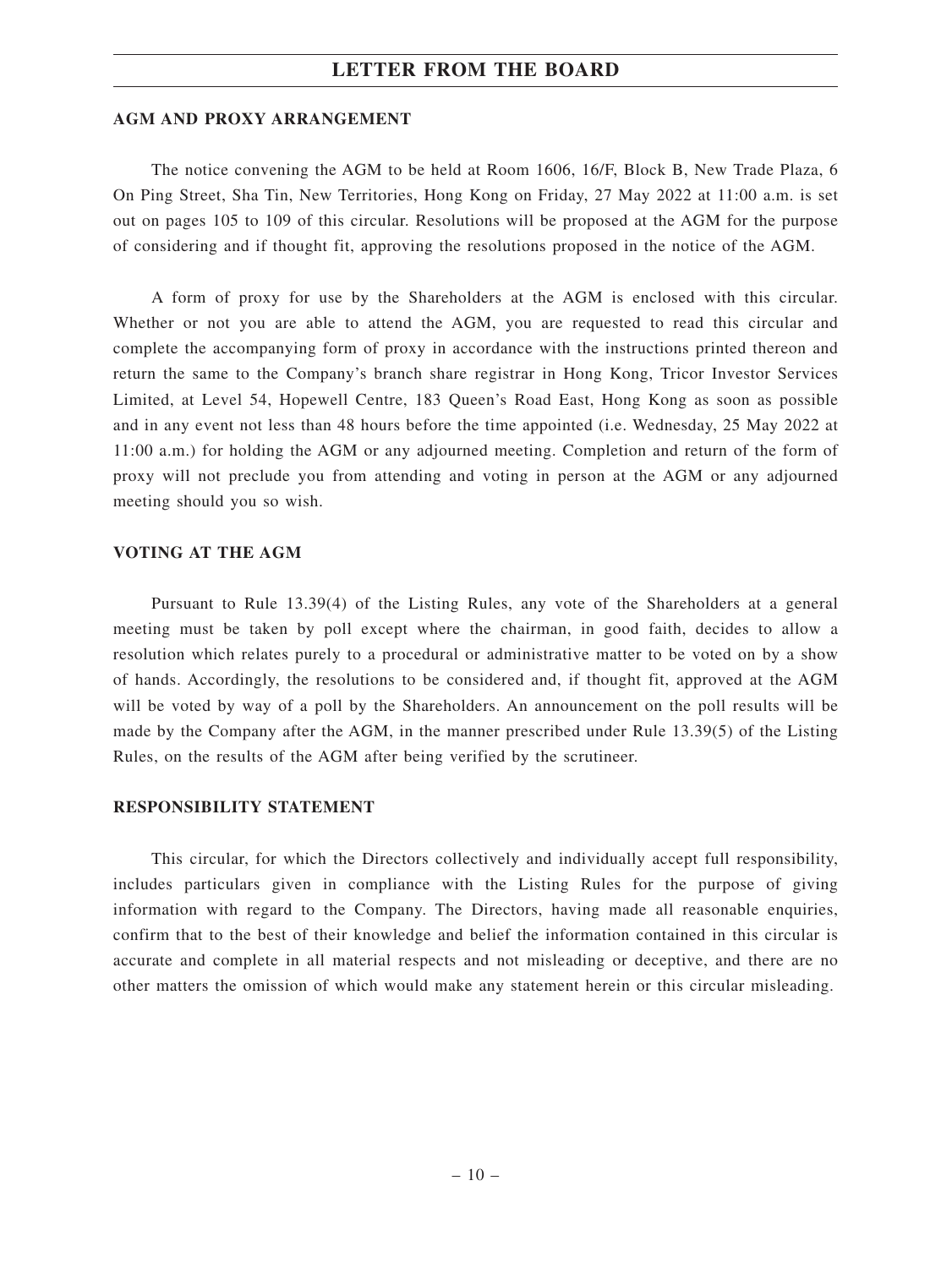#### **RECOMMENDATION**

The Directors believe that the proposed resolutions as set out in the notice of the AGM, including, among other things, the proposed resolutions in relation to the Issue Mandate, the Repurchase Mandate, the extension of the Issue Mandate, the re-election of retiring Directors, the re-appointment of the auditor of the Company and the proposed adoption of the Amended Memorandum and Articles are in the best interest of the Company and the Shareholders as a whole. Accordingly, the Directors recommend all the Shareholders to vote in favour of all the resolutions to be proposed at the AGM.

#### **GENERAL INFORMATION**

Your attention is also drawn to the information set out in the appendices to this circular.

Yours faithfully, By order of the Board **KELFRED HOLDINGS LIMITED Mr. Kwok Kwan Fai** *Chairman and Executive Director*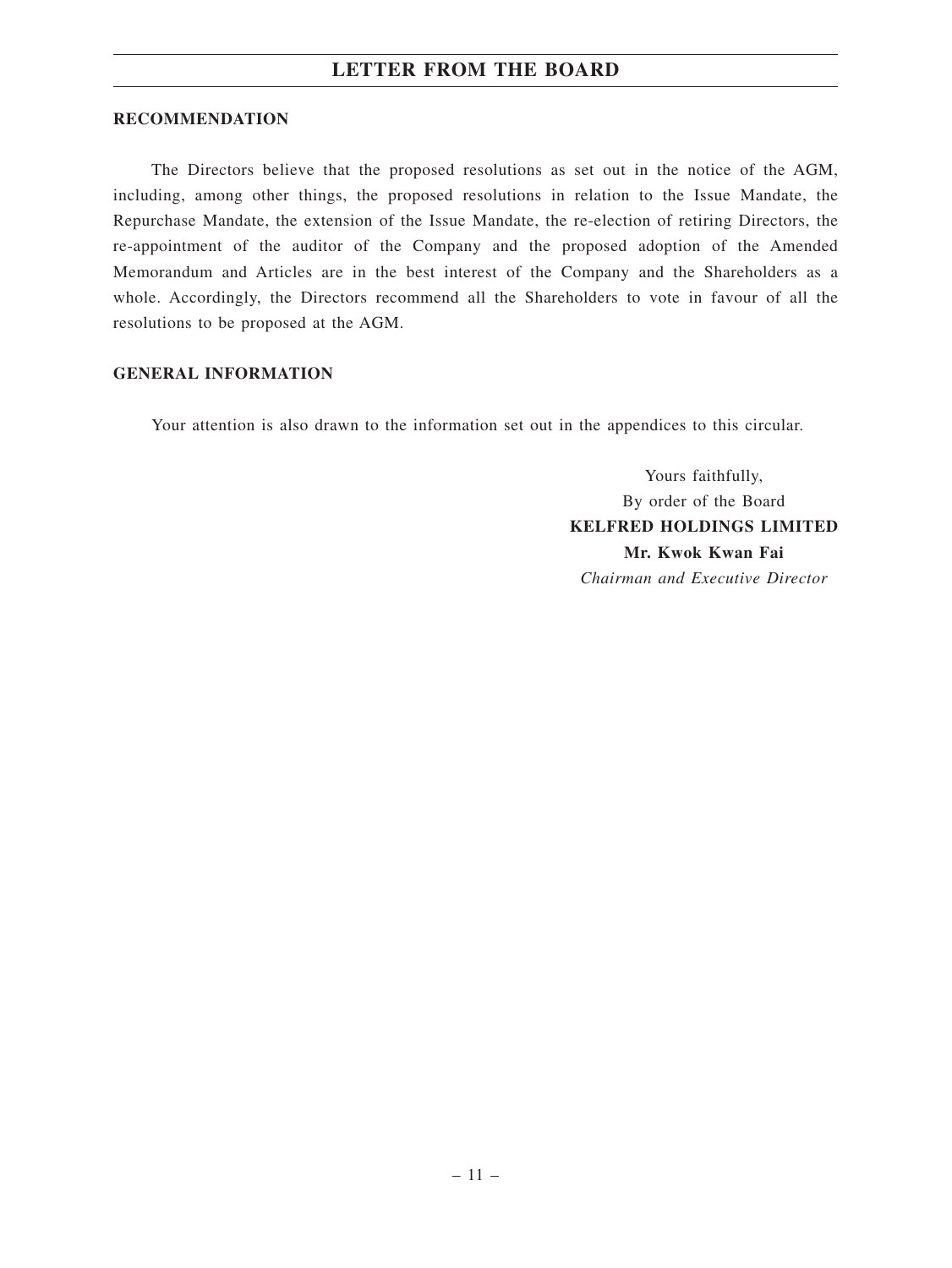### **APPENDIX I EXPLANATORY STATEMENT OF THE REPURCHASE MANDATE**

This appendix serves as an explanatory statement, as required pursuant to Rule  $10.06(1)(b)$ and other relevant provisions of the Listing Rules, to provide you with the requisite information reasonably necessary to enable you to make an informed decision on whether to vote for or against the resolution to approve the grant of the Repurchase Mandate.

#### **1. SHARE CAPITAL**

As at the Latest Practicable Date, a total of 500,000,000 Shares were in issue. As at the Latest Practicable Date, the Company did not have any outstanding options, warrants and convertible securities to subscribe for the Shares.

Assuming that no further Shares are issued or repurchased during the period from the Latest Practicable Date until the AGM, the Company would be allowed under the Repurchase Mandate to repurchase a maximum of 50,000,000 Shares, representing 10% of the issued share capital of the Company as at the Latest Practicable Date. The Repurchase Mandate will remain in effect until the earliest of: (i) the conclusion of the next annual general meeting; (ii) the expiration of the period within which the next annual general meeting is required to be held by the Articles, the Companies Law or any applicable laws of the Cayman Islands; or (iii) the date on which such authority is revoked or varied by an ordinary resolution of the Shareholders in general meeting of the Company.

#### **2. REASONS FOR REPURCHASES**

The Directors have no present intention to repurchase any Shares but consider that the Repurchase Mandate will provide the Company with the flexibility to make such repurchase when appropriate and beneficial to the Company. Such repurchases, depending on market conditions and funding arrangements at the time, may lead to enhancement of the net asset value of the Company and/or the earnings per Share and will only be made when the Directors believe that such repurchases will benefit the Company and the Shareholders as a whole. The number of the Shares to be repurchased on any occasion and the price and other terms on which the same are repurchased will be decided by the Directors at the relevant time, having regard to the circumstances then pertaining.

#### **3. SOURCE OF FUNDS AND IMPACT OF REPURCHASES**

The Company is empowered by the Articles to repurchase its Shares. In repurchasing the Shares, the Company may only apply funds legally available for such purpose in accordance with the Listing Rules, the Memorandum and Articles, the applicable laws of Cayman Islands and all other applicable laws, rules and regulations, as the case may be.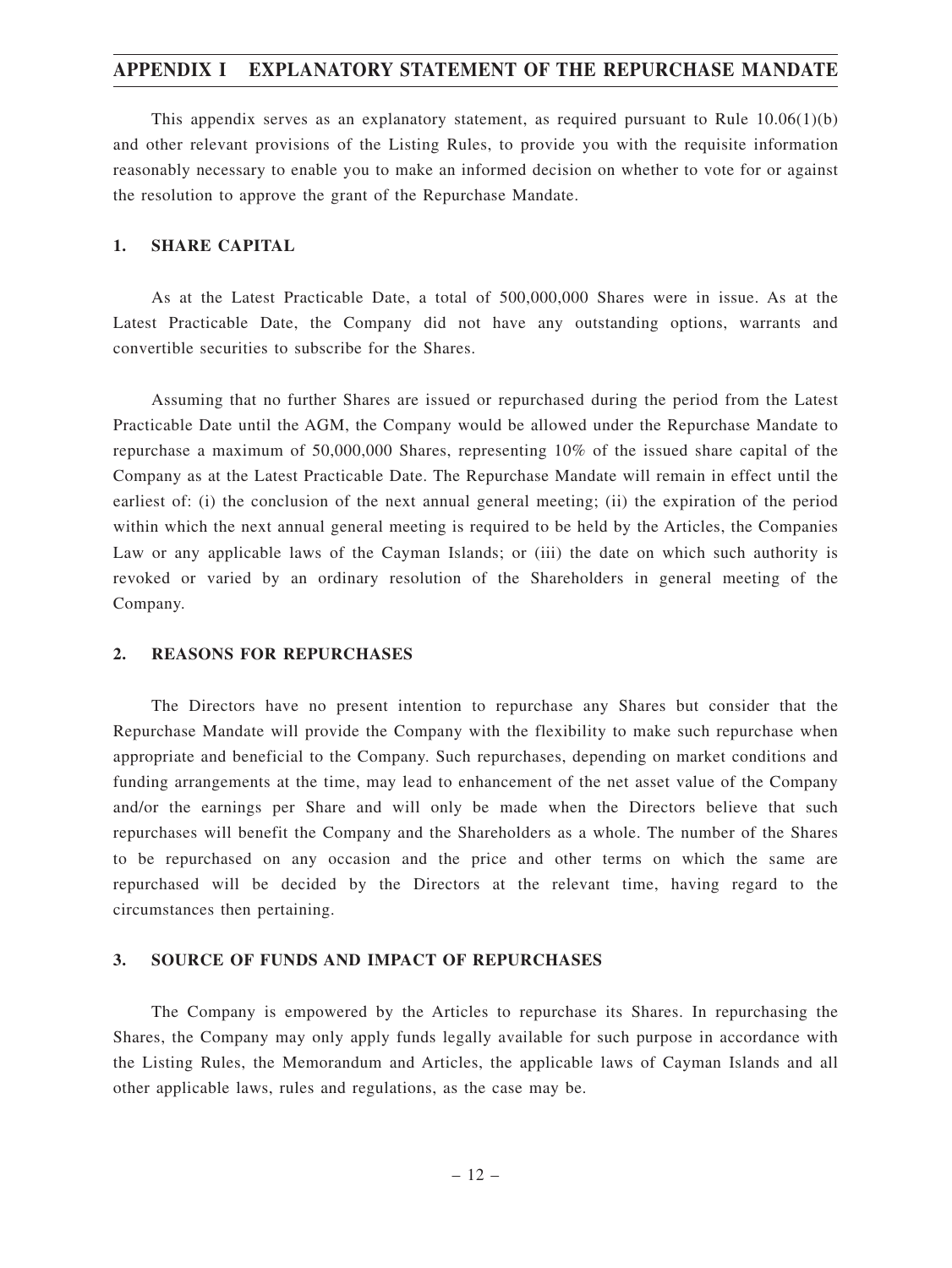### **APPENDIX I EXPLANATORY STATEMENT OF THE REPURCHASE MANDATE**

The Company may not repurchase its own Shares on the Stock Exchange for a consideration other than cash or for settlement otherwise than in accordance with the trading rules of the Stock Exchange in effect from time to time.

Subject to the foregoing, any repurchase of the Shares by the Company may be made out of profits of the Company, out of share premium, or out of the proceeds of a fresh issue of the Shares made for the purpose of the repurchase or, subject to the Companies Law, out of capital. Any amount of premium payable on the purchase over the par value of the Shares to be repurchased must be out of profits of the Company, out of the Company's share premium account before or at the time the Shares are repurchased, or subject to the Company Law, out of capital.

As compared with the position disclosed in the audited consolidated financial statements of the Group as at 31 December 2021, the Directors consider that there could be a material adverse impact on the working capital and on the gearing level of the Company in the event that the proposed repurchases under the Repurchase Mandate were to be carried out in full during the proposed purchases period. However, the Directors do not propose to exercise the Repurchase Mandate to such an extent as would, in the circumstances, have a material adverse effect on the working capital requirements of the Company or its gearing level which, in the opinion of the Directors, are from time to time appropriate for a Company.

### **4. DIRECTORS' UNDERTAKING**

The Directors have undertaken to the Stock Exchange that, so far as the same may be applicable, they will exercise the power of the Company to make repurchases pursuant to the proposed resolution for the Repurchase Mandate in accordance with the Listing Rules, the Articles and the applicable laws of the Cayman Islands.

#### **5. INTENTION TO SELL SHARES**

None of the Directors nor, to the best of their knowledge having made all reasonable enquiries, any of their close associates has any present intention, in the event that the proposed resolution for the Repurchase Mandate is approved by the Shareholders, to sell any of their Shares to the Company pursuant to the Repurchase Mandate.

No core connected person of the Company has notified the Company that he/she/it has a present intention to sell their Shares to the Company or has undertaken not to sell any of their Shares to the Company, in the event that the Company is authorised to make repurchases of the Shares.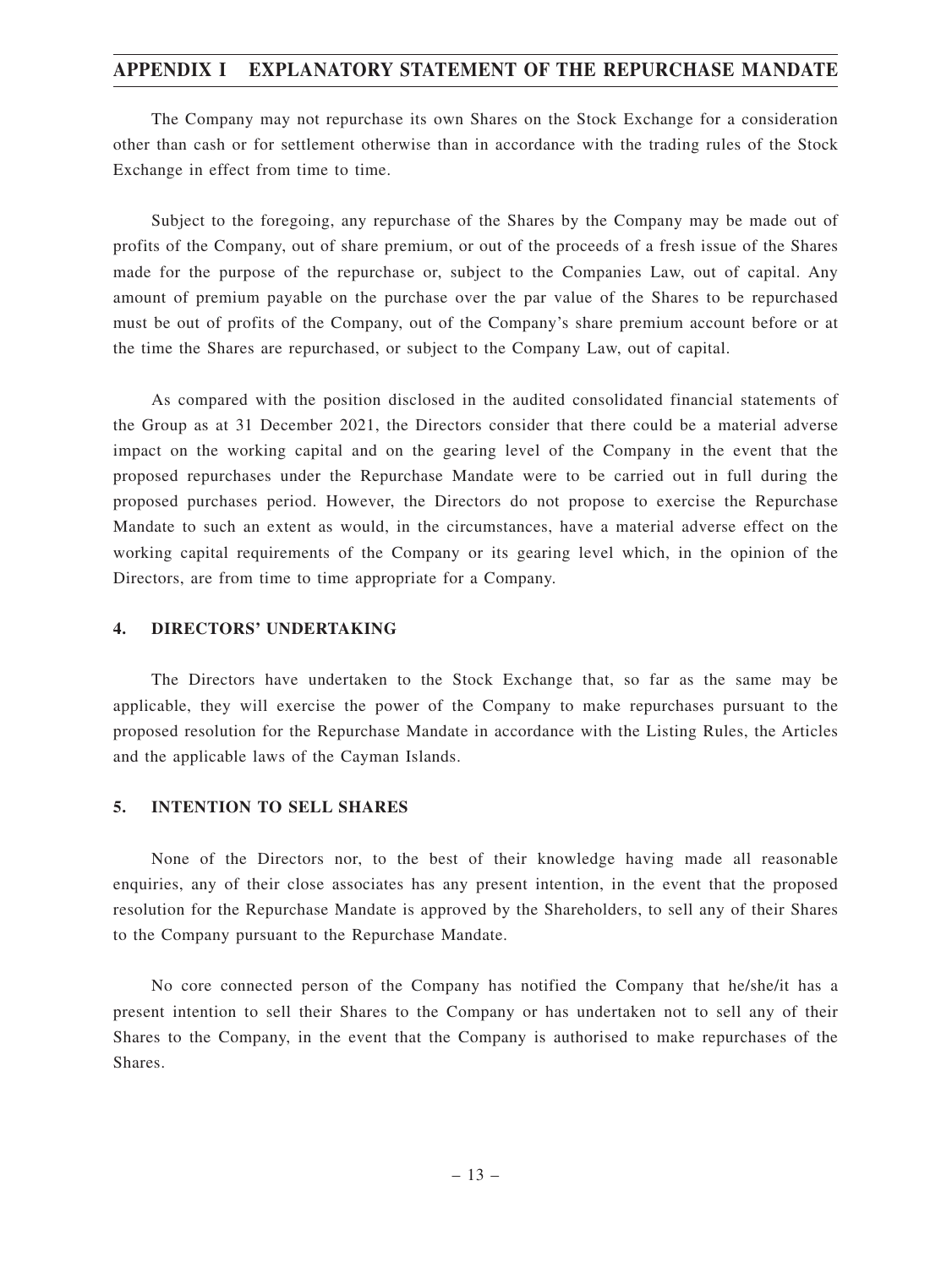## **6. CONSEQUENCES UNDER THE TAKEOVERS CODE AND MINIMUM PUBLIC HOLDING**

If, as a result of a repurchase of the Shares by the Company pursuant to the Repurchase Mandate, a Shareholder's proportionate interest in the voting rights of the Company increases, such increase will be treated as an acquisition for the purposes of Rule 32 of the Takeovers Code. As a result, a Shareholder, or group of Shareholders acting in concert (within the meaning under the Takeovers Code) could obtain or consolidate control of the Company and thereby become obliged to make a mandatory offer in accordance with Rule 26 of the Takeovers Code. Save as aforesaid, the Directors are not aware of any such consequence which may arise under the Takeovers Code if the Repurchase Mandate is exercised.

As at the Latest Practicable Date, the following Shareholders had interests representing 5% or more of the issued share capital of the Company:

|                                                        |                                       |              | Approximate percentage of |                   |
|--------------------------------------------------------|---------------------------------------|--------------|---------------------------|-------------------|
|                                                        |                                       |              | total issued Shares       |                   |
|                                                        |                                       |              | As at the                 | If Repurchase     |
|                                                        |                                       | Number of    | Latest                    | <b>Mandate</b> is |
|                                                        | Capacity/                             | Shares held/ | Practicable               | exercise          |
| <b>Name</b>                                            | Nature of interest                    | interested   | Date                      | in full           |
| Conquer Holding Limited<br>("Conquer") (Note 1)        | Beneficial owner                      | 275,952,000  | 55.19%                    | 61.32%            |
| Mr. Kwok Kwan Fai<br>("Mr. Joe Kwok") (Note 1)         | Interest in controlled<br>corporation | 275,952,000  | 55.19%                    | 61.32%            |
| Ms. Lee Man Yee Joanna<br>("Ms. Lee") ( <i>Note</i> 2) | Interest of spouse                    | 275,952,000  | 55.19%                    | 61.32%            |
| Mr. Ken Kwok (Note 1)                                  | Interest in controlled<br>corporation | 275,952,000  | 55.19%                    | 61.32%            |
| Ms. Siu Fong Ting Tammy<br>("Ms. Siu") (Note 3)        | Interest of spouse                    | 275,952,000  | 55.19%                    | 61.32%            |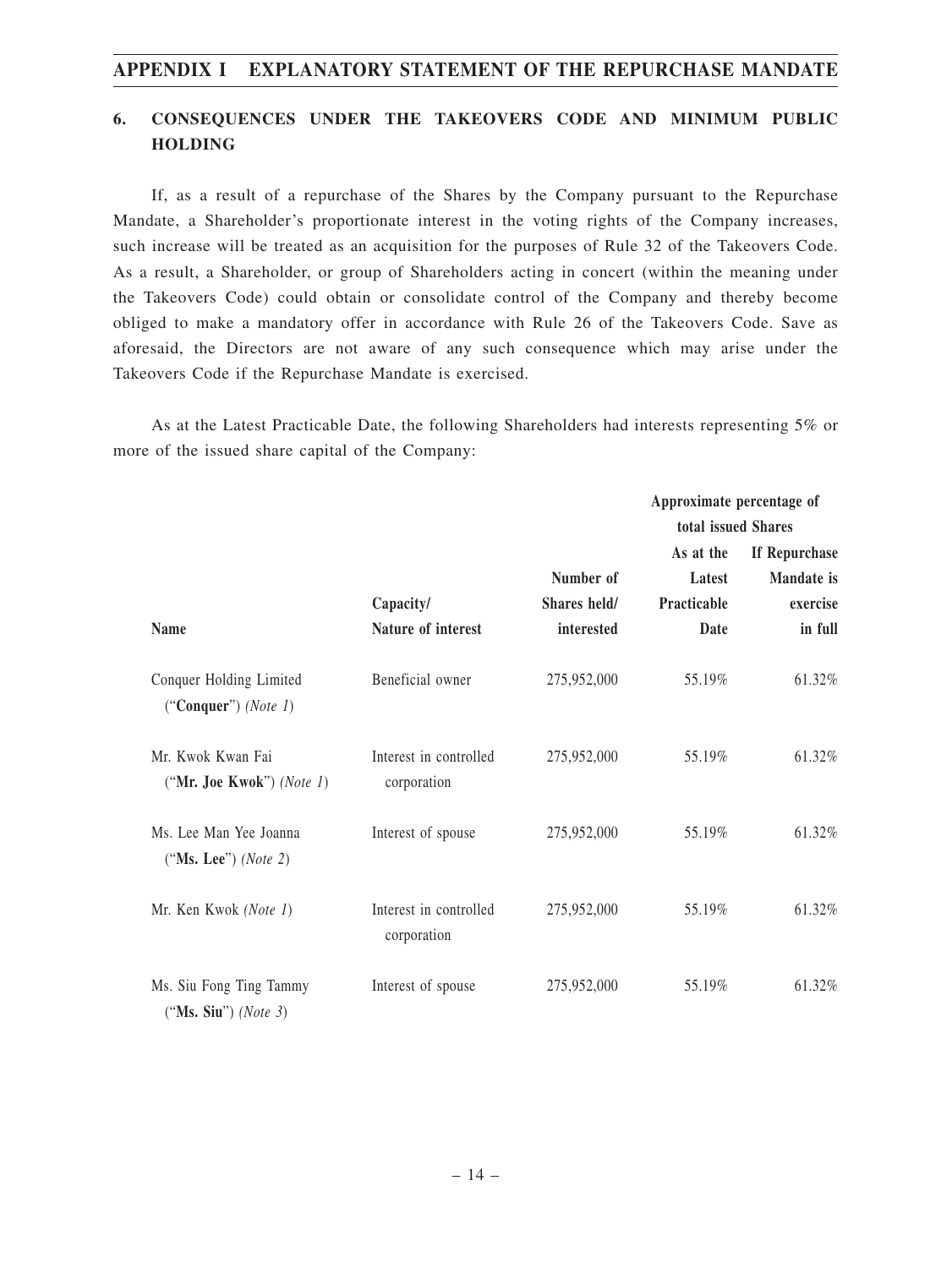## **APPENDIX I EXPLANATORY STATEMENT OF THE REPURCHASE MANDATE**

|                                            |                                                                                        |                           | Approximate percentage of                                        |                                         |
|--------------------------------------------|----------------------------------------------------------------------------------------|---------------------------|------------------------------------------------------------------|-----------------------------------------|
|                                            | Capacity/                                                                              | Number of<br>Shares held/ | total issued Shares<br>As at the<br>Latest<br><b>Practicable</b> | If Repurchase<br>Mandate is<br>exercise |
| <b>Name</b>                                | Nature of interest                                                                     | interested                | Date                                                             | in full                                 |
| Ms. Chan Yin Wah<br>("Mrs. Kwok") (Note 4) | Interest in controlled<br>corporation; interest<br>held jointly with<br>another person | 275,952,000               | 55.19%                                                           | 61.32%                                  |
| Mr. Kwok Man Kwan<br>("Mr. Kwok") (Note 5) | Interest of spouse                                                                     | 275,952,000               | 55.19%                                                           | 61.32%                                  |

*Notes:*

- (1) Conquer is owned as to 2% by Mrs. Kwok, 49% by Mr. Joe Kwok and 49% by Mr. Ken Kwok. As each of Mr. Joe Kwok and Mr. Ken Kwok hold 49% shareholding interest in Conquer, each of Mr. Joe Kwok and Mr. Ken Kwok is deemed to be interested in the Shares held by Conquer under the SFO.
- (2) Ms. Lee is the spouse of Mr. Joe Kwok and is deemed to be interested in all the Shares interested by Mr. Joe Kwok for the purposes of the SFO.
- (3) Ms. Siu is the spouse of Mr. Ken Kwok and is deemed to be interested in all the Shares interested by Mr. Ken Kwok for the purposes of the SFO.
- (4) On 3 January 2019, Mr. Kwok, Mrs. Kwok, Mr. Joe Kwok and Mr. Ken Kwok entered into the confirmatory deed to acknowledge and confirm, among other things, that they are parties acting in concert in respect of each of the members of our Group since their respective dates of incorporation and shall continue to do so after the date of the confirmatory deed. Accordingly. Mrs. Kwok, Mr. Joe Kwok, Mr. Ken Kwok and Conquer are considered as a group of Controlling Shareholders and Mrs. Kwok is deemed to be interested in the Shares held by Conquer under the SFO.
- (5) Mr. Kwok is the spouse of Mrs. Kwok and is deemed to be interested in all the Shares interested by Mrs. Kwok for the purposes of the SFO.

In the event that the Directors exercise the proposed Repurchase Mandate in full and assuming that there is no change in the issued share capital of the Company and the number of Shares held by Conquer (which is owned as to 2%, 49%, 49% by Mrs. Kwok, Mr. Joe Kwok and Mr. Ken Kwok, respectively) together with its close associates remain unchanged, the interests of Conquer and its close associates in the issued share capital of the Company would be increased to approximately 61.32% and such increase would not give rise to an obligation to make a mandatory offer under Rule 26 of the Takeovers Code.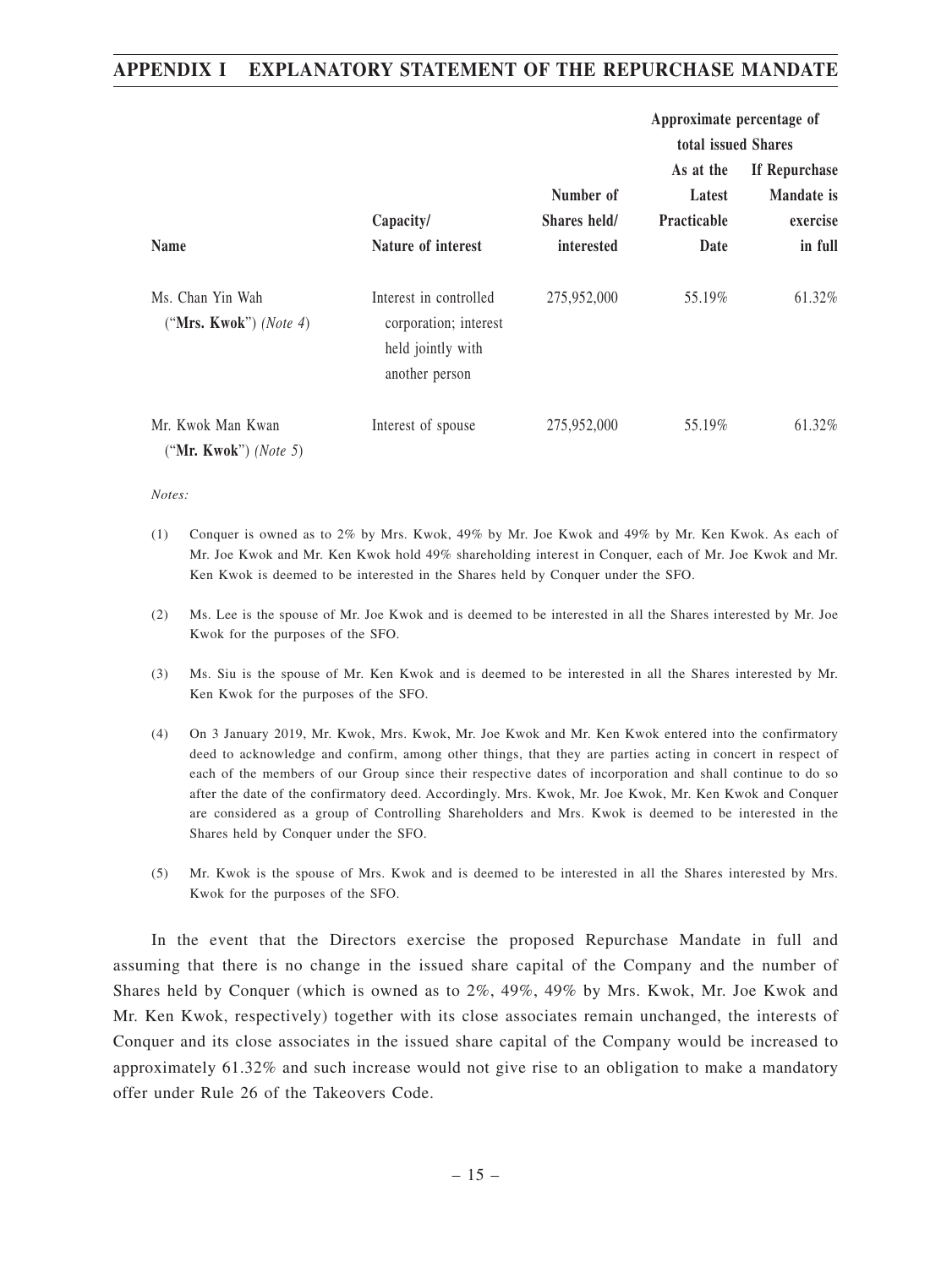## **APPENDIX I EXPLANATORY STATEMENT OF THE REPURCHASE MANDATE**

The Listing Rules prohibit a company from making repurchase on the Stock Exchange if the result of the repurchase would be that less than 25% (or such other prescribed minimum percentage as determined by the Stock Exchange) of the total number of issued shares of the Company would be in public hands. The Directors do not propose to repurchase Shares which would result in less than the prescribed minimum percentage of Shares in public hands.

#### **7. SHARE PRICES**

The highest and lowest prices at which the Shares have traded on the Stock Exchange during each of the previous twelve months to the Latest Practicable Date were as follows:

|                                           | Price per Share |        |
|-------------------------------------------|-----------------|--------|
|                                           | <b>Highest</b>  | Lowest |
|                                           | HK\$            | HK\$   |
| 2021                                      |                 |        |
|                                           |                 |        |
| April                                     | 2.66            | 1.97   |
| May                                       | 2.60            | 1.47   |
| June                                      | 1,90            | 1.50   |
| July                                      | 1.95            | 1.34   |
| August                                    | 1.86            | 1.07   |
| September                                 | 1.80            | 1.63   |
| October                                   | 2.12            | 1.71   |
| November                                  | 1.74            | 1.42   |
| December                                  | 1.45            | 1.23   |
| 2022                                      |                 |        |
| January                                   | 1.22            | 1.06   |
| February                                  | 1.18            | 1.00   |
| March                                     | 1.05            | 0.82   |
| April (up to the Latest Practicable Date) | 0.84            | 0.75   |

### **8. SHARE REPURCHASE MADE BY THE COMPANY**

No repurchase of Shares has been made by the Company (whether on the Stock Exchange or otherwise) during the six months immediately preceding the Latest Practicable Date.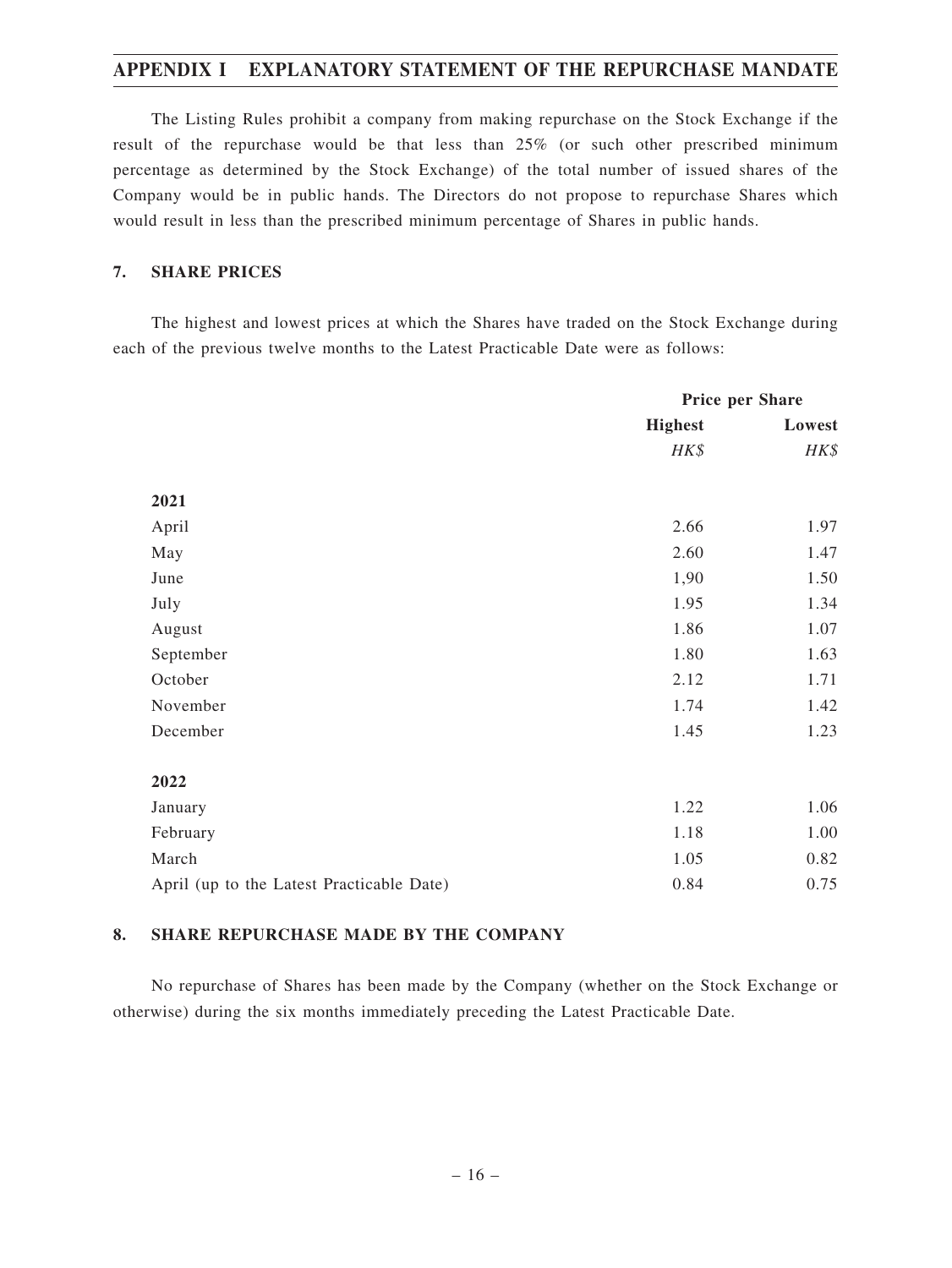The biographical details of the Directors who will retire from office at the AGM and being eligible, will offer themselves for re-election at the AGM, are set out below:

Save as disclosed herein, to the best knowledge of the Directors having made all reasonable enquiries, each of the following retiring Directors proposed for the re-election:

- (a) does not hold any other directorship in listed public companies in Hong Kong or overseas in the last three years;
- (b) does not have any interest or short position in any shares, underlying shares or debentures of the Company or any of its associated corporations required to be disclosed pursuant to Part XV of the SFO; and
- (c) does not hold any other positions with the Company or any of its subsidiaries nor does he/her has any other relationship with any Directors, senior management, substantial shareholder or controlling shareholder of the Company.

In addition, there are no other matters that need to be brought to the attention of the Shareholders nor is there other information required to be disclosed pursuant to any of the requirements under Rule 13.51(2)(h) to (v) of the Listing Rules in respect of each of the following retiring Directors proposed to be re-elected at the AGM.

#### **Mr. Kwok Kwan Yu**

Mr. Kwok Kwan Yu (郭君宇) ("**Mr. Ken Kwok**"), aged 44, is an executive director and the chief executive officer of the Company. Mr. Ken Kwok joined the Group in December 1999 and has over 19 years of experience in trading, manufacturing and design of eyewear products. He is primarily responsible for making major operation decisions for the Group and supervising business administration of the Group.

Mr. Ken Kwok completed his secondary education in Hong Kong in July 1995. Mr. Ken Kwok has been holding directorship in certain subsidiaries of the Company. Mr. Ken Kwok is a director of Conquer Holding Limited (a company which is interested in 59.19% shareholding interest of the Company as at the date of this annual report).

Mr. Ken Kwok is the son of Mr. Kwok Mau Kwan and Ms. Chan Yin Wah ("**Mrs. Kwok**"), who are non-executive Directors of the Company, and is the brother of Mr. Kwok Kwan Fai ("**Mr. Joe Kwok**"), who is an executive Director and the Chairman of the Board.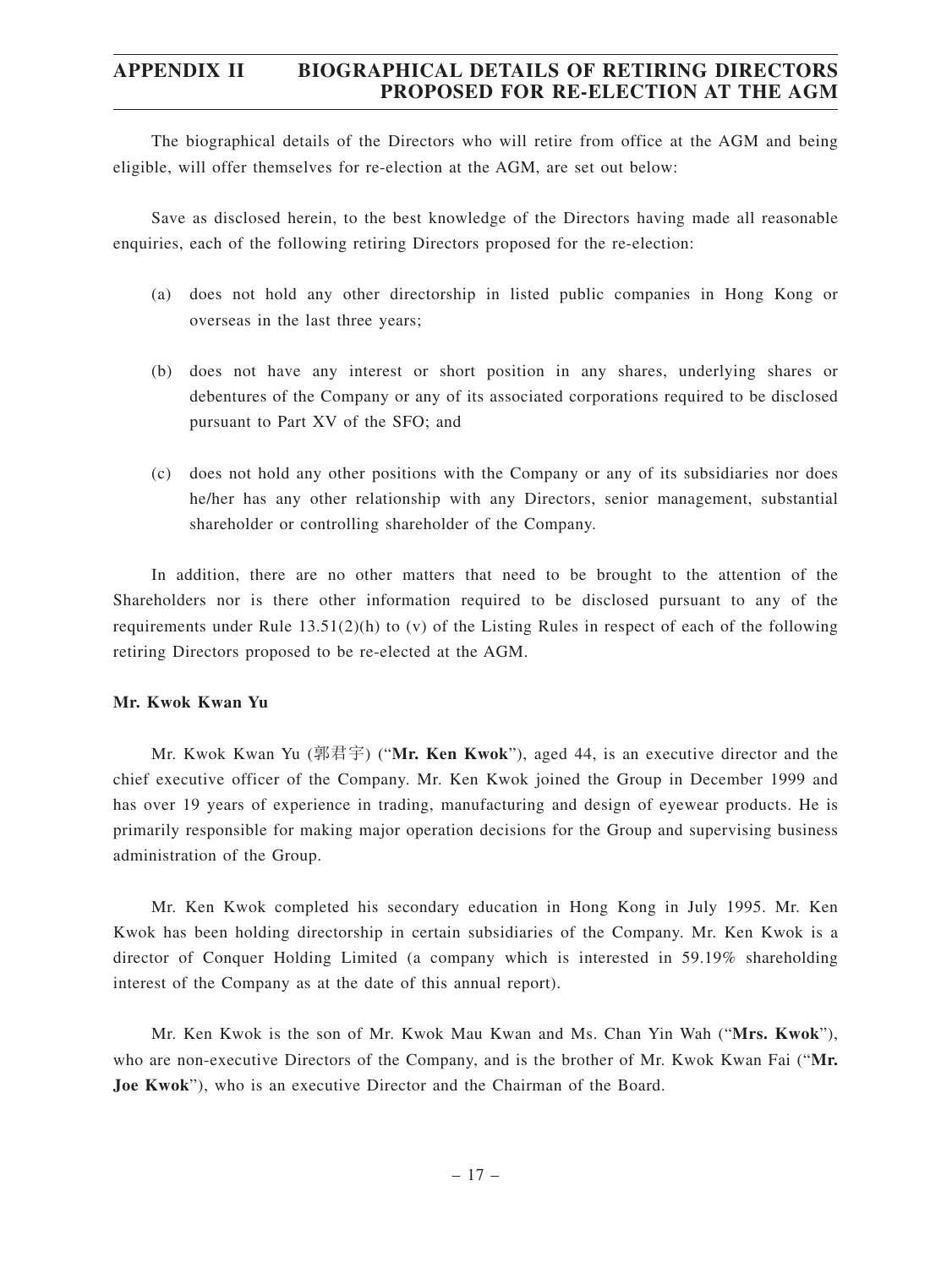Mr. Ken Kwok has entered into a service agreement with the Company pursuant to which he has agreed to act as an executive Director for a fixed term of three years commencing from 16 July 2019, and shall continue thereafter, subject to termination by either party in accordance with the terms thereof. Subject to annual review by the remuneration committee of the Company and the Board, Mr. Ken Kwok is entitled to an annual remuneration of HK\$2,760,000 and discretionary bonus, which is determined with reference to his qualification, experience, level of responsibilities undertaken and prevailing market conditions. Mr. Ken Kwok is subject to retirement by rotation and re-election at the AGM in accordance with the Articles. As at the Latest Practicable Date, Conquer (which is owned as to 2% by Mrs. Kwok, 49% by Mr. Joe Kwok and 49% by Mr. Ken Kwok) is interested in 275,952,000 Shares of the Company. As Mr. Ken Kwok held 49% shareholding interest in Conquer, Mr. Ken Kwok is deemed to be interested in the Shares held by Conquer under the SFO.

#### **Mr. Zuo Zhengsan**

Mr. Zuo Zhengsan (左正三) ("**Mr. Zuo**"), aged 46, is an executive Director of the Company. Mr. Zuo joined the Group in June 2021. Mr. Zuo is a senior economist, he has obtained a doctorate degree in Economics from the Graduate School of Chinese Academy of Social Sciences in 2018; completed the Beijing international master of business administration programme at Peking University; obtained a master of business administration from Fordham University in the United States of America; and was awarded a bachelor's degree in engineering (applied chemistry) from Shandong Construction Materials Industrial College\* (山東建築材料工業學院) (currently known as University of Jinan) in 1998.

Mr. Zuo has a scientific background. He worked in the high-end manufacturing industry for eight years, and after which he has gained approximately 10 years of experience in the financial and capital market field, especially in the field of new energy electric vehicles investments.

From April 2016 to present, Mr. Zuo has acted as a consultant of Henan Lixuan Technology Co., Ltd.\* (河南力旋科技股份有限公司) ("**Henan Lixuan**"), a company engaged in the manufacturing of new energy vehicle lithium iron phosphate battery, lithium batteries and battery packs. Mr. Zuo was engaged in the establishment and initial operation of Henan Lixuan, a subsidiary of Henan Huanghe Whirlwind Co., Ltd.\* (河南黃河旋風股份有限公司), a company the shares of which are listed on the Shanghai Stock Exchange (stock code: 600172). Since May 2017, Mr. Zuo has been a consultant of Shanxi Dezhi Era New Energy Vehicle Manufacturing Co., Ltd.\* (山西德志時代新能源汽車製造股份有限公司). Mr. Zuo is a director of Jinan Taitong Equity Investment Management Co., Ltd.\* (濟南泰通股權投資管理有限公司), a joint venture established as a cooperative initiative between Luxin Venture Capital Group Co., Ltd.\* (魯信創業投資集團股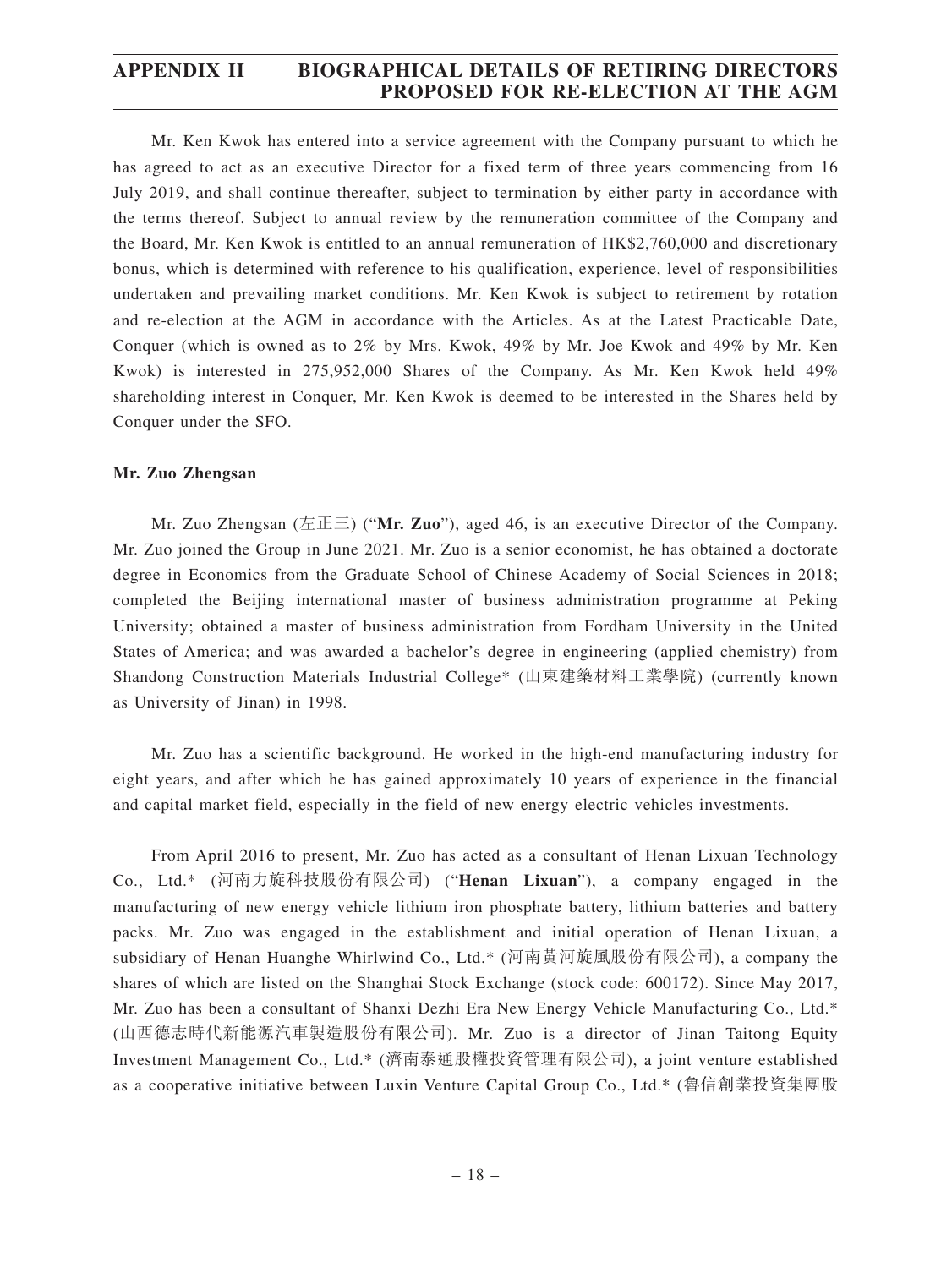份有限公司), a company the shares of which are listed on the Shanghai Stock Exchange (stock code: 600783) and Mr. Zuo. He is also the chairman of Tongtai United (Beijing) Investment Fund Management Co., Ltd.\* (通泰聯合(北京)投資基金管理有限公司).

From 2017 to 2021, Mr. Zuo was a consultant of Jiangsu Yangjie Runau Semi-conductor Co., Ltd.\* (江蘇揚杰潤奧半導體有限公司) ("**Jiangsu Yangjie**"). Jiangsu Yangjie is a subsidiary of Yangzhou Yangjie Electronic Technology Co., Ltd.\* (揚州揚傑電子科技股份有限公司), a company the shares of which are listed on the ChiNext market of the Shenzhen Stock Exchange (stock code: 300373). Jiangsu Yangjie is principally engaged in the manufacturing of semi-conductor chips and electronic parts. Mr. Zuo was a director of Meditech Technology Corp., Ltd.\* (山東美迪宇能醫療科技股份有限公司), the shares of which were listed on the National Equities Exchanges and Quotations (stock code: 870599) and which was delisted in April 2020, from 2016 to 2019.

In 2015, Mr. Zuo was appointed as an instructor of the master of business administration course by the Graduate School of Chinese Academy of Social Sciences. In 2018, Mr. Zuo participated in the compilation of "Development and Reform Blue Book — China's Economic Development and Institutional Reform Report No. 8" as an associate editor.

Mr. Zuo has entered into a service agreement with the Company pursuant to which he has agreed to act as an executive Director for a fixed term of one year commencing from 16 June 2021, and shall continue thereafter, subject to termination by either party in accordance with the terms thereof. Subject to annual review by the remuneration committee of the Company and the Board, Mr. Zuo is entitled to an annual director's fee of HK\$120,000 (inclusive of salary, commission, housing reimbursement and allowances) and discretionary bonus, which is determined with reference to his qualification, experience, level of responsibilities undertaken and prevailing market conditions.

#### **Mr. Zhang Li**

Mr. Zhang Li (張利) ("**Mr. Zhang**"), aged 49, has been appointed as a non-executive Director with effect from 16 June 2021. Mr. Zhang was appointed as a non-executive director, chairman and chief executive officer of Madison Holdings Group Limited ("**Madison**"), a company the shares of which are listed on GEM of the Stock Exchange (stock code: 8057) since October 2019, and he was re-designated since November 2019 as, and still is, an executive director of Madison. He has been an executive director and the co-chairman of the board of directors of Up Energy Development Group Limited ("**Up Energy**"), a company the shares of which are listed on the Main Board of the Stock Exchange (stock code: 307) since June 2016 and August 2016, respectively, until he resigned from both positions on 24 May 2021. He was an executive director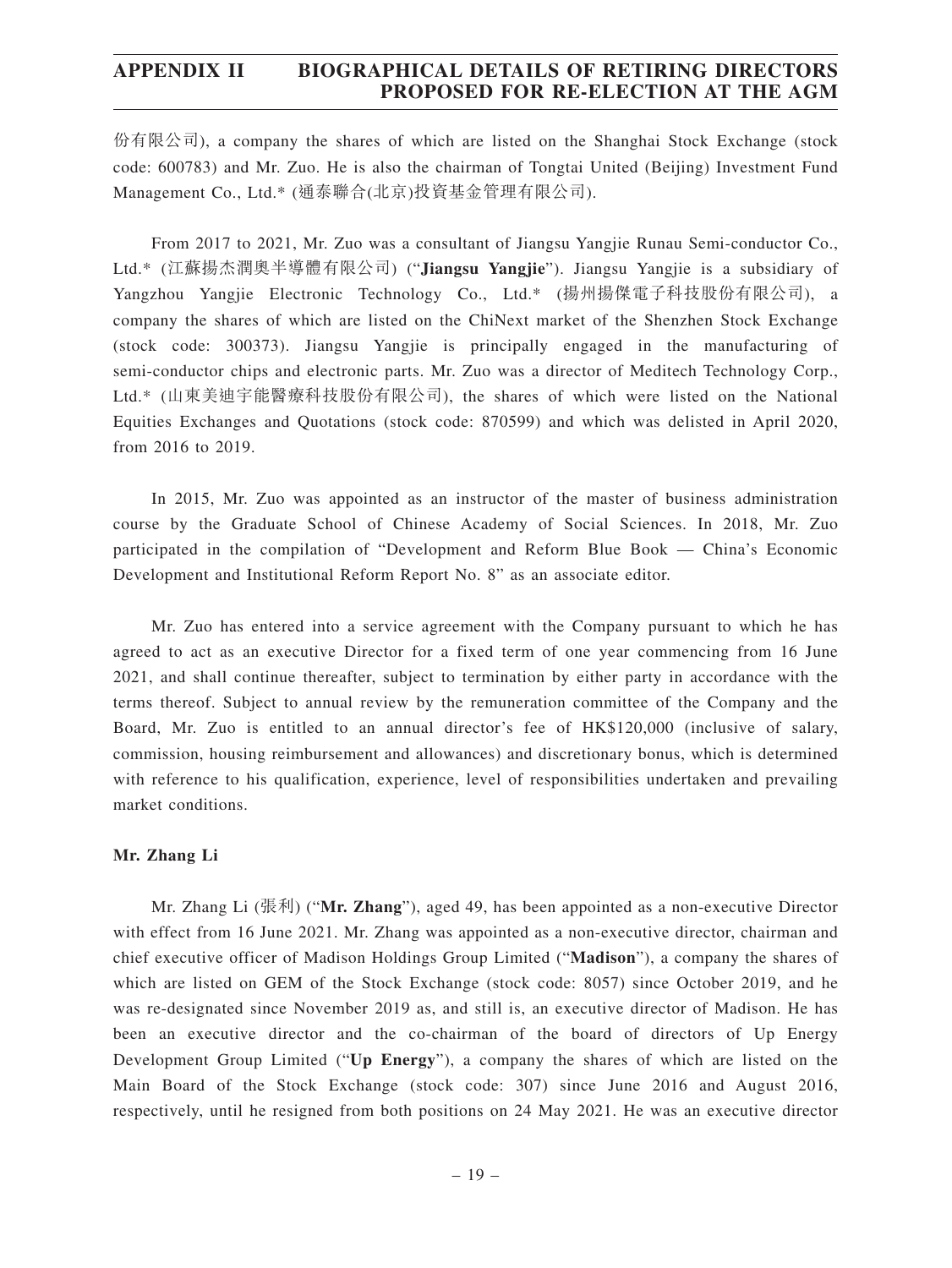of Renaissance Asia Silk Road Group Limited (formerly known as China Billion Resources Limited), a company the shares of which are listed on the Main Board of the Stock Exchange (stock code: 274) from April 2018 to September 2019. He was an executive director, co-chairman of the board of directors and a member of the executive committee of Daohe Global Group Limited, a company the shares of which are listed on the Main Board of the Stock Exchange (stock code: 915), from April 2016 to July 2016. Mr. Zhang obtained a bachelor's degree in sales and marketing from the Northwest University of Politics and Law, China in 1998.

Pursuant to the disclosure requirement under Rule 13.51(2) of the Listing Rules, prior to Mr. Zhang's appointment by Up Energy on 24 June 2016, a winding up petition was filed by a petitioner against Up Energy in the Court of First Instance of the High Court of Hong Kong on 29 March 2016 for the outstanding balance of principal, with interest accrued, of matured convertible notes in the principal amount of HK\$230,000,000, and on 18 May 2016 (Bermuda time), a further winding up petition was filed by a petitioner in the Supreme Court of Bermuda for the outstanding balance of matured convertible notes in the principal amount of HK\$150,000,000.

It is stated in Up Energy's announcements dated 26 May 2021 and 3 November 2021 and 4 January 2022 (the "**Announcements**"), that the hearing for both of the winding up petitions have yet been heard. As stated in Up Energy's Announcements, it has gone into provisional liquidation (for restructuring purposes) and the Stock Exchange has decided to cancel the listing of its shares on the Main Board of the Stock Exchange under Practice Note 17 to the Listing Rules with effect from 6 April 2020 (the "**Delisting Decision**"). It was further stated in Up Energy's announcements that, it has filed a notice of application for leave to apply for judicial review to the Hong Kong Court against the Delisting Decision (the "**JR Application**") on 6 July 2021 and the a rolled-up hearing of the JR Application review was held on 20 December 2021. After such hearing, the Hong Kong Court refused to grant leave for the JR Application and the listing of Up Energy's shares was be cancelled with effect from 5 January 2022.

Having considered that Mr. Zhang's appointment by Up Energy commenced after the filing of the aforesaid winding up petitions and he had taken no part in the decision of nor involved in the matters relating to such winding up petitions, the Board believes that the aforementioned winding up petitions would not affect Mr. Zhang's suitability to be considered for an appointment as a non-executive Director.

Mr. Zhang has entered into a service agreement with the Company pursuant to which he has agreed to act as a non-executive Director for a fixed term of one year commencing from 16 June 2021, and shall continue thereafter, subject to termination by either party in accordance with the terms thereof. Subject to annual review by the remuneration committee of the Company and the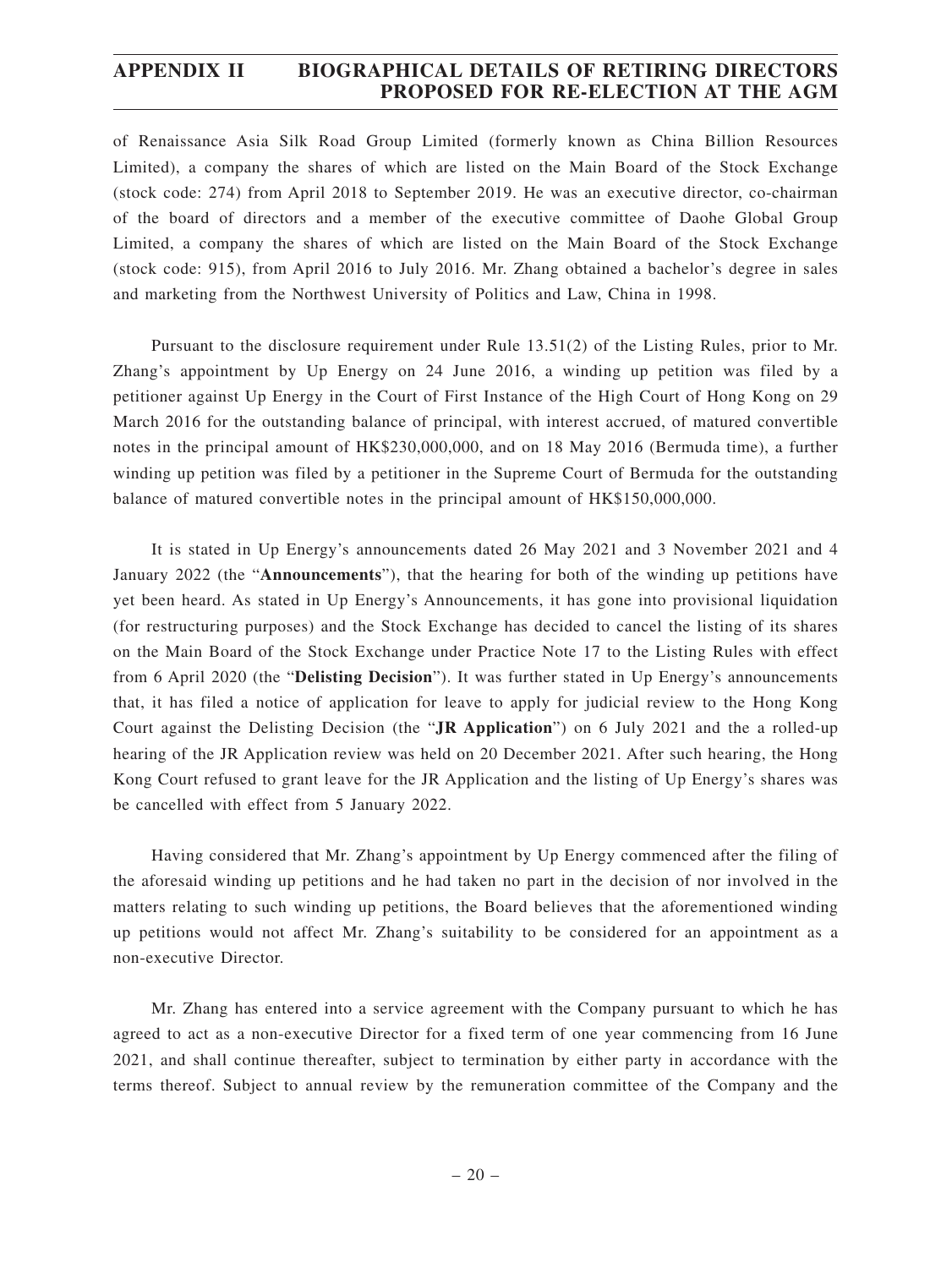Board, Mr. Zhang is entitled to an annual director's fee of HK\$120,000 (inclusive of salary, commission, housing reimbursement and allowances), which is determined with reference to his qualification, experience, level of responsibilities undertaken and prevailing market conditions.

### **Mr. Chu Kin Ming**

Mr. Chu Kin Ming (朱健明) ("**Mr. Chu**"), aged 41, was appointed as an independent non-executive Director of the Company on 22 June 2019. Mr. Chu is currently an independent non-executive director of SK Target Group Limited, a company listed on GEM of the Stock Exchange (stock code: 8427) since June 2017, an independent non-executive director of Optima Automobile Group Holdings Limited, a company listed on GEM of the Stock Exchange (stock code: 8418) since October 2019, an independent non-executive director of Century Energy International Holdings Limited, a company listed on GEM of the Stock Exchange (stock code: 8132) since February 2020 and an independent non-executive director of Milestone Builder Holdings Limited, a company listed on Main Board of the Stock Exchange (stock code: 1667) since December 2020. Currently, Mr. Chu is the company secretary of Sino-life Group Limited, a company listed on GEM of the Stock Exchange (stock code: 8296) since June 2019 and OCI International Holdings Limited, a company listed on Main Board of the Stock Exchange (stock code: 329) since May 2021.

Mr. Chu has more than 18 years working experience in the accounting and company secretary field. Mr. Chu served as a chief financial officer and company secretary of companies listed on the Stock Exchange.

Mr. Chu obtained a bachelor's degree in accountancy from the Hong Kong Polytechnic University in November 2003. Mr. Chu was admitted as a member of the Hong Kong Institute of Certified Public Accountants in July 2008. He was admitted to graduateship of The Hong Kong Chartered Governance Institute in February 2009 and was elected as an associate in April 2009. Mr. Chu was admitted as an associate of the Taxation Institute of Hong Kong in September 2010. He became a fellow member of The Association of Chartered Certified Accountants in December 2012.

Mr. Chu has entered into a letter of appointment with the Company pursuant to which he has agreed to act as an independent non-executive Director for a fixed term of three year commencing from 22 June 2019. Mr. Chu is entitled to an annual director's fee of HK\$180,000, which is determined with reference to his qualification, experience, level of responsibilities undertaken and prevailing market conditions.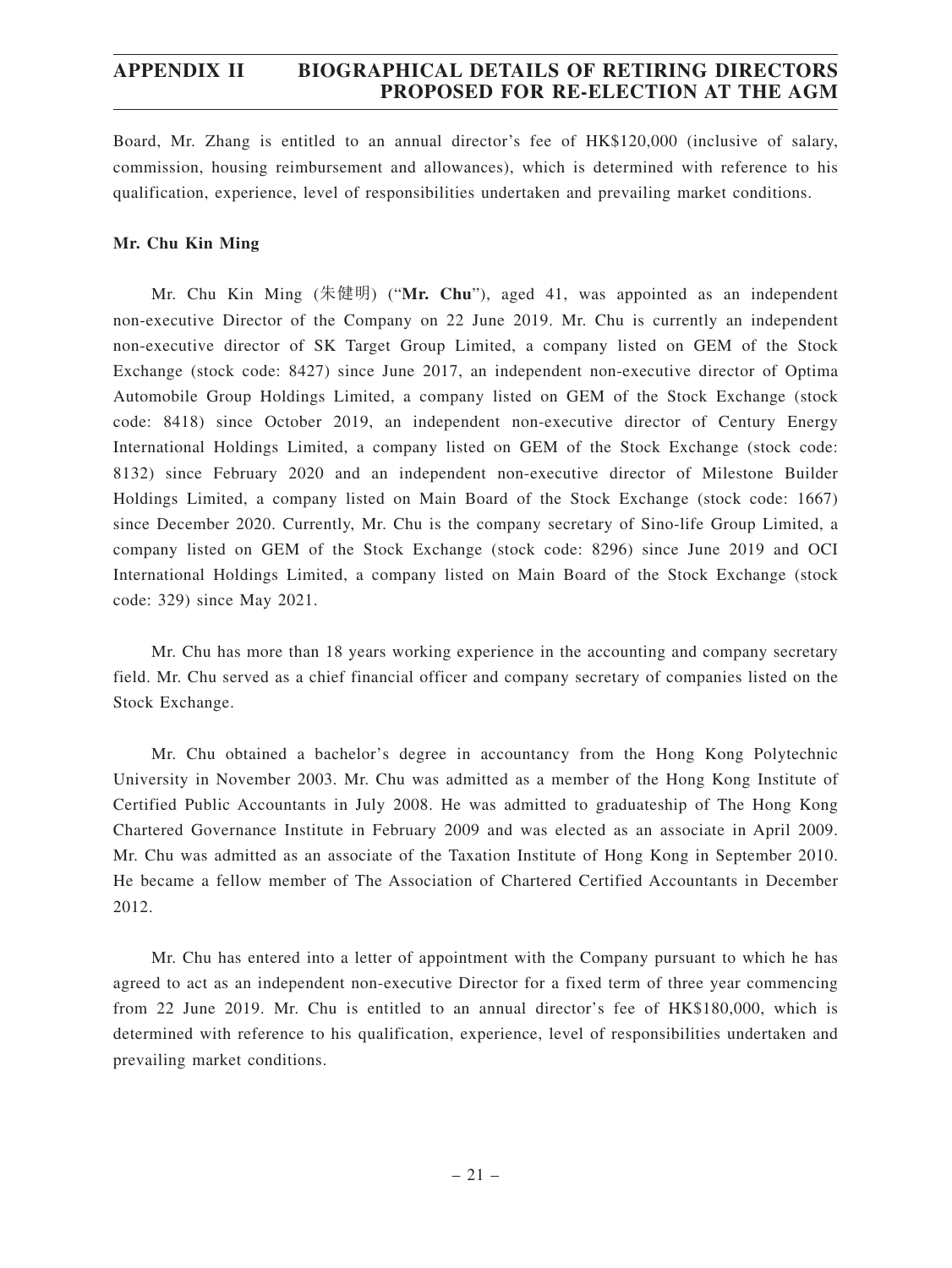#### **Mr. Chan Hon Wah**

Mr. Chan Hon Wah (陳漢華), aged 70, was appointed as an independent non-executive Director of the Company on 22 June 2019. Mr. Chan has more than 40 years of experience in the field of accounting, corporate finance and management. Mr. Chan obtained a Master's degree in Business Administration (Investment and Finance) from The University of Hull in June 1997. He was admitted as a member of the Certified General Accountants Association of Canada in September 1992. He was admitted as a chartered professional accountant member of the Chartered Professional Accountants of British Columbia, Canada in June 2015.

Mr. Chan worked in The Bank of Nova Scotia from January 1979 to June 1986 and then again from April 1989 to July 2007 and his last position was vice-president. Mr. Chan was a chief operations officer of EPI (Holdings) Limited, a company listed on the Stock Exchange (Stock Code: 0689) with principal business of exploration and production of oil and gas from August 2007 to February 2011, a finance director of DSC Administration Limited, which was a furniture and electrical appliance retailer, from February 2012 to March 2013, and an executive director of China Kingstone Mining Holdings Limited, a company listed on the Stock Exchange (stock code: 1380) with principal business of production and sale of marble and marble-related products from July 2015 to December 2015. Mr. Chan was the chief executive officer of Best New Management Ltd from August 2015 to June 2018 with principal business of operation of a restaurant group under the brand name of Tamjai Samgor Mixian.

Mr. Chan has entered into a letter of appointment with the Company pursuant to which he has agreed to act as an independent non-executive Director for a fixed term of three year commencing from 22 June 2019. Mr. Chan is entitled to an annual director's fee of HK\$180,000, which is determined with reference to his qualification, experience, level of responsibilities undertaken and prevailing market conditions.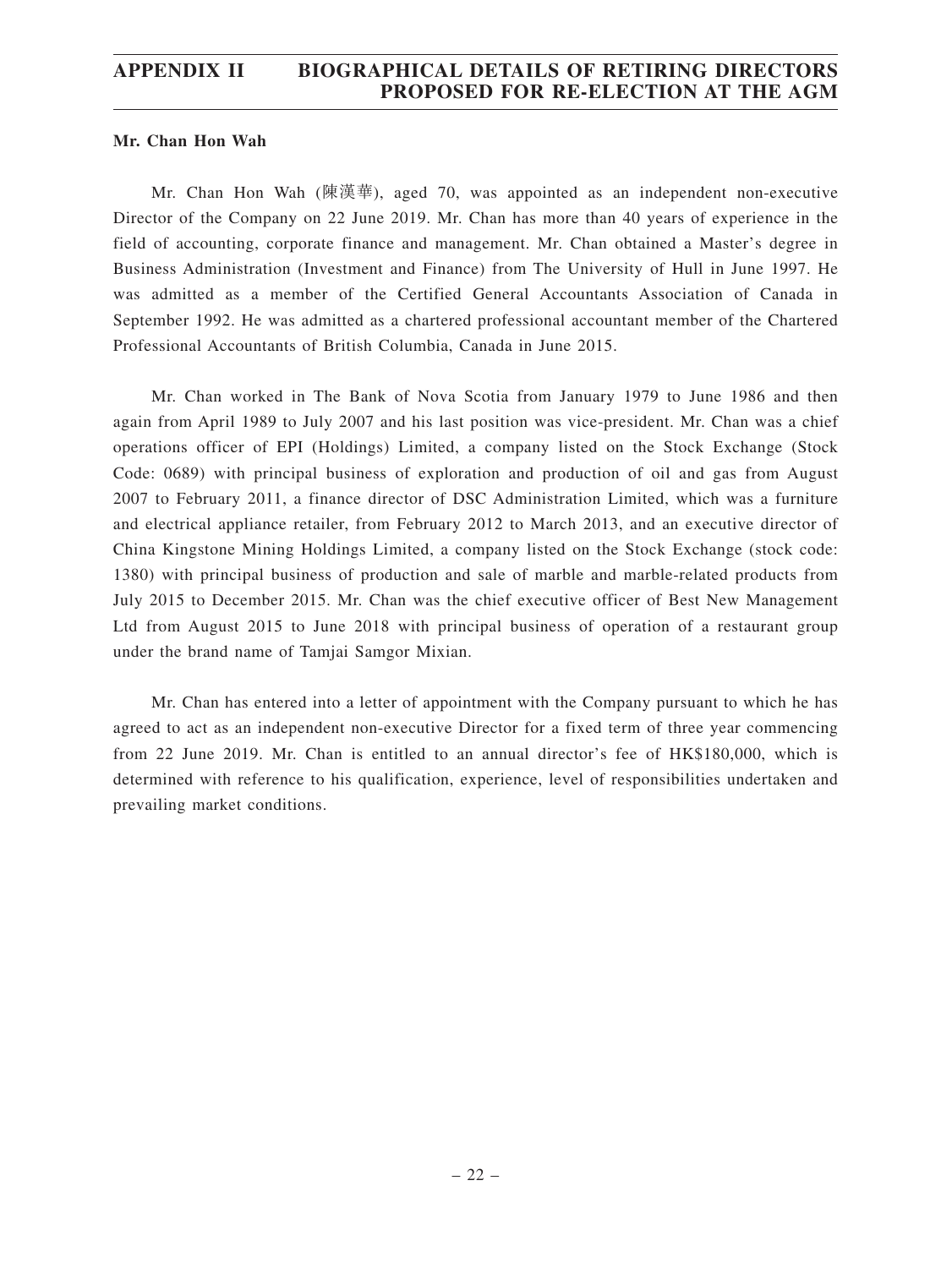# **SECOND AMENDED AND RESTATED MEMORANDUM AND ARTICLES OF ASSOCIATION**

**Kelfred Holdings Limited 恒發光學控股有限公司**

(as adopted by a Special Resolution passed on 27 May 202222 June 2019 and effective on the date on which the Shares are listed on The Stock Exchange of Hong Kong Limited) (with effect on 16 July 2019)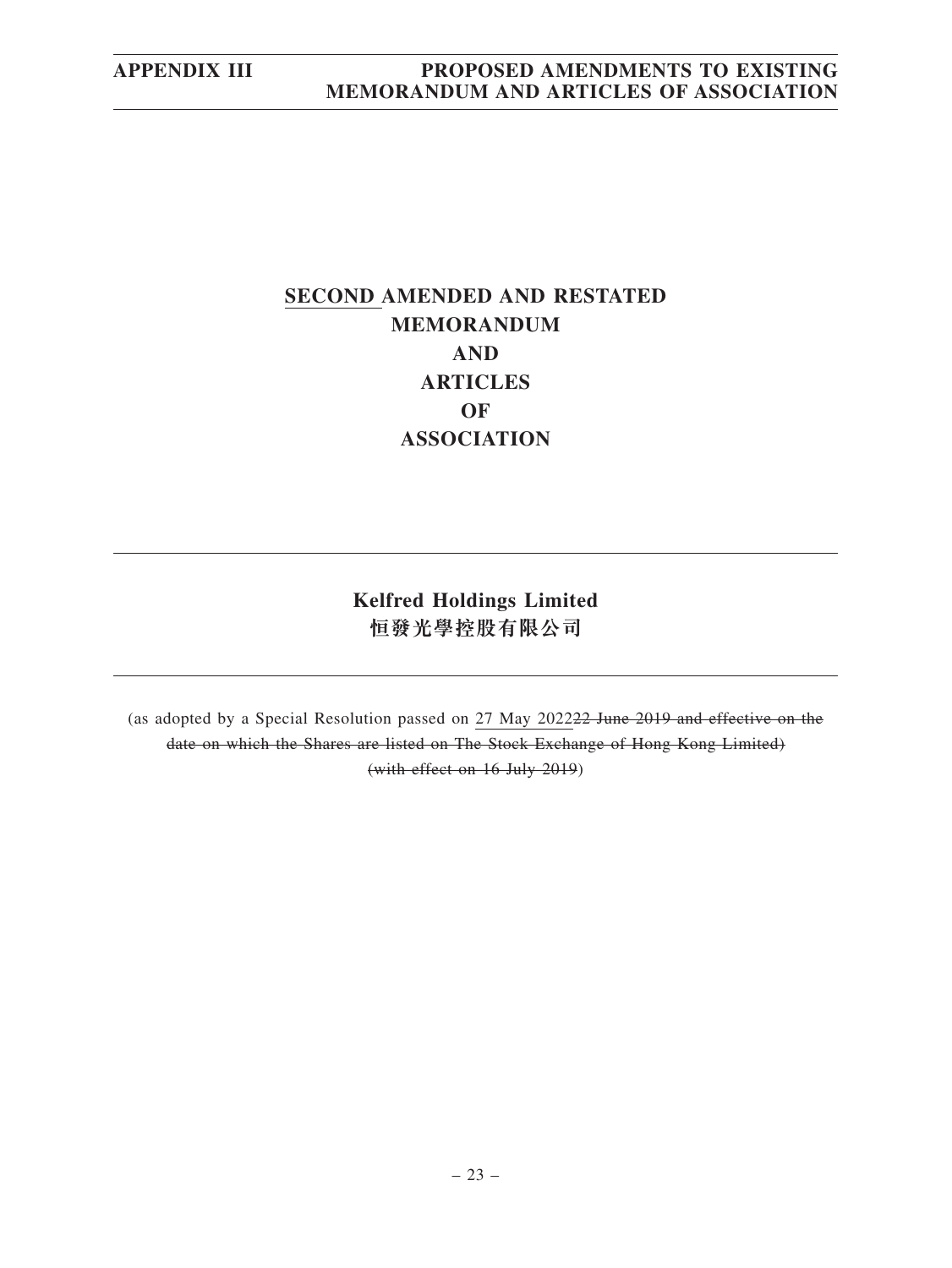### **TABLE OF CONTENTS**

|                                                   | 11 |
|---------------------------------------------------|----|
| Register of Shareholders and Share Certificates   | 16 |
|                                                   | 18 |
|                                                   | 19 |
|                                                   | 21 |
|                                                   | 23 |
|                                                   | 24 |
|                                                   | 26 |
|                                                   | 28 |
|                                                   | 34 |
| Appointment of Proxy and Corporate Representative | 36 |
|                                                   | 40 |
|                                                   | 40 |
|                                                   | 46 |
|                                                   | 48 |
|                                                   | 48 |
|                                                   | 49 |
|                                                   | 50 |
|                                                   | 50 |
|                                                   | 50 |
|                                                   | 53 |
|                                                   | 53 |
|                                                   | 54 |
|                                                   | 56 |
|                                                   | 56 |
|                                                   | 57 |
|                                                   | 64 |
|                                                   | 65 |
|                                                   | 65 |
|                                                   | 66 |
|                                                   | 67 |
|                                                   | 70 |
|                                                   | 70 |
|                                                   | 71 |
|                                                   | 71 |
|                                                   | 72 |
|                                                   | 73 |
|                                                   | 76 |
|                                                   | 68 |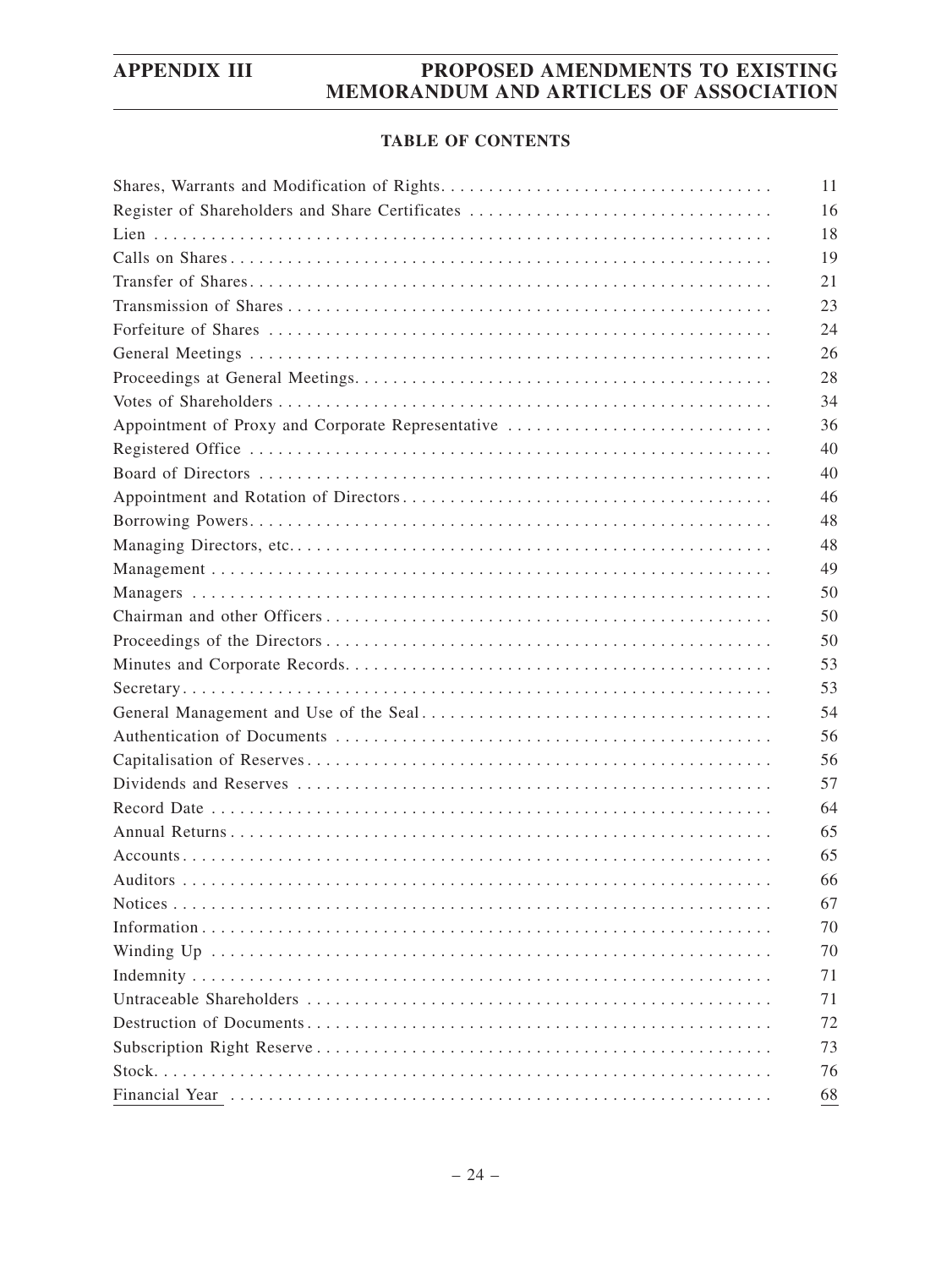## **THE COMPANIES ACTLAW (AS REVISED) EXEMPTED COMPANY LIMITED BY SHARES**

## **SECOND AMENDED AND RESTATED MEMORANDUM OF ASSOCIATION OF KELFRED HOLDINGS LIMITED 恒發光學控股有限公司 (Company)**

## **(adopted by a Special Resolution passed on 27 May 2022)22 June 2019 and effective on the date on which the Shares are listed on The Stock Exchange of Hong Kong Limited) (with effect on 16 July 2019)**

- 1. The name of the Company is Kelfred Holdings Limited 恒發光學控股有限公司.
- 2. The registered office will be situate at the offices of Estera Trust (Cayman) Limited, Clifton House, 75 Fort Street, PO Box 1350, Grand Cayman KY1-1108, Cayman Islands or at such other place in the Cayman Islands as the Directors may from time to time decide.
- 3. The objects for which the Company is established are unrestricted and except as prohibited or limited by the laws of the Cayman Islands, the Company shall have full power and authority to carry out any object and shall have and be capable of from time to time and at all times exercising any and all of the powers at any time or from time to time exercisable by a natural person or body corporate in any part of the world whether as principal, agent, contractor or otherwise.
- 4. Without prejudice to the generality of the foregoing, the objects of the Company shall include, but without limitation, the following:
- 4.1 To carry on the business of an investment company and for that purpose to acquire and hold, either in the name of the Company or in that of any nominee, land and real estate, gold and silver bullion, shares (including shares in the Company), stocks, debentures, debenture stock, bonds, notes, obligations and securities issued or guaranteed by any company wherever incorporated or carrying on business and debentures, debenture stock, bonds, notes, obligations and securities issued or guaranteed by any government, sovereign, ruler, commissioners, public body or authority, supreme, dependent, municipal, local or otherwise in any part of the world.
- 4.2 To lend money with or without security either at interest or without and to invest money of the Company in such manner as the Directors think fit.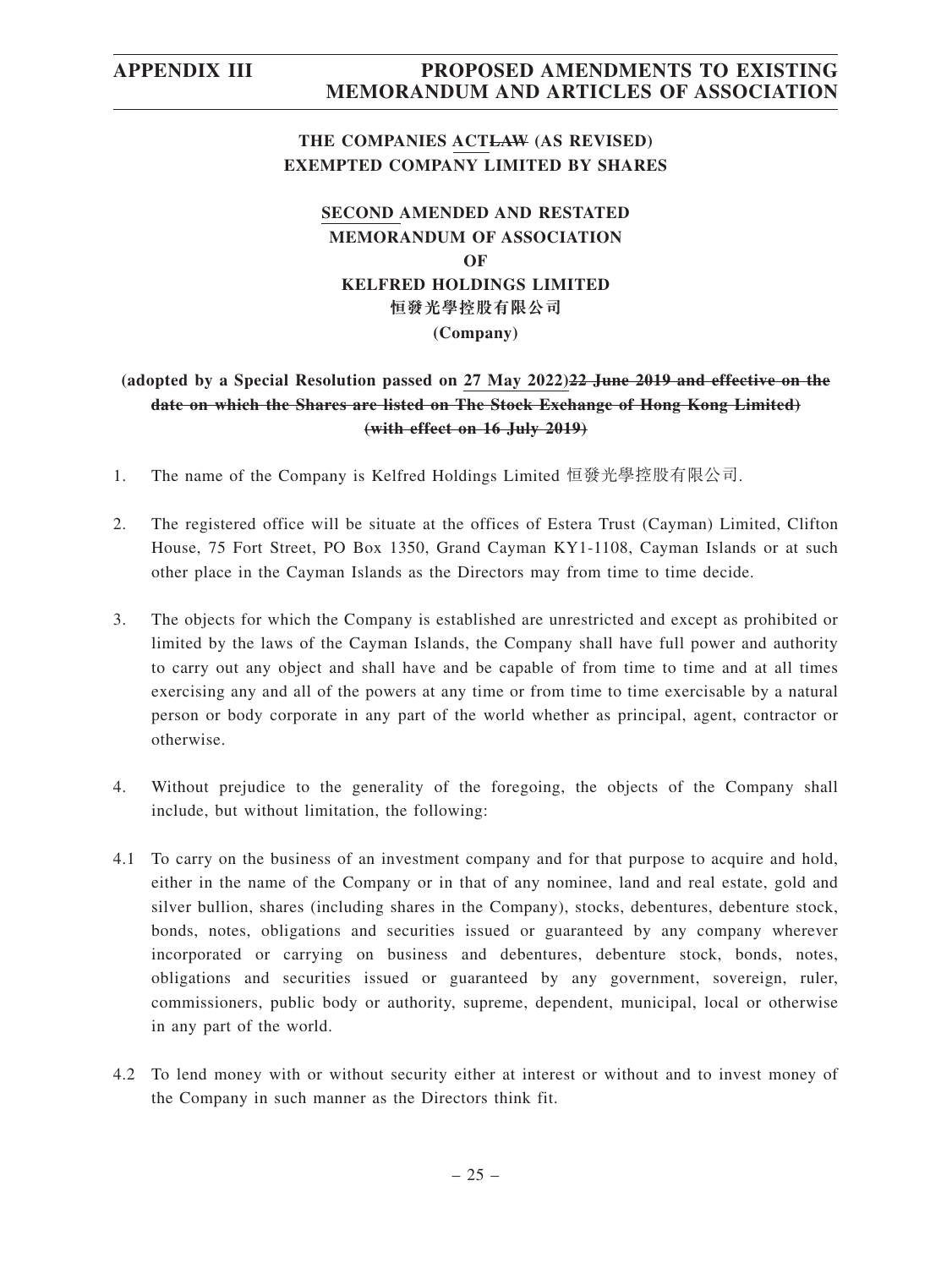- 4.3 To acquire by purchase, lease, exchange, or otherwise lands, houses, buildings and other property or any interest in the same in any part of the world.
- 4.4 To carry on the business of a commodity, commodity futures and forward contracts trader and for that purpose to enter into spot, future or forward contracts for the purchase and sale of any commodity including, but without prejudice to the generality of the foregoing, any raw materials, processed materials, agricultural products, produce or livestock, gold and silver bullion, specie and precious or semi-precious stones, goods, articles, services, currencies, rights and interests which may now or in the future be bought and sold in commerce and whether such trading is effected on an organised commodity exchange or otherwise and either to take delivery of, or to sell or exchange any such commodities pursuant to any contract capable of being entered into on any such commodities exchange.
- 4.5 To carry on whether as principals, agents or otherwise the business of providing and supplying goods, equipment, materials and services of whatsoever nature, and of financiers, company promoters, realtors, financial agents, land owners and dealers in or managers of companies, estates, lands, buildings, goods, materials, services, stocks, leases, annuities and securities of whatsoever type or kind.
- 4.6 To purchase or otherwise acquire and hold any rights, privileges, concessions, patents, patent rights, licences, secret processes and any real or personal property of any kind whatsoever.
- 4.7 To build, equip, furnish, outfit, repair, purchase, own, charter and lease steam, motor, sail or other vessels, ships, boats, tugs, barges, lighters or other property to be used in the business of shipping, transportation, chartering and other communication and transport operations for the use of the Company or for others, and to sell, charter, lease, mortgage, pledge or transfer the same or any interest therein to others.
- 4.8 To carry on the business of importers, exporters and merchants of goods, produce, stores and articles of all kinds both wholesale and retail, packers, customs brokers, ship agents, warehousemen, bonded or otherwise and carriers and to transact every kind of agency, factor and brokerage business or transaction which may seem to the Company directly or indirectly conducive to its interests.
- 4.9 To carry on the business of consultants in connection with all manner of services and advisers on all matters relating to companies, firms, partnerships, charities, political and non-political persons and organisations, governments, principalities, sovereign and republican states and countries and to carry on all or any of the businesses of financial, industrial, development, architectural, engineering, manufacturing, contracting, management, advertising, professional business and personal consultants and to advise upon the means and methods for extending,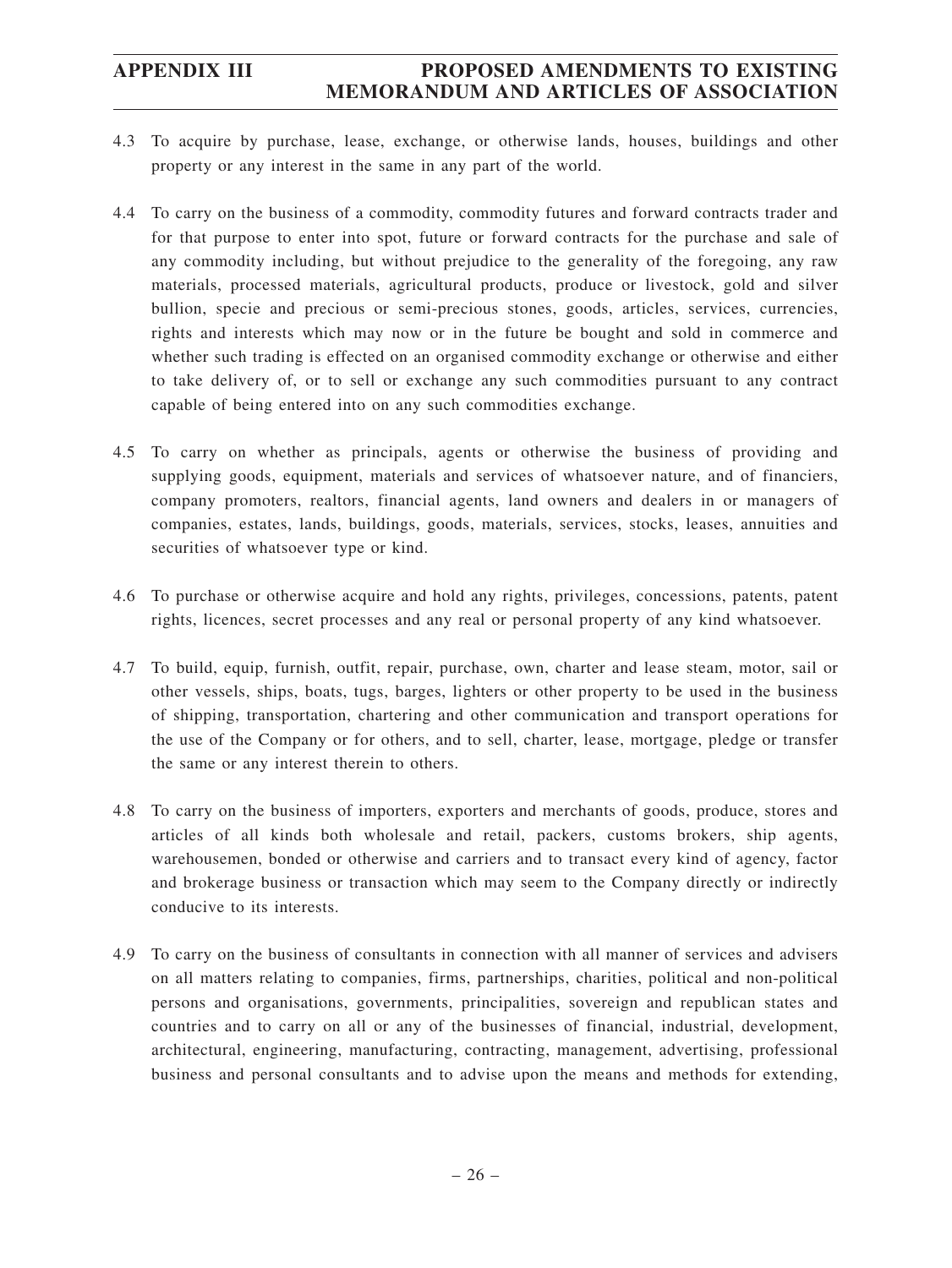developing, marketing and improving all types of projects, developments, businesses or industries and all systems or processes relating to such businesses and the financing, planning, distribution, marketing and sale thereof.

- 4.10 To act as a management company in all branches of that activity and without limiting the generality of the foregoing, to act as managers of investments and hotels, estates, real property, buildings and businesses of every kind and generally to carry on business as managers, consultants or agents for or representatives of owners of property of every kind, manufacturers, funds, syndicates, persons, firms and companies for any purpose whatsoever.
- 4.11 To carry on any other trade or business which may seem to the Company capable of being carried on conveniently in connection with any business of the Company.
- 4.12 To borrow or raise money by the issue of ordinary debenture stock or on mortgage or in such other manner as the Company shall think fit.
- 4.13 To draw, make, accept, endorse, discount, execute and issue all instruments both negotiable and non-negotiable and transferable including promissory notes, bills of exchange, bills of lading, warrants, debentures and bonds.
- 4.14 To establish branches or agencies in the Cayman Islands and elsewhere and to regulate and to discontinue the same.
- 4.15 To distribute any of the property of the Company among the members of the Company in specie.
- 4.16 To acquire and take over the whole or any part of the business, property and liabilities of any person or persons, firm or company or to take or otherwise acquire and hold shares, stock, debentures or other securities of or interest in any other company carrying on any business or possessed of any property or rights.
- 4.17 To grant pensions, allowances, gratuities and bonuses to employees or ex-employees of the Company or the dependents of such persons and to support, establish or subscribe to any charitable or other institutions, clubs, societies or funds or to any national or patriotic fund.
- 4.18 To lend and advance moneys or give credit to such persons and on such terms as may be thought fit and to guarantee or stand surety for the obligations of any third party whether such third party is related to the Company or otherwise and whether or not such guarantee or surety is to provide any benefits to the Company and for that purpose to mortgage or charge the Company's undertaking, property and uncalled capital or any part thereof, on such terms and conditions as may be thought expedient in support of any such obligations binding on the Company whether contingent or otherwise.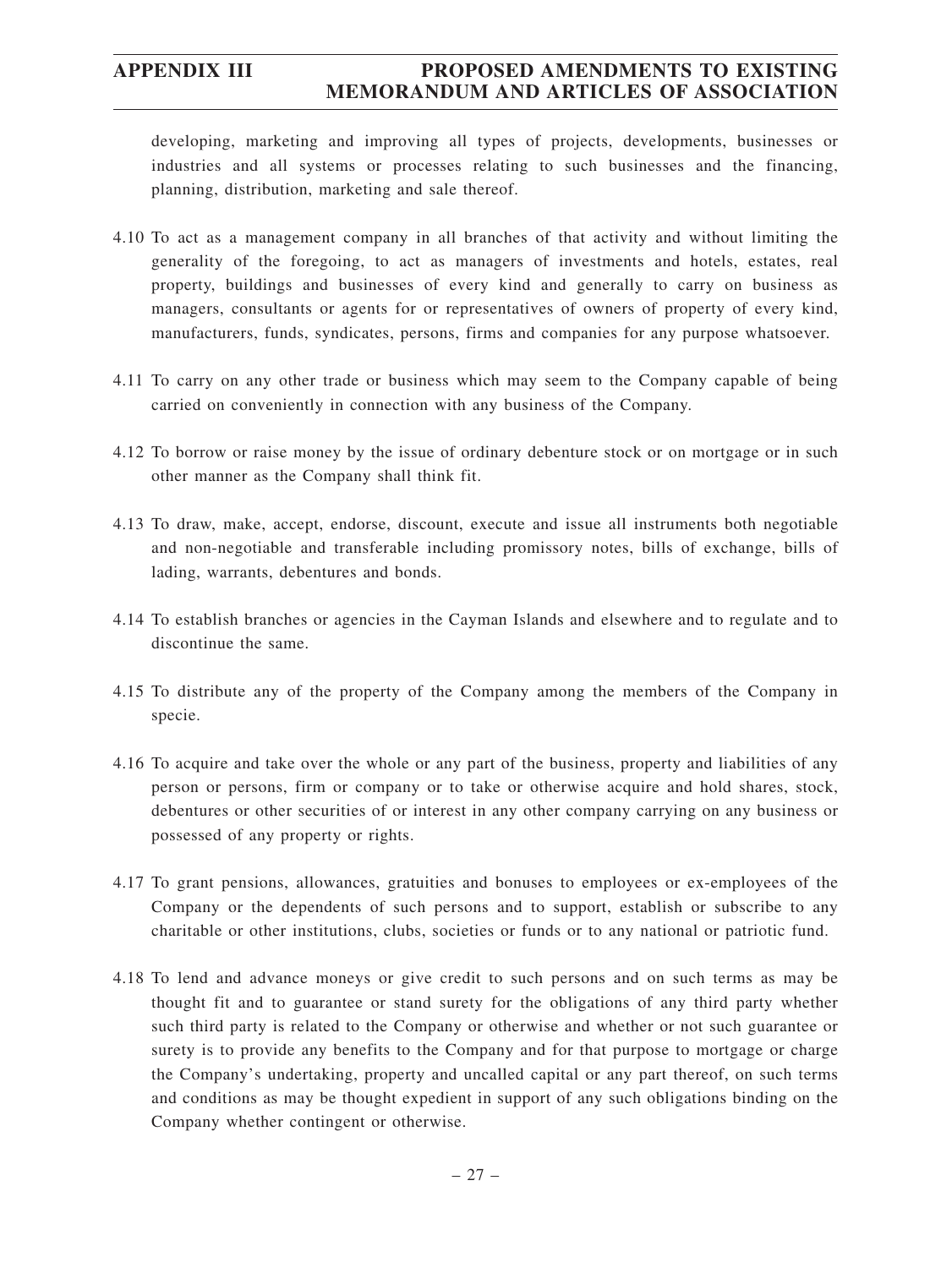- 4.19 To enter into partnership or into any arrangements for sharing profits, union of interests, co-operation, joint venture, reciprocal concession, amalgamation or otherwise with any person or persons or company engaged or interested or about to become engaged or interested in the carrying on or conduct of any business or enterprise from which this Company would or might derive any benefit whether direct or indirect and to lend money, guarantee the contracts of or otherwise assist any such person or company and to take subscribe for or otherwise acquire shares and securities of any such company and to sell, hold, re issue with or without guarantee or otherwise deal with the same.
- 4.20 To enter into any arrangements with any authorities, municipal or local or otherwise and to obtain from any such authority any rights, privileges or concessions which the Company may think it desirable to obtain and to carry out, exercise and comply with any such arrangements, rights, privileges or concessions.
- 4.21 To do all such things as are incidental to or which the Company may think conducive to the attainment of the above objects or any of them.
- 5. If the Company is registered as an exempted company as defined in the Cayman Islands Companies ActLaw, it shall have the power, subject to the provisions of the Cayman Islands Companies ActLaw and with the approval of a special resolution, to continue as a body incorporated under the laws of any jurisdiction outside of the Cayman Islands and to be de-registered in the Cayman Islands.
- 6. The liability of the members of the Company is limited.
- 7. The authorised share capital of the Company is HK\$20,000,000 consisting of 2,000,000,000 shares of HK\$0.01 each with the power for the Company to increase or reduce the said capital and to issue any part of its capital, original or increased, with or without any preference, priority or special privilege or subject to any postponement of rights or to any conditions or restrictions; and so that, unless the condition of issue shall otherwise expressly declare, every issue of shares, whether declared to be preference or otherwise, shall be subject to the power hereinbefore contained.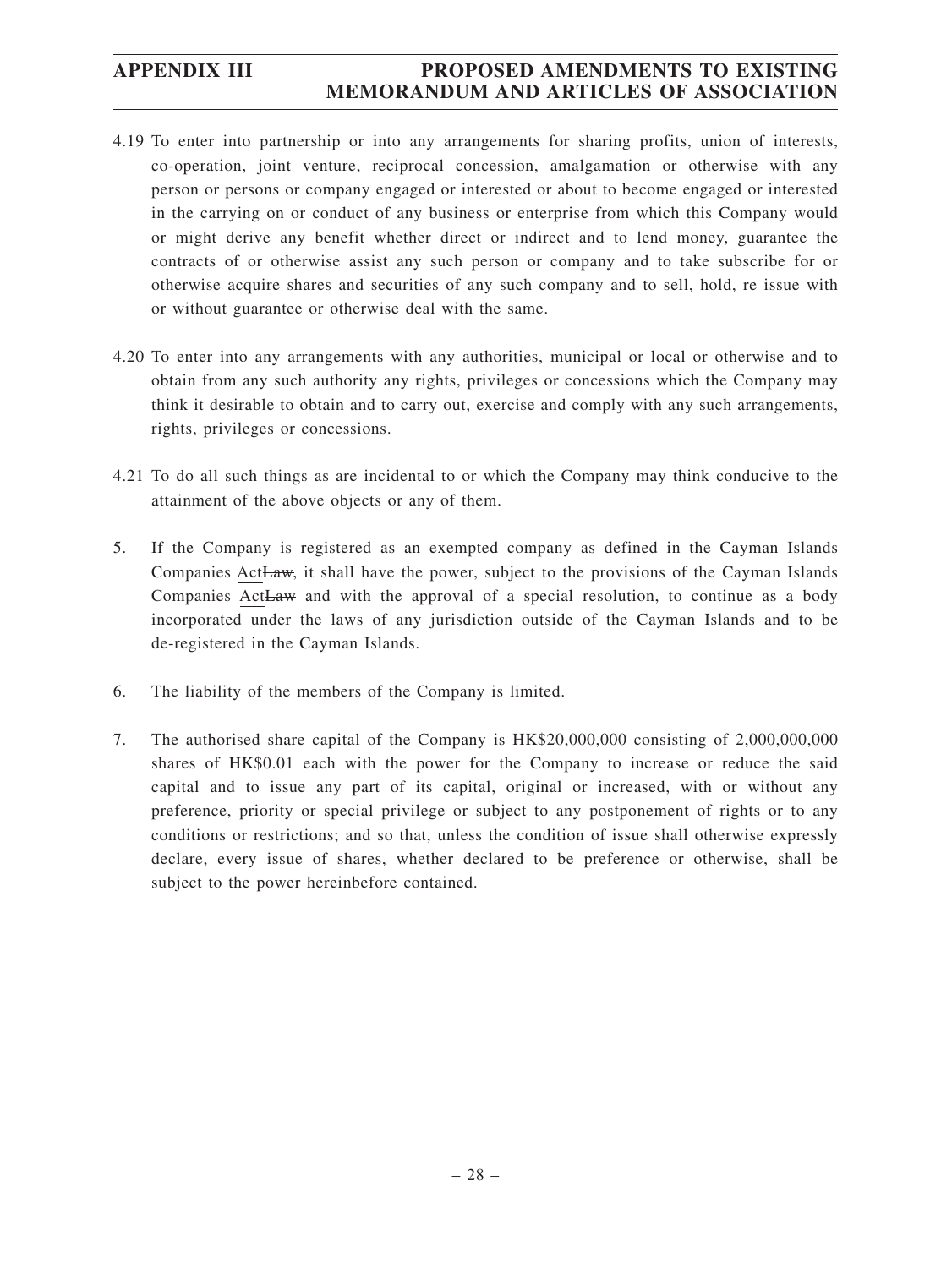## **THE COMPANIES ACTLAW (AS REVISED) EXEMPTED COMPANY LIMITED BY SHARES**

## **AMENDED AND RESTATED ARTICLES OF ASSOCIATION OF KELFRED HOLDINGS LIMITED 恒發光學控股有限公司 (Company)**

## **(adopted by a Special Resolution passed on 27 May 2022)22 June 2019 and effective on the date on which the Shares are listed on The Stock Exchange of Hong Kong Limited) (with effect on 16 July 2019)**

- 1 (a) Table "A" of the Companies ActLaw (as revised) shall not apply to the Company.
	- (b) Any marginal notes, titles or lead in references to Articles and the index of the Memorandum and Articles of Association shall not form part of the Memorandum or Articles of Association and shall not affect their interpretation. In interpreting these Articles of Association, unless there be something in the subject or context inconsistent therewith:

Marginal Notes

Definitions

**address**: shall have the ordinary meaning given to it and shall include any facsimile number, electronic number or address or website used for the purposes of any communication pursuant to these Articles;

**appointor**: means in relation to an alternate Director, the Director who appointed the alternate to act as his alternate;

**Articles**: means these Articles of Association in their present form and all supplementary, amended or substituted articles for the time being in force;

**Auditors**: means the persons appointed by the Company from time to time to perform the duties of auditors of the Company;

**Board**: means the board of Directors of the Company as constituted from time to time or as the context may require the majority of Directors present and voting at a meeting of the Directors at which a quorum is present;

**Call**: shall include any instalment of a call;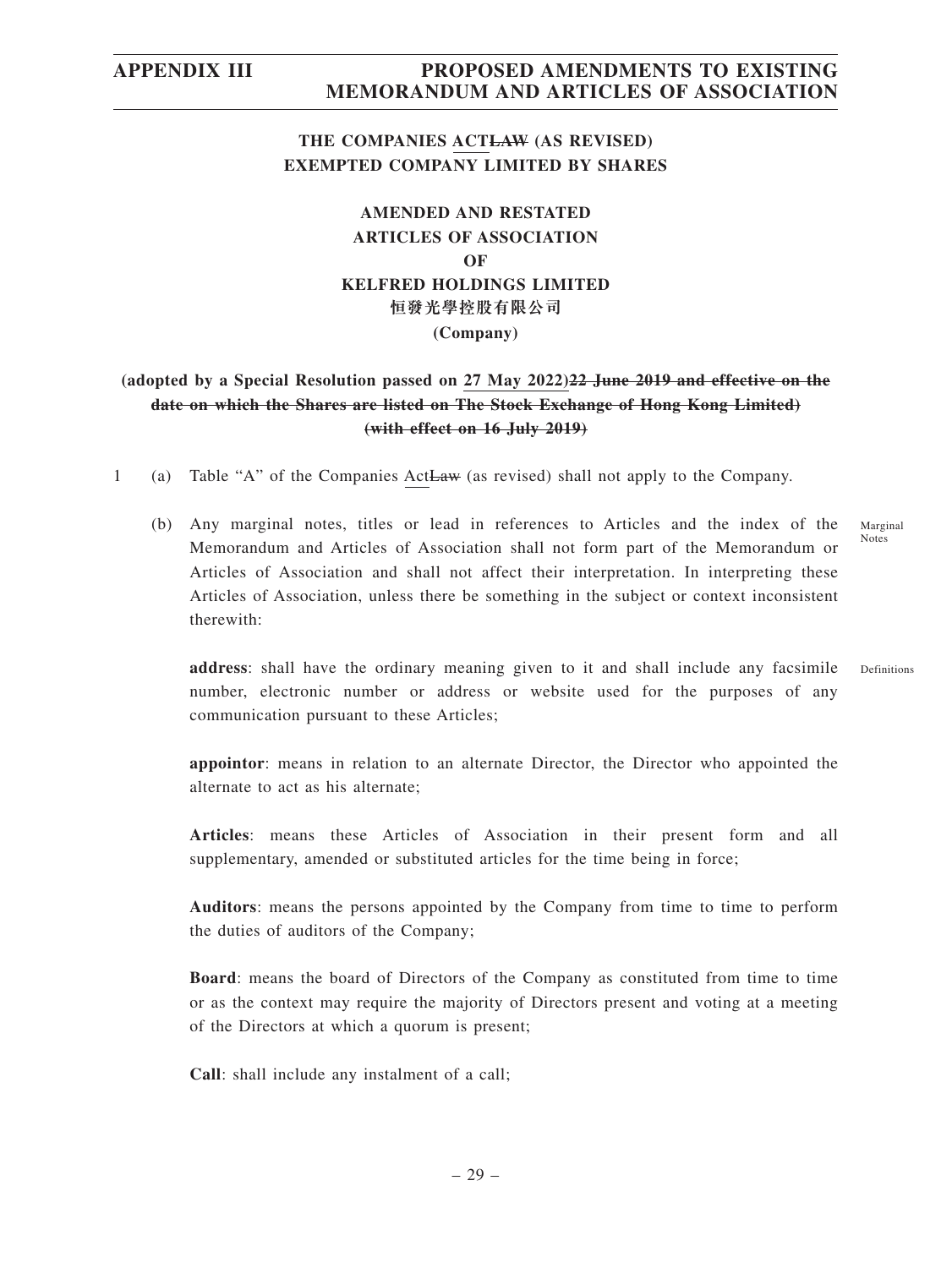**Clearing House**: means a clearing house recognised by the laws of the jurisdiction in which the Shares of the Company are listed or quoted with the permission of the Company on a stock exchange in such jurisdiction, including but not limited to HKSCC;

**Close Associate(s)**: shall have the meaning as defined in the Listing Rules;

**Companies LawCompanies Act**: means the Companies LawCompanies Act (as revised) of the Cayman Islands as amended from time to time and every other act, order regulation or other instrument having statutory effect (as amended from time to time) for the time being in force in the Cayman Islands applying to or affecting the Company, the Memorandum of Association and/or the Articles of Association;

**Companies Ordinance**: means the Companies Ordinance, Cap. 622 of the Laws of Hong Kong as amended from time to time;

**Company**: means the above named company;

**Company's website**: means the website of the Company to which any Shareholder may have access, the address or domain name of which has been notified to the Shareholders at the time by the Company;

**Debenture** and **Debenture Holder**: means and includes respectively debenture stock and debenture stockholder;

**Director**: means such person or persons as shall be appointed to the Board from time to time;

**Dividend**: means dividends, distributions in specie or in kind, capital distributions and capitalisation issues;

**electronic communication**: means a communication sent, transmitted, conveyed and received by wire, by radio, by optical means or by other electron magnetic means in any form through any medium;

**electronic meeting**: means a general meeting held and conducted wholly and exclusively by virtual attendance and participation by Shareholders and/or proxies by means of electronic facilities;

**Head Office**: means such office of the Company as the Board may from time to time determine to be the principal office of the Company;

**HK Stock Exchange**: means The Stock Exchange of Hong Kong Limited;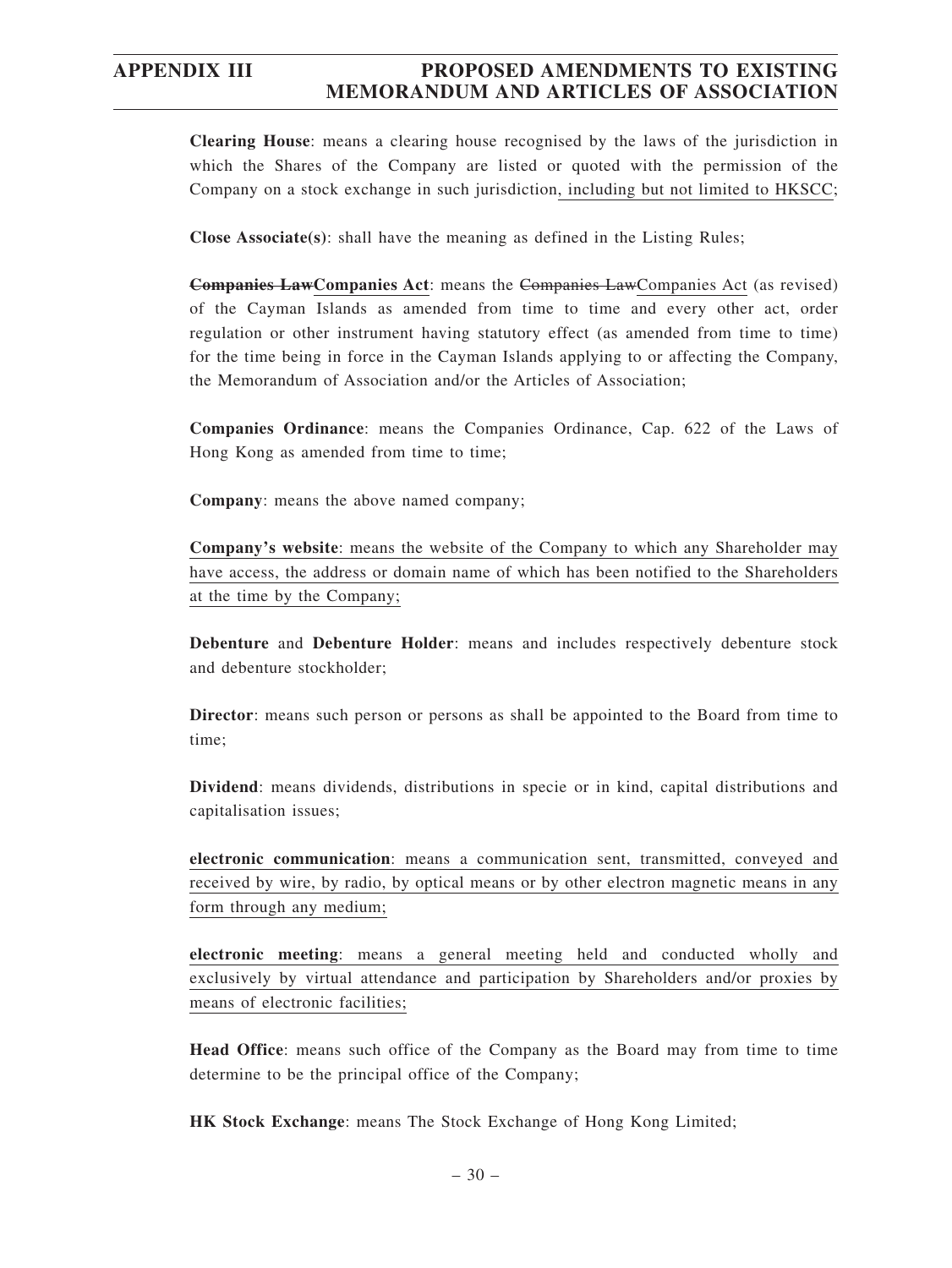**HK\$** or **Hong Kong dollars**: means Hong Kong dollars, the lawful currency for the time being of Hong Kong;

#### **HKSCC:** means Hong Kong Securities Clearing Company Limited;

**Holding Company**: has the meaning ascribed to it by Section 13 of the Companies Ordinance;

**Hong Kong** means the Hong Kong Special Administrative Region of the People's Republic of China;

**hybrid meeting:** means a general meeting convened for the (i) physical attendance by Shareholders and/or proxies at the Principal Meeting Place and where applicable, one or more Meeting Locations and (ii) virtual attendance and participation by Shareholders and/or proxies by means of electronic facilities;

**Listing Rules**: shall mean the Rules Governing the Listing of Securities on The Stock Exchange of Hong Kong Limited (as amended from time to time);

**Meeting Location**: shall have the meaning given to it in Article 67(b);

**Month**: means a calendar month;

**Newspapers**: means at least one English language daily newspaper and at least one Chinese language daily newspaper, in each case published and circulating generally in the Relevant Territory and specified or not excluded for this purpose by the stock exchange in the Relevant Territory;

**Ordinary Resolution**: means a resolution as described in Article 1(e) of these Articles;

**Paid**: means, as it relates to a Share, paid or credited as paid;

**physical meeting**: means a general meeting held and conducted by physical attendance and participation by Shareholders and/or proxies at the Principal Meeting Place and/or where applicable, one or more Meeting Locations;

**Principal Meeting Place**: shall have the meaning given to it in Article 65(b);

**Register**: means the principal register and any branch register of Shareholders of the Company to be maintained at such place within or outside the Cayman Islands as the Board shall determine from time to time;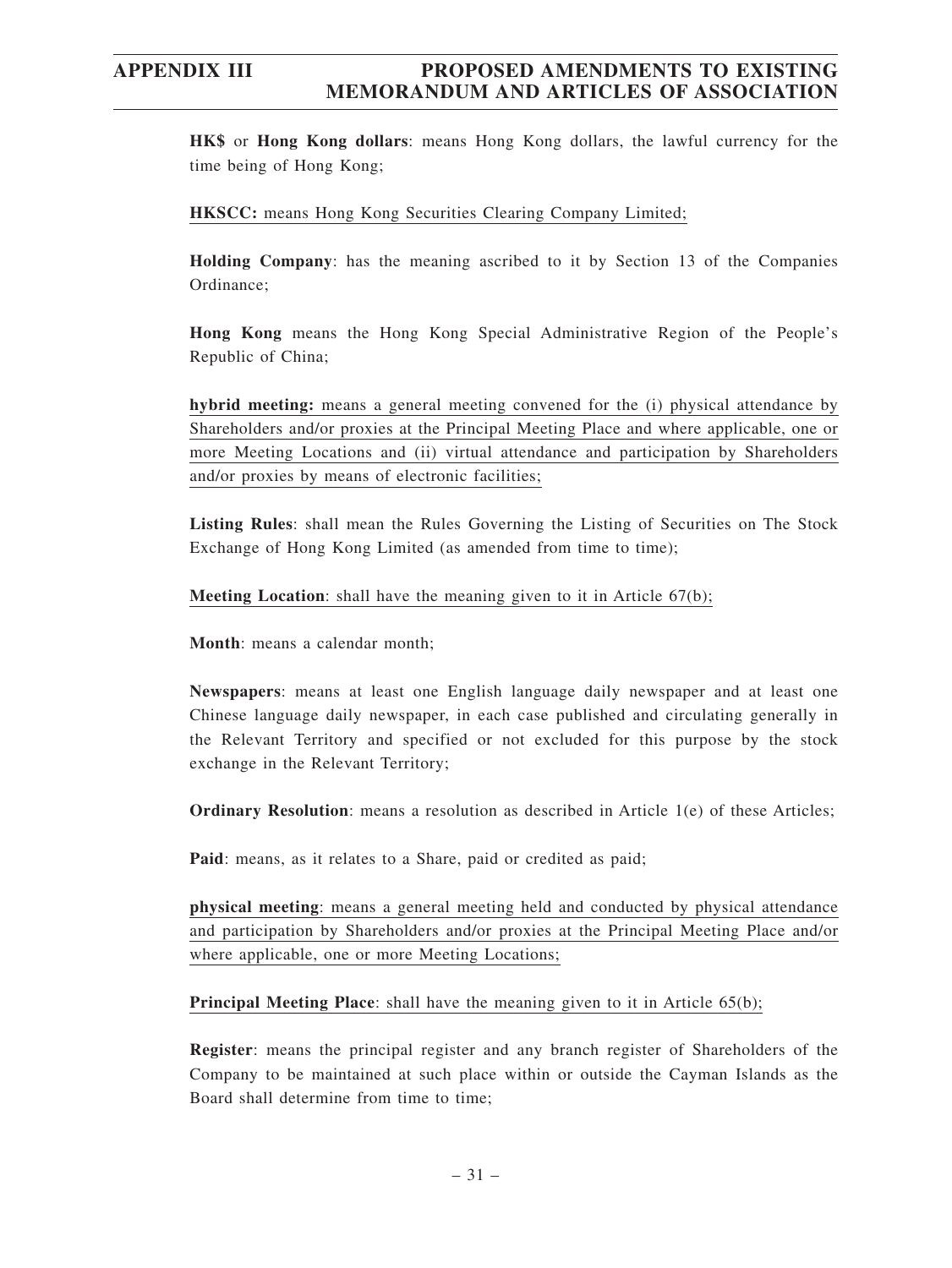**Registered Office**: means the registered office of the Company for the time being as required by the Companies LawCompanies Act;

**Registration Office**: means such place or places in the Relevant Territory or elsewhere where the Board from time to time determine to keep a branch register of Shareholders of the Company in respect of that class of share capital and where (except in cases where the Board otherwise agrees) transfers of other documents of title for Shares are to be lodged for registration and are to be registered;

**Relevant Period**: means the period commencing from the date on which any of the securities of the Company first become listed on the HK Stock Exchange to and including the date immediately before the day on which none of such securities are so listed (and so that if at any time listing of any such securities is suspended for any reason whatsoever and for any length of time, they shall nevertheless be treated, for the purpose of this definition, as listed);

**Relevant Territory**: means Hong Kong or such other territory where any of the securities of the Company is listed on a stock exchange in that territory;

**Seal**: means the common seal of the Company and any one or more facsimile seals from time to time of the Company for use in the Cayman Islands or in any place outside the Cayman Islands;

**Secretary**: means the person for the time being performing the duties of that office of the Company and includes any assistant, deputy, acting or temporary secretary;

**Securities Seal**: shall mean a seal for use for sealing certificates for shares or other securities issued by the Company which is a facsimile of the Seal of the Company with the addition on its face of the words Securities Seal;

**Share**: means a share in the share capital of the Company and includes stock except where a distinction between stock and Shares is expressed or implied;

**Shareholder**: means the person who is duly registered in the Register as holder for the time being of any Share and includes persons who are jointly so registered;

**Special Resolution**: means a resolution as described in Article 1(d) of these Articles;

**Subsidiary**: has the meaning ascribed to it by Section 15 of the Companies Ordinance;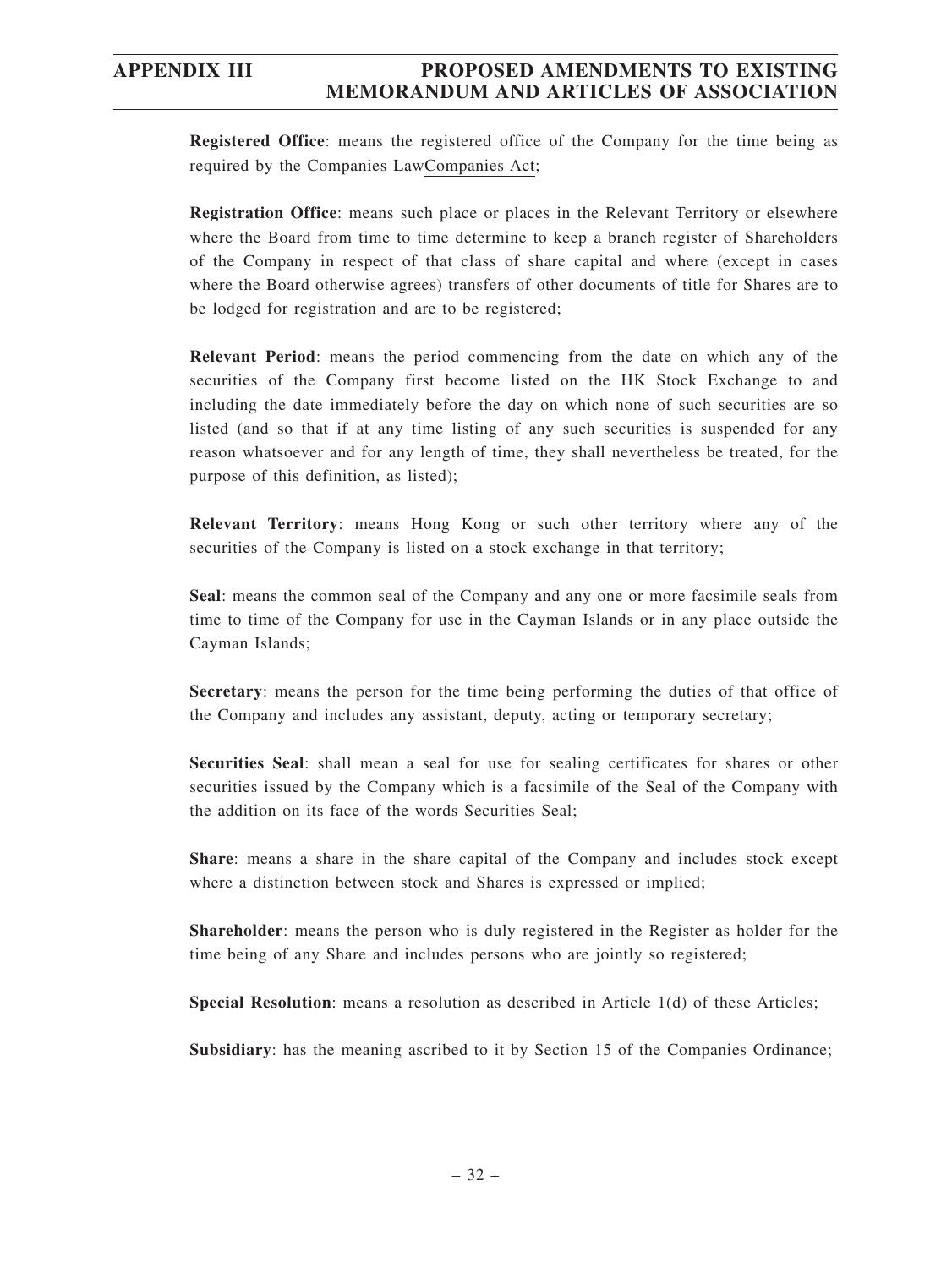**substantial shareholder**: means a person who is entitled to exercise, or to control the exercise of, 10% or more (or such other percentage as may be prescribed by the Listing rules from time to time) of the voting power at any general meeting of the Company; and

**Transfer Office**: means the place where the principal register of Shareholders is located for the time being.

- (c) In these Articles, unless there be something in the subject or context inconsistent herewith:
	- (i) words denoting the singular number shall include the plural number and vice versa;
	- (ii) words importing any gender shall include every gender and words importing persons shall include partnerships, firms, companies and corporations;
	- (iii) "writing" or "printing" shall include writing, printing, lithography, photography, typewriting and every other mode of representing words or reproducing words or figures in a legible and non-transitory form or, to the extent permitted by and in accordance with the Companies Act and other applicable laws, rules and regulations, any visible substitute for writing (including an electronic communication), or modes of representing or reproducing words partly in one visible form and partly in another visible form, and including where the representation takes the form of electronic display, provided that the same is available for download onto a user's computer or for printing through conventional small office equipment or is placed on the Company's website and, in each case, the Shareholder concerned (where the relevant provision of these Articles require the delivery of service of any document or notice on him in his capacity as Shareholder) has elected for the receipt of the relevant download or notice through electronic means and both the mode of service of the relevant document or notice and the Shareholder's election comply with all applicable laws and regulations and the requirements of the stock exchange of the Relevant Territory;
	- (iv) a reference to a meeting: shall mean a meeting convened and held in any manner permitted by these Articles and any Shareholder or Director attending and participating at a meeting by means of electronic facilities shall be deemed to be present at that meeting for all purposes of the Companies Act and these Articles, and attend, participate, attending, participating, attendance and participation shall be construed accordingly;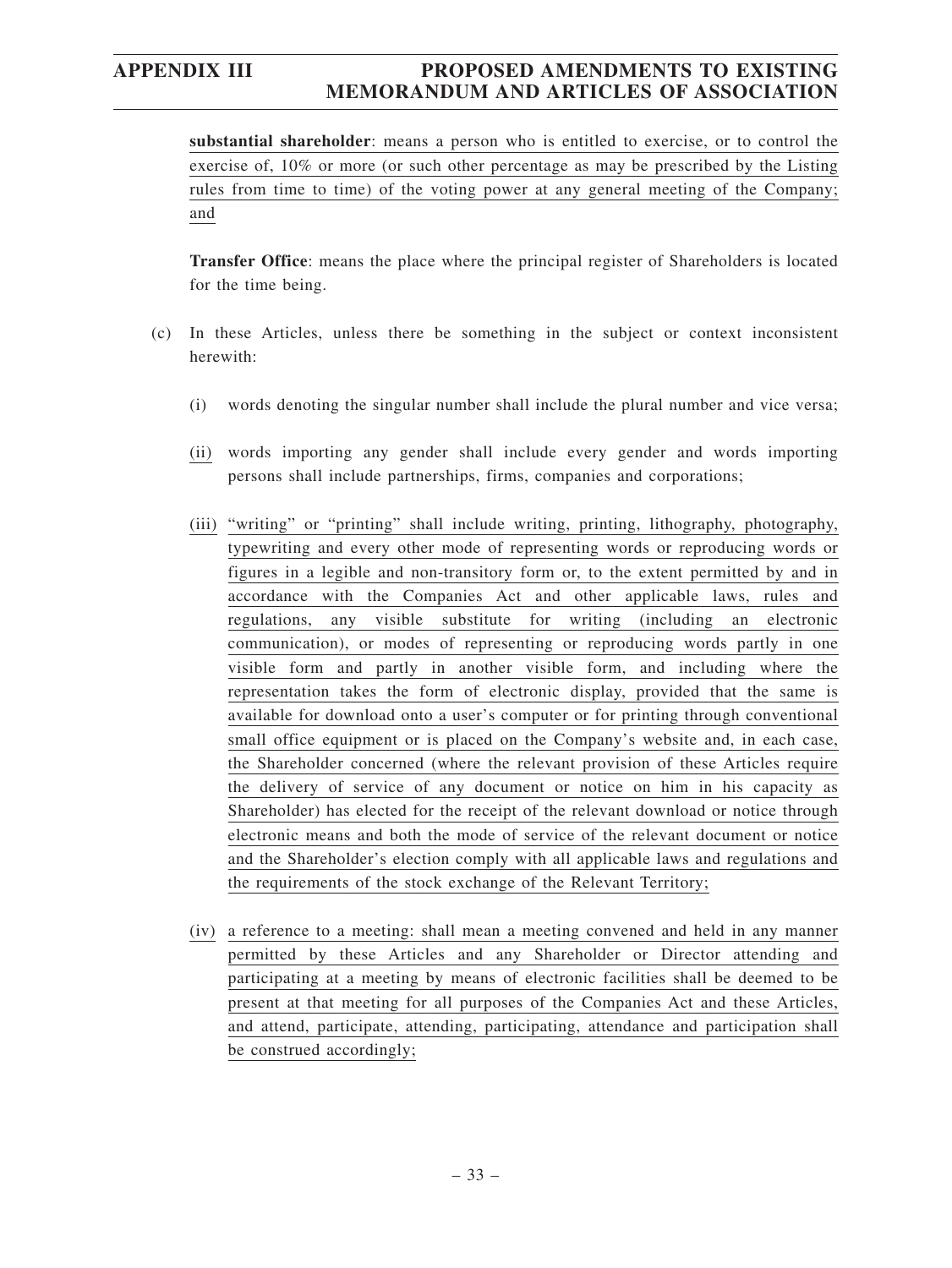- (v) references to a person's participation in the business of a general meeting include without limitation and as relevant the right (including, in the case of a corporation, through a duly authorised representative) to speak or communicate, vote, be represented by a proxy and have access in hard copy or electronic form to all documents which are required by the Companies Act or these Articles to be made available at the meeting, and participate and participating in the business of a general meeting shall be construed accordingly;
- (vi) references to the right of a Shareholder to speak at an electronic meeting or a hybrid meeting shall include the right to raise questions or make statements to the chairman of the meeting, verbally or in written form, by means of electronic facilities. Such a right shall be deemed to have been duly exercised if the questions or statements may be heard or seen by all or only some of the persons present at the meeting (or only by the chairman of the meeting) in which event the chairman of the meeting shall relay the questions raised or the statements made verbatim to all persons present at the meeting, either orally or in writing using electronic facilities;
- (vii) references to electronic facilities include, without limitation, website addresses, webinars, webcast, video or any form of conference call systems (telephone, video, web or otherwise);
- (viii)where a Shareholder is a corporation, any reference in these Articles a Shareholder shall, where the context requires, refer to a duly authorised representative of such Shareholder;
- $(ii)(ix)$  references to a document (including, without limitation, a resolution in writing) being signed or executed include references to it being signed or executed under hand or under seal or by electronic signature or by electronic communication or by any other method and references to a notice or document include a notice or document recorded or stored in any digital, electronic, electrical, magnetic or other retrievable form or medium and information in visible form whether having physical substance or not;
- $(iii)(x)$  subject to the foregoing provisions of this Article, any words or expressions defined in the Companies LawCompanies Act (except any statutory modification thereof not in force when these Articles become binding on the Company) shall bear the same meaning in these Articles, save that "company" shall where the context permits include any company incorporated in the Cayman Islands or elsewhere; and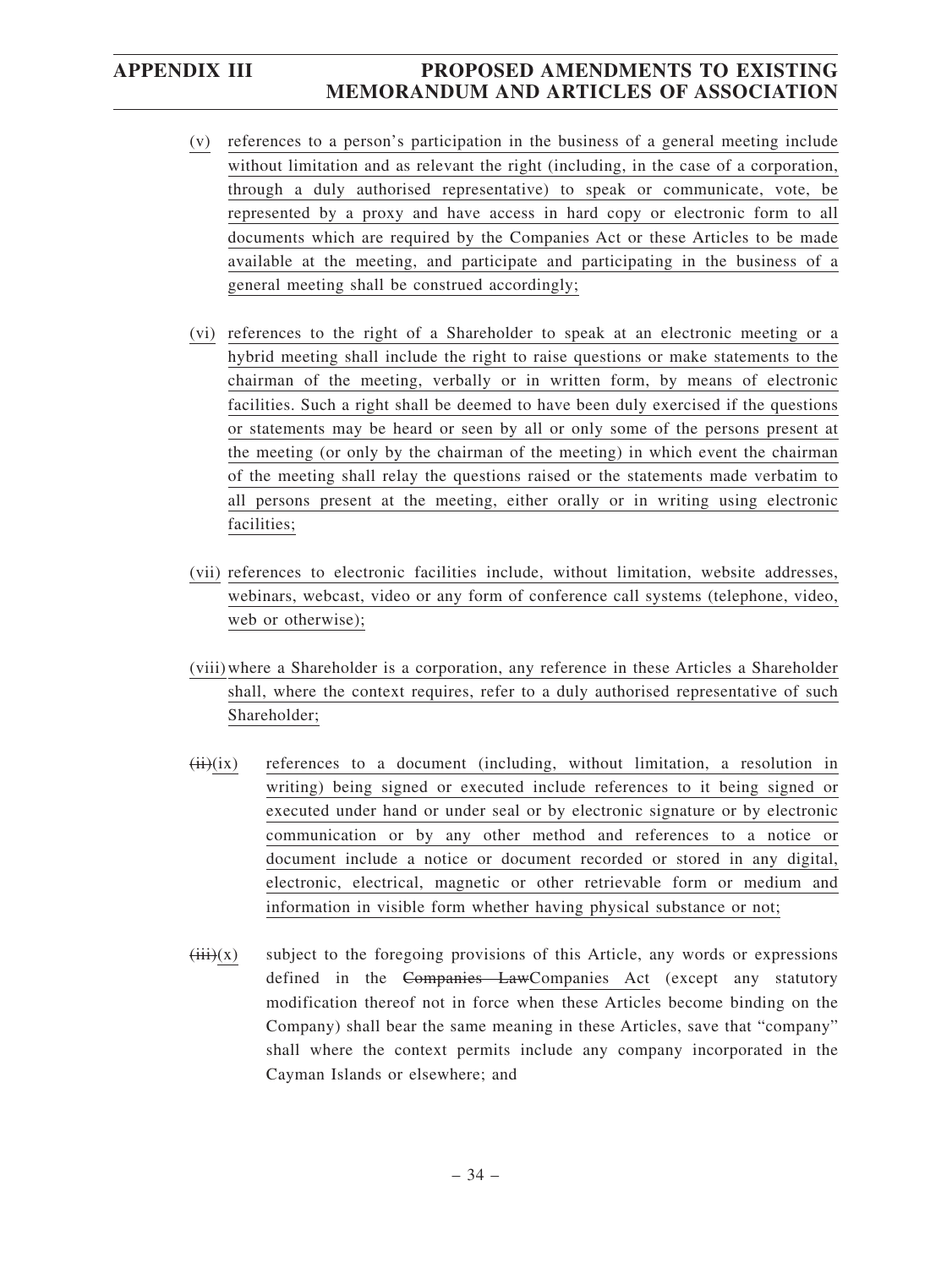App.13 Part BPara 1

> App.<sup>+3</sup> Part B Para 16

# **APPENDIX III PROPOSED AMENDMENTS TO EXISTING MEMORANDUM AND ARTICLES OF ASSOCIATION**

- $(iv)(xi)$  references to any statute or statutory provision shall be construed as relating to any statutory modification or re-enactment thereof for the time being in force.
- (d) At all times during the Relevant Period a resolution shall be a Special Resolution when it has been passed by a majority of not less than ¾ of the votes cast by such Shareholders as, being entitled so to do, vote in person or by proxy or, in the cases of Shareholders which are corporations, by their respective duly authorised representatives at a general meeting held in accordance with these Articles and of which notice has been duly given in accordance with Article 65specifying the intention to propose the resolution as a special resolution has been duly given.
	- (e) A resolution shall be an Ordinary Resolution when it has been passed by a simple majority of the votes cast by such Shareholders as, being entitled so to do, vote in person or by proxy or, in the cases of Shareholders which are corporations, by their respective duly authorised representatives at a general meeting held in accordance with these Articles and of which not less than 14 days' notice has been duly given in accordance with Article 65.
	- (f) A resolution in writing signed (in such manner as to indicate, expressly or impliedly, unconditional approval) by or on behalf of all Shareholders for the time being entitled to receive notice of and to attend and vote at general meetings of the Company shall, for the purpose of these Articles, be treated as an Ordinary Resolution duly passed at a general meeting of the Company duly convened and held and, where relevant as a Special Resolution so passed. Any such resolution shall be deemed to have been passed at a meeting held on the date on which it was signed by the last person to sign, and where the resolution states a date as being the date of his signature thereof by any Shareholder the statement shall be prima facie evidence that it was signed by him on that date. Such a resolution may consist of several documents in the like form, and signed by one or more relevant Shareholders.
	- (g) A Special Resolution shall be effective for any purpose for which an Ordinary Resolution is expressed to be required under any provision of these Articles.
	- $\left(\frac{g}{g}\right)$ (h) Section 8 and Section 19 of the Electronic Transactions Act (2003) of the Cayman Islands, as amended from time to time, shall not apply to these Articles to the extent it imposes obligations or requirements in addition to those set out in these Articles.
- 2 To the extent that the same is permissible under Cayman Islands law and subject to Article 13, a Special Resolution shall be required to alter the Memorandum of Association of the Company, to approve any amendment of the Articles or to change the name of the Company.

Special Resolution

Ordinary Resolution

Resolutions in writing

Special Resolution effective as Ordinary Resolution

When Special Resolution is required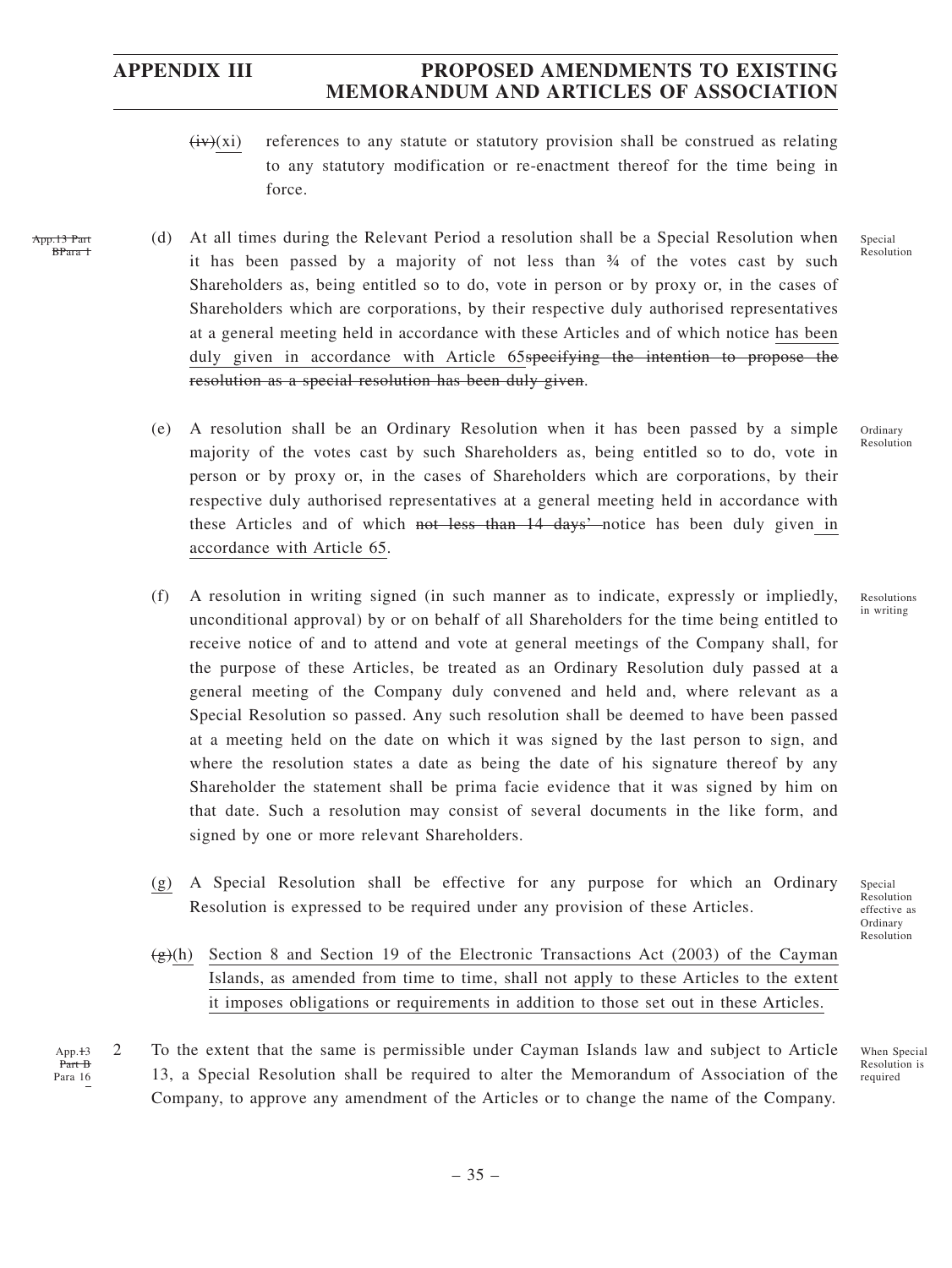### **SHARES, WARRANTS AND MODIFICATION OF RIGHTS**

- 3 Without prejudice to any special rights or restrictions for the time being attaching to any Shares or any class of Shares including preference Shares, any Share may be issued upon such terms and conditions and with such preferred, deferred or other qualified or special rights, or such restrictions, whether in regard to Dividend, voting, return of capital or otherwise, as the Company may from time to time by Ordinary Resolution determine (or, in the absence of any such determination or so far as the same may not make specific provision, as the Board may determine) and any Share may be issued on the terms that it is liable to be redeemed upon the happening of a specified event or upon a given date and either at the option of the Company, or at the option of the holder. No Shares shall be issued to bearer. App.3Para 6  $(1)$ 
	- 4 The Board may issue warrants to subscribe for any class of Shares or other securities of the Company, which warrants may be issued on such terms as the Board may from time to time determine. Where warrants are issued to bearer, no certificate thereof shall be issued to replace one that has been lost unless the Board is satisfied beyond reasonable doubt that the original certificate thereof has been destroyed and the Company has received an indemnity in such form as the Board shall think fit with regard to the issue of any such replacement certificate. App.3Para  $2(2)$
- 5 (a) If at any time the share capital of the Company is divided into different classes of Shares, all or any of the special rights attached to any class (unless otherwise provided for by the terms of issue of the Shares of that class) may, subject to the provisions of the Companies LawCompanies Act, be varied or abrogated either with the consent in writing of the holders of not less than ¾ in nominal value of the issued Shares of that class or with the sanction of a Special Resolution passed at a separate general meeting of the holders of the Shares of that class. To every such separate general meeting the provisions of these Articles relating to general meetings shall *mutatis mutandis* apply, but so that the necessary quorum (other than at an adjourned meeting) shall be not less than two persons holding (or, in the case of a Shareholder being a corporation, by its duly authorised representative) or representing by proxy one-third in nominal value of the issued Shares of that class, that the quorum for any meeting adjourned for want of quorum shall be two Shareholders present in person (or in the case of the Shareholder being a corporation, by its duly authorised representative) or by proxy (whatever the number of Shares held by them) and that any holder of Shares of the class present in person (or in the case of the Shareholder being a corporation, by its duly authorised representative) or by proxy may demand a poll. App.3 Para  $156(2)$ App.13 Part B Para 2(1)
	- (b) The provisions of this Article shall apply to the variation or abrogation of the rights attached to the Shares of any class as if each group of Shares of the class differently treated formed a separate class the rights whereof are to be varied or abrogated.

Issue of Shares

Warrants

How rights of shares may be modified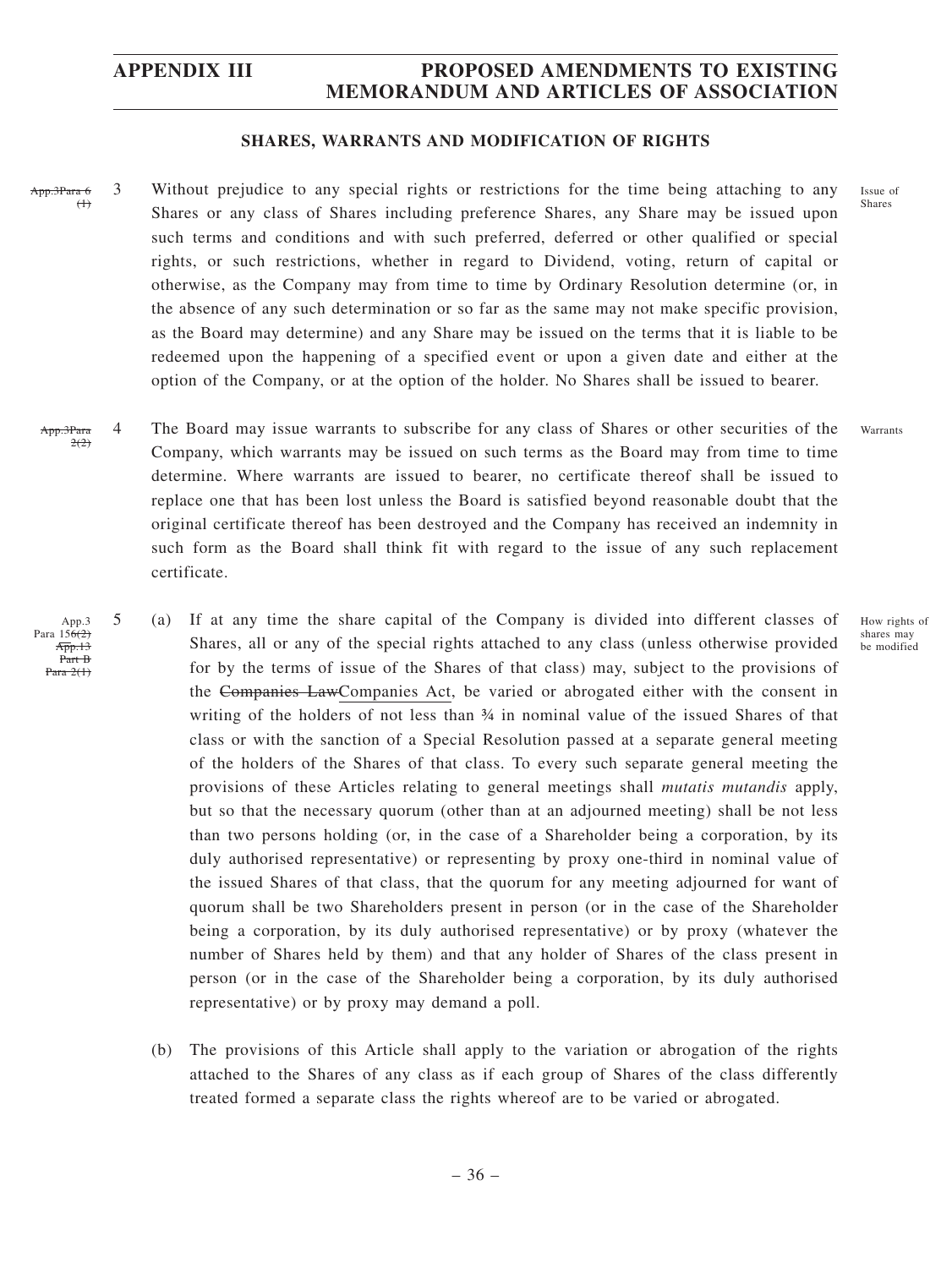- (c) The special rights conferred upon the holders of any Shares or class of Shares shall not, unless otherwise expressly provided in the rights attaching to the terms of issue of such Shares be deemed to be altered by the creation or issue of further Shares ranking *pari passu* therewith.
- 6 The authorised share capital of the Company on the date of the adoption of these Articles is HK\$20,000,000 consisting of 2,000,000,000 shares of HK\$0.01 each. App.3 Para
	- 7 The Company in general meeting may from time to time, whether or not all the Shares for the time being authorised shall have been issued and whether or not all the Shares for the time being issued shall have been fully paid up, by Ordinary Resolution increase its share capital by the creation of new Shares, such new capital to be of such amount and to be divided into Shares of such class or classes and of such amounts in Hong Kong dollars or such other currency as the Shareholders may think fit and as the resolution may prescribe.
- 8 Any new Shares shall be issued upon such terms and conditions and with such rights, privileges or restrictions attached thereto as the general meeting resolving upon the creation thereof shall direct, and if no direction be given, subject to the provisions of the Companies LawCompanies Act and of these Articles, as the Board shall determine; and in particular such Shares may be issued with a preferential or qualified right to participate in Dividends and in the distribution of assets of the Company and with a special right or without any right of voting. App.3 Para 6(1)
	- 9 The Board may, before the issue of any new Shares, determine that the same, or any of them, shall be offered in the first instance, and either at par or at a premium, to all the existing holders of any class of Shares in proportion as nearly as may be to the number of Shares of such class held by them respectively, or make any other provisions as to the allotment and issue such Shares, but in default of any such determination or so far as the same shall not extend, such Shares may be dealt with as if they formed part of the capital of the Company existing prior to the issue of the same.
- 10 Except so far as otherwise provided by the conditions of issue or by these Articles, any capital raised by the creation of new Shares shall be treated as if it formed part of the original capital of the Company and such Shares shall be subject to the provisions contained in these Articles with reference to the payment of calls and instalments, transfer and transmission, forfeiture, lien, cancellation, surrender, voting and otherwise. App3. Para 6(1)
	- 11 (a) All unissued Shares and other securities of the Company shall be at the disposal of the Board and it may offer, allot (with or without conferring a right of renunciation), grant options over or otherwise dispose of them to such persons, at such times, for such consideration and generally on such terms (subject to Article 9) as it in its absolute

Authorised Share Capital

Power to increase capital

On what conditions new shares may be issued

When to be offered to existing shareholders

New shares to form part of original capital

Unissued Shares at the disposal of the Directors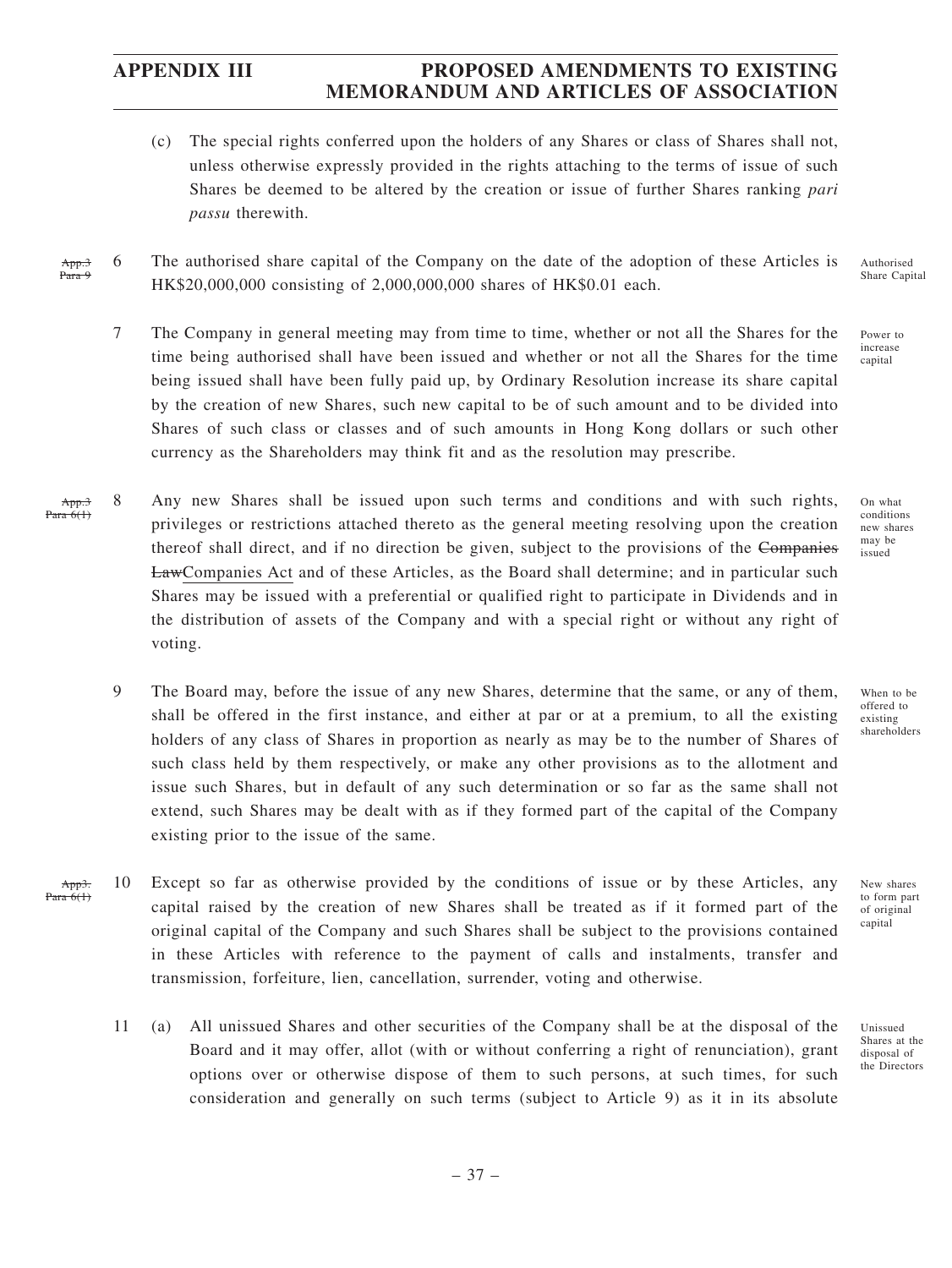discretion thinks fit, but so that no Shares shall be issued at a discount. The Board shall, as regards any offer or allotment of Shares, comply with the provisions of the Companies LawCompanies Act, if and so far as such provisions may be applicable thereto.

- (b) Neither the Company nor the Board shall be obliged, when making or granting any allotment of, offer of, option over or disposal of Shares or other securities of the Company, to make, or make available, and may resolve not to make, or make available, any such allotment, offer, option or Shares or other securities to Shareholders or others with registered addresses in any jurisdiction outside of the Relevant Territory, or in any particular territory or territories being a territory or territories where, in the absence of a registration statement or other special formalities, this would or might, in the opinion of the Board, be unlawful or impracticable, or the existence or extent of the requirement for such registration statement or special formalities might be expensive (whether in absolute terms or in relation to the rights of the Shareholder(s) who may be affected) or time consuming to determine. The Board shall be entitled to make such arrangements to deal with fractional entitlements arising on an offer of any unissued Shares or other securities as it thinks fit, including the aggregation and the sale thereof for the benefit of the Company. Shareholders who may be affected as a result of any of the matters referred to in this paragraph (b) shall not be, and shall be deemed not to be, a separate class of Shareholders for any purposes whatsoever.
- 12 (a) The Company may at any time pay commission to any person for subscribing or agreeing to subscribe (whether absolutely or conditionally) for any Shares or procuring or agreeing to procure subscriptions (whether absolute or conditional) for any Shares, but so that the conditions and requirements of the Companies LawCompanies Act shall be observed and complied with, and in each case the commission shall not exceed 10% of the price at which the Shares are issued.
	- (b) If any Shares are issued for the purpose of raising money to defray the expenses of the construction of any works or buildings or the provision of any plant which cannot be made profitable within a period of one year, the Company may pay interest on so much of that share capital as is for the time being paid up for the period and, subject to any conditions and restrictions mentioned in the Companies LawCompanies Act, may charge the sum so paid by way of interest to capital as part of the cost of construction of the works or buildings, or the provisions of the plant.
- 13 The Company may from time to time by Ordinary Resolution:
	- (a) increase its share capital as provided by Article 7;

Increase in capital,

consolidation and division of capital and subdivision, cancellation of shares and redenomin-ation etc.

Company may pay commission

Defraying of expenses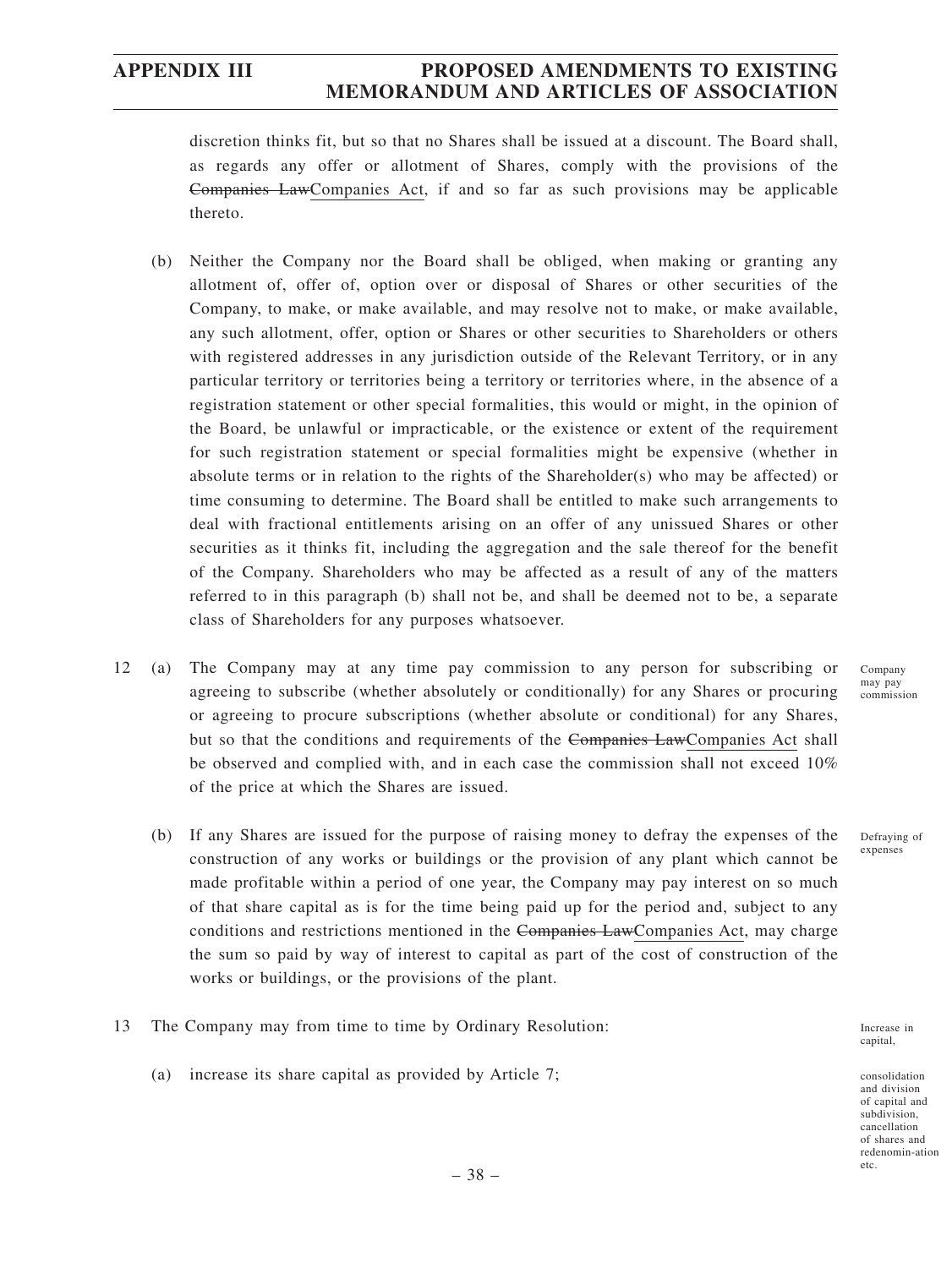- (b) consolidate or divide all or any of its share capital into Shares of larger or smaller amount than its existing Shares; and on any consolidation of fully paid Shares into Shares of larger amount, the Board may settle any difficulty which may arise as it thinks expedient and in particular (but without prejudice to the generality of the foregoing) may as between the holders of Shares to be consolidated determine which particular Shares are to be consolidated into a consolidated Share, and if it shall happen that any person shall become entitled to fractions of a consolidated Share or Shares, such fractions may be sold by some person appointed by the Board for that purpose and the person so appointed may transfer the Shares so sold to the purchaser thereof and the validity of such transfer shall not be questioned, and so that the net proceeds of such sale (after deduction of the expenses of such sale) may either be distributed among the persons who would otherwise be entitled to a fraction or fractions of a consolidated Share or Shares rateably in accordance with their rights and interest or may be paid to the Company for the Company's benefit;
- (c) divide its unissued Shares into several classes and attach thereto respectively any preferential, deferred, qualified or special rights, privileges or conditions;
- (d) sub-divide its Shares or any of them into Shares of smaller amount than is fixed by the Memorandum of Association, subject nevertheless to the provisions of the Companies LawCompanies Act, and so that the resolution whereby any Share is sub-divided may determine that, as between the holders of the Shares resulting from such sub-division, one or more of the Shares may have any such preferred or other special rights over, or may have such deferred rights or be subject to any such restrictions as compared with the others as the Company has power to attach to unissued or new Shares;
- (e) cancel any Shares which at the date of the passing of the resolution have not been taken or agreed to be taken by any person, and diminish the amount of its share capital by the amount of the Shares so cancelled;
- (f) make provision for the issue and allotment of Shares which do not carry any voting rights; and
- (g) change the currency of denomination of its share capital.
- 14 The Company may by Special Resolution reduce its share capital or undistributable reserve in any manner authorised, and subject to any conditions prescribed, by law.
- 15 (a) Subject to the Companies LawCompanies Act, or any other law or so far as not prohibited by any law and subject to any rights conferred on the holders of any class of Shares, the Company shall have the power to purchase or otherwise acquire all or any of its own Shares (which expression as used in this Article includes redeemable Shares)

Reduction of capital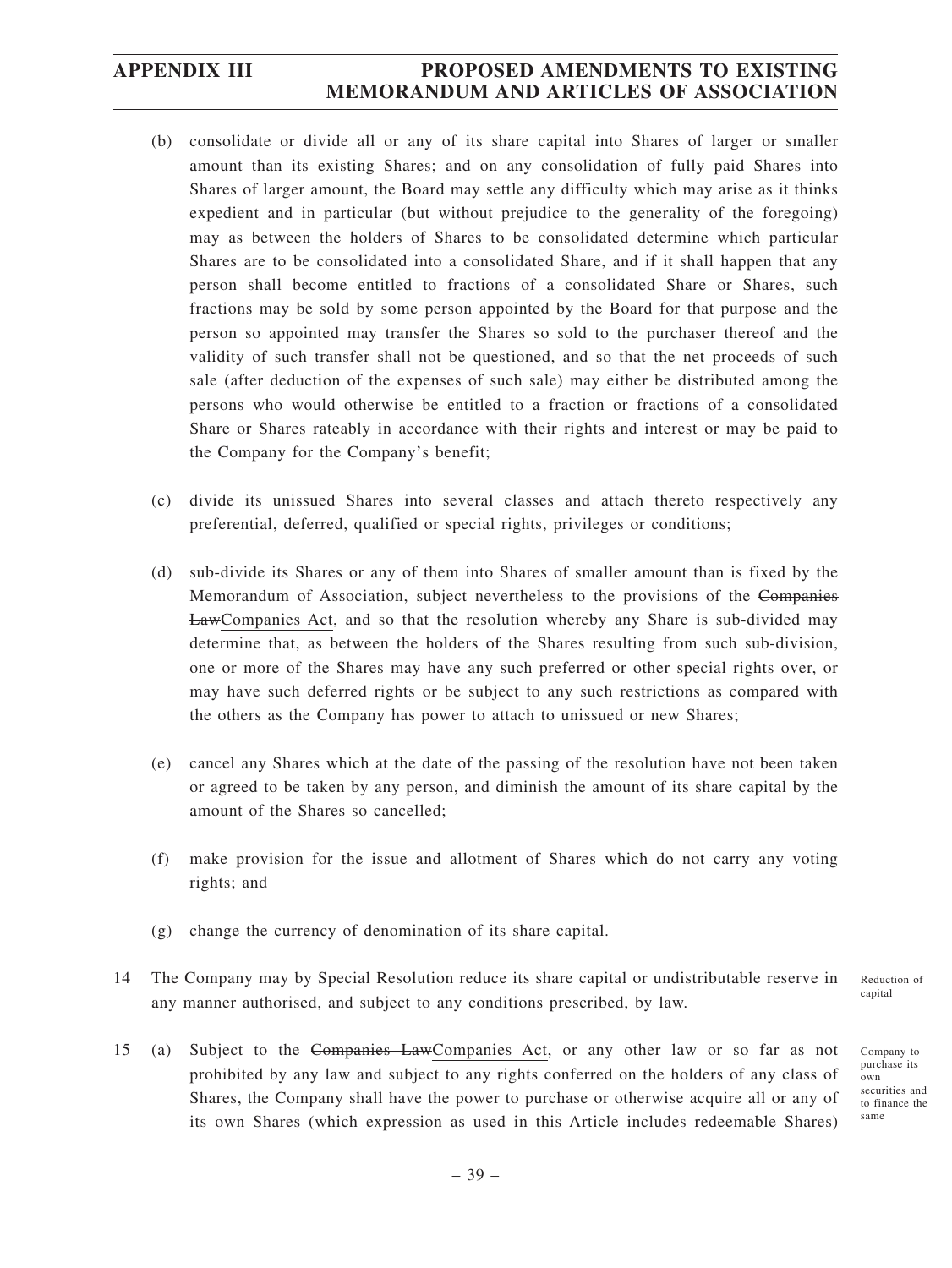provided that the manner and terms of purchase have first been authorised by an Ordinary Resolution of the Shareholders, and to purchase or otherwise acquire warrants and other securities for the subscription or purchase of its own Shares, and shares and warrants and other securities for the subscription or purchase of any shares in any company which is its Holding Company and may make payment therefor in any manner and terms authorised or not prohibited by law, including out of capital, or to give, directly or indirectly, by means of a loan, a guarantee, an indemnity, the provision of security or otherwise howsoever, financial assistance for the purpose of or in connection with a purchase or other acquisition made or to be made by any person of any Shares or warrants or other securities in the Company or any company which is a Holding Company of the Company and should the Company purchase or otherwise acquire its own Shares or warrants or other securities neither the Company nor the Board shall be required to select the Shares or warrants or other securities to be purchased or otherwise acquired rateably or in any other manner and terms as between the holders of Shares or warrants or other securities of the same class or as between them and the holders of Shares or warrants or other securities of any other class or in accordance with the rights as to Dividends or capital conferred by any class of Shares provided always that any such purchase or other acquisition or financial assistance shall only be made in accordance with the relevant code, rules or regulations issued from time to time by the HK Stock Exchange and/or the Securities and Futures Commission of Hong Kong from time to time in force.

- (b) Subject to the provisions of the Companies LawCompanies Act and the Memorandum of Association of the Company, and to any special rights conferred on the holders of any Shares or attaching to any class of Shares, Shares may be issued on the terms that they may, at the option of the Company or the holders thereof, be liable to be redeemed on such terms and in such manner, including out of capital, as the Board may deem fit.
- (c) Where the Company purchases for redemption a redeemable Share, purchases not made through the market or by tender shall be limited to a maximum price, and if purchases are by tender, tenders shall be available to all Shareholders alike.The Directors may accept the surrender for no consideration of any fully paid Share.
- (d) The purchase or redemption of any Share shall not be deemed to give rise to the purchase or redemption of any other Share.
- (e) The holder of the Shares being purchased or redeemed shall be bound to deliver up to the Company at the Head Office or such other place as the Board shall specify the certificate(s) thereof for cancellation and thereupon the Company shall pay to him the purchase or redemption monies in respect thereof.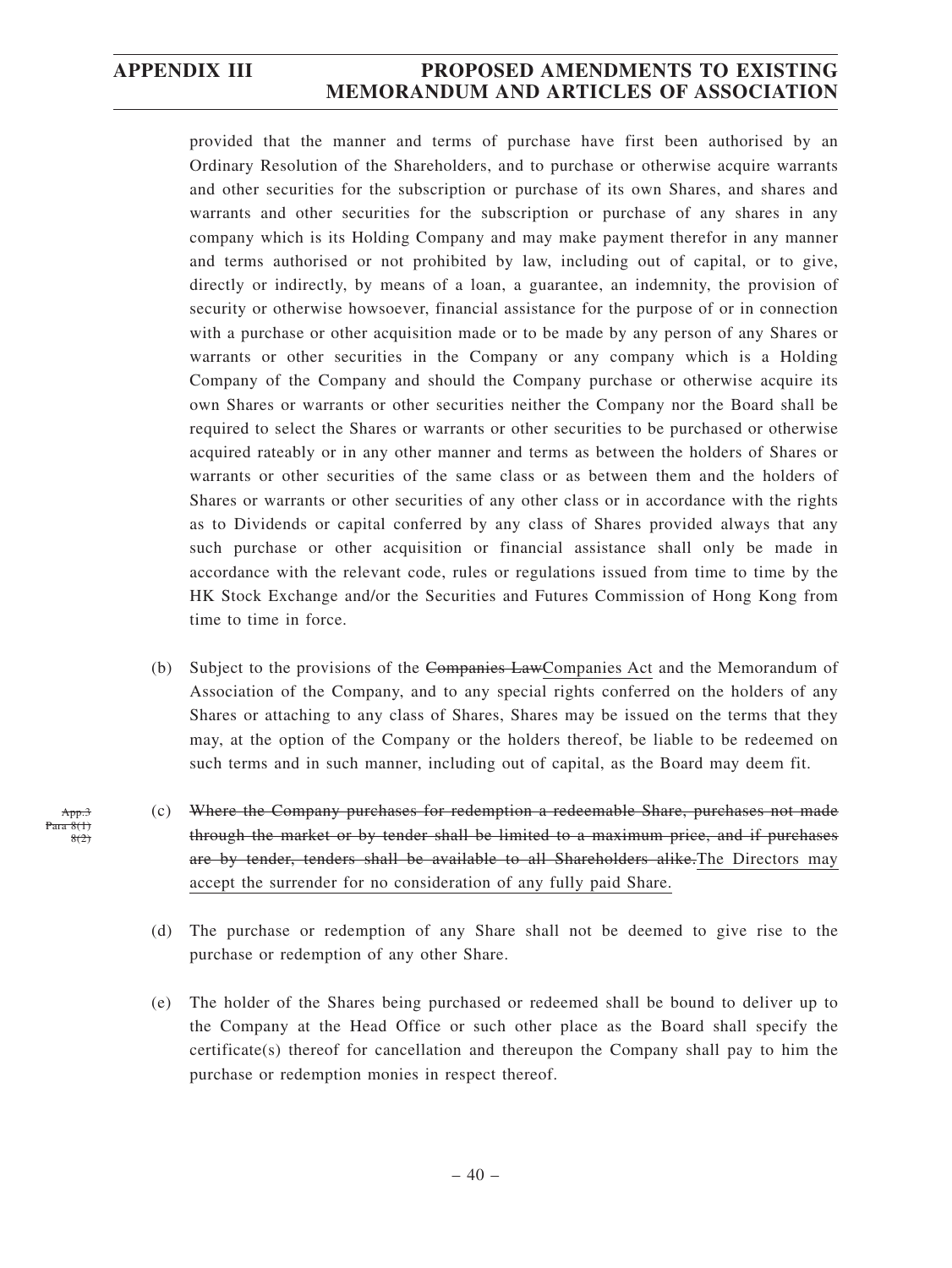### **REGISTER OF SHAREHOLDERS AND SHARE CERTIFICATES**

- 16 Except as otherwise expressly provided by these Articles or as required by law or as ordered by a court of competent jurisdiction, no person shall be recognised by the Company as holding any Share upon any trust and, except as aforesaid, the Company shall not be bound by or be compelled in any way to recognise (even when having notice thereof) any equitable, contingent, future or partial interest in any Share or any interest in any fractional part of a Share or any other right or claim to or in respect of any Shares except an absolute right to the entirety thereof of the registered holder.
- 17 (a) The Board shall cause to be kept the Register and there shall be entered therein the particulars required under the Companies LawCompanies Act. Share Register
	- (b) Subject to the provisions of the Companies LawCompanies Act, if the Board considers it necessary or appropriate, the Company may establish and maintain a principal or branch register of Shareholders at such location as the Board thinks fit and, during the Relevant Period, the Company shall keep its principal or a branch register of Shareholders in Hong Kong. Local or branch register
	- (c) During the Relevant Period (except when the Register is closed), any Shareholder may inspect during business hours any Register maintained in Hong Kong without charge and require the provision to him of copies or extracts thereof in all respects as if the Company were incorporated under and were subject to the Companies Ordinance.
	- (d) The Register may, after notice has been given by advertisement in accordance with the Listing Rules or by any means in such manner as may be accepted by the HK Stock Exchange to that effect, be closed at such time or for such period not exceeding in the whole 30 days in each year as the Board may determine.

Share certificates

18 (a) Every person whose name is entered as a Shareholder in the Register shall be entitled to receive within the relevant time limit as prescribed in the Companies LawCompanies Act or as the HK Stock Exchange may from time to time determine, whichever is shorter, after allotment or lodgement of a transfer (or within such other period as the conditions of issue shall provide or is required by the applicable rules of the stock exchange of the Relevant Territory) one certificate for all his Shares, or, if he shall so request, in a case where the allotment or transfer is of a number of Shares in excess of the number for the time being forming a stock exchange board lot for the purposes of the stock exchange of the Relevant Territory on which the Shares are listed upon payment of such sum (in the case of a transfer, not exceeding in the case of any share capital listed on a stock exchange in Hong Kong, HK\$2.50 or such other sum as may from time to time be allowed or not prohibited under the Listing Rules, and in the case of any other Shares, such sum in such currency as the Board may from time to time

App.13 Part B Para 3(2)

 $App. <sub>13</sub>$ Para 20 Part B  $P<sub>area</sub> 3(2)$ 

App.13 Part B Para 3(2)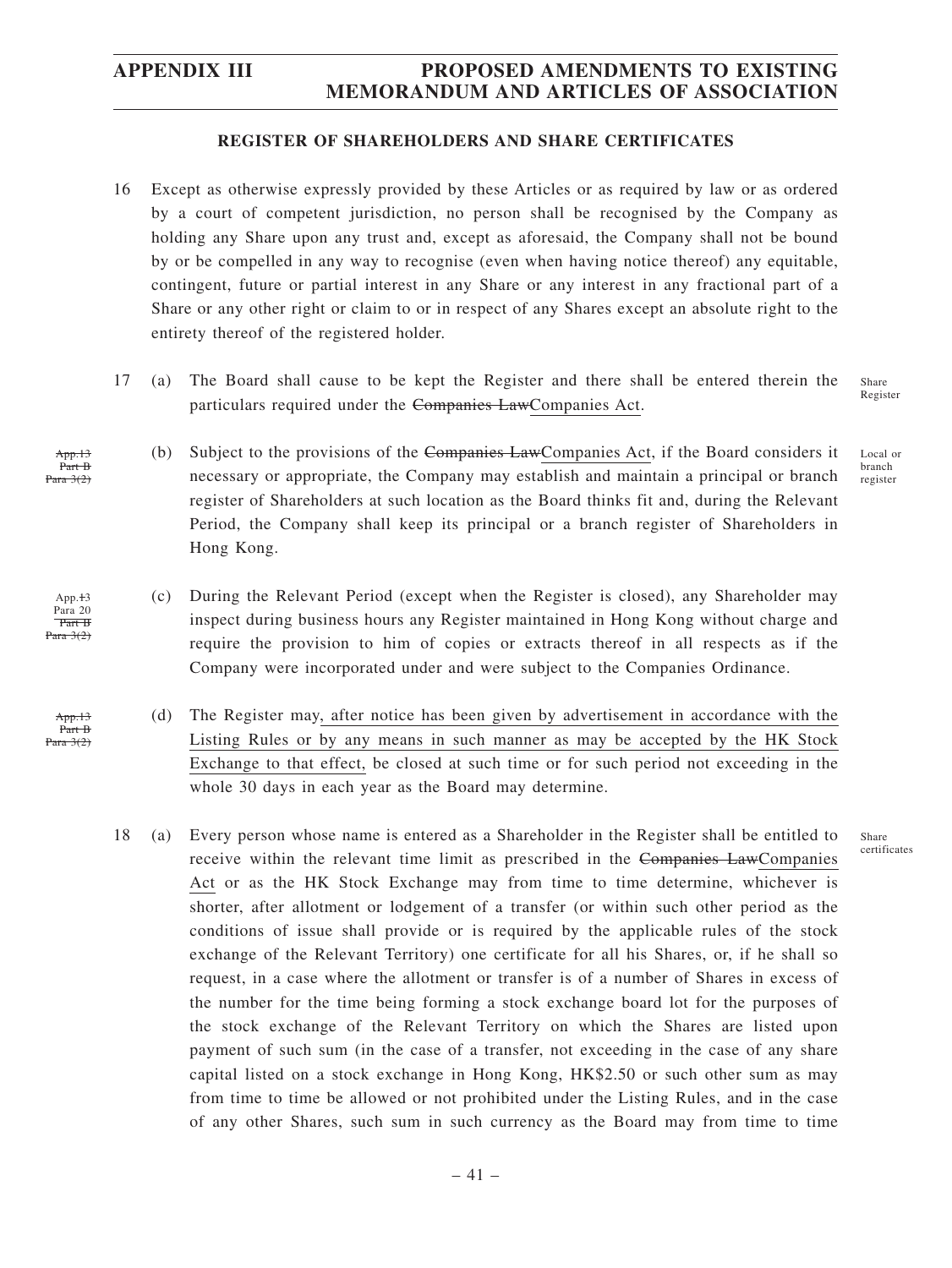determine to be reasonable in the territory in which the relevant Register is situated, or otherwise such other sum as the Company may by Ordinary Resolution determine) for every certificate after the first as the Board may from time to time determine, such number of certificates for Shares in stock exchange board lots or whole multiples thereof as he shall request and one for the balance (if any) of the Shares in question, provided that in respect of a Share or Shares held jointly by several persons the Company shall not be bound to issue a certificate or certificates to each such person, and the issue and delivery of a certificate or certificates to one of the joint holders shall be sufficient delivery to all such holders.

- (b) The Company may, in the event of a change in the form of definitive Share certificate adopted by the Board, issue new definitive certificates to all holders of Shares appearing on the Register in replacement of old definitive certificates issued to such holders. The Board may resolve whether or not to require the return of the old certificates as a condition precedent to the issue of replacement certificates and, as regards any old certificates which have been lost or defaced, to impose such conditions (including as to indemnity) as the Board shall see fit. If the Board elects not to require the return of the old certificates, the same shall be deemed to have been cancelled and of no further effect for all purposes.
- 19 Every certificate for Shares, warrants or debentures or representing any other form of securities of the Company shall be issued under the Seal of the Company, which for this purpose may be a duplicate Seal. App.3 Para  $2(1)$
- 20 Every share certificate hereafter issued shall specify the number and class of Shares in respect of which it is issued and the amount paid thereon and may otherwise be in such form as the Board may from time to time prescribe. A share certificate shall relate to only one class of Shares, and where the capital of the Company includes Shares with different voting rights, the designation of each class of Shares, other than those which carry the general right to vote at general meetings, must include the words "restricted voting" or "limited voting" or "non-voting" or some other appropriate designation which is commensurate with the rights attaching to the relevant class of Shares. App.3  $10(1)$  $+0(2)$
- 21 (a) The Company shall not be bound to register more than four persons as joint holders of any Share. App.3  $P<sub>area</sub> + t<sup>2</sup>$ Joint holders
	- (b) If any Shares shall stand in the names of two or more persons, the person first named in the Register shall be deemed to be sole holder thereof as regards service of notice and, subject to the provisions of these Articles, all or any other matter connected with the Company, except the transfer of the Share.

Share certificates to be sealed

Share certificate to specify number and class of shares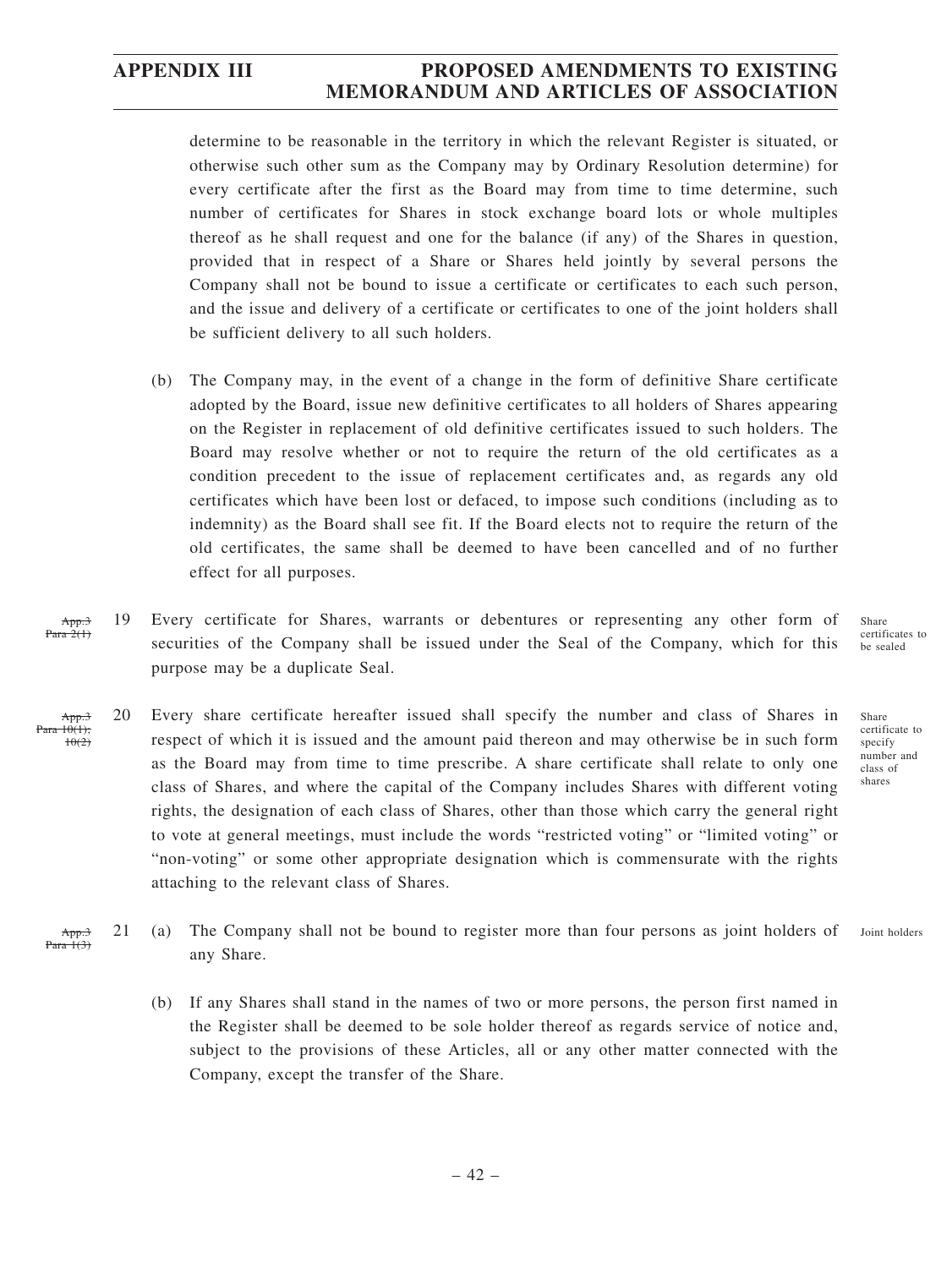22 If a share certificate is defaced, lost or destroyed, it may be replaced on payment of such fee, if any, (not exceeding, in the case of any share capital listed on a stock exchange in Hong Kong, HK\$2.50 or such other sum as may from time to time be allowed or not prohibited under the Listing Rules, and, in the case of any other capital, such sum in such currency as the Board may from time to time determine to be reasonable in the territory in which the relevant Register is situated, or such other sum as the Company may by Ordinary Resolution determine) as the Board shall from time to time determine and on such terms and conditions, if any, as to publication of notices, evidence and indemnity as the Board thinks fit and in the case of wearing out or defacement, after delivery up of the old certificate. In the case of destruction or loss, the person to whom such replacement certificate is given shall also bear and pay to the Company all costs and out-of-pocket expenses incidental to the investigation by the Company of the evidence of such destruction or loss and of such indemnity.

### **LIEN**

- 23 The Company shall have a first and paramount lien on every Share (not being a fully paid Share) for all moneys, whether presently payable or not, called or payable at a fixed time in respect of that Share; and the Company shall also have a first and paramount lien and charge on all Shares (other than fully paid-up Shares) standing registered in the name of a Shareholder, whether singly or jointly with any other person or persons, for all the debts and liabilities of such Shareholder or his estate to the Company and whether the same shall have been incurred before or after notice to the Company of any equitable or other interest of any person other than such Shareholder, and whether the period for the payment or discharge of the same shall have actually arrived or not, and notwithstanding that the same are joint debts or liabilities of such Shareholder or his estate and any other person, whether a Shareholder of the Company or not. The Company's lien (if any) on a Share shall extend to all Dividends and bonuses declared in respect thereof. The Board may at any time either generally or in any particular case waive any lien that has arisen, or declare any Share to be exempt wholly or partially from the provisions of this Article. App.3 Para  $1(2)$ 
	- 24 The Company may sell, in such manner as the Board thinks fit, any Shares on which the Company has a lien, but no sale shall be made unless some sum in respect of which the lien exists is presently payable or the liability or engagement in respect of which such lien exists is liable to be presently fulfilled or discharged, nor until the expiration of 14 days after a notice in writing, stating and demanding payment of the sum presently payable or specifying the liability or engagement and demanding fulfilment or discharge thereof and giving notice of intention to sell in default, shall have been given, in the manner in which notices may be sent to Shareholders of the Company as provided in these Articles, to the registered holder for the time being of the Shares, or the person entitled by reason of such holder's death, bankruptcy or winding-up to the Shares.

Replacement of share certificates

Company's lien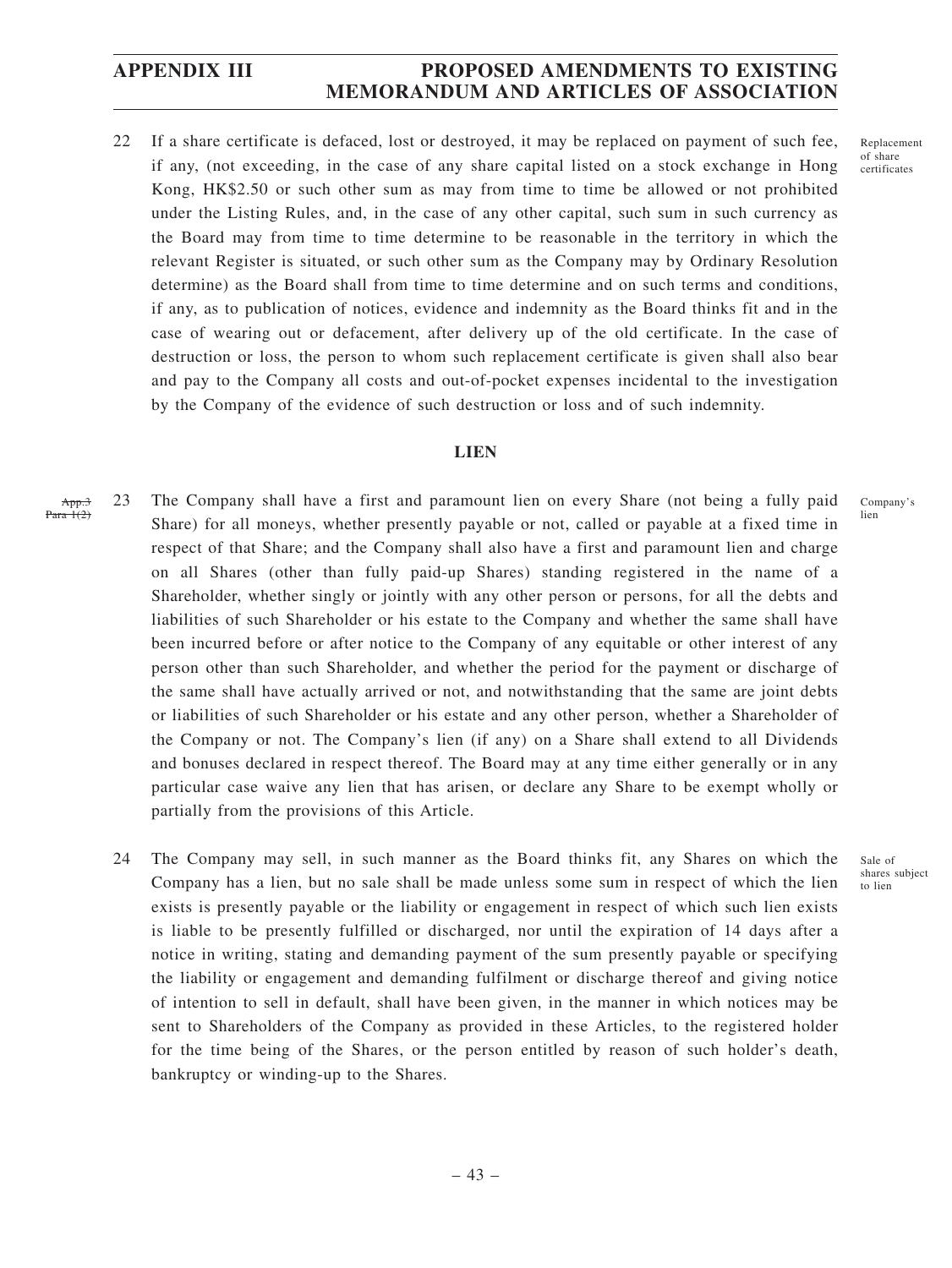25 The net proceeds of such sale after the payment of the costs of such sale shall be applied in or towards payment or satisfaction of the debt or liability or engagement in respect whereof the lien exists, so far as the same is presently payable, and any residue shall (subject to a like lien for debts or liabilities not presently payable as existed upon the Shares prior to the sale) be paid to the person entitled to the Shares at the time of the sale. For the purpose of giving effect to any such sale, the Board may authorise some person to transfer the Shares sold to the purchaser thereof and may enter the purchaser's name in the Register as holder of the Shares, and the purchaser shall not be bound to see the application of the purchase money, nor shall his title to the Shares be affected by any irregularity or invalidity in the proceedings relating to the sale.

### **CALLS ON SHARES**

- 26 The Board may from time to time make such calls as it thinks fit upon the Shareholders in respect of any moneys unpaid on the Shares held by them respectively (whether on account of the nominal value of the Shares or by way of premiums) and not by the conditions of allotment thereof made payable at a fixed time. A call may be made payable either in one sum or by instalments.
- 27 At least 14 days' notice of any call shall be given to the relevant Shareholders specifying the time and place of payment and to whom such call shall be paid. Notice of call
- 28 A copy of the notice referred to in Article 27 shall be sent to relevant Shareholders in the manner in which notices may be sent to Shareholders by the Company as herein provided.
- 29 In addition to the giving of notice in accordance with Article 28, notice of the person appointed to receive payment of every call and of the times and places appointed for payment may be given to the relevant Shareholders by notice to be inserted at least once in the Newspapers.
- 30 Every Shareholder upon whom a call is made shall pay the amount of every call so made on him to the person and at the time or times and place or places as the Board shall appoint.
- 31 A call shall be deemed to have been made at the time when the resolution of the Board authorising such call was passed.
- 32 The joint holders of a Share shall be severally as well as jointly liable for the payment of all calls and instalments due in respect of such Share or other moneys due in respect thereof.

Application of proceeds of sale

Calls/ instalments

Copy of notice to be sent to shareholders

Notice of call may be given

Time and place for payment of call

When call deemed to have been made

Liability of joint holders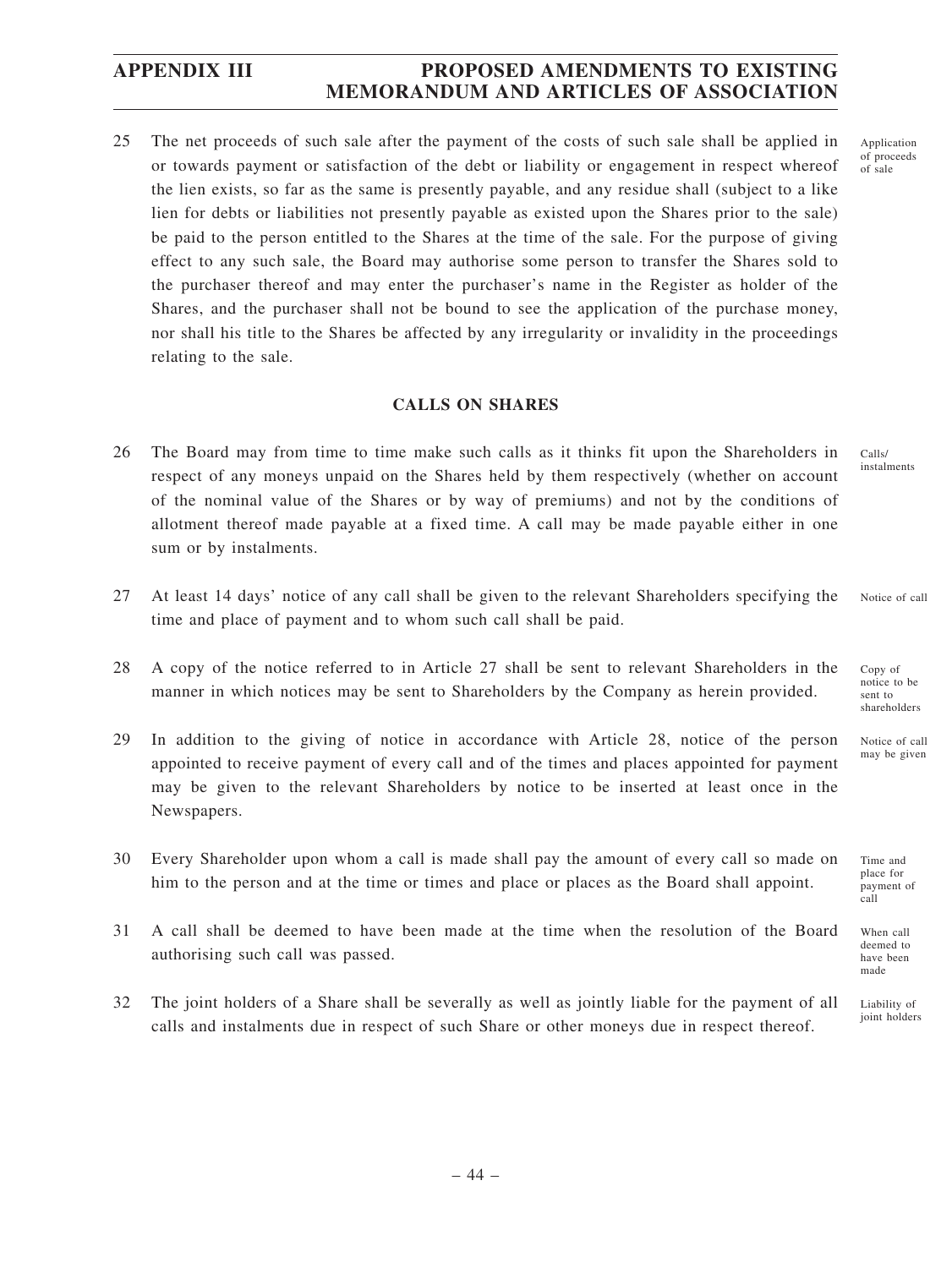- 33 The Board from time to time at its discretion may extend the time fixed for any call, and may extend such time as regards all or any of the Shareholders, whom due to residence outside the Relevant Territory or other cause the Board may deem entitled to any such extension but no Shareholder shall be entitled to any such extension except as a matter of grace and favour.
- 34 If the sum payable in respect of any call or instalment is not paid before or on the day appointed for payment thereof, the person or persons from whom the sum is due shall pay interest on the same at such rate not exceeding 20% per annum as the Board shall fix from the day appointed for the payment thereof to the time of the actual payment, but the Board may waive payment of such interest wholly or in part.
- 35 No Shareholder shall be entitled to receive any Dividend or bonus or to be present or vote (save as proxy or authorised representative for another Shareholder) at any general meeting, either personally, or (save as proxy or authorised representative for another Shareholder) by proxy, or be reckoned in a quorum, or to exercise any other privilege as a Shareholder until all calls or instalments due from him to the Company, whether alone or jointly or jointly and severally with any other person, together with interest and expenses (if any) shall have been paid.
- 36 On the trial or hearing of any action or other proceedings for the recovery of any money due for any call, it shall be sufficient to prove that the name of the Shareholder sued is entered in the Register as the holder, or one of the holders, of the Shares in respect of which such debt accrues; that the resolution of the Board making the call has been duly recorded in the minute book of the Board; and that notice of such call was given to the Shareholder sued, in pursuance of these Articles, and it shall not be necessary to prove the appointment of the Directors who made such call, nor any other matters whatsoever, but the proof of the matters aforesaid shall be conclusive evidence of the debt.
- 37 (a) Any sum which by the terms of allotment of a Share is made payable upon allotment or at any fixed date, whether on account of the nominal value of the Share and/or by way of premium, shall for all purposes of these Articles be deemed to be a call duly made and notified and payable on the date fixed for payment, and in case of non-payment all the relevant provisions of these Articles as to payment of interest and expenses, forfeiture and the like, shall apply as if such sums had become payable by virtue of a call duly made and notified.
	- (b) The Board may on the issue of Shares differentiate between the allottees or holders as to the amount of calls to be paid and the time of payment.
- 38 The Board may, if it thinks fit, receive from any Shareholder willing to advance the same, and either in money or money's worth, all or any part of the money uncalled and unpaid or instalments payable upon any Shares held by him, and in respect of all or any of the moneys App.3 Para 3(1)

Board may extend time fixed for call

Interest on unpaid calls

Suspension of privileges while call unpaid

Evidence in action for call

Shares may be issued subject to different conditions as to calls, etc.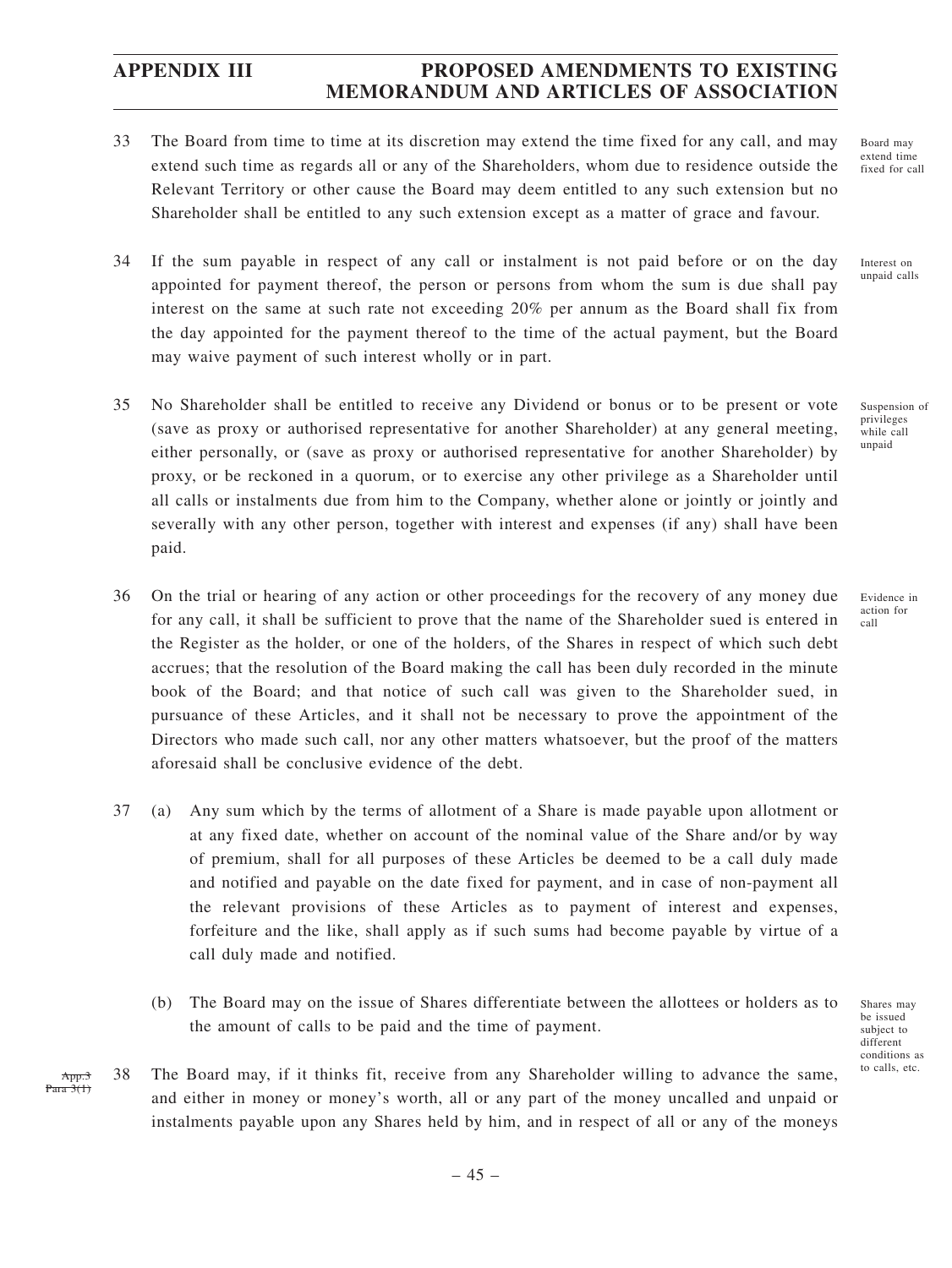so advanced may pay interest at such rate (if any) not exceeding 20% per annum, as the Board may decide but a payment in advance of a call shall not entitle the Shareholder to receive any Dividend subsequently declared or to exercise any other rights or privileges as a Shareholder in respect of the Share or the due portion of the Shares upon which payment has been advanced by such Shareholder before it is called up. The Board may at any time repay the amount so advanced upon giving to such Shareholder not less than one Month's notice in writing of its intention on that behalf, unless before the expiration of such notice the amount so advanced shall have been called up on the Shares in respect of which it was advanced.

### **TRANSFER OF SHARES**

- 39 Subject to the Companies LawCompanies Act, all transfers of Shares shall be effected by transfer in writing in the usual or common form or in such other form as the Board may accept provided always that it shall be in such a form prescribed by the HK Stock Exchange and may be under hand only or, if the transferor or transferee is a Clearing House (or its nominee(s)), under hand or by machine imprinted signature or by such other means of execution as the Board may approve from time to time.
- 40 The instrument of transfer of any Share shall be executed by or on behalf of the transferor and by or on behalf of the transferee provided that the Board may dispense with the execution of the instrument of transfer by the transferor or the transferee or accept mechanically executed transfers in any case in which it in its absolute discretion thinks fit to do so. The transferor shall be deemed to remain the holder of the Share until the name of the transferee is entered in the Register in respect thereof. Nothing in these Articles shall preclude the Board from recognising a renunciation of the allotment or provisional allotment of any Share by the allottee in favour of some other person. App. Para  $1(1)$ 
	- 41 (a) The Board may, in its absolute discretion at any time and from time to time, remove any Share on the principal Register to any branch Register or any Share on any branch Register to the principal Register or any other branch Register.
		- (b) Unless the Board otherwise agrees (which agreement may be on such terms and subject to such conditions as the Board in its absolute discretion may from time to time stipulate, and which agreement it shall, without giving any reason therefore, be entitled in its absolute discretion to give or withhold) no Shares on the principal Register shall be removed to any branch Register nor shall Shares on any branch Register be removed to the principal Register or any other branch Register and all removals and other documents of title relating to or affecting the title to any share or other securities of the Company shall be lodged for registration, and be registered, in the case of any Shares on a branch Register, at the relevant Registration Office, and, in the case of any Shares on the principal Register, at the Transfer Office.

Form of transfer

Execution of transfer

Shares registered on principal register, branch register, etc.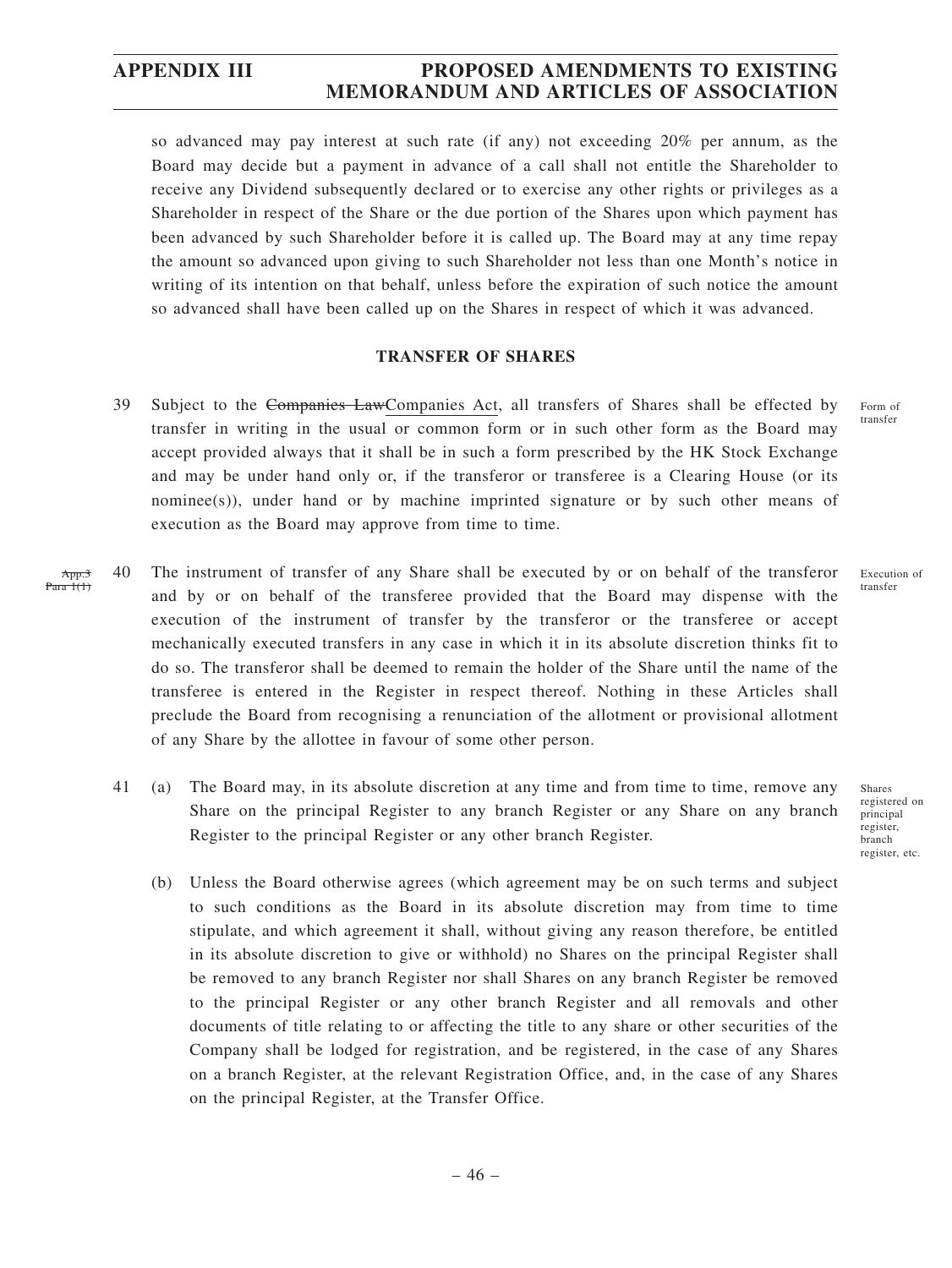App.3 Para 1(1)

# **APPENDIX III PROPOSED AMENDMENTS TO EXISTING MEMORANDUM AND ARTICLES OF ASSOCIATION**

- (c) Notwithstanding anything contained in these Articles, the Company shall as soon as practicable and on a regular basis record in the principal Register all removals of Shares effected on any branch Register and shall at all times maintain the principal Register and all branch Registers in all respects in accordance with the Companies LawCompanies Act.
- $(e)(d)$ Notwithstanding the provisions of Articles 38 and 39, at all times during the Relevant Period, so long as the Shares are listed on the HK Stock Exchange, title to such Shares may be evidenced and transferred in accordance with the laws applicable to and the Listing Rules that are or shall be applicable to such Shares. The register of members of the Company in respect of such Shares (whether the Register or a branch register) may be kept by recording the particulars required by Section 40 of the Companies Act in a form otherwise than legible if such recording otherwise complies with the laws applicable to and the Listing Rules that are or shall be applicable to such Shares.
- 42 Fully paid Shares shall be free from any restriction with respect to the right of the holder thereof to transfer such Shares (except when permitted by the HK Stock Exchange) and shall also be free from all liens. The Board however, may, in its absolute discretion, refuse to register a transfer of any Share which is not fully paid to a person of whom it does not approve or any Share issued under any share option scheme upon which a restriction on transfer imposed thereby still subsists, and it may also refuse to register a transfer of any Share (whether fully paid up or not) to more than four joint holders or a transfer of any Shares (not being a fully paid up Share) on which the Company has a lien. App.3 Para  $1(2)$ 
	- 43 The Board may also decline to recognise any instrument of transfer unless:
		- (a) a fee of such maximum as the HK Stock Exchange may from time to time determine to be payable (or such lesser sum as the Board may from time to time require) has been paid to the Company;
		- (b) the instrument of transfer is lodged at the relevant Registration Office or, as the case may be, the Transfer Office accompanied by the certificate of the Shares to which it relates, and such other evidence as the Board may reasonably require to show the right of the transferor to make the transfer (and, if the instrument of transfer is executed by some other person on his behalf, the authority of that person so to do);
		- (c) the instrument of transfer is in respect of only one class of Share;
		- (d) the Shares concerned are free of any lien in favour of the Company; and
		- (e) if applicable, the instrument of transfer is properly stamped.

Directors may refuse to register a transfer

Requirement as to transfer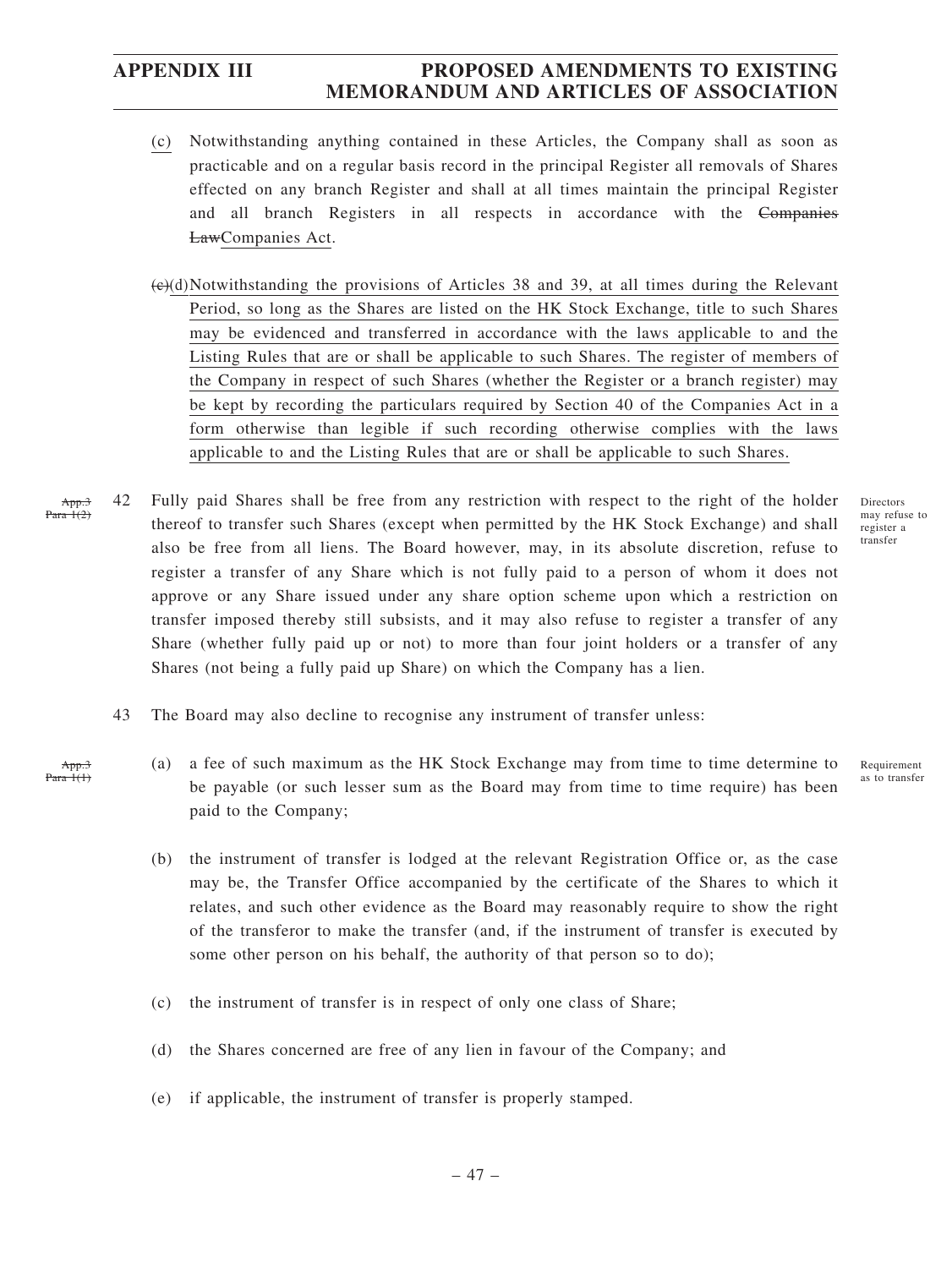- 44 The Board may refuse to register a transfer of any Share to an infant or to a person of unsound mind or under other legal disability.
- 45 If the Board shall refuse to register a transfer of any Share, it shall, within two months after the date on which the transfer was lodged with the Company, send to each of the transferor and the transferee notice of such refusal and, except where the subject Share is not a fully paid Share, the reason(s) for such refusal.
- 46 Upon every transfer of Shares, the certificate in respect thereof held by the transferor shall be given up to be cancelled, and shall forthwith be cancelled accordingly, and a new certificate shall be issued to the transferee in respect of the Shares transferred to him as provided in Article 18, and if any of the Shares included in the certificate so given up shall be retained by the transferor a new certificate in respect thereof shall be issued to him as provided in Article 18. The Company shall retain the instrument of transfer.
- 47 The registration of transfers may be suspended when the Register is closed in accordance with Article 17(d).

### **TRANSMISSION OF SHARES**

- 48 In the case of the death of a Shareholder, the survivor or survivors where the deceased was a joint holder, and the legal personal representatives of the deceased where he was a sole or only surviving holder, shall be the only persons recognised by the Company as having any title to his interest in the Shares; but nothing herein contained shall release the estate of a deceased holder (whether sole or joint) from any liability in respect of any Share solely or jointly held by him.
- 49 Any person becoming entitled to a Share in consequence of the death or bankruptcy or winding-up of a Shareholder may, upon such evidence as to his title being produced as may from time to time be required by the Board, and subject as hereinafter provided, elect either to be registered himself as holder of the Share or to have some person nominated by him registered as the transferee thereof.
- 50 If the person becoming entitled to a Share pursuant to Article 49 shall elect to be registered himself as the holder of such Share, he shall deliver or send to the Company a notice in writing signed by him, at (unless the Board otherwise agrees) the Registration Office, stating that he so elects. If he shall elect to have his nominee registered, he shall testify his election by executing a transfer of such Share to his nominee. All the limitations, restrictions and provisions of these Articles relating to the right to transfer and the registration of transfers of Shares shall be applicable to any such notice or transfer as aforesaid as if the death, bankruptcy or winding-up of the Shareholder had not occurred and the notice or transfer were a transfer executed by such Shareholder.

No transfer to an infant

Notice of refusal

Certificate to be given up on transfer

When transfer books or register is closed

Deaths of registered holder or of joint holder of shares

Registration of personal representati representative and trustees in bankruptcy

Notice of election to be registered of nominee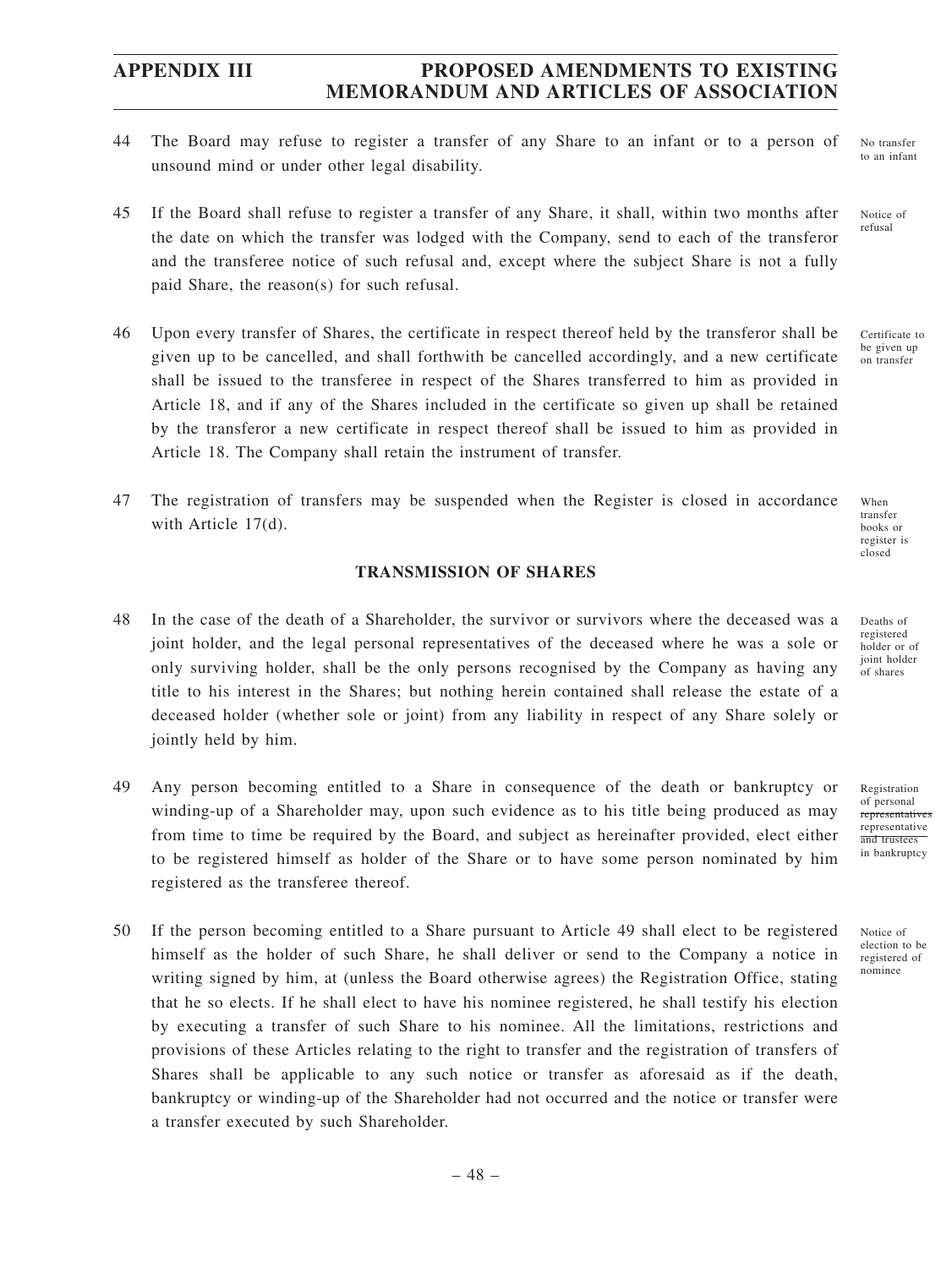51 A person becoming entitled to a Share by reason of the death, bankruptcy or winding-up of the holder shall be entitled to the same Dividends and other advantages to which he would be entitled if he were the registered holder of the Share. However, the Board may, if it thinks fit, withhold the payment of any Dividend payable or other advantages in respect of such Share until such person shall become the registered holder of the Share or shall have effectually transferred such Share, but, subject to the requirements of Article 80 being met, such a person may vote at general meetings of the Company.

### **FORFEITURE OF SHARES**

- 52 If a Shareholder fails to pay any call or instalment of a call on the day appointed for payment thereof, the Board may, at any time thereafter during such time as any part of the call or instalment remains unpaid, without prejudice to the provisions of Article 34, serve notice on him requiring payment of so much of the call or instalment as is unpaid, together with any interest which may have accrued and which may still accrue up to the date of actual payment.
- 53 The notice shall name a further day (not earlier than the expiration of 14 days from the date of the notice) on or before which the payment required by the notice is to be made, and it shall also name the place where payment is to be made such place being the Registered Office or a Registration Office or another place within the Relevant Territory. The notice shall also state that, in the event of non-payment at or before the time appointed, the Shares in respect of which the call was made will be liable to be forfeited.
- 54 If the requirements of any such notice as aforesaid are not complied with, any Share in respect of which the notice has been given may at any time thereafter, before the payment required by the notice has been made, be forfeited by a resolution of the Board to that effect. Such forfeiture shall include all Dividends and bonuses declared in respect of the forfeited Share and not actually paid before the forfeiture. The Board may accept the surrender of any Share liable to be forfeited hereunder and in such cases references in these Articles to forfeiture shall include surrender.
- 55 Any Share so forfeited shall be deemed to be the property of the Company, and may be re-allotted, sold or otherwise disposed of on such terms and in such manner as the Board thinks fit and at any time before a sale or disposition, the forfeiture may be cancelled on such terms as the Board thinks fit.
- 56 A person whose Shares have been forfeited shall cease to be a Shareholder in respect of the forfeited Shares, but shall, nevertheless, remain liable to pay to the Company all moneys which, at the date of forfeiture, were payable by him to the Company in respect of the forfeited Shares, together with (if the Board shall in its discretion so require) interest thereon from the date of forfeiture until the date of actual payment (including the payment of such interest) at such rate not exceeding 20% per annum as the Board may prescribe, and the

– 49 –

Retention of dividends, etc. until transmission of shares of a deceased or bankrupt shareholder

If call or instalment not paid notice may be given

Content of notice of call

If notice not complied with shares may be forfeited

shares to become property of Company

Arrears to be paid not withstanding forfeiture

Forfeited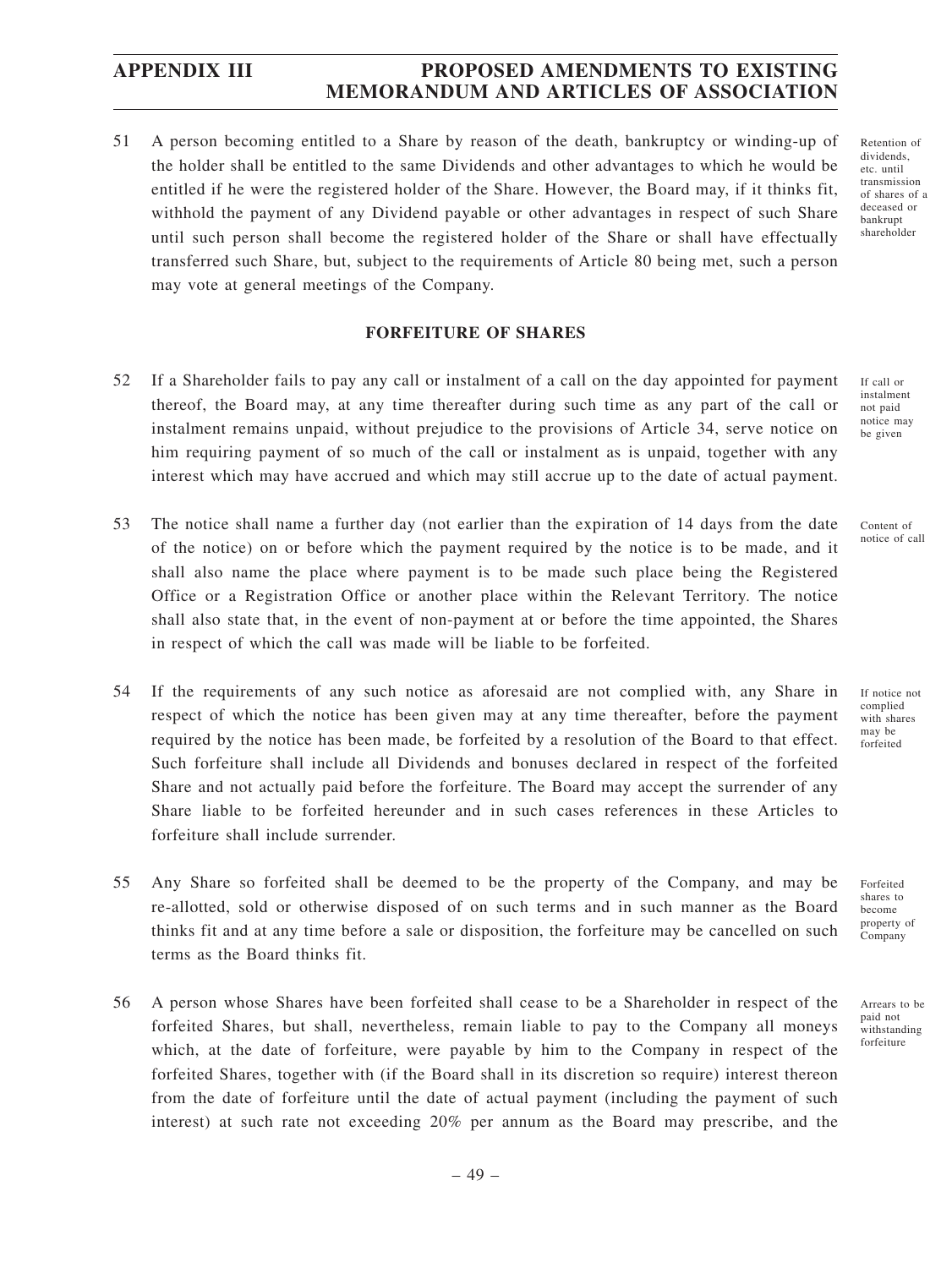Board may enforce the payment thereof if it thinks fit, and without any deduction or allowance for the value of the Shares at the date of forfeiture, but his liability shall cease if and when the Company shall have received payment in full of all such moneys in respect of the Shares. For the purposes of this Article any sum which by the terms of issue of a Share, is payable thereon at a fixed time which is subsequent to the date of forfeiture, whether on account of the nominal value of the Share or by way of premium, shall notwithstanding that such time has not yet arrived be deemed to be payable on the date of forfeiture, and the same shall become due and payable immediately upon the forfeiture, but interest thereon shall only be payable in respect of any period between the said fixed time and the date of actual payment.

- 57 A certificate in writing that the declarant is a Director or the Secretary, and that a Share has been duly forfeited or surrendered on a date stated in the certificate, shall be conclusive evidence of the facts therein stated as against all persons claiming to be entitled to the Share. The Company may receive the consideration, if any, given for the Share on any re-allotment, sale or disposition thereof and may execute a transfer of the Share in favour of the person to whom the Share is re-allotted, sold or disposed of and such person shall thereupon be registered as the holder of the Share, and shall not be bound to see to the application of the subscription or purchase money, (if any), nor shall his title to the Share be affected by any irregularity or invalidity in the proceedings in reference to the forfeiture, re-allotment, sale or disposal of such Share.
- 58 When any Share shall have been forfeited, notice of the forfeiture shall be given to the Shareholder in whose name it stood immediately prior to the forfeiture, and an entry of the forfeiture, with the date thereof, shall forthwith be made in the Register, but no forfeiture shall be in any manner invalidated by any omission or neglect to give such notice or make any such entry.
- 59 Notwithstanding any such forfeiture as aforesaid the Board may at any time, before any Shares so forfeited shall have been re-allotted, sold or otherwise disposed of, cancel the forfeiture on such terms as it thinks fit or permit the Shares so forfeited to be bought back or redeemed upon the terms of payment of all calls and interest due upon and expenses incurred in respect of the Shares, and upon such further terms (if any) as it thinks fit.
- 60 The forfeiture of a Share shall not prejudice the right of the Company to any call already made or any instalment payment thereon.
- 61 (a) The provisions of these Articles as to forfeiture shall apply in the case of non-payment of any sum which, by terms of issue of a Share, becomes payable at a fixed time, whether on account of the nominal value of the Share or by way of premium, as if the same had been payable by virtue of a call duly made and notified.

Evidence of forfeiture and transfer of forfeited share

Notice after forfeiture

Power to redeem forfeited shares

Forfeiture not to prejudice Company's right to call or instalment

Forfeiture for non-payment of any sum due on shares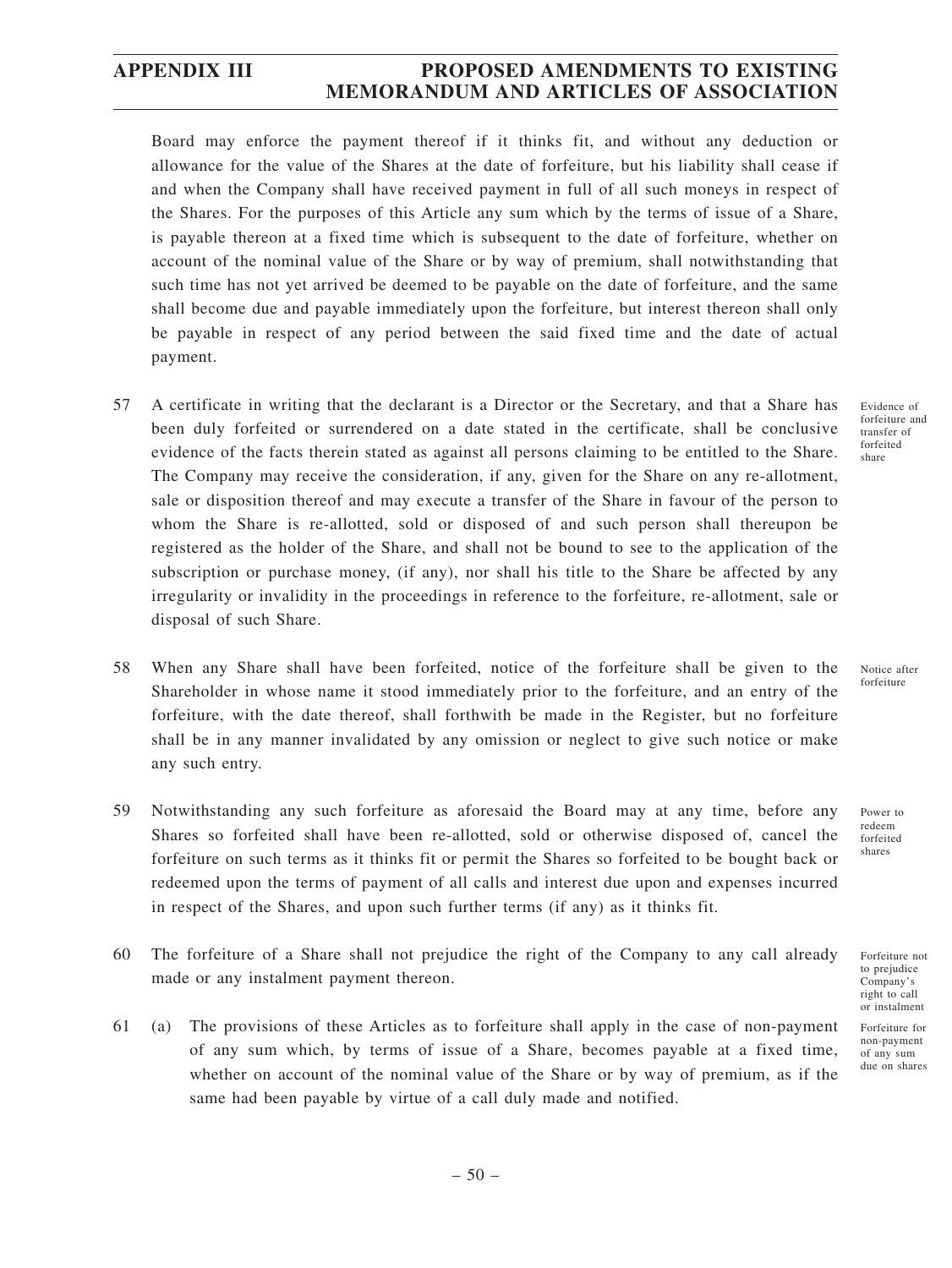(b) In the event of a forfeiture of Shares the Shareholder shall be bound to deliver and shall forthwith deliver to the Company the certificate or certificates held by him for the Shares so forfeited and in any event the certificates representing Shares so forfeited shall be void and of no further effect.

### **GENERAL MEETINGS**

- 62 At all times during the Relevant Period other than the year of the Company's adoption of these Articles, the Company shall in each financial year hold a general meeting as its annual general meeting in addition to any other meeting in that financial year and shall specify the meeting as such in the notice calling it; and such annual general meeting must be held within six (6) months after the end of the Company's financial yearnot more than 15 Months (or such longer period as may be authorised by the HK Stock Exchange) shall elapse between the date of one annual general meeting of the Company and that of the next. The annual general meeting shall be held in the Relevant Territory or elsewhere as may be determined by the Board and at such time and place as the Board shall appoint. A meeting of the Shareholders or any class thereof may be held by means of such telephone, electronic or other communication facilities as permit all persons participating in the meeting to communicate with each other simultaneously and instantaneously, and participation in such a meeting shall constitute presence at such meetings. App.<sup>+3</sup> Part B Para  $314(1)(3);$  $-4(2)$ 
	- 63 All general meetings other than annual general meetings shall be called extraordinary general meetings. All general meetings (including an annual general meeting, any adjourned meeting or postponed meeting) may be held as a physical meeting in any part of the world and at one or more locations as provided in Article 67, as a hybrid meeting or as an electronic meeting, as may be determined by the Board in its absolute discretion.
- 64 The Board may, whenever it thinks fit, convene an extraordinary general meeting. Extraordinary general meetings shall also be convened on the requisition of one or more Shareholders holding, at the date of deposit of the requisition, not less than one tenth of the paid up capital of the Company having the right of voting at general meetings. Such requisition shall be made in writing to the Board or the Secretary for the purpose of requiring an extraordinary general meeting to be called by the Board for the transaction of any business or resolution specified in such requisition. Such meeting shall be held within two Months after the deposit of such requisition. If within 21 days of such deposit, the Board fails to proceed to convene such meeting, the requisitionist(s) himself (themselves) may do so in the same manner, and all reasonable expenses incurred by the requisitionist(s) as a result of the failure of the Board shall be reimbursed to the requisitionist(s) by the Company. App. 3 Para 14(5)
	- 65 (a) An annual general meeting of the Company shall be called by at least 21 days' notice in writing, and a general meeting of the Company, other than an annual general meeting, shall be called by at least 14 days' notice in writing. The notice shall be exclusive of the App.<sup>+3</sup> Part B Para  $14(2)3(1)$

When annual general meeting to be held

Extraordinary general meeting

Convening of extraordinary general meeting

Notice of meetings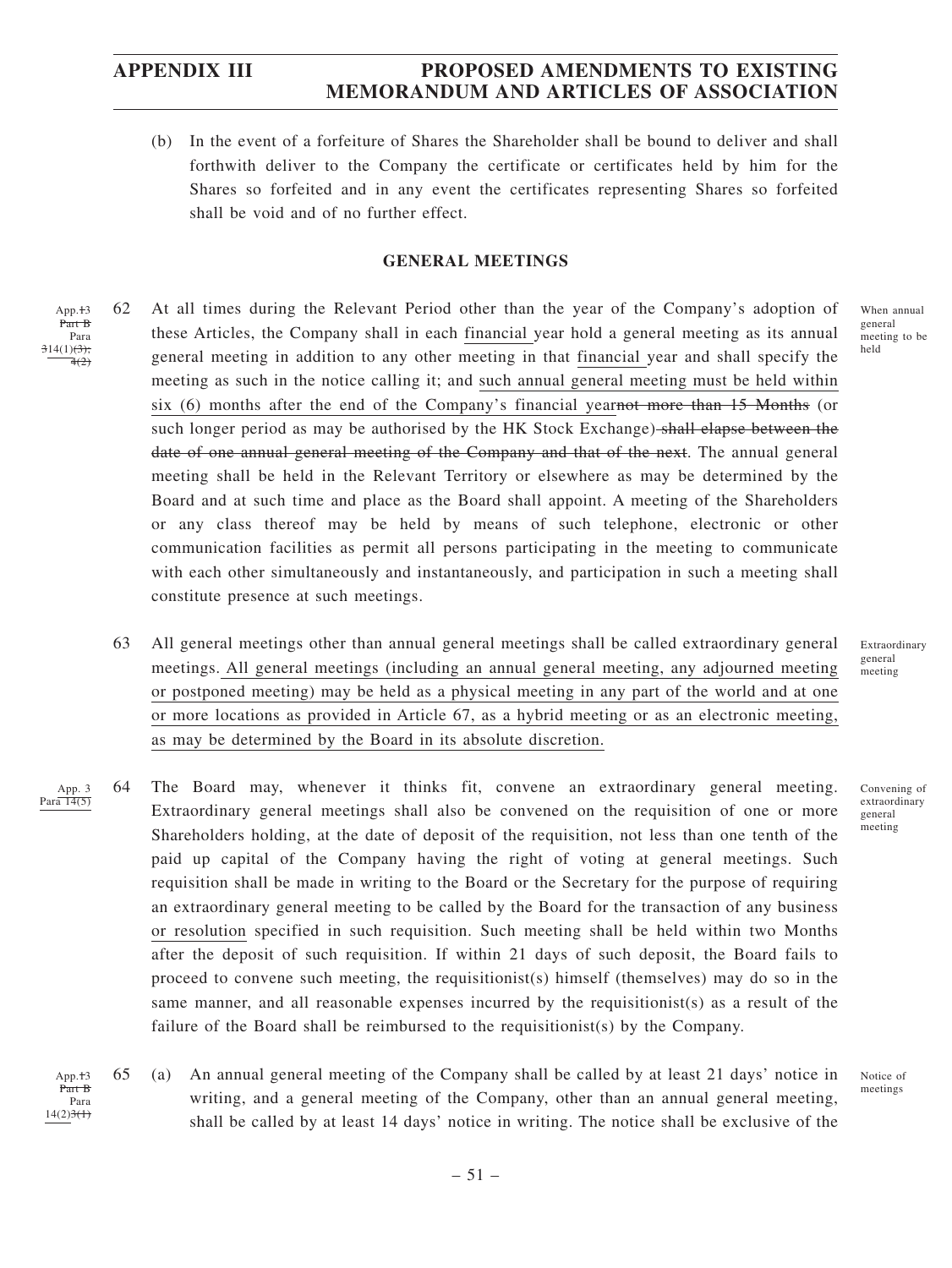day on which it is served or deemed to be served and of the day for which it is given, and shall specify the place, the day, the hour and the agenda of the meeting and particulars of the resolutions to be considered at that meeting and in case of special business (as defined in Article 67), the general nature of that business, and shall be given, in manner hereinafter mentioned or in such other manner, if any, as may be prescribed by the Company in general meeting, to such persons as are, under these Articles, entitled to receive such notices from the Company, provided that a meeting of the Company shall notwithstanding that it is called by shorter notice than that specified in this Article be deemed to have been duly called if it is so agreed:

- $(\theta)(i)$  in the case of a meeting called as the annual general meeting, by all the Shareholders entitled to attend and vote thereat; and
- (ii) in the case of any other meeting, subject to the Listing Rules, by a majority in number of the Shareholders having a right to attend and vote at the meeting, being a majority together holding not less than 95% of the total voting rights at the meeting of all members of the Company.
- $(e)(b)$ The notice shall specify (a) the time and date of the meeting, (b) save for an electronic meeting, the place of the meeting and if there is more than one meeting location as determined by the Board pursuant to Article 67, the principal place of the meeting (the "Principal Meeting Place"), (c) if the general meeting is to be a hybrid meeting or an electronic meeting, the notice shall include a statement to that effect and with details of the electronic facilities for attendance and participation by electronic means at the meeting or where such details will be made available by the Company prior to the meeting, and (d) particulars of resolutions to be considered at the meeting. The notice convening an annual general meeting shall specify the meeting as such. Notice of every general meeting shall be given to all Shareholders other than to such Shareholders as, under the provisions of these Articles or the terms of issue of the shares they hold, are not entitled to receive such notices from the Company, to all persons entitled to a share in consequence of the death or bankruptcy or winding up of a Shareholder and to each of the Directors and the Auditors.
- 66 (a) The accidental omission to give any notice to, or the non-receipt of any notice by, any person entitled to receive notice shall not invalidate any resolution passed or any proceedings at any such meeting.

Omission to give notice

(b) In the case where forms of proxy or notice of appointment of corporate representative are to be sent out with any notice, the accidental omission to send such forms of proxy or notice of appointment of corporate representative to, or the non-receipt of such forms by, any person entitled to receive notice of the relevant meeting shall not invalidate any resolution passed or any proceeding at any such meeting.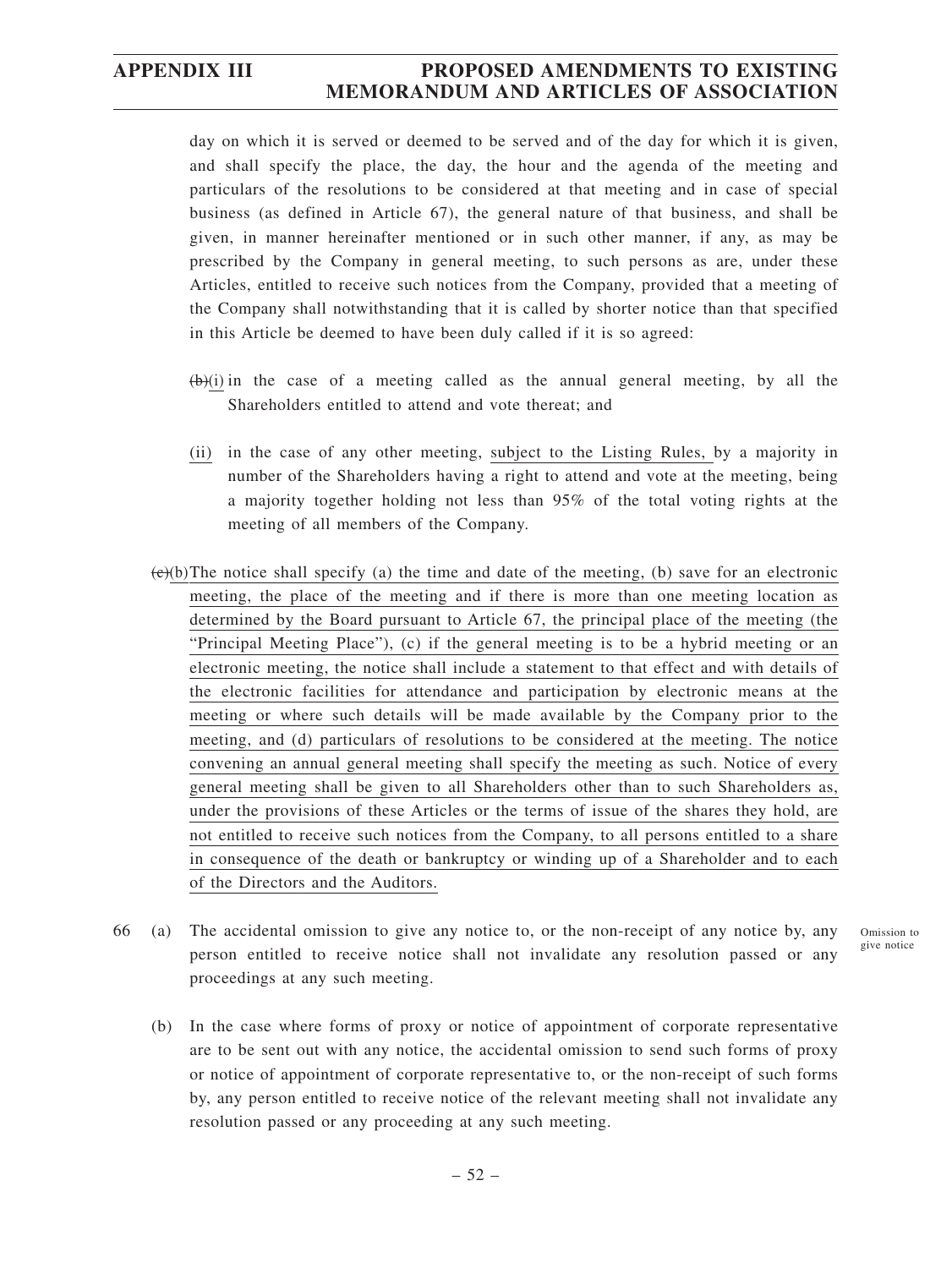### **PROCEEDINGS AT GENERAL MEETINGS**

67 (a) All business shall be deemed special that is transacted at an extraordinary general meeting and also all business shall be deemed special that is transacted at an annual general meeting with the exception of the following, which shall be deemed ordinary business:

Special business, business of annual general meeting

- (i) the declaration and sanctioning of Dividends;
- (ii) the consideration and adoption of the accounts and balance sheets and the reports of the Directors and Auditors and other documents required to be annexed to the balance sheets;
- (iii) the election of Directors in place of those retiring;
- (iv) the appointment of Auditors;
- (v) the fixing of, or the determining of the method of fixing of the remuneration of the Directors and of the Auditors;
- (vi) the granting of any mandate or authority to the Board to offer, allot, grant options over, or otherwise dispose of the unissued Shares representing not more than 20% (or such other percentage as may from time to time be specified in the Listing Rules) in nominal value of its then existing issued share capital and the number of any securities repurchased pursuant to paragraph (vii) of this Article; and
- (vii) the granting of any mandate or authority to the Board to repurchase securities of the Company.
- (b) The Board may, at its absolute discretion, arrange for persons entitled to attend a general meeting to do so by simultaneous attendance and participation by means of electronic facilities at such location or locations ("**Meeting Location(s)**") determined by the Board at its absolute discretion. Any Shareholder or any proxy attending and participating in such way or any Shareholder or proxy attending and participating in an electronic meeting or a hybrid meeting by means of electronic facilities is deemed to be present at and shall be counted in the quorum of the meeting.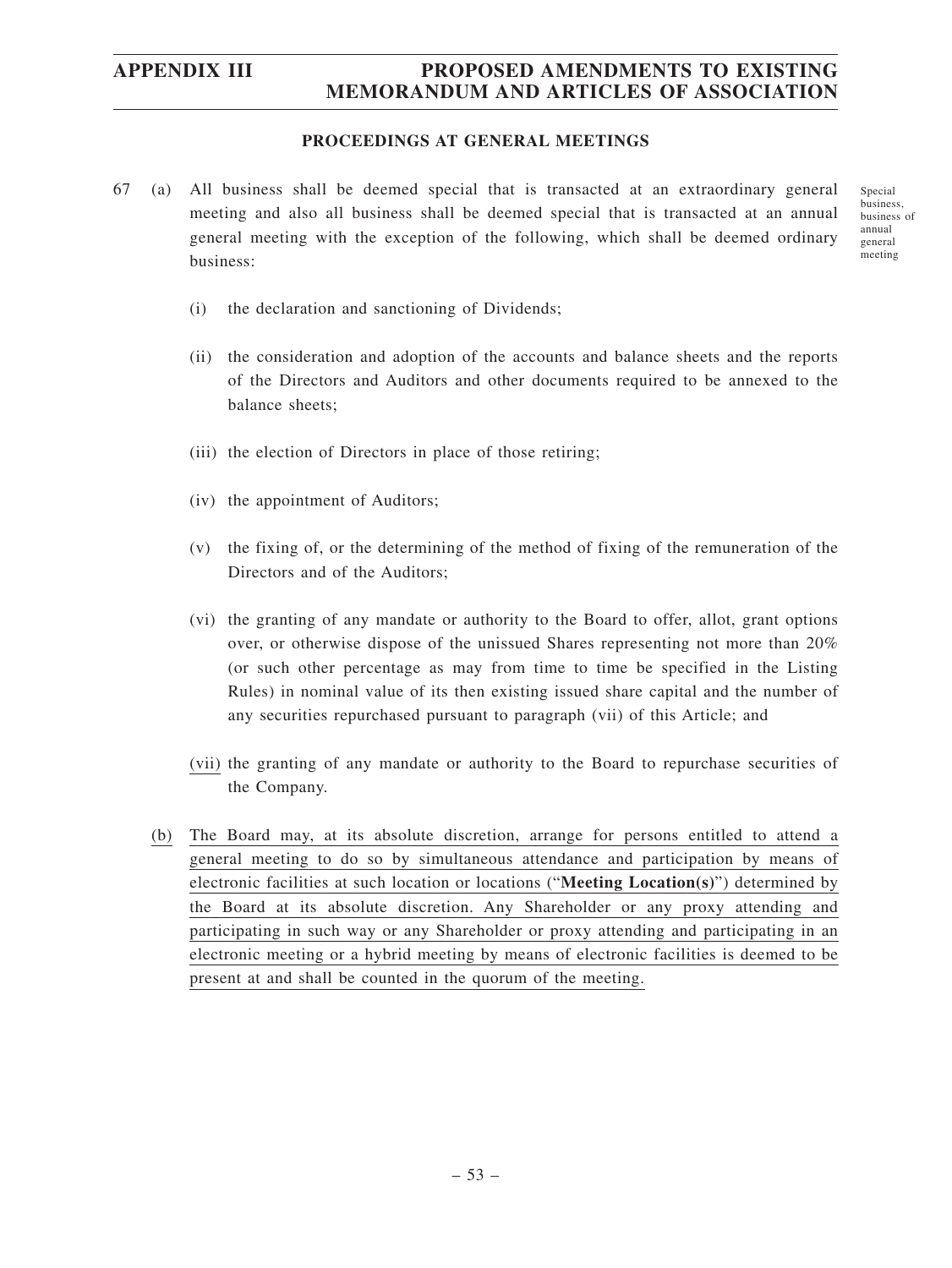- (c) All general meetings are subject to the following and, where appropriate, all references to a "Shareholder" or "Shareholders" in this sub-paragraph (2) shall include a proxy or proxies respectively:
	- (i) where a Shareholder is attending a Meeting Location and/or in the case of a hybrid meeting, the meeting shall be treated as having commenced if it has commenced at the Principal Meeting Place;
	- (ii) Shareholders present in person or by proxy at a Meeting Location and/or Shareholders attending and participating in an electronic meeting or a hybrid meeting by means of electronic facilities shall be counted in the quorum for and entitled to vote at the meeting in question, and that meeting shall be duly constituted and its proceedings valid provided that the chairman of the meeting is satisfied that adequate electronic facilities are available throughout the meeting to ensure that Shareholders at all Meeting Locations and Shareholders participating in an electronic meeting or a hybrid meeting by means of electronic facilities are able to participate in the business for which the meeting has been convened;
	- (iii) where Shareholders attend a meeting by being present at one of the Meeting Locations and/or where Shareholders participating in an electronic meeting or a hybrid meeting by means of electronic facilities, a failure (for any reason) of the electronic facilities or communication equipment, or any other failure in the arrangements for enabling those in a Meeting Location other than the Principal Meeting Place to participate in the business for which the meeting has been convened or in the case of an electronic meeting or a hybrid meeting, the inability of one or more Shareholders or proxies to access, or continue to access, the electronic facilities despite adequate electronic facilities having been made available by the Company, shall not affect the validity of the meeting or the resolutions passed, or any business conducted there or any action taken pursuant to such business provided that there is a quorum present throughout the meeting, and;
	- (iv) if any of the Meeting Locations is not in the same jurisdiction as the Principal Meeting Place and/or in the case of a hybrid meeting, the provisions of these Articles concerning the service and giving of notice for the meeting, and the time for lodging proxies, shall apply by reference to the Principal Meeting Place; and in the case of an electronic meeting, the time for lodging proxies shall be as stated in the notice for the meeting;
- (d) The Board and, at any general meeting, the chairman of the meeting may from time to time make arrangements for managing attendance and/or participation and/or voting at the Principal Meeting Place, any Meeting Location(s) and/or participation in an electronic meeting or a hybrid meeting by means of electronic facilities (whether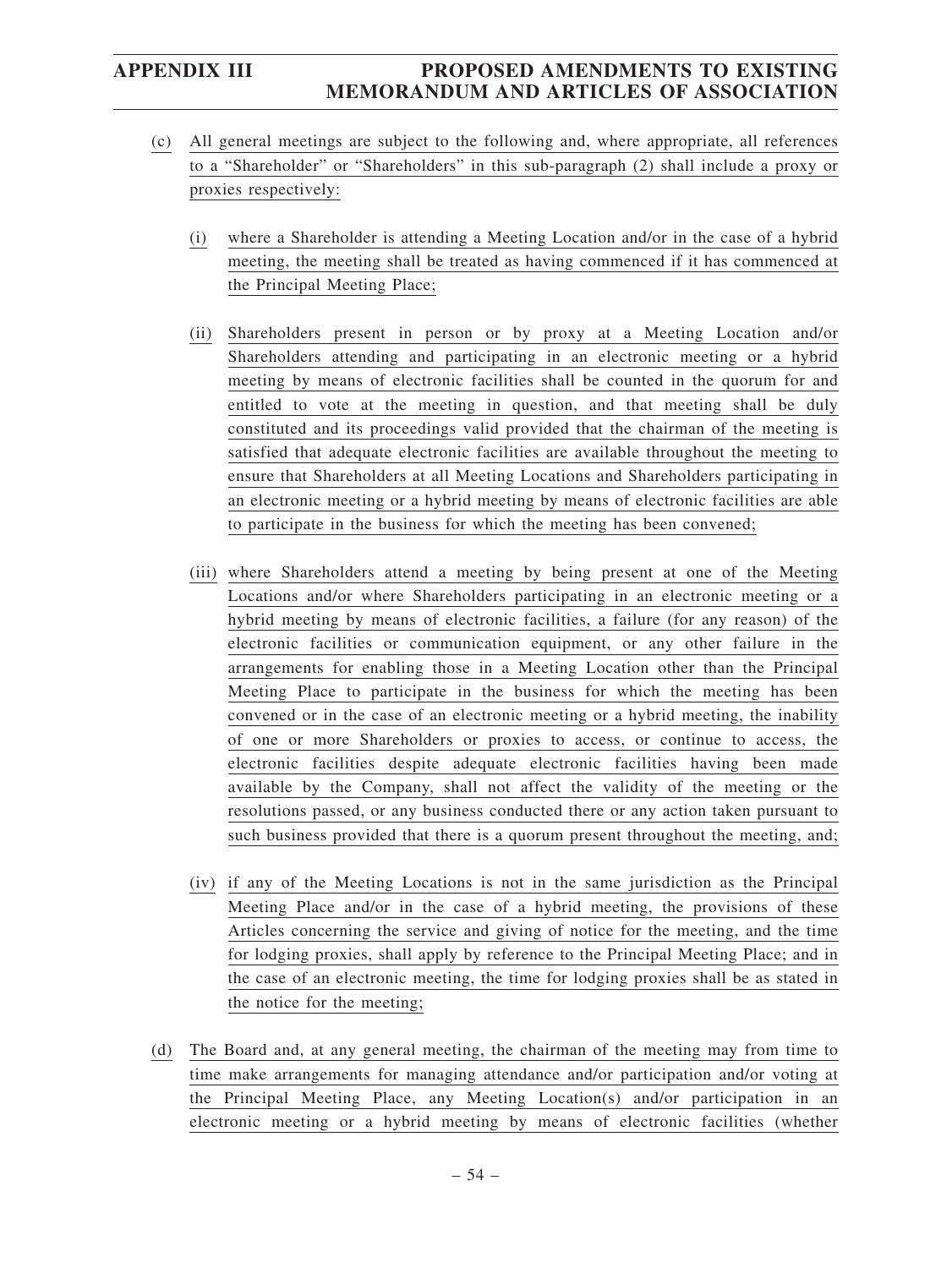involving the issue of tickets or some other means of identification, passcode, seat reservation, electronic voting or otherwise) as it shall in its absolute discretion consider appropriate, and may from time to time change any such arrangements, provided that a Shareholder who, pursuant to such arrangements, is not entitled to attend, in person or by proxy, at any Meeting Location shall be entitled so to attend at one of the other Meeting Locations; and the entitlement of any Shareholder so to attend the meeting or adjourned meeting or postponed meeting at such Meeting Location or Meeting Locations shall be subject to any such arrangement as may be for the time being in force and by the notice of meeting or adjourned meeting or postponed meeting stated to apply to the meeting.

- (e) If it appears to the chairman of the general meeting that:
	- (i) the electronic facilities at the Principal Meeting Place or at such other Meeting Location(s) at which the meeting may be attended have become inadequate for the purposes referred to in Article 67 or are otherwise not sufficient to allow the meeting to be conducted substantially in accordance with the provisions set out in the notice of the meeting; or
	- (ii) in the case of an electronic meeting or a hybrid meeting, electronic facilities being made available by the Company have become inadequate; or
	- (iii) it is not possible to ascertain the view of those present or to give all persons entitled to do so a reasonable opportunity to communicate and/or vote at the meeting; or
	- (iv) there is violence or the threat of violence, unruly behaviour or other disruption occurring at the meeting or it is not possible to secure the proper and orderly conduct of the meeting

then without prejudice to any other power which the chairman of the meeting may have under these Articles or at common law, the chairman may, at his/her absolute discretion, without the consent of the meeting, and before or after the meeting has started and irrespective of whether a quorum is present, interrupt or adjourn the meeting (including adjournment for indefinite period). All business conducted at the meeting up to the time of such adjournment shall be valid.

(f) The Board and, at any general meeting, the chairman of the meeting may make any arrangement and impose any requirement or restriction the Board or the chairman of the meeting, as the case may be, considers appropriate to ensure the security and orderly conduct of a meeting (including, without limitation, requirements for evidence of identity to be produced by those attending the meeting, the searching of their personal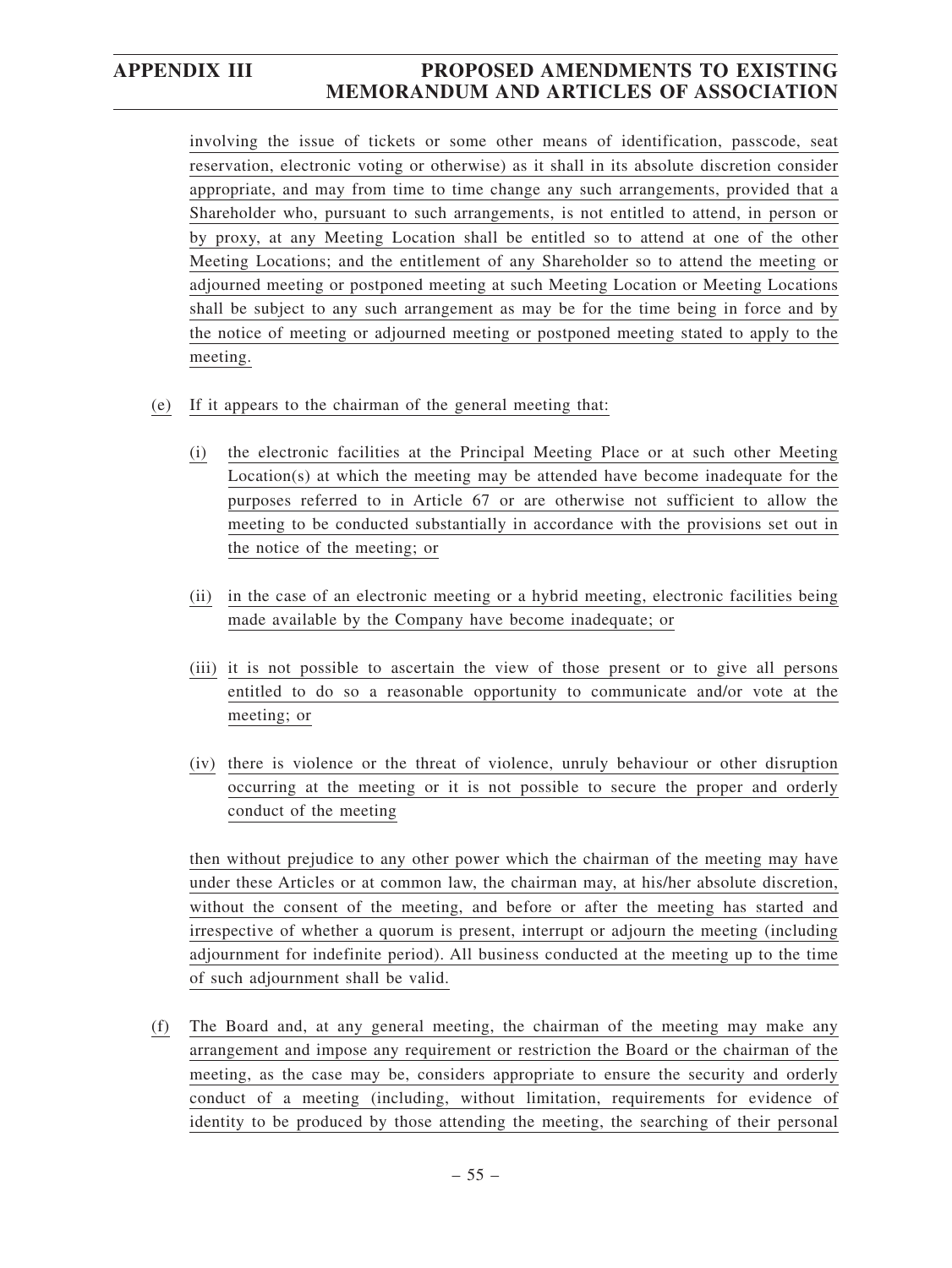property and the restriction of items that may be taken into the meeting place, determining the number and frequency of and the time allowed for questions that may be raised at a meeting). Shareholders shall also comply with all requirements or restrictions imposed by the owner of the premises at which the meeting is held. Any decision made under this Article shall be final and conclusive and a person who refuses to comply with any such arrangements, requirements or restrictions may be refused entry to the meeting or ejected (physically or electronically) from the meeting.

- (g) If, after the sending of notice of a general meeting but before the meeting is held, or after the adjournment of a meeting but before the adjourned meeting is held (whether or not notice of the adjourned meeting is required), the Directors, in their absolute discretion, consider that it is inappropriate, impracticable, unreasonable or undesirable for any reason to hold the general meeting on the date or at the time or place or by means of electronic facilities specified in the notice calling the meeting, they may change or postpone the meeting to another date, time and/or place and/or change the electronic facilities and/or change the form of the meeting (a physical meeting, an electronic meeting or a hybrid meeting) without approval from the Shareholders. Without prejudice to the generality of the foregoing, the Directors shall have the power to provide in every notice calling a general meeting the circumstances in which a postponement of the relevant general meeting may occur automatically without further notice, including without limitation where a number 8 or higher typhoon signal, black rainstorm warning or other similar event is in force at any time on the day of the meeting. This Article shall be subject to the following:
	- (i) when a meeting is so postponed, the Company shall endeavour to post a notice of such postponement on the Company's website as soon as practicable (provided that failure to post such a notice shall not affect the automatic postponement of a meeting);
	- (ii) when only the form of the meeting or electronic facilities specified in the notice are changed, the Board shall notify the Shareholders of details of such change in such manner as the Board may determine;
	- (iii) when a meeting is postponed or changed in accordance with this Article, subject to and without prejudice to Article 67, unless already specified in the original notice of the meeting, the Board shall fix the date, time, place (if applicable) and electronic facilities (if applicable) for the postponed or changed meeting and shall notify the Shareholders of such details in such manner as the Board may determine; further all proxy forms shall be valid (unless revoked or replaced by a new proxy) if they are received as required by these Articles not less than 48 hours before the time of the postponed meeting; and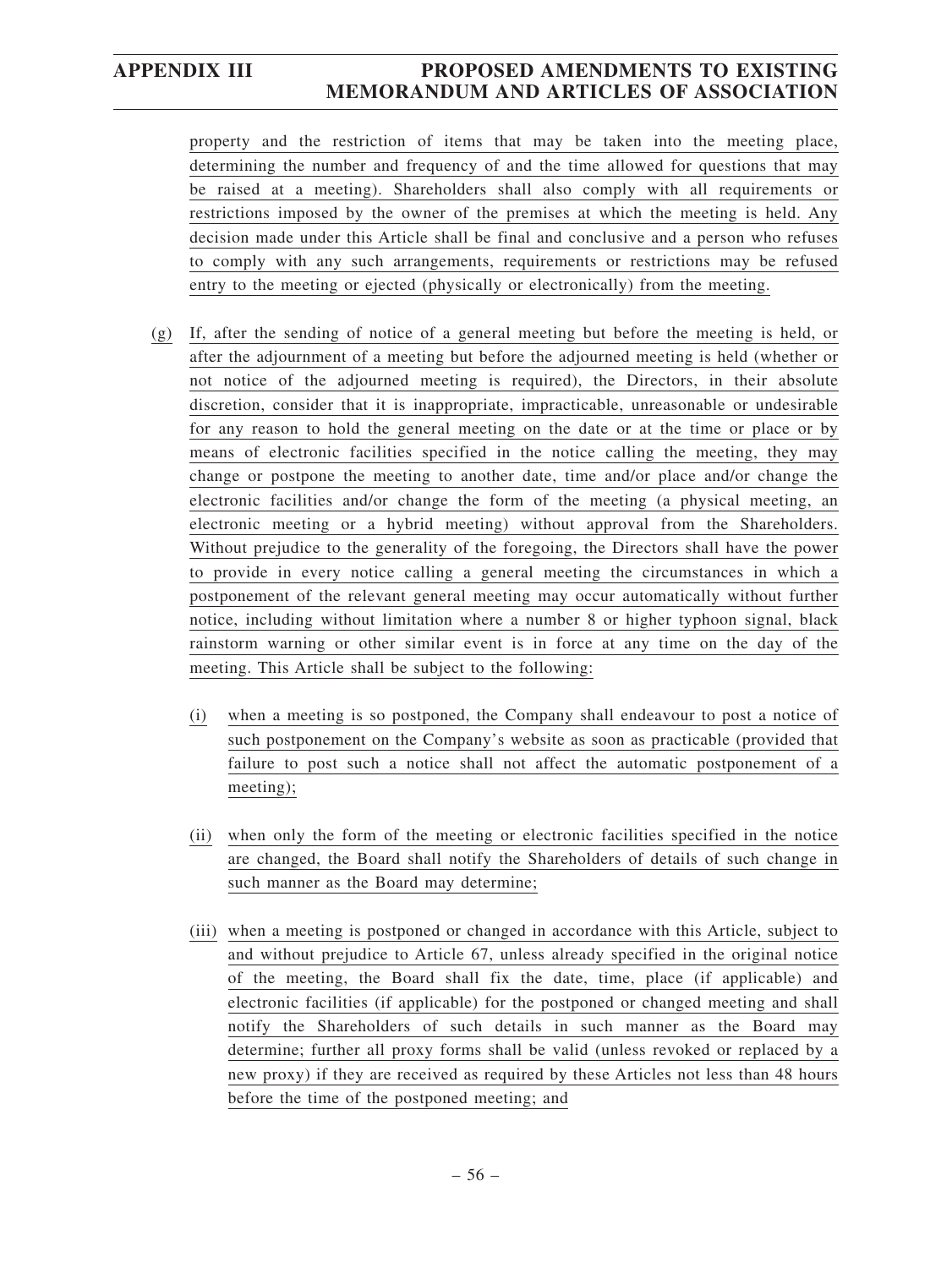- (iv) notice of the business to be transacted at the postponed or changed meeting shall not be required, nor shall any accompanying documents be required to be recirculated, provided that the business to be transacted at the postponed or changed meeting is the same as that set out in the original notice of general meeting circulated to the Shareholders.
- (h) All persons seeking to attend and participate in an electronic meeting or a hybrid meeting shall be responsible for maintaining adequate facilities to enable them to do so. Subject to Article  $67(e)$ , any inability of a person or persons to attend or participate in a general meeting by way of electronic facilities shall not invalidate the proceedings of and/or resolutions passed at that meeting.
- $(vii)(i)$  Without prejudice to other provisions in Article 67, a physical meeting may also be held by means of such telephone, electronic or other communication facilities as permit all persons participating in the meeting to communicate with each other simultaneously and instantaneously, and participation in such a meeting shall constitute presence in person at such meeting.
- 68 For all purposes the quorum for a general meeting shall be two Shareholders present in person (or, in the case of a Shareholder being a corporation, by its duly authorised representative) or by proxy or, for quorum purposes only, two persons appointed by the Clearing House as authorised representative and/or proxy, and entitled to vote. No business shall be transacted at any general meeting unless the requisite quorum shall be present at the time when the meeting proceeds to business and continues to be present until the conclusion of the meeting. Quorum
- 69 If within 15 minutes from the time appointed for the meeting a quorum is not present, the meeting, if convened upon the requisition of Shareholders, shall be dissolved, but in any other case it shall stand adjourned to the same day in the next week and at such time and place as shall be decided by the Board, and if at such adjourned meeting a quorum is not present within 15 minutes from the time appointed for holding the meeting, the Shareholder or the Shareholders present in person (or, in the case of a Shareholder being a corporation by its duly authorised representative) or by proxy and entitled to vote shall be a quorum and may transact the business for which the meeting was called.
- 70 (a) The chairman (if any) of the Company or if he is absent or declines to take the chair at such meeting, the Vice chairman (if any) of the Company shall take the chair at every general meeting, or, if there be no such chairman or Vice chairman, or, if at any general meeting neither of such chairman or Vice chairman is present within 15 minutes after the time appointed for holding such meeting, or both such persons decline to take the chair at such meeting, the Directors present shall choose one of their number as

When quorum is not present meeting to be dissolved and when to be adjourned

chairman of general meeting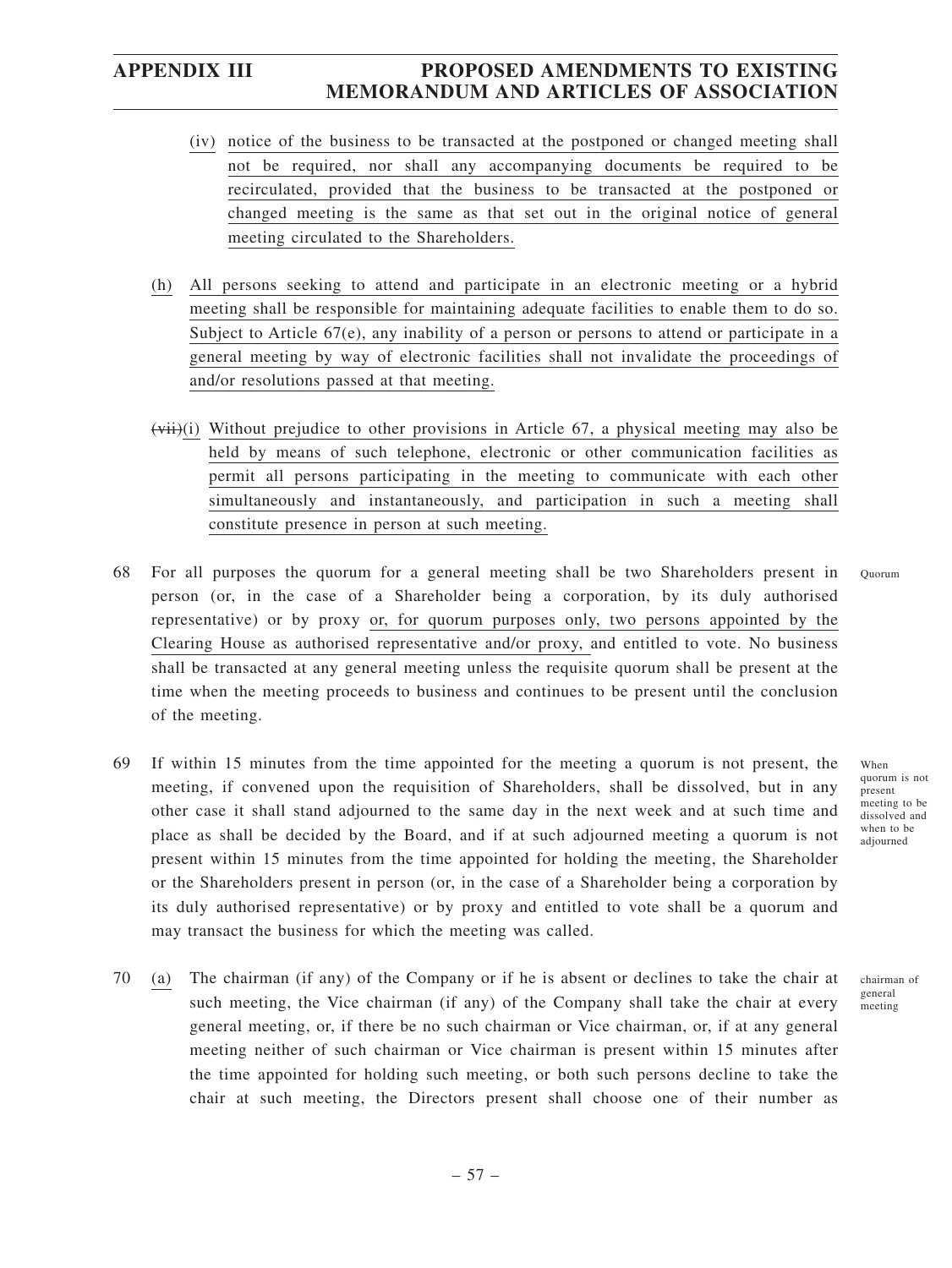chairman of the meeting, and if no Director be present or if all the Directors present decline to take the chair or if the chairman chosen shall retire from the chair, then the Shareholders present shall choose one of their number to be chairman of the meeting.

- (b) If the chairman of a general meeting is participating in the general meeting using an electronic facility or facilities and becomes unable to participate in the general meeting using such electronic facility or facilities, another person (determined in accordance with Article 70(a) above) shall preside as chairman of the meeting unless and until the original chairman of the meeting is able to participate in the general meeting using the electronic facility or facilities.
- 71 Subject to Article 71C, tThe chairman of the meeting may, with the consent of any general meeting at which a quorum is present, and shall, if so directed by the meeting, adjourn any meeting from time to time (or indefinitely) and from place to place(s) and/or from one form to another (a physical meeting, a hybrid meeting or an electronic meeting) as the meeting shall determine. Whenever a meeting is adjourned for 14 days or more, at least seven clear days' notice, specifying the details set out in Article 65<del>place, the day and the hour of the</del> adjourned meeting shall be given in the same manner as in the case of an original meeting but it shall not be necessary to specify in such notice the nature of the business to be transacted at the adjourned meeting. Save as aforesaid, no notice of an adjournment or of the business to be transacted at any adjourned meeting needs to be given nor shall any Shareholder be entitled to any such notice. No business shall be transacted at an adjourned meeting other than the business which might have been transacted at the meeting from which the adjournment took place.
- 72 At any general meeting a resolution put to the vote of the meeting shall be decided by poll save that the chairman of the meeting may, pursuant to the Listing Rules, allow a resolution to be voted on by a show of hands. Where a show of hands is allowed, before or on the declaration of the result of the show of hands, a poll may be demanded by: Poll, show of hands and demand for poll
	- (a) at least two Shareholders present in person (or, in the case of a Shareholder being a corporation, by its duly authorised representative) or by proxy for the time being entitled to vote at the meeting; or
	- (b) any Shareholder or Shareholders present in person (or, in the case of a Shareholder being a corporation, by its duly authorised representative) or by proxy and representing not less than one-tenth of the total voting rights of all the Shareholders having the right to vote at the meeting; or

Power to adjourn general meeting, business of adjourned meeting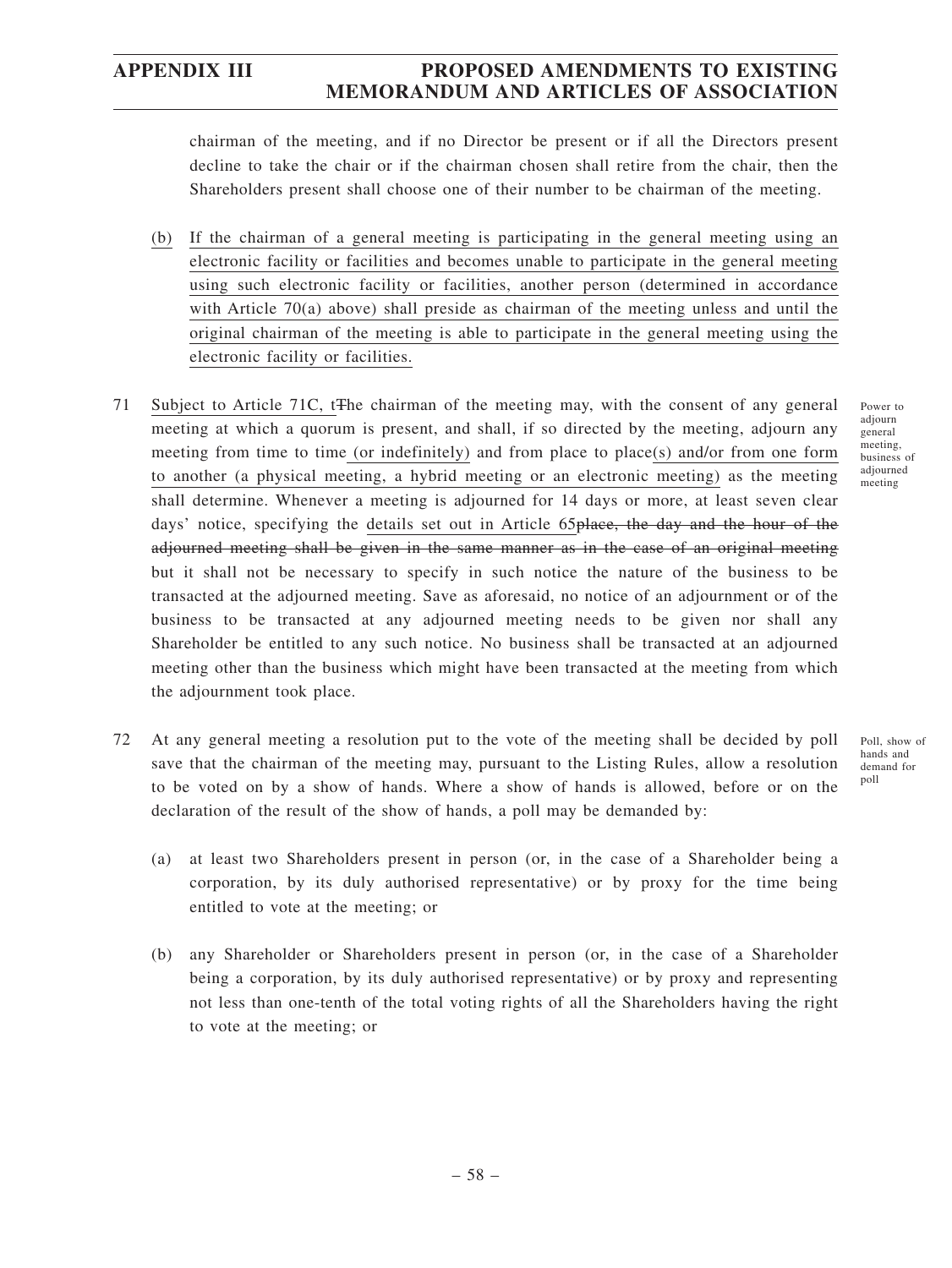- (c) any Shareholder or Shareholders present in person (or, in the case of a Shareholder being a corporation, by its duly authorised representative) or by proxy and holding Shares conferring a right to vote at the meeting being Shares on which an aggregate sum has been paid up equal to not less than one-tenth of the total sum paid up on all the Shares conferring that right.
- 73 Where a resolution is voted on by a show of hands, a declaration by the chairman of the meeting that a resolution has on a show of hands been carried or carried unanimously, or by a particular majority, or not carried by a particular majority, or lost, and an entry to that effect made in the minute book of the Company shall be conclusive evidence of the facts without proof of the number or proportion of the votes recorded in favour of or against such resolution.

What is to be evidence of the passing of a resolution

Poll

- 74 A poll shall be taken in such manner (including the use of ballot or voting papers or tickets) and at such time and place as the chairman of the meeting directs. No notice need be given of a poll not taken immediately. The result of the poll shall be deemed to be the resolution of the meeting at which the poll was required or demanded. In the event that a poll is demanded after the chairman of the meeting allows a show of hands pursuant to Article 72, the demand for a poll may be withdrawn, with the consent of the chairman of the meeting, at any time before the close of the meeting at which the poll was demanded or the taking of the poll, whichever is the earlier.
- 75 Any poll on the election of a chairman of a meeting or on any question of adjournment shall be taken at the meeting and without adjournment.
- 76 In the case of an equality of votes, whether on a show of hands or on a poll, the chairman of the meeting shall be entitled to a second or casting vote. In case of any dispute as to the admission or rejection of any vote, the chairman of the meeting shall determine the same, and such determination shall be final and conclusive.
- 77 The demand for a poll shall not prevent the continuance of a meeting for the transaction of any business other than the question on which a poll has been demanded.
- 78 If an amendment shall be proposed to any resolution under consideration but shall in good faith be ruled out of order by the chairman of the meeting, the proceedings shall not be invalidated by any error in such ruling. In the case of a resolution duly proposed as a Special Resolution no amendment thereto (other than a mere clerical amendment to correct a patent error) may in any event be considered or voted upon.

chairman to have casting vote

Business may proceed notwithstanding demand for poll

Amendment of resolutions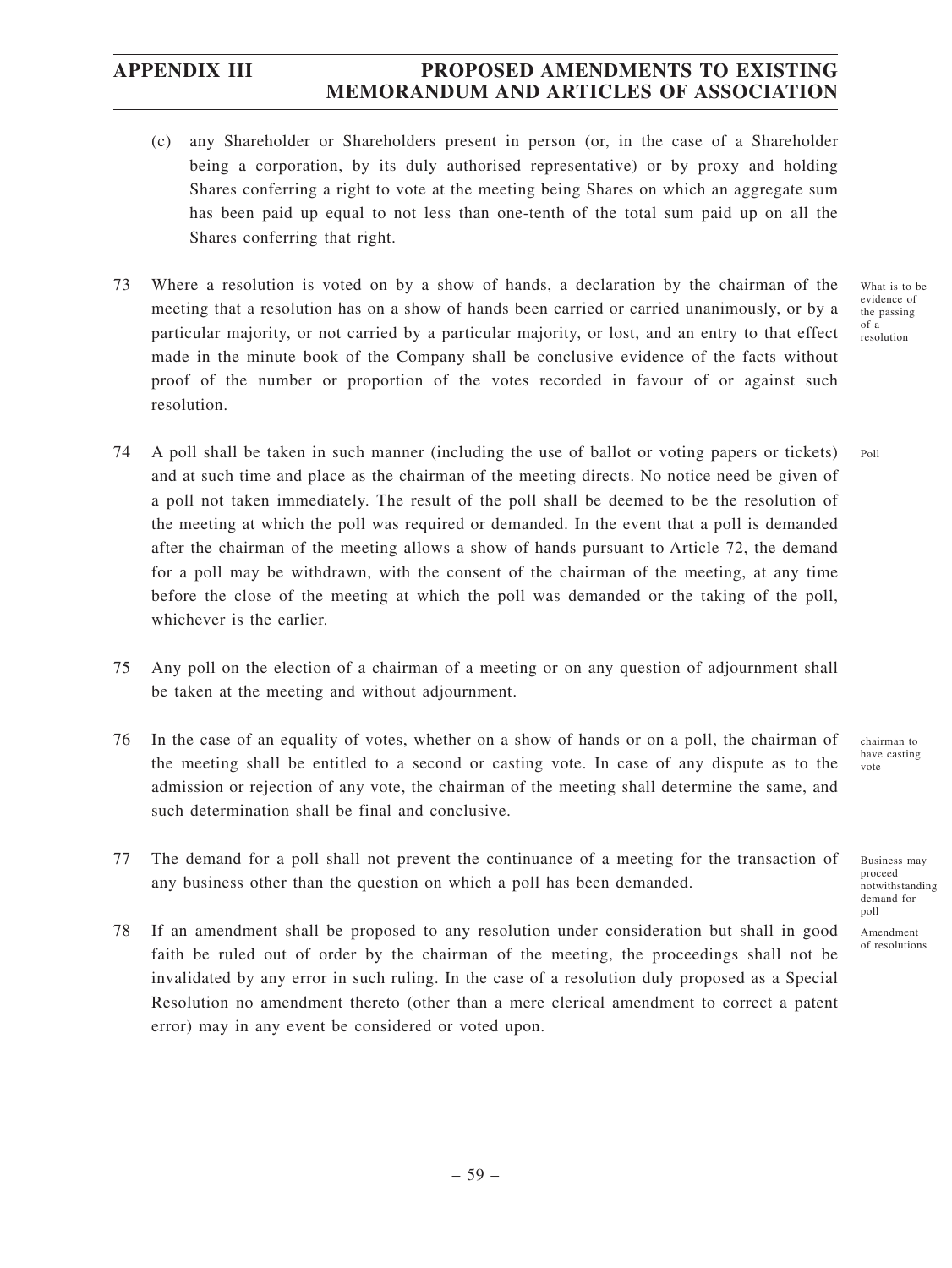### **VOTES OF SHAREHOLDERS**

App. Para 6(1)

App. 3 Para 14(4) 79 Subject to any special rights, privileges or restrictions as to voting for the time being attached to any class or classes of Shares, at any general meeting on a poll every Shareholder present in person (or, in the case of a Shareholder being a corporation, by its duly authorised representative) or by proxy, shall have one vote for every Share of which he is the holder which is fully paid or credited as fully paid (but so that no amount paid or credited as paid on a Share in advance of calls or instalments shall be treated for the purposes of this Article as paid on the Share), and on a show of hands every Shareholder who is present in person (or, in the case of a Shareholder being a corporation, by its duly authorised representative) or by proxy shall (save as provided otherwise in this Article) have one (1) vote. On a poll a Shareholder entitled to more than one vote need not use all his votes or cast all his votes in the same way. Notwithstanding anything contained in these Articles, where more than one proxy is appointed by a Shareholder which is a Clearing House (or its nominee(s)), each such proxy shall have one vote on a show of hands and on a poll, each such proxy is under no obligation to cast all his votes in the same way.

- 79A (a) All Shareholders shall have the right to (i) speak at a general meeting; and (ii) vote at a general meeting except where a Shareholder is required by the Listing Rules to abstain from voting to approve the matter under consideration. App.3 Para 14(3)
	- (b) Where the Company has knowledge that any Shareholder is, under the Listing Rules, required to abstain from voting on any particular resolution or restricted to voting only for or only against any particular resolution, any votes cast by or on behalf of such Shareholder in contravention of such requirement or restriction shall not be counted.
	- 80 Any person entitled under Article 51 to be registered as the holder of any Shares may vote at any general meeting in respect thereof in the same manner as if he were the registered holder of such Shares, provided that at least 48 hours before the time of the holding of the meeting, the postponed meeting or adjourned meeting (as the case may be) at which he proposes to vote, he shall satisfy the Board of his right to be registered as the holder of such Shares or the Board shall have previously admitted his right to vote at such meeting in respect thereof.
- Votes in respect of deceased and bankrupt shareholders

Joint holders

81 Where there are joint registered holders of any Share, any one of such persons may vote at any meeting, either personally or by proxy, in respect of such Share as if he were solely entitled thereto; but if more than one of such joint holders be present at any meeting personally or by proxy, that one of the said persons so present whose name stands first on the Register in respect of such Share shall alone be entitled to vote in respect thereof. Several executors or administrators of a deceased Shareholder, and several trustees in bankruptcy or liquidators of a Shareholder in whose name any Share stands shall for the purposes of this Article be deemed joint holders thereof.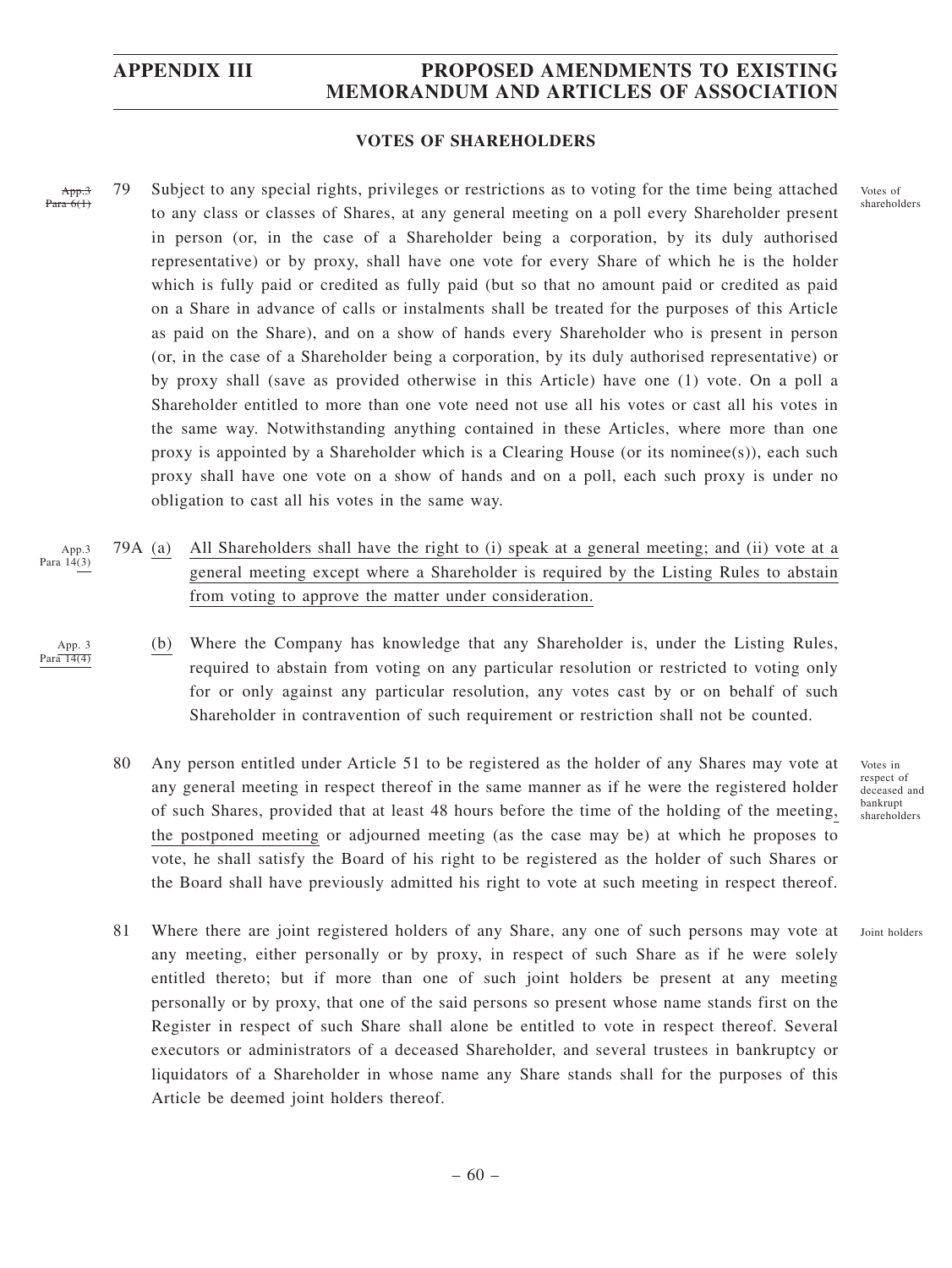- 82 A Shareholder of unsound mind or in respect of whom an order has been made by any court having jurisdiction in lunacy may vote, whether on a poll or on a show of hands, by his committee or receiver, or other person in the nature of a committee or receiver appointed by that court, and any such committee, receiver or other person may vote on a poll by proxy. Evidence to the satisfaction of the Board of the authority of the person claiming to exercise the right to vote shall be delivered to such place or one of such places (if any) as is specified in accordance with these Articles for the deposit of instruments of proxy or, if no place is specified, at the Registration Office, not later than the latest time at which an instrument of proxy must, if it is to be valid for the meeting, be delivered.
- 83 Save as expressly provided in these Articles or otherwise determined by the Board, no person other than a Shareholder duly registered and who shall have paid everything for the time being due from him payable to the Company in respect of his Shares shall be entitled to be present or to vote (save as proxy or authorised representative for another Shareholder) whether personally, by proxy or by attorney or to be reckoned in the quorum, at any general meeting.
- 84 No objection shall be raised to the qualification of any person exercising or purporting to exercise a vote or the admissibility of any vote except at the meeting, postponed meeting or adjourned meeting at which the vote objected to is given or tendered, and every vote not disallowed at such meeting shall be valid for all purposes. Any such objection made in due time shall be referred to the chairman of the meeting, whose decision shall be final and conclusive.

### **APPOINTMENT OF PROXY AND CORPORATE REPRESENTATIVE**

- 85 Any Shareholder entitled to attend and vote at a meeting of the Company shall be entitled to appoint another person as his proxy to attend and vote instead of him. A Shareholder who is the holder of two or more Shares may appoint more than one proxy to represent him and vote on his behalf at a general meeting of the Company or at a class meeting. A proxy need not be a Shareholder of the Company. On a poll or a show of hands votes may be given either personally (or, in the case of a Shareholder being a corporation, by its duly authorised representative) or by proxy. A proxy shall be entitled to exercise the same powers on behalf of a Shareholder who is an individual and for whom he acts as proxy as such Shareholder could exercise. In addition, a proxy shall be entitled to exercise the same powers on behalf of a Shareholder which is a corporation and for which he acts as proxy as such Shareholder could exercise if it were an individual Shareholder. App.<sup>+3</sup> Para 18 &  $19tB$  $Par\overline{a}$   $2(2)$ 
	- 86 No appointment of a proxy shall be valid unless it names the person appointed and his appointor. The Board may, unless it is satisfied that the person purporting to act as proxy is the person named in the relevant instrument for his appointment and the validity and authenticity of the signature of his appointor, decline such person's admission to the relevant

Votes of shareholders of unsound mind

Qualification for voting

Objections to votes

Proxies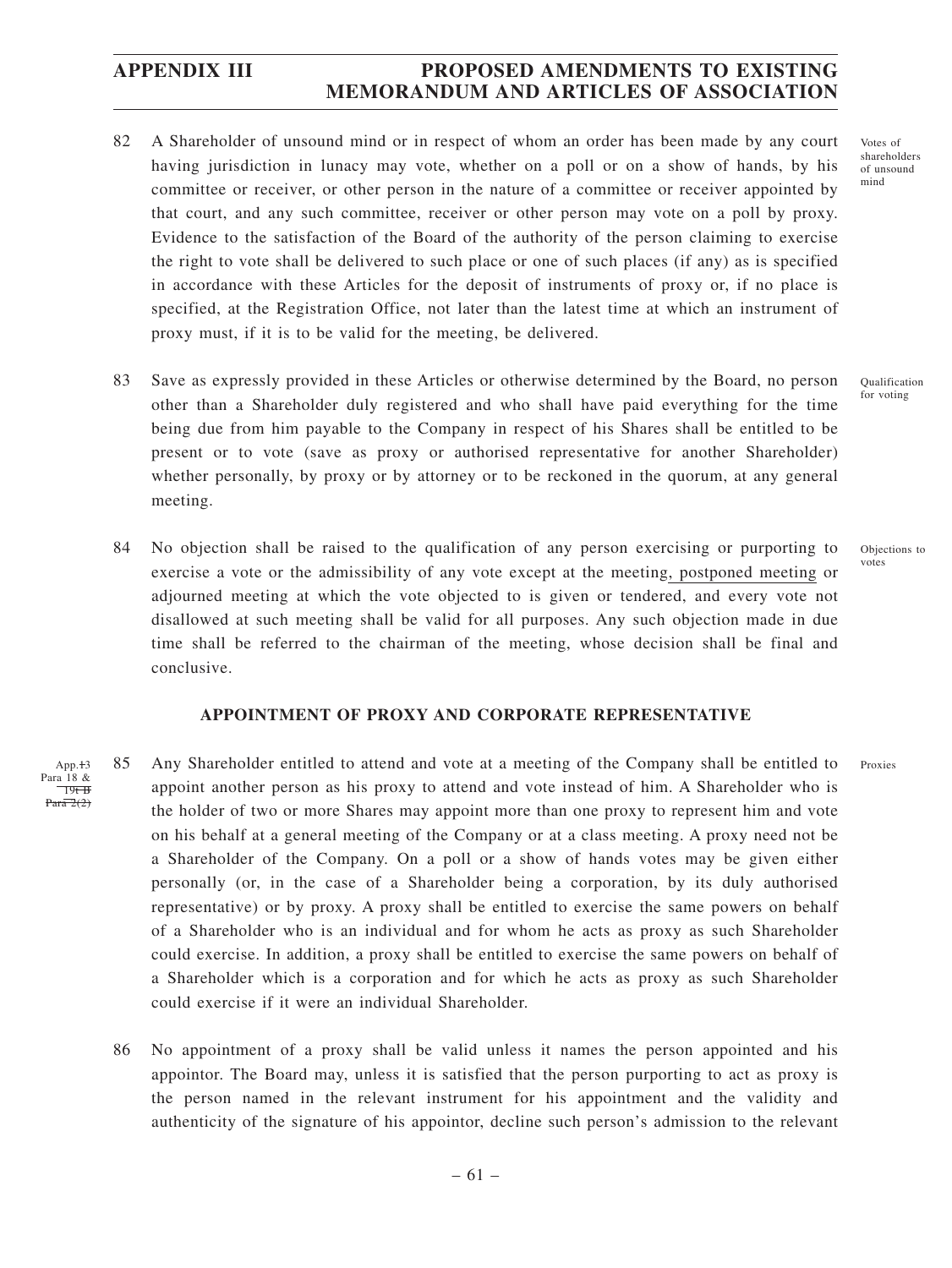meeting, reject his vote or, in the event that a poll is demanded after the chairman of the meeting allows a show of hands pursuant to Article 72, his demand for a poll and no Shareholder who may be affected by any exercise by the Board of its power in this connection shall have any claim against the Directors or any of them nor may any such exercise by the Board of its powers invalidate the proceedings of the meeting in respect of which they were exercised or any resolution passed or defeated at such meeting.

87 The instrument appointing a proxy shall be in writing under the hand of the appointor or of his attorney duly authorised in writing, or if the appointor is a corporation, either under seal or under the hand of an officer or attorney duly authorised. App.3 Para 11(2)

Instrument appointing proxy to be in writing

- 88 (a) The Company may, at its absolute discretion, provide an electronic address for the receipt of any document or information relating to proxies for a general meeting (including any instrument of proxy or invitation to appoint a proxy, any document necessary to show the validity of, or otherwise relating to, an appointment of proxy (whether or not required under these Articles) and notice of termination of the authority of a proxy). If such an electronic address is provided, the Company shall be deemed to have agreed that any such document or information (relating to proxies as aforesaid) may be sent by electronic means to that address, subject as hereafter provided and subject to any other limitations or conditions specified by the Company when providing the address. Without limitation, the Company may from time to time determine that any such electronic address may be used generally for such matters or specifically for particular meetings or purposes and, if so, the Company may provide different electronic addresses for different purposes. The Company may also impose any conditions on the transmission of and its receipt of such electronic communications including, for the avoidance of doubt, imposing any security or encryption arrangements as may be specified by the Company. If any document or information required to be sent to the Company under this Article is sent to the Company by electronic means, such document or information is not treated as validly delivered to or deposited with the Company if the same is not received by the Company at its designated electronic address provided in accordance with this Article or if no electronic address is so designated by the Company for the receipt of such document or information.
	- (b) The instrument appointing a proxy and, if requested by the Board, the power of attorney or other authority (if any) under which it is signed or a notarially certified copy of that power or authority shall be deposited at such place or one of such places (if any) as is specified in the notice of meeting or in the instrument of proxy issued by the Company (or, if no place is specified, at the Registration Office), or if the Company has provided an electronic address in accordance with the preceding paragraph, shall be received at the electronic address specified, not less than 48 hours before the time for holding the meeting, postponed meeting or adjourned meeting (as the case may be) at which the person named in such instrument proposes to vote, and in default the instrument of

Appointment of proxy must be deposited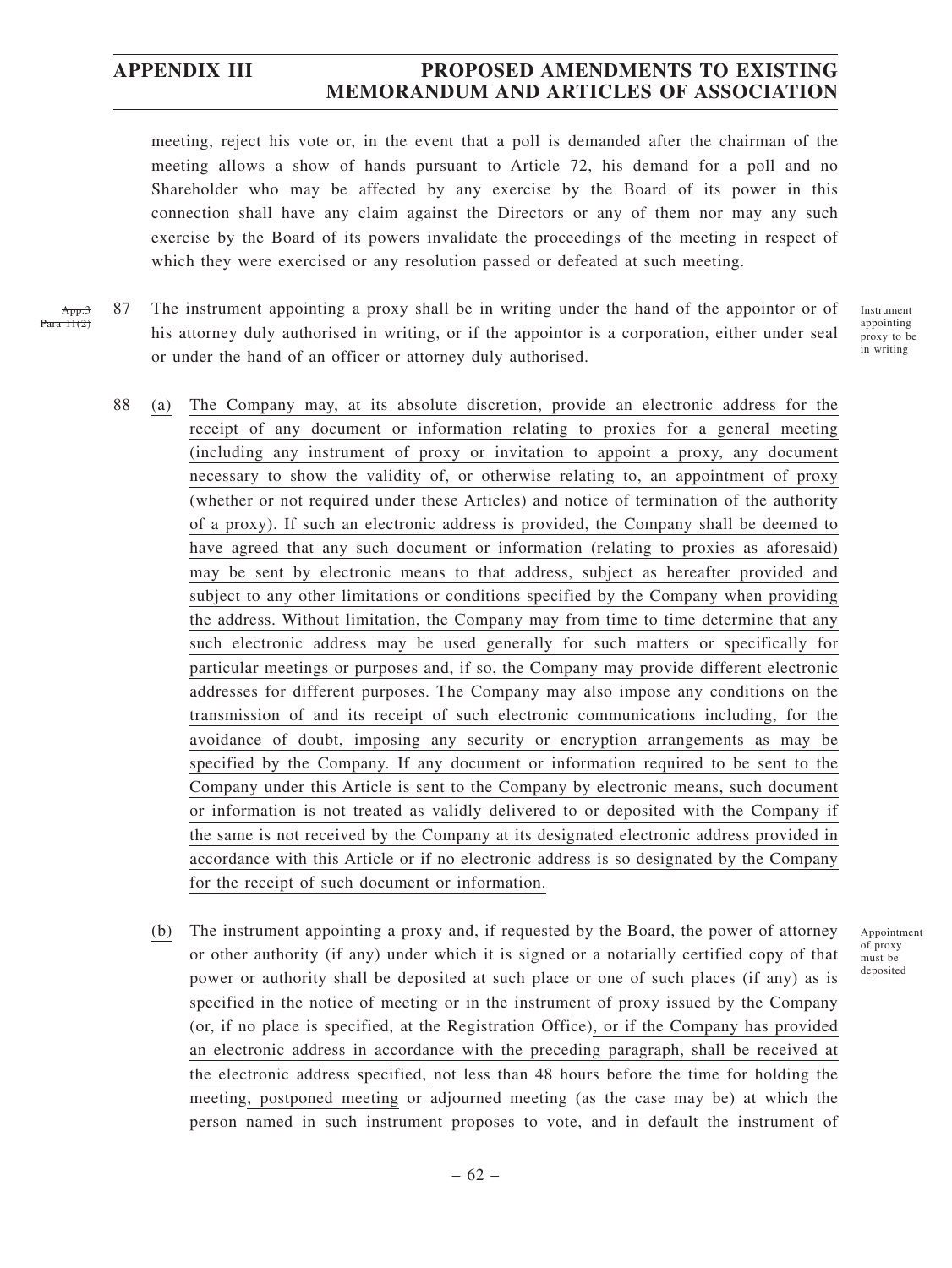proxy shall not be treated as valid. No instrument appointing a proxy shall be valid after the expiration of 12 Months from the date of its execution, except at a postponed meeting or an adjourned meeting where the meeting was originally held within 12 Months from such date. Delivery of an instrument appointing a proxy shall not preclude a Shareholder from attending and voting in person (or in the case of a Shareholder being a corporation, its duly authorised representative) at the meeting concerned and, in such event, the instrument appointing a proxy shall be deemed to be revoked.

- 89 Every instrument of proxy, whether for a specified meeting or otherwise, shall be in such form as the Board may from time to time approve, provided that it shall not preclude the use of the two-way form. Any form issued to a Shareholder for use by him for appointing a proxy to attend and vote at an extraordinary general meeting or at an annual general meeting at which any business is to be transacted shall be such as to enable the Shareholder, according to his intentions, to instruct the proxy to vote in favour of or against (or, in default of instructions, to exercise his discretion in respect of) each resolution dealing with any such business. The Board may decide, either generally or in any particular case, to treat a proxy appointment as valid notwithstanding that the appointment or any of the information required under these Articles has not been received in accordance with the requirements of these Articles. Subject to aforesaid, if the proxy appointment and any of the information required under these Articles is not received in the manner set out in these Articles, the appointee shall not be entitled to vote in respect of the shares in question. App.3 Para 11(1)
	- 90 The instrument appointing a proxy to vote at a general meeting shall: (i) be deemed to confer authority upon the proxy to demand or join in demanding a poll and to vote on any resolution (or amendment thereto) put to the meeting for which it is given as the proxy thinks fit; and (ii) unless the contrary is stated therein, be valid as well for any adjournment of the meeting as for the meeting to which it relates.
	- 91 A vote given in accordance with the terms of an instrument of proxy or by the duly authorised representative of a corporation shall be valid notwithstanding the previous death or insanity of the principal or revocation of the proxy or power of attorney or other authority under which the proxy was executed or the transfer of the Share in respect of which the proxy is given, provided that no intimation in writing of such death, insanity, revocation or transfer as aforesaid shall have been received by the Company at its Registration Office, or at such other place as is referred to in Article 88, at least two hours before the commencement of the meeting, the postponed meeting or adjourned meeting at which the proxy is used.
	- 92 (a) Any corporation which is a Shareholder may, by resolution of its directors or other governing body or by power of attorney, authorise such person as it thinks fit to act as its representative at any meeting of the Company or of any class of Shareholders of the Company, and the person so authorised shall be entitled to exercise the same rights and powers on behalf of the corporation which he represents as that corporation could App 3. Para 18

Authority under instrument appointing proxy

Form of proxy

When vote by proxy valid though authority revoked

Appointment of multiple corporate representatives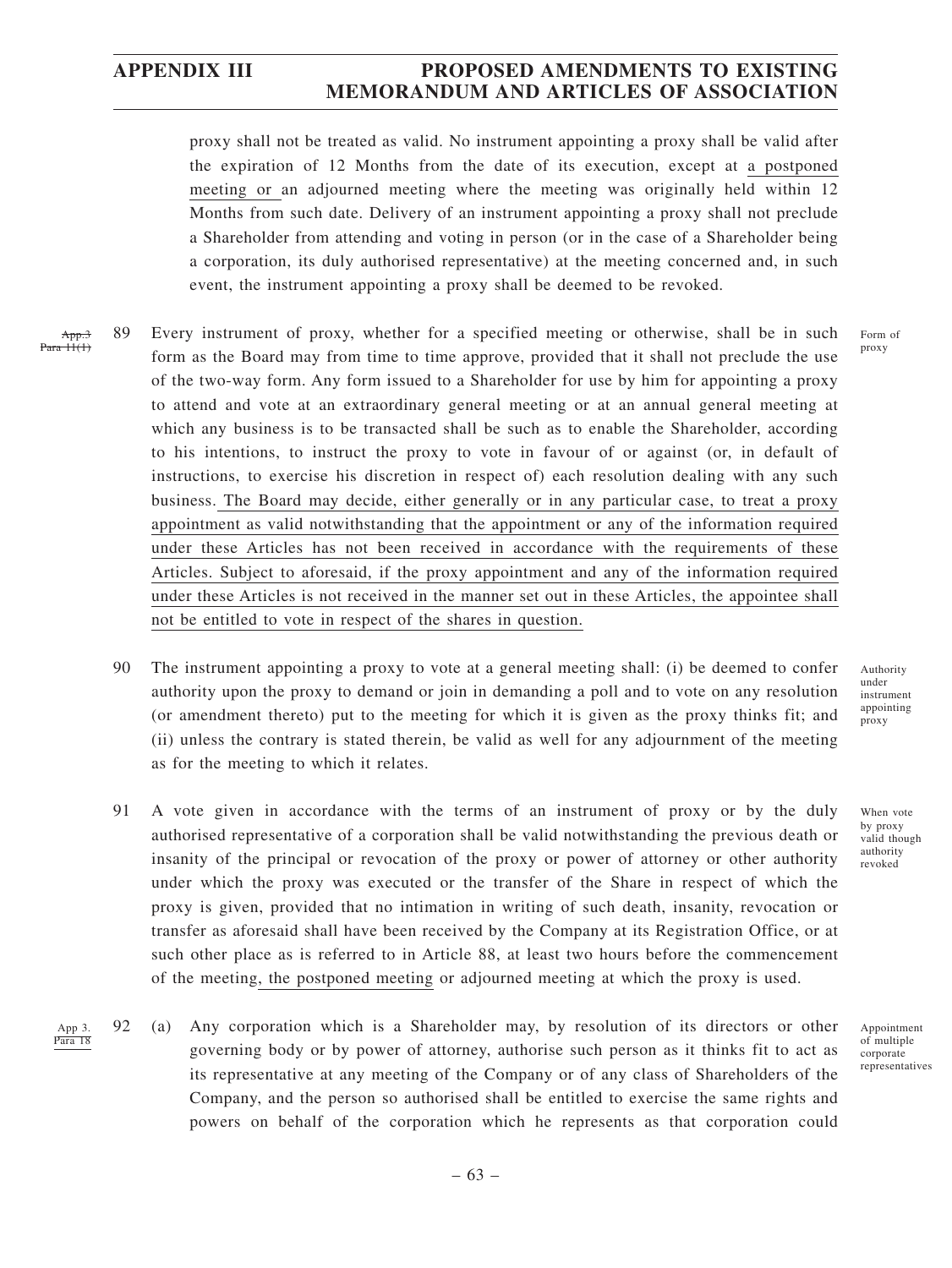App.<sup>+3</sup> Part B Para 196

# **APPENDIX III PROPOSED AMENDMENTS TO EXISTING MEMORANDUM AND ARTICLES OF ASSOCIATION**

exercise if it were an individual Shareholder of the Company. References in these Articles to a Shareholder present in person at a meeting shall, unless the context otherwise requires, include a corporation which is a Shareholder represented at the meeting by such duly authorised representative.

- (b) Where a Shareholder is a Clearing House (or its nominee(s)), it may (subject to Article 93) authorise such person or persons as it thinks fit to act as its representative or representatives at any meeting of the Company or at any meeting of any class of Shareholders provided that if more than one person is so authorised, the authorisation shall specify the number and class of Shares in respect of which each such representative is so authorised. A person so authorised pursuant to the provisions of this Article shall be deemed to have been duly authorised without further evidence of the facts and be entitled to exercise the same rights and powers on behalf of the Clearing House (or its nominee(s)) which he represents as that Clearing House (or its nominee(s)) could exercise as if such person were an individual Shareholder, including the right to speak and vote and, where a show of hands is allowed, the right to vote individually on a show of hands.
- 93 Unless the Board agrees otherwise, an appointment of a corporate representative shall not be valid as against the Company unless:

Conditions for appointment of corporate representatives

- (a) in the case of such an appointment by a Shareholder which is a Clearing House (or its nominee(s)), a written notification of the appointment issued by any director, the secretary or any authorised officer(s) of such Shareholder shall have been delivered at such place or one of such places (if any) as is specified in the notice of meeting or in the form of notice issued by the Company, or handed to the chairman of the meeting at the meeting or, if no place is specified, at the principal place of business maintained by the Company in the Relevant Territory from time to time before the time of holding the meeting, postponed meeting or adjourned meeting at which the person so authorised proposes to vote or handed to the chairman of the meeting at the meeting; and
- (b) in the case of such an appointment by any other corporate Shareholder, a copy of the resolution of its directors or other governing body of the Shareholder authorising the appointment of the corporate representative or a form of notice of appointment of corporate representative issued by the Company for such purpose or a copy of the relevant power of attorney, together with an up-to-date copy of the Shareholder's constitutive documents and a list of directors or members of the governing body of the Shareholder as at the date of such resolution, or, as the case may be, power of attorney, in each case certified by a director, secretary or a member of the governing body of that Shareholder and notarised, or, in the case of a form of notice of appointment issued by the Company as aforesaid, completed and signed in accordance with the instructions thereon or in the case of a power of attorney a notarised copy of the relevant authority

– 64 –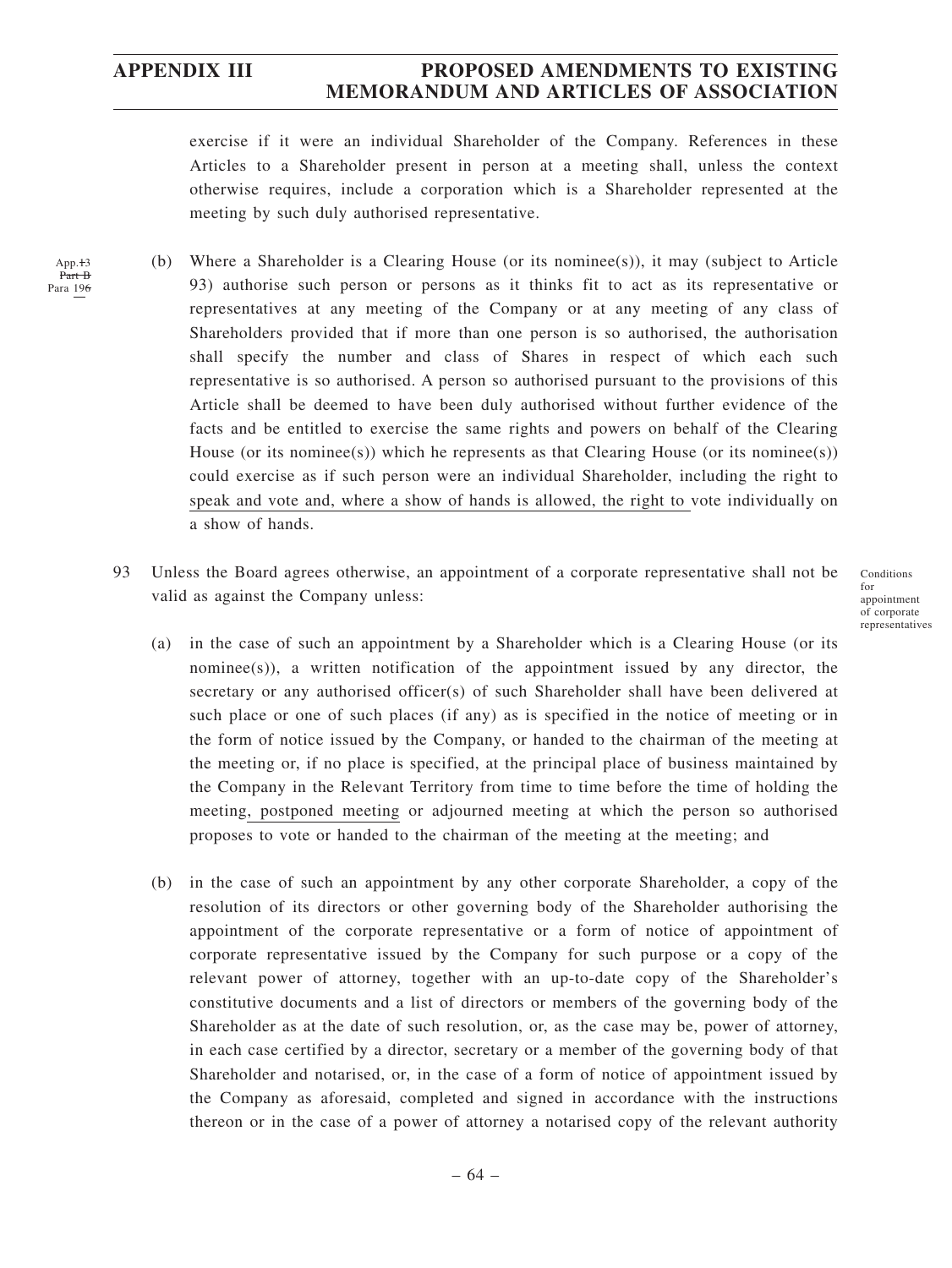under which it was signed, shall have been deposited at such place or one of such places (if any) as is specified in the notice of meeting or in the form of notice issued by the Company as aforesaid (or, if no place is specified, at the Registration Office) not less than 48 hours before the time for holding the meeting, postponed meeting or adjourned meeting or poll (as the case may be) at which the corporate representative proposes to vote.

94 No appointment of a corporate representative shall be valid unless it names the person authorised to act as the appointor's representative and the appointor is also named. The Board may, unless it is satisfied that a person purporting to act as a corporate representative is the person named in the relevant instrument for his appointment, decline such person's admission to the relevant meeting and/or reject his vote or demand for a poll and no Shareholder who may be affected by any exercise by the Board of its power in this connection shall have any claim against the Board or any of them nor may any such exercise by the Board of its powers invalidate the proceedings of the meeting in respect of which they were exercised or any resolution passed or defeated at such meeting.

### **REGISTERED OFFICE**

95 The Registered Office of the Company shall be at such place in the Cayman Islands as the Board shall from time to time decide. Registered **Office** 

### **BOARD OF DIRECTORS**

- 96 The number of Directors shall not be less than two (2). The Company shall keep at its Registered Office a register of its directors and officers in accordance with the Companies LawCompanies Act.
- 97 A Director may at any time, by notice in writing signed by him delivered to the Registered Office or at the Head Office or at a meeting of the Board, appoint any person (including another Director) to act as alternate Director in his place during his absence and may in like manner at any time determine such appointment. If such person is not another Director such appointment unless previously approved by the Board shall have effect only upon and subject to being so approved. The appointment of an alternate Director shall determine on the happening of any event which, were he a Director, would cause him to vacate such office or if his appointor ceases to be a Director. An alternate Director may act as alternate to more than one Director.
- 98 (a) An alternate Director shall (subject to his giving to the Company an address, telephone and facsimile number within the territory of the Head Office for the time being for the giving of notices on him and except when absent from the territory in which the Head Office is for the time being situate) be entitled (in addition to his appointor) to receive

Number of Directors

Alternate **Directors** 

Rights of Alternate Directors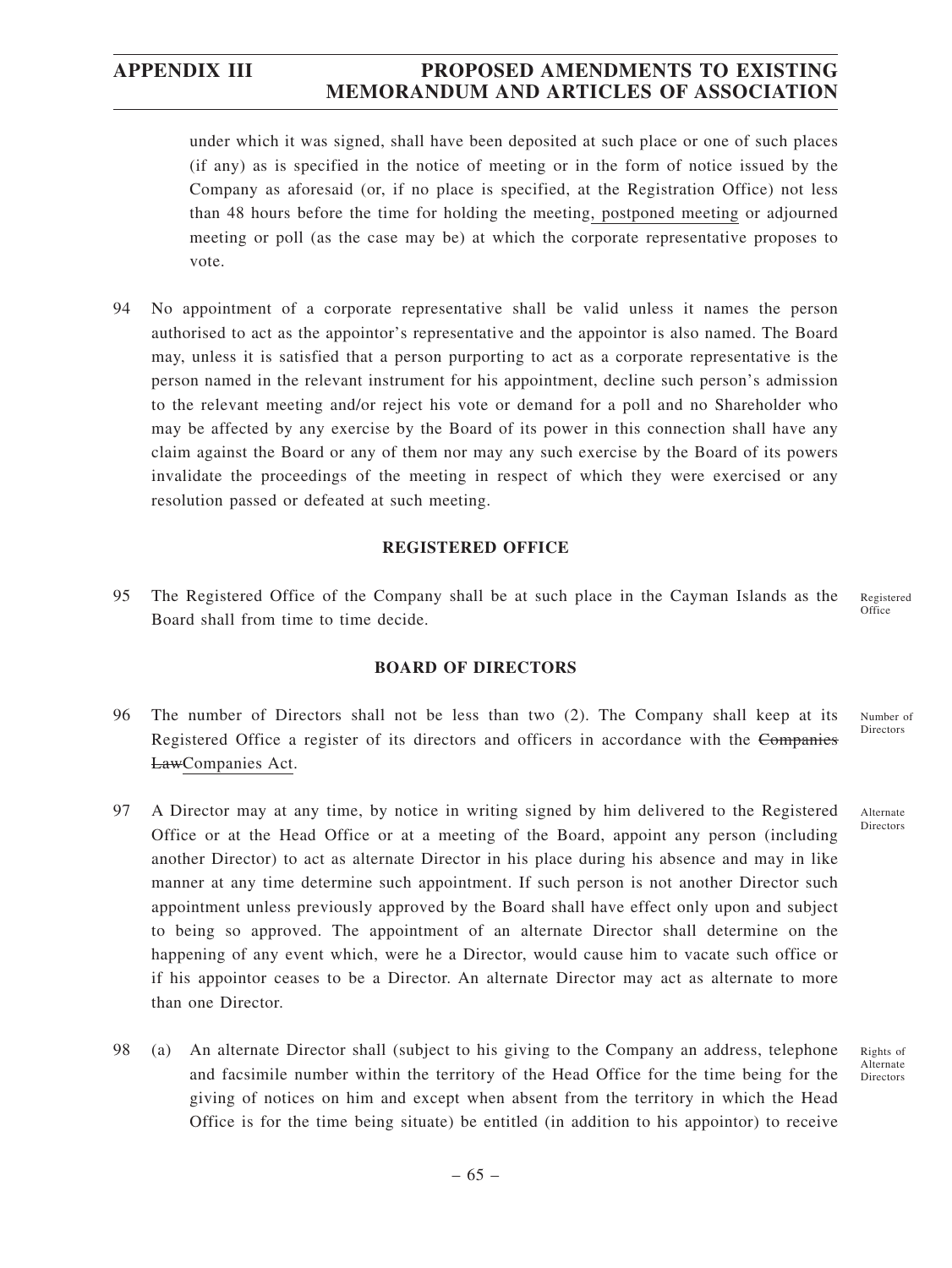and (in lieu of his appointor) to waive notices of meetings of the Board and of any committee of the Board of which his appointor is a member and shall be entitled to attend and vote as a Director at any such meeting at which the Director appointing him is not personally present and generally at such meeting to perform all the functions of his appointor as a Director and for the purposes of the proceedings at such meeting the provisions of these Articles shall apply as if he (instead of his appointor) were a Director. If he shall be himself a Director or shall attend any such meeting as an alternate for more than one Director his voting rights shall be cumulative. If his appointor is for the time being absent from the territory in which the Head Office is for the time being situate or otherwise not available or unable to act, his signature to any resolution in writing of the Directors or any such committee shall be as effective as the signature of his appointor. His attestation of the affixing of the Seal shall be as effective as the signature and attestation of his appointor. An alternate Director shall not, save as aforesaid, have power to act as a Director nor shall he be deemed to be a Director for the purposes of these Articles.

- (b) An alternate Director shall be entitled to contract and be interested in and benefit from contracts or arrangements or transactions and to be repaid expenses and to be indemnified to the same extent *mutatis mutandis* as if he were a Director, but he shall not be entitled to receive from the Company in respect of his appointment as alternate Director any remuneration except only such part (if any) of the ordinary remuneration otherwise payable to his appointor as such appointor may by notice in writing to the Company from time to time direct.
- (c) A certificate by a Director (including for the purpose of this paragraph (c) an alternate Director) or the Secretary that a Director (who may be the one signing the certificate) was at the time of a resolution of the Directors or any committee thereof absent from the territory of the Head Office or otherwise not available or unable to act or has not supplied an address, telephone and facsimile number within the territory of the Head Office for the purposes of giving of notice to him shall in favour of all persons without express notice to the contrary, be conclusive of the matter so certified.
- 99 A Director or an alternate Director shall not be required to hold any qualification Shares but shall nevertheless be entitled to attend and speak at all general meetings of the Company and all meetings of any class of Shareholders of the Company.
- 100 The Directors shall be entitled to receive by way of ordinary remuneration for their services as Directors such sum as shall from time to time be determined by the Company in general meeting or by the Board, such sum (unless otherwise directed by the resolution by which it is voted) to be divided amongst the Directors in such proportions and in such manner as they may agree, or failing agreement, equally, except that in such event any Director holding office for less than the whole of the relevant period in respect of which the ordinary

Share qualification of Directors or alternate Directors

Directors' remuneration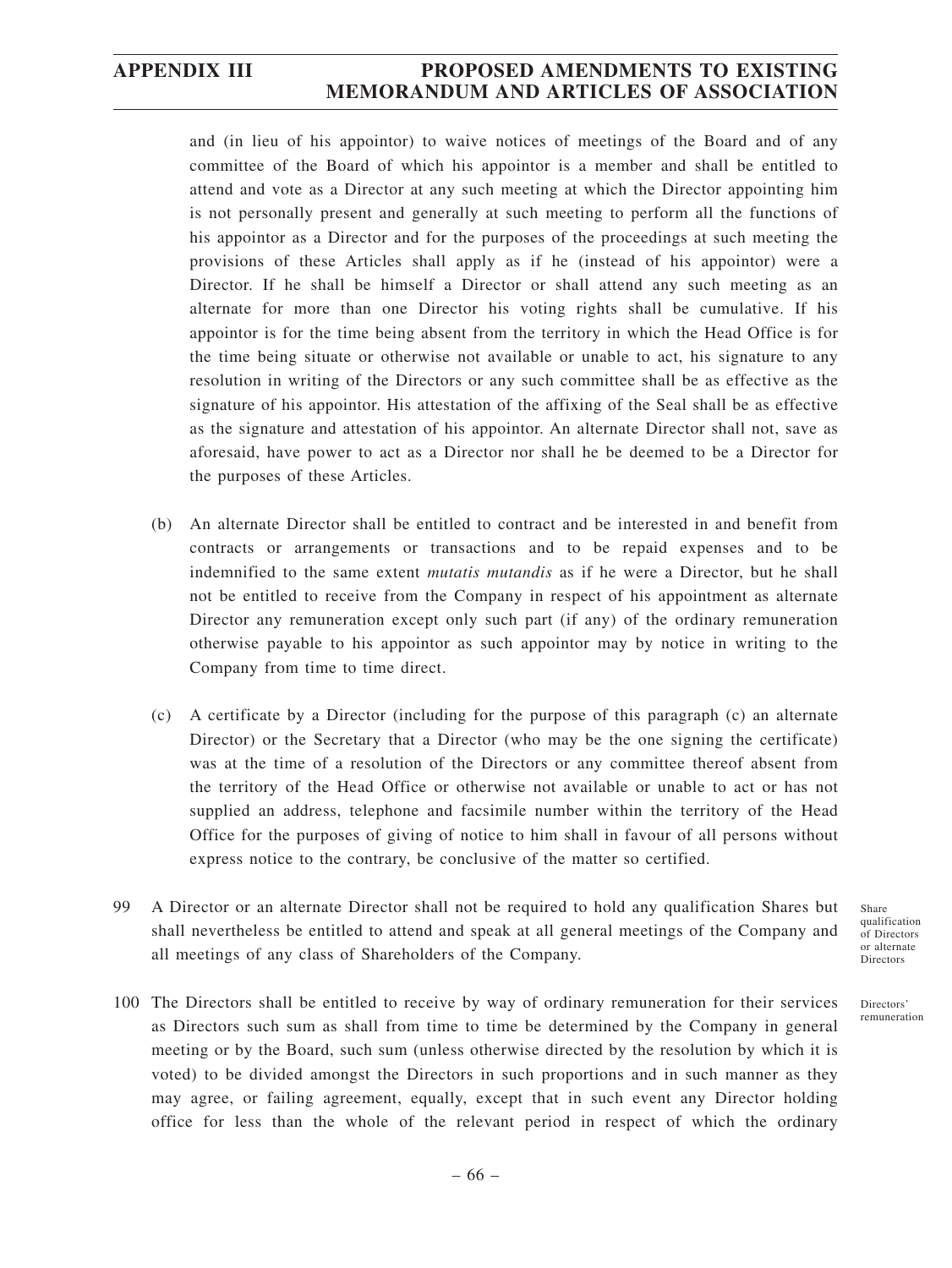remuneration is paid shall only rank in such division in proportion to the time during such period for which he has held office. Such remuneration shall be in addition to any other remuneration to which a Director who holds any salaried employment or office in the Company may be entitled by reason of such employment or office.

- 101 The Directors shall also be entitled to be repaid all travelling, hotel and other expenses reasonably incurred by them respectively in or about the performance of their duties as Directors, including their expenses of travelling to and from Board meetings, committee meetings or general meetings or otherwise incurred whilst engaged on the business of the Company or in the discharge of their duties as Directors.
- 102 The Board may grant special remuneration to any Director who shall perform or has performed any special or extra services at the request of the Company. Such special remuneration may be made payable to such Director in addition to or in substitution for his ordinary remuneration as a Director, and may be made payable by way of salary, commission or participation in profits or otherwise as may be arranged. Special remuneration
- 103 Notwithstanding Articles 100, 101 and 102, the remuneration of a managing director, joint managing director, deputy managing director or an executive director or a Director appointed to any other office in the management of the Company may from time to time be fixed by the Board and may be by way of salary, commission, or participation in profits or otherwise or by all or any of those modes and with such other benefits (including pension and/or gratuity and/or other benefits on retirement) and allowances as the Board may from time to time decide. Such remuneration shall be in addition to his ordinary remuneration as a Director.
- 104 (a) Payments to any Director or past director of the Company of any sum by way of compensation for loss of office or as consideration for or in connection with his retirement from office (not being a payment to which the director of the Company or past director is contractually or statutorily entitled) must be approved by the Company in general meeting. App.13 Part B Para 5(4)
	- (b) Except as would, if the Company were a company incorporated in Hong Kong, be permitted by the Companies Ordinance as in force at the date of adoption of these Articles, and except as permitted under the Companies LawCompanies Act, the Company shall not directly or indirectly:
		- (i) make a loan to a Director or a director of any Holding Company of the Company or any of their respective Close Associates;
		- (ii) enter into any guarantee or provide any security in connection with a loan made by any person to a Director or a director of any Holding Company of the Company or any of their respective Close Associates; or

– 67 –

Payments for compensation for loss of office

Remuneration of managing directors, etc.

Loans to Directors

Directors' expenses

 $App.13$ Part B Para 5(2)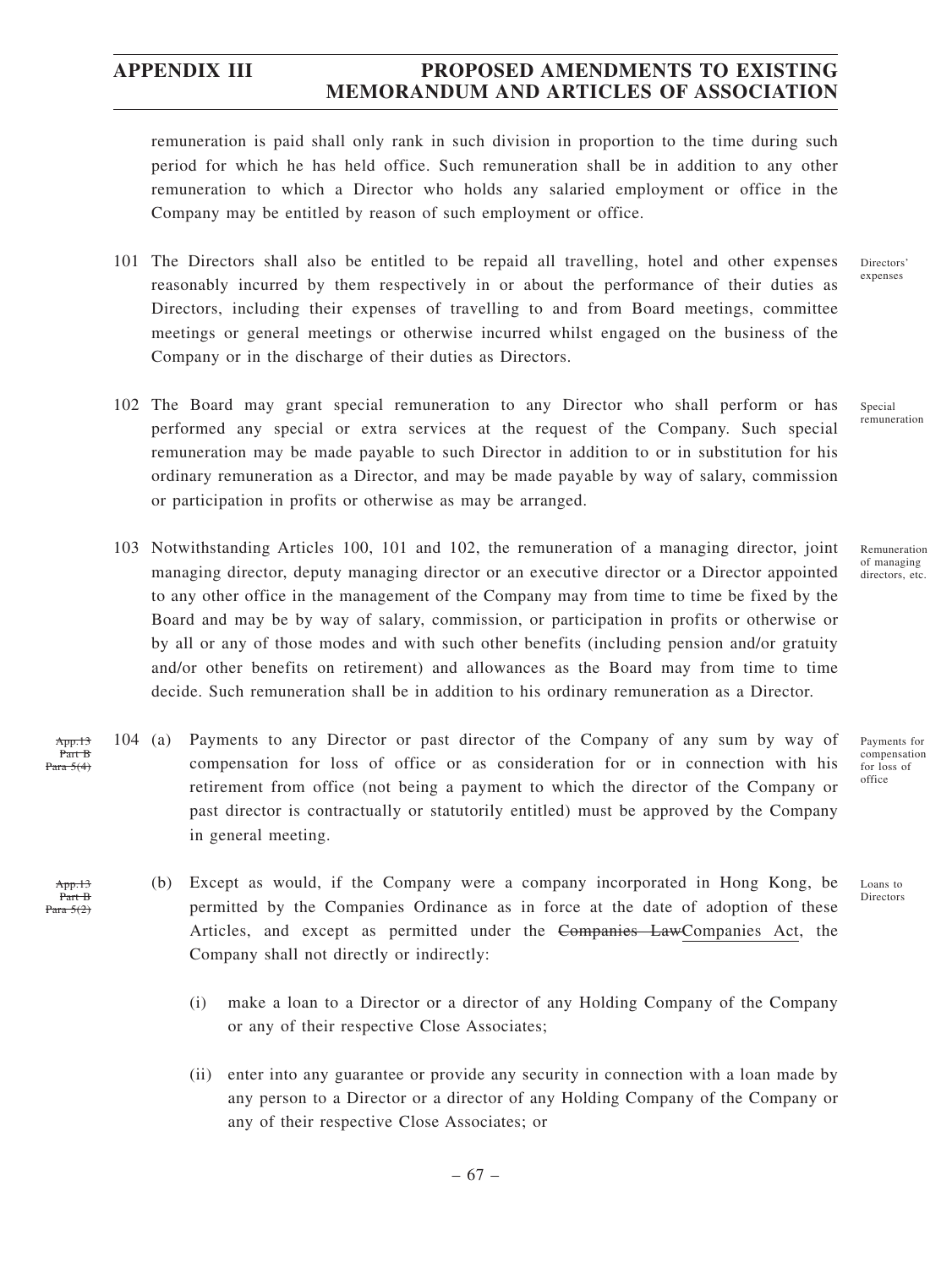- (iii) if any one or more of the Directors hold (jointly or severally or directly or indirectly) a controlling interest in another company, make a loan to that other company or enter into any guarantee or provide any security in connection with a loan made by any person to that other company.
- (c) Article 104(a) and (b) shall only apply during the Relevant Period.
- 105 A Director shall vacate his office:
	- (a) if he becomes bankrupt or has a receiving order made against him or suspends payment or compounds with his creditors generally; or
	- (b) if he dies or becomes of unsound mind as determined pursuant to an order made by any competent court or official on the grounds that he is or may be suffering from mental disorder or is otherwise incapable of managing his affairs and the Board resolves that his office be vacated; or
	- (c) if he absents himself from the meetings of the Board during a continuous period of six months, without special leave of absence from the Board, and his alternate Director (if any) shall not during such period have attended in his stead, and the Board pass a resolution that he has by reason of such absence vacated his office; or
	- (d) if he becomes prohibited by law from acting as a Director, or he ceases to be a Director by virtue of any provision of law or is removed from office pursuant to these Articles; or
	- (e) if he has been validly required by the stock exchange of the Relevant Territory to cease to be a Director and the relevant time period for application for review of or appeal against such requirement has lapsed and no application for review or appeal has been filed or is underway against such requirement; or
	- (f) if by notice in writing delivered to the Company at its Registered Office or at the Head Office or tendered at a meeting of the Board he resigns his office; or
	- (g) if he shall be removed from office by an Ordinary Resolution of the Company under Article 114; or

When office of Director to be vacated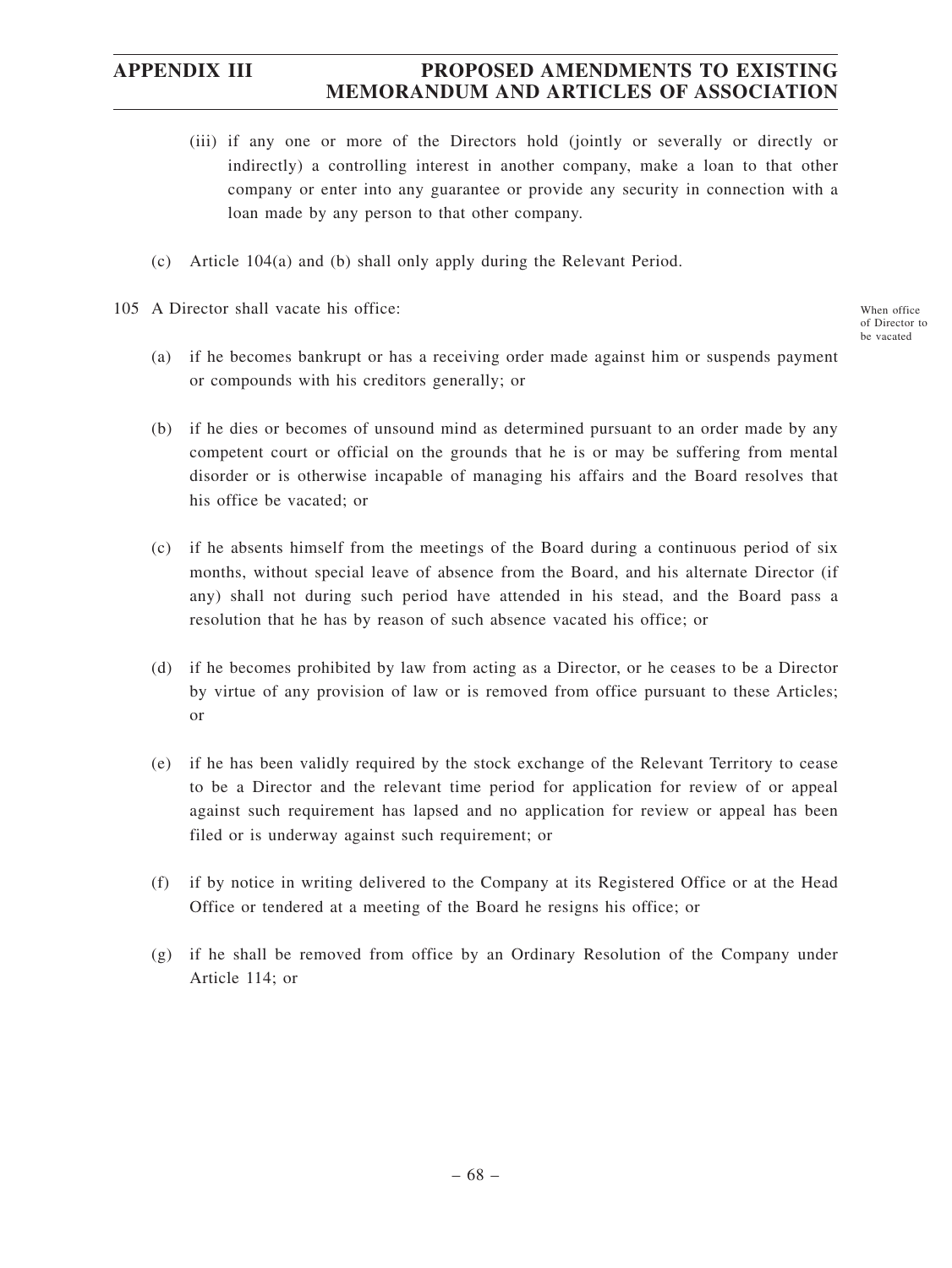- (h) if he shall be removed from the office by notice in writing served on him signed by not less than ¾ in number (or if that is not a round number, the nearest lower round number) of the Directors (including himself) then in office.
- 106 No Director shall be required to vacate office or be ineligible for re-election or re-appointment as a Director, and no person shall be ineligible for appointment as a Director by reason only of his having attained any particular age.
- 107 (a) No Director or intended Director shall be disqualified by his office from contracting with the Company either as vendor, purchaser or otherwise nor shall any such contract or any contract or arrangement entered into by or on behalf of the Company with any person, company or partnership of or in which any Director shall be a member or otherwise interested be capable on that account of being avoided, nor shall any Director so contracting or being any member or so interested be liable to account to the Company for any profit so realized by any such contract or arrangement by reason only of such Director holding that office or the fiduciary relationship thereby established, provided that such Director shall, if his interest in such contract or arrangement is material, declare the nature of his interest at the earliest meeting of the Board at which it is practicable for him to do so, either specifically or by way of a general notice stating that, by reason of the facts specified in the notice, he is to be regarded as interested in any contracts of a specified description which may subsequently be made by the Company. App.13 Part B Para 5(3)
	- (b) Any Director may continue to be or become a director, managing director, joint managing director, deputy managing director, executive director, manager or other officer or member of any other company in which the Company may be interested and (unless otherwise agreed between the Company and the Director) no such Director shall be liable to account to the Company or the Shareholders for any remuneration or other benefits received by him as a director, managing director, joint managing director, deputy managing director, executive director, manager or other officer or member of any such other company. The Directors may exercise the voting powers conferred by the shares in any other company held or owned by the Company, or exercisable by them as directors of such other company in such manner in all respects as they think fit (including the exercise thereof in favour of any resolution appointing themselves or any of them as directors, managing directors, joint managing directors, deputy managing director, executive directors, managers or other officers of such company) and any Director may vote in favour of the exercise of such voting rights in the manner aforesaid notwithstanding that he may be, or is about to be, appointed a director, managing director, joint managing director, deputy managing director, executive director, manager or other officer of such a company, and that as such he is or may become interested in the exercise of such voting rights in the manner aforesaid.

**Directors** interests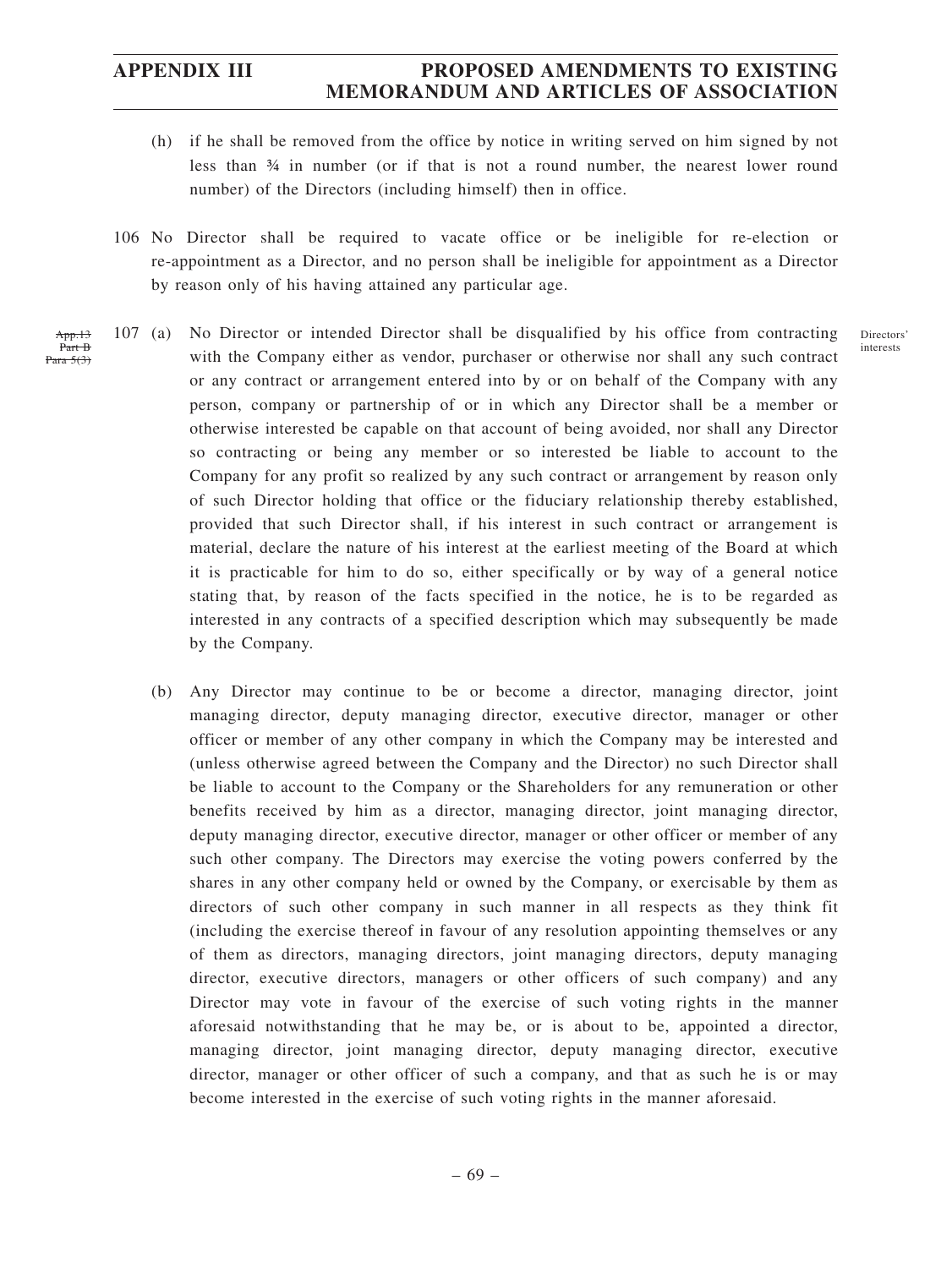- (c) A Director may hold any other office or place of profit with the Company (except that of Auditors) in conjunction with his office of Director for such period and upon such terms as the Board may determine, and may be paid such extra remuneration therefor (whether by way of salary, commission, participation in profit or otherwise) as the Board may determine, and such extra remuneration shall be in addition to any remuneration provided for by or pursuant to any other Articles.
- (d) A Director shall not vote (nor shall he be counted in the quorum) on any resolution of the Board in respect of any contract or arrangement or proposal in which he or any of his Close Associate(s) has/have a material interest, and if he shall do so his vote shall not be counted (nor shall he be counted in the quorum for that resolution), but this prohibition shall not apply to any of the following matters namely:
	- (i) the giving of any security or indemnity either:
		- (A) to the Director or his Close Associate(s) in respect of money lent or obligations incurred or undertaken by him or any of them at the request of or for the benefit of the Company or any of its subsidiaries; or
		- (B) to a third party in respect of a debt or obligation of the Company or any of its subsidiaries for which the Director or his Close Associate(s) has himself/themselves assumed responsibility in whole or in part and whether alone or jointly under a guarantee or indemnity or by the giving of security;
	- (ii) any proposal concerning an offer of shares or debentures or other securities of or by the Company or any other company which the Company may promote or be interested in for subscription or purchase where the Director or his Close Associate(s) is/are or is/are to be interested as a participant in the underwriting or sub-underwriting of the offer;
	- (iii) any proposal or arrangement concerning the benefit of employees of the Company or its subsidiaries including:
		- (A) the adoption, modification or operation of any employees' share scheme or any share incentive or share option scheme under which the Director or his Close Associate(s) may benefit; or
		- (B) the adoption, modification or operation of a pension fund or retirement, death or disability benefits scheme which relates both to Directors, his Close Associates and employees of the Company or any of its subsidiaries and does

App.3 Para 4(1)  $\frac{3}{2}$  Note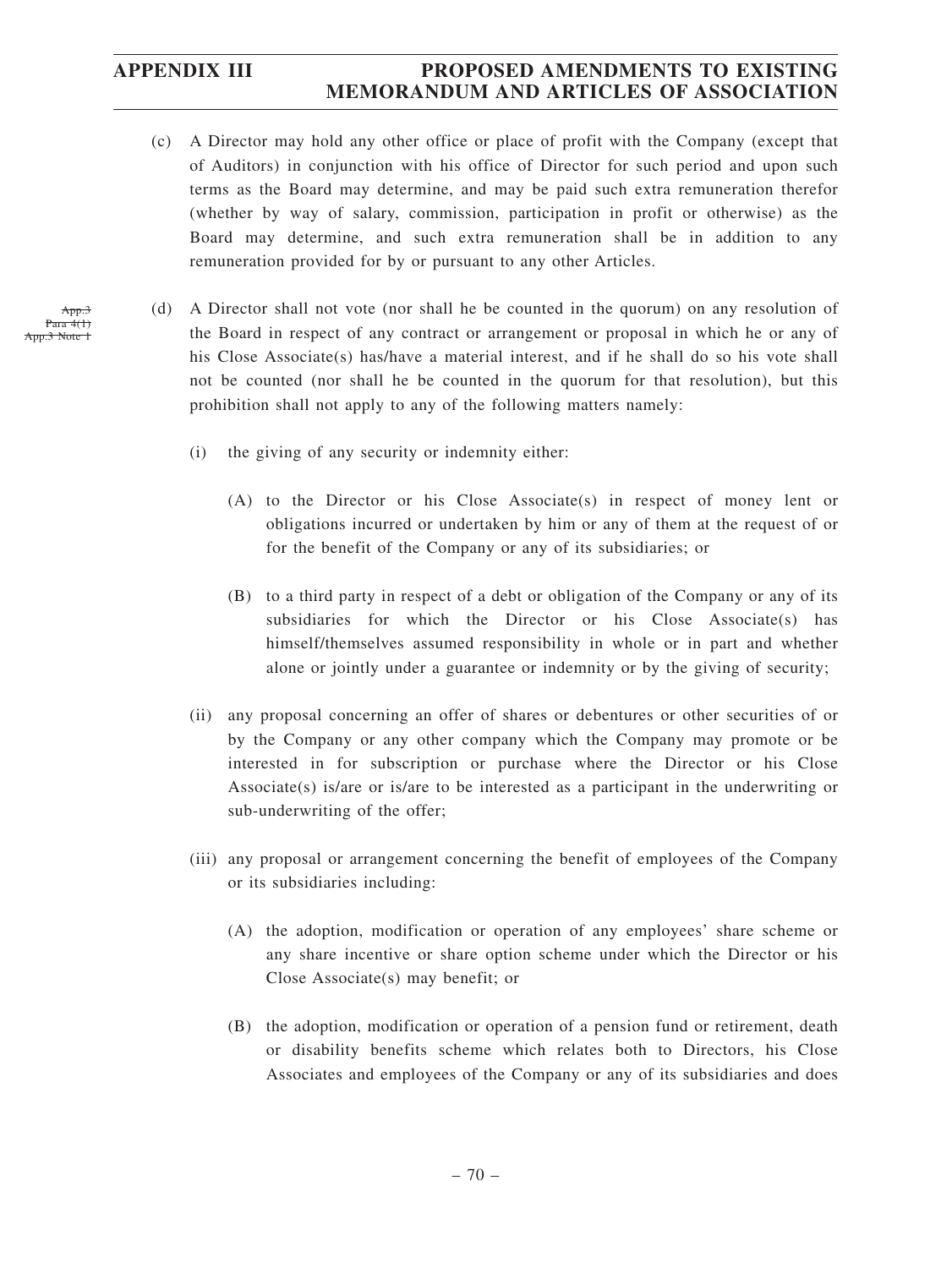not provide in respect of any Director or his Close Associate(s), as such any privilege or advantage not generally accorded to the class of persons to which such scheme or fund relates; and

- (iv) any contract or arrangement in which the Director or his Close Associate(s) is/are interested in the same manner as other holders of shares or debentures or other securities of the Company by virtue only of his/their interest in shares or debentures or other securities of the Company.
- (e) Where proposals are under consideration concerning the appointment (including fixing or varying the terms of or terminating the appointment) of two or more Directors to offices or employments with the Company or any company in which the Company is interested, such proposals shall be divided and considered in relation to each Director separately and in such case each of the Directors concerned (if not prohibited from voting under paragraph (d)) shall be entitled to vote (and be counted in the quorum) in respect of each resolution except that concerning his own appointment.
- (f) If any question shall arise at any meeting of the Board as to the materiality of the interest of a Director (other than the chairman of the meeting) or his Close Associates or as to the entitlement of any Director (other than the chairman of the meeting) to vote or be counted in the quorum and such question is not resolved by his voluntarily agreeing to abstain from voting or not to be counted in the quorum, such question shall be referred to the chairman of the meeting and his ruling in relation to such other Director shall be final and conclusive except in a case where the nature or extent of the interest of the Director or his Close Associates concerned as known to such Director has not been fairly disclosed to the Board. If any question as aforesaid shall arise in respect of the chairman of the meeting or his Close Associates such question shall be decided by a resolution of the Board (for which purpose such chairman shall not be counted in the quorum and shall not vote thereon) and such resolution shall be final and conclusive except in a case where the nature or extent of the interest of such chairman or his Close Associates as known to him has not been fairly disclosed to the Board.

### **APPOINTMENT AND ROTATION OF DIRECTORS**

108 (a) Notwithstanding any other provisions in these Articles, at each annual general meeting one-third of the Directors for the time being, or, if their number is not three or a multiple of three, then the number nearest to but not less than one-third, shall retire from office by rotation provided that every Director (including those appointed for a specific term) shall be subject to retirement by rotation at least once every three years. A retiring Director shall be eligible for re-election. The Company at the general meeting at which a Director retires may fill the vacated office.

Rotation and retirement of Directors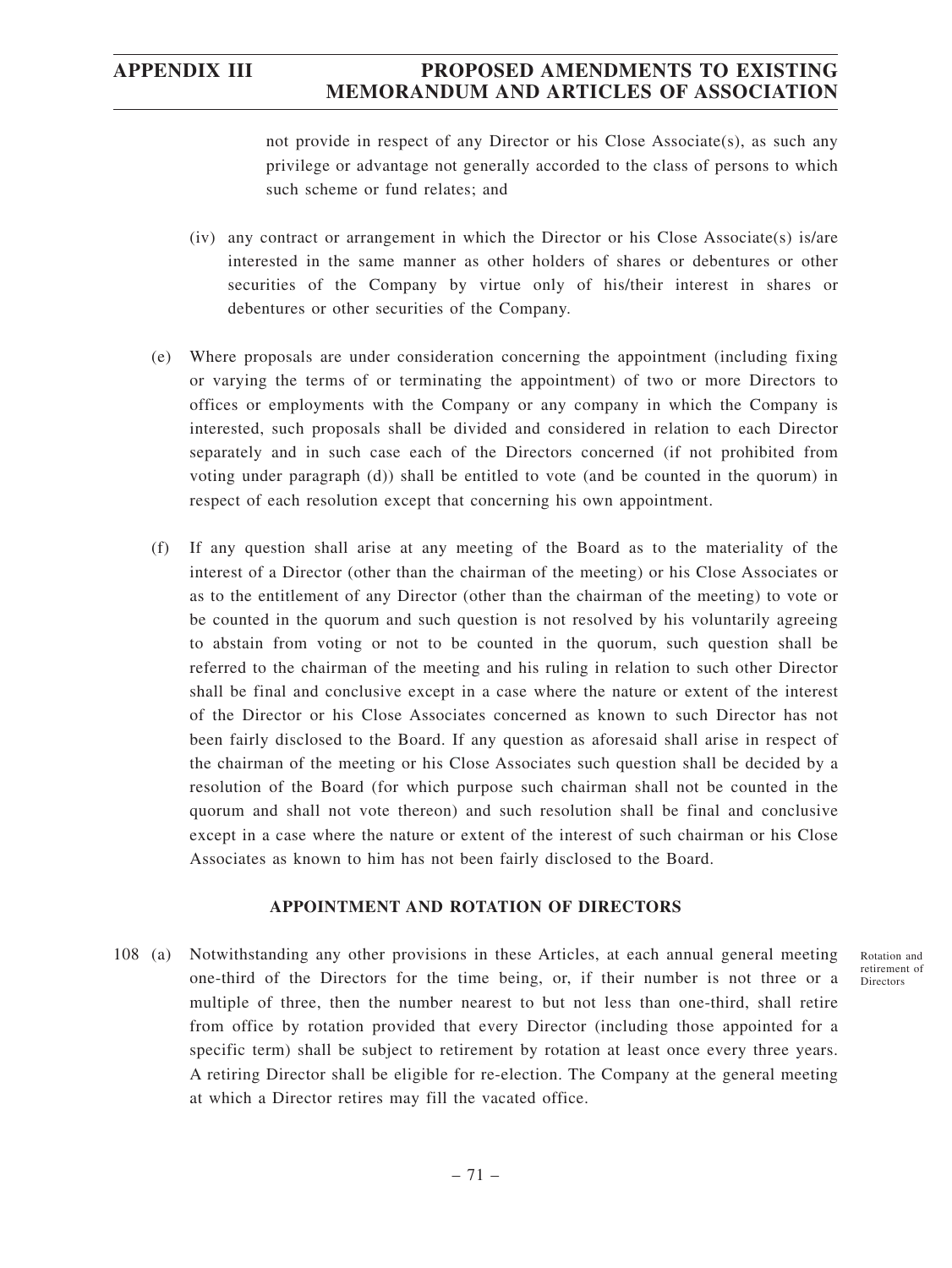- (b) The Directors to retire by rotation shall include (so far as necessary to obtain the number required) any Director who wishes to retire and not to offer himself for re-election. Any Director who has not been subject to retirement by rotation in the three years preceding the annual general meeting shall retire by rotation at such annual general meeting. Any further Directors so to retire shall be those who have been longest in office since their last re-election or appointment and so that as between persons who became or were last re-elected Directors on the same day those to retire shall (unless they otherwise agree among themselves) be determined by lot.
- (c) A Director is not required to retire upon reaching any particular age.
- 109 If at any general meeting at which an election of Directors ought to take place, the places of the retiring Directors are not filled, the retiring Directors or such of them as have not had their places filled shall be deemed to have been re-elected and shall, if willing, continue in office until the next annual general meeting and so on from year to year until their places are filled, unless:
	- (a) it shall be determined at such meeting to reduce the number of Directors; or
	- (b) it is expressly resolved at such meeting not to fill such vacated offices; or
	- (c) in any such case the resolution for re-election of a Director is put to the meeting and lost; or
	- (d) such Director has given notice in writing to the Company that he is not willing to be re-elected.
- 110 The Company in general meeting may from time to time fix and may from time to time by Ordinary Resolution increase or reduce the maximum and minimum number of Directors but so that the number of Directors shall not be less than two (2).
- 111 The Company may from time to time in general meeting by Ordinary Resolution elect any person to be a Director either to fill a casual vacancy or as an additional Director. Any Director so appointed shall be subject to retirement by rotation pursuant to Article 108.
- 112 The Board shall have power from time to time and at any time to appoint any person as a Director either to fill a casual vacancy or as an additional Director but so that the number of Directors so appointed shall not exceed the maximum number determined from time to time by the Shareholders in general meeting. Any Director so appointed–by the Board to fill a casual vacancy shall hold office only until the first general meeting of the Company after his appointment and be subject to re-election at such meeting. Any Director appointed by the Board as an addition to the existing Board shall hold office only until the next following App.3 Para  $4(2)$

Retiring Directors to remain in office until successors appointed

Power of general meeting to increase or reduce number of Directors Appointment of Directors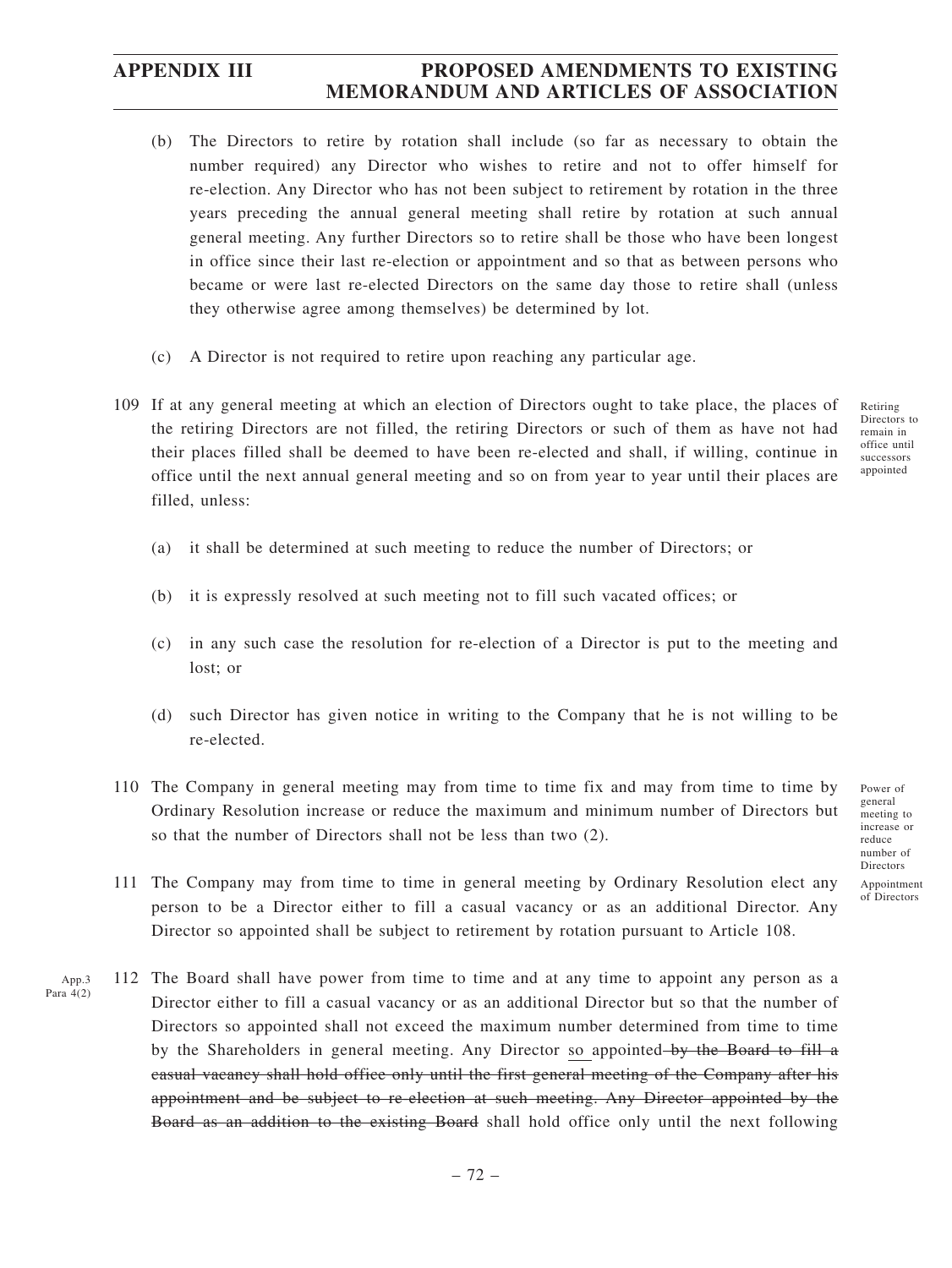annual general meeting of the Company and shall then be eligible for re-election. Any Director appointed under this Article shall not be taken into account in determining the Directors or the number of Directors who are to retire by rotation at an annual general meeting.

- 113 No person, other than a retiring Director, shall, unless recommended by the Board for election, be eligible for election to the office of Director at any general meeting, unless notice in writing of the intention to propose that person for election as a Director and notice in writing by that person of his willingness to be elected shall have been lodged at the Head Office or at the Registration Office. The period for lodgment of the notices required under this Article will commence no earlier than the day after the despatch of the notice of the general meeting appointed for such election and end no later than seven days prior to the date of such general meeting and the minimum length of the period during which such notices to the Company may be given will be at least seven days. App.3 Para 4(4);  $4(5)$
- 114 The Company may by Ordinary Resolution remove any Director (including a managing director or other executive director) before the expiration of his term of office notwithstanding anything in these Articles or in any agreement between the Company and such Director (but without prejudice to any claim which such Director may have for damages for any breach of any contract between him and the Company) and may by Ordinary Resolution elect another person in his stead. Any Director so appointed shall be subject to retirement by rotation pursuant to Article 108. App.3 Para 4(3) App.13 Part B Para 5(1)

### **BORROWING POWERS**

- 115 The Board may from time to time at its discretion exercise all the powers of the Company to raise or borrow or to secure the payment of any sum or sums of money for the purposes of the Company and to mortgage or charge its undertaking, property and uncalled capital or any part thereof.
- 116 The Board may raise or secure the payment or repayment of such sum or sums in such manner and upon such terms and conditions in all respects as it thinks fit and in particular but subject to the provisions of the Companies LawCompanies Act, by the issue of debentures, debenture stock, bonds or other securities of the Company, whether outright or as collateral security for any debt, liability or obligation of the Company or of any third party.
- 117 Debentures, debenture stock, bonds and other securities (other than Shares which are not fully paid) may be made assignable free from any equities between the Company and the person to whom the same may be issued.

Notice of proposed Director to be given

Power to remove Director by Ordinary Resolution

Power to borrow

which money may be borrowed

Conditions on

Assignment of debentures etc.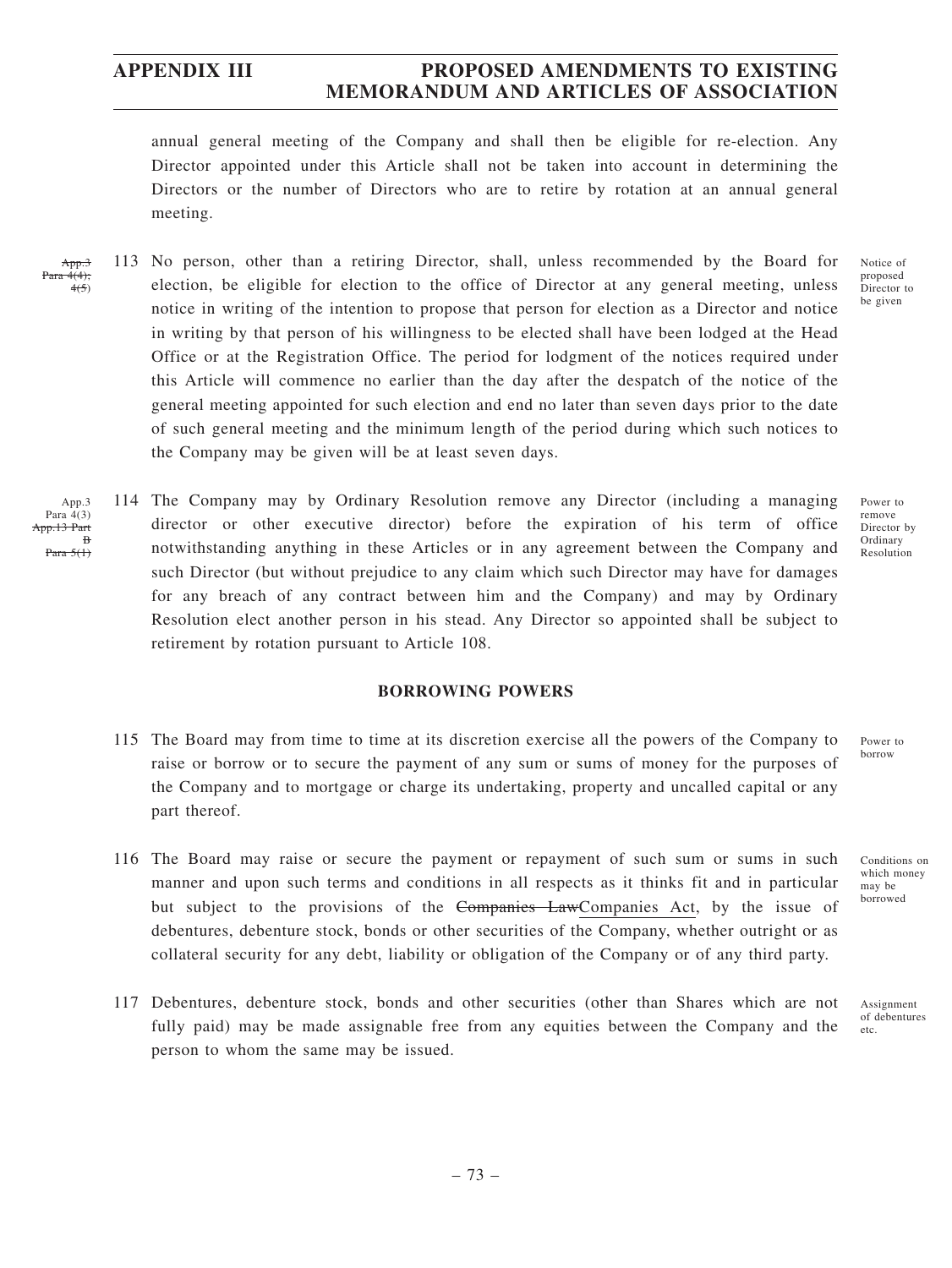- 118 Any debentures, debenture stock, bonds or other securities (other than Shares) may be issued at a discount, premium or otherwise and with any special privileges as to redemption, surrender, drawings, allotment or subscription of or conversion into Shares, attending and voting at general meetings of the Company, appointment of Directors and otherwise.
- 119 The Directors shall cause a proper register to be kept, in accordance with the provisions of the Companies LawCompanies Act, of all mortgages and charges specifically affecting the property of the Company and shall duly comply with such provisions of the Companies LawCompanies Act with regard to the registration of mortgages and charges as may be specified or required.
- 120 If the Company issues a series of debentures or debenture stock not transferable by delivery, the Board shall cause a proper register to be kept of the holders of such debentures.
- 121 Where any uncalled capital of the Company is charged, all persons taking any subsequent charge thereon shall take the same subject to such prior charge, and shall not be entitled, by notice to the Shareholders or otherwise, to obtain priority over such prior charge.

### **MANAGING DIRECTORS, ETC.**

- 122 The Board may from time to time appoint any one or more of them to the office of managing director, joint managing director, deputy managing director or other executive director and/or such other office in the management of the business of the Company as it may decide for such period and upon such terms as it thinks fit and upon such terms as to remuneration as it may decide in accordance with Article 103.
- 123 Every Director appointed to an office under Article 122 hereof shall, but without prejudice to any claim for damages for breach of any contract of service between himself and the Company, be liable to be dismissed or removed therefrom by the Board.
- 124 A Director appointed to an office under Article 122 shall be subject to the same provisions as to resignation and removal as the other Directors of the Company, and he shall ipso facto and immediately cease to hold such office if he shall cease to hold the office of Director for any cause.
- 125 The Board may from time to time entrust to and confer upon a chairman, vice chairman, managing director, joint managing director, deputy managing director or executive director all or any of the powers of the Board that it may think fit provided that the exercise of all powers by such Director shall be subject to such regulations and restrictions as the Board may from time to time make and impose, and, subject to the terms thereof, the said powers may at any time be withdrawn, revoked or varied, but no person dealing in good faith and without notice of such withdrawal, revocation or variation shall be affected thereby.

Special privileges of debentures etc.

Register of charges to be kept

Register of debentures or debenture stock

Mortgage of uncalled capital

Power to appoint managing directors, etc.

Removal of managing directors, etc.

Cessation of appointment

Power may be delegated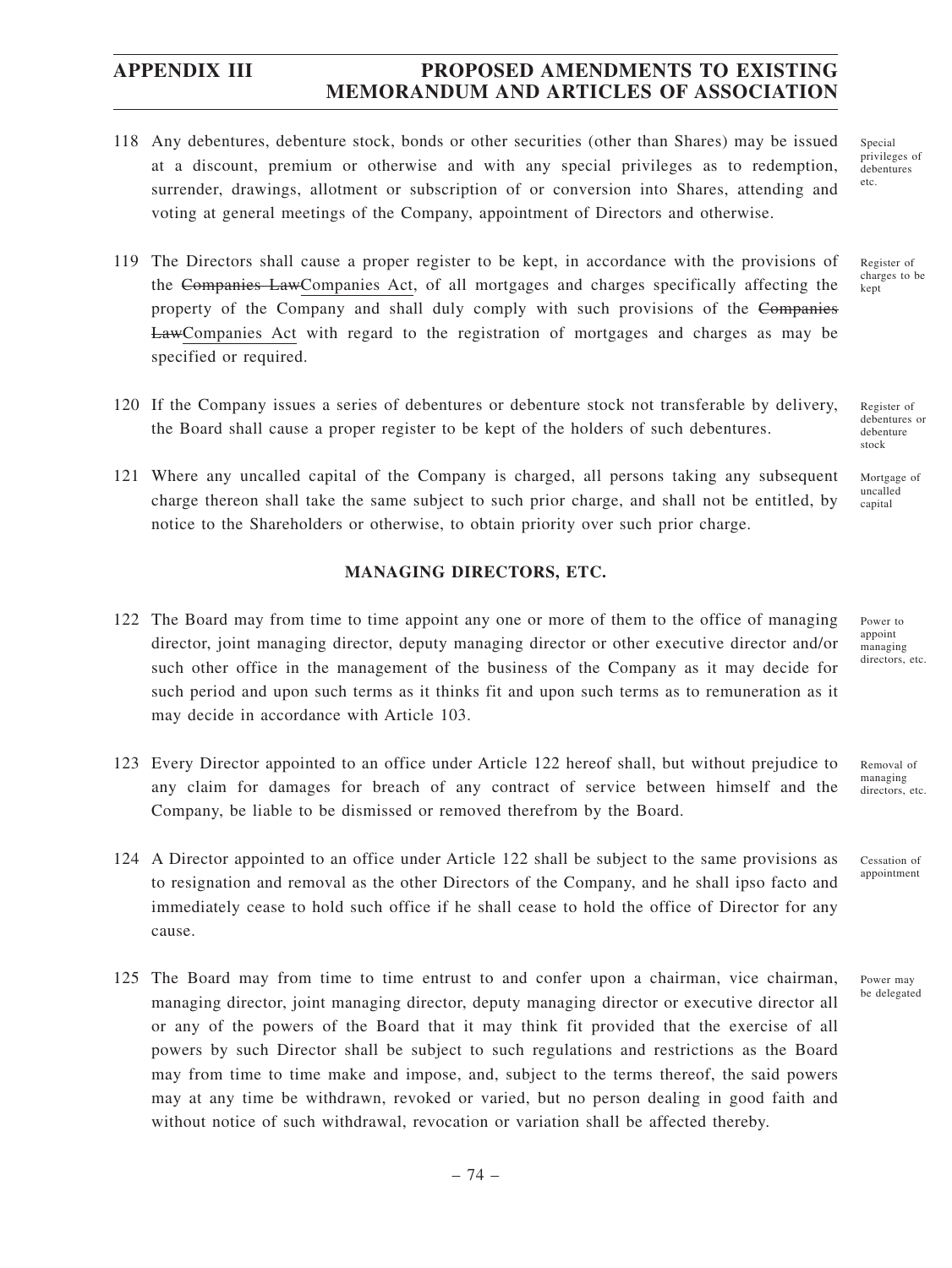126 The Board may from time to time appoint any person to an office or employment having a designation or title including the word "director" or attach to any existing office or employment with the Company such a designation or title. The inclusion of the word "director" in the designation or title of any office or employment with the Company (other than the office of managing director or joint managing director or deputy managing director or executive director) shall not imply that the holder thereof is a Director nor shall such holder be empowered in any respect to act as a Director or be deemed to be a Director for any of the purposes of these Articles.

### **MANAGEMENT**

- 127 The business of the Company shall be managed by the Board who, in addition to the powers and authorities by these Articles expressly conferred upon it, may exercise all such powers and do all such acts and things as may be exercised or done or approved by the Company and are not hereby or by the Companies LawCompanies Act expressly directed or required to be exercised or done by the Company in general meeting, but subject nevertheless to the provisions of the Companies LawCompanies Act and of these Articles and to any regulations from time to time made by the Company in general meeting not being inconsistent with such provisions or these Articles, provided that no regulation so made shall invalidate any prior act of the Board which would have been valid if such regulation had not been made.
- 128 Without prejudice to the general powers conferred by these Articles, it is hereby expressly declared that the Board shall have the following powers:
	- (a) to give to any person the right or option of requiring at a future date that an allotment shall be made to him of any Share at par or at such premium and on such other terms as may be agreed; and
	- (b) to give to any Directors, officers or employees of the Company an interest in any particular business or transaction or participation in the profits thereof or in the general profits of the Company either in addition to or in substitution for a salary or other remuneration.

#### **MANAGERS**

129 The Board may from time to time appoint a general manager, manager or managers of the business of the Company and may fix his or their remuneration either by way of salary or commission or by conferring the right to participation in the profits of the Company or by a combination of two or more of these modes and pay the working expenses of any of the staff of the general manager, manager or managers who may be employed by him or them upon the business of the Company.

Appointment and remuneration of managers

General powers of Company vested in Directors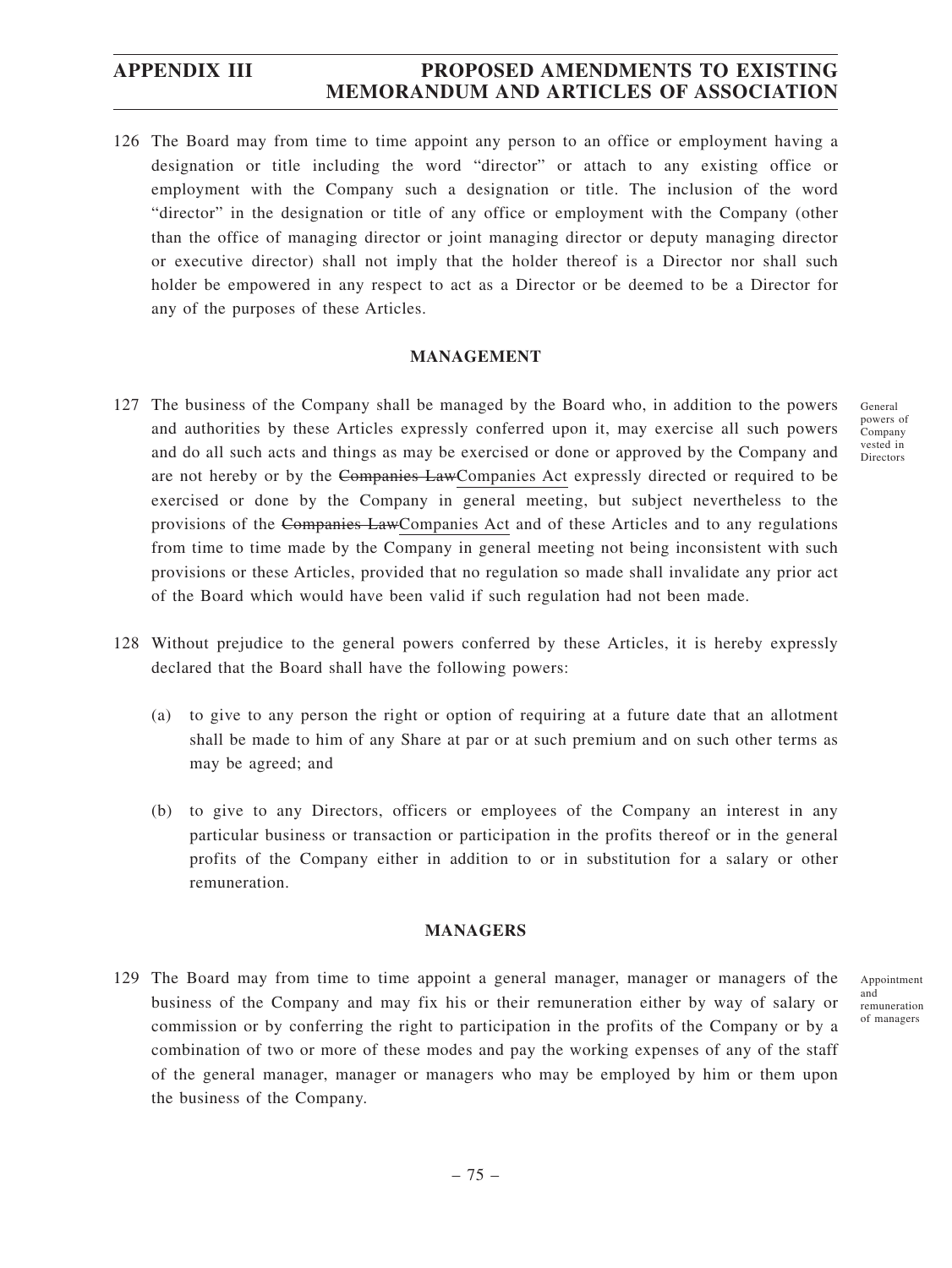- 130 The appointment of such general manager, manager or managers may be for such period as the Board may decide and the Board may confer upon him or them all or any of the powers of the Board and such title or titles as it may think fit.
- 131 The Board may enter into such agreement or agreements with any such general manager, manager or managers upon such terms and conditions in all respects as it may in its absolute discretion think fit, including a power for such general manager, manager or managers to appoint an assistant manager or managers or other employees whatsoever under them for the purpose of carrying on the business of the Company.

### **CHAIRMAN AND OTHER OFFICERS**

132 The Board may from time to time elect or otherwise appoint one of them to the office of chairman of the Company and another to be the vice chairman of the Company (or two or more vice Chairmen) and determine the period for which each of them is to hold office. The chairman of the Company or, in his absence, the vice chairman of the Company shall preside as chairman at meetings of the Board, but if no such chairman or vice chairman be elected or appointed, or if at any meeting the chairman or vice chairman is not present within five minutes after the time appointed for holding the same and willing to act, the Directors present shall choose one of their number to be chairman of such meeting. All the provisions of Articles 103, 108, 123, 124 and 125 shall *mutatis mutandis* apply to any Directors elected or otherwise appointed to any office in accordance with the provisions of this Article.

### **PROCEEDINGS OF THE DIRECTORS**

- 133 The Board may meet together for the despatch of business, adjourn and otherwise regulate its meetings and proceedings as it thinks fit and may determine the quorum necessary for the transaction of business. Unless otherwise determined two Directors shall be a quorum. For the purpose of this Article an alternate Director shall be counted in a quorum separately in respect of himself (if a Director) and in respect of each Director for whom he is an alternate and his voting rights shall be cumulative and he need not use all his votes or cast all his votes in the same way. A meeting of the Board or any committee of the Board may be held by means of such telephone, electronic or other communication facilities as permit all persons participating in the meeting to communicate with each other simultaneously and instantaneously, and participation in such a meeting shall constitute presence in person at such meeting.
- 134 A Director may, and on the request of a Director the Secretary shall, at any time summon a meeting of the Board which may be held in any part of the world, but no such meeting shall be summoned to be held outside the territory in which the Head Office is for the time being situate without the prior approval of the Board. Notice thereof shall be given to each Director and alternate Director in person orally or in writing or by telephone or by telex or telegram

Terms of office and powers

Terms and conditions of appointment

chairman, vice chairman and officers

Meeting of **Directors** quorum, etc.

Convening of Meetings of Directors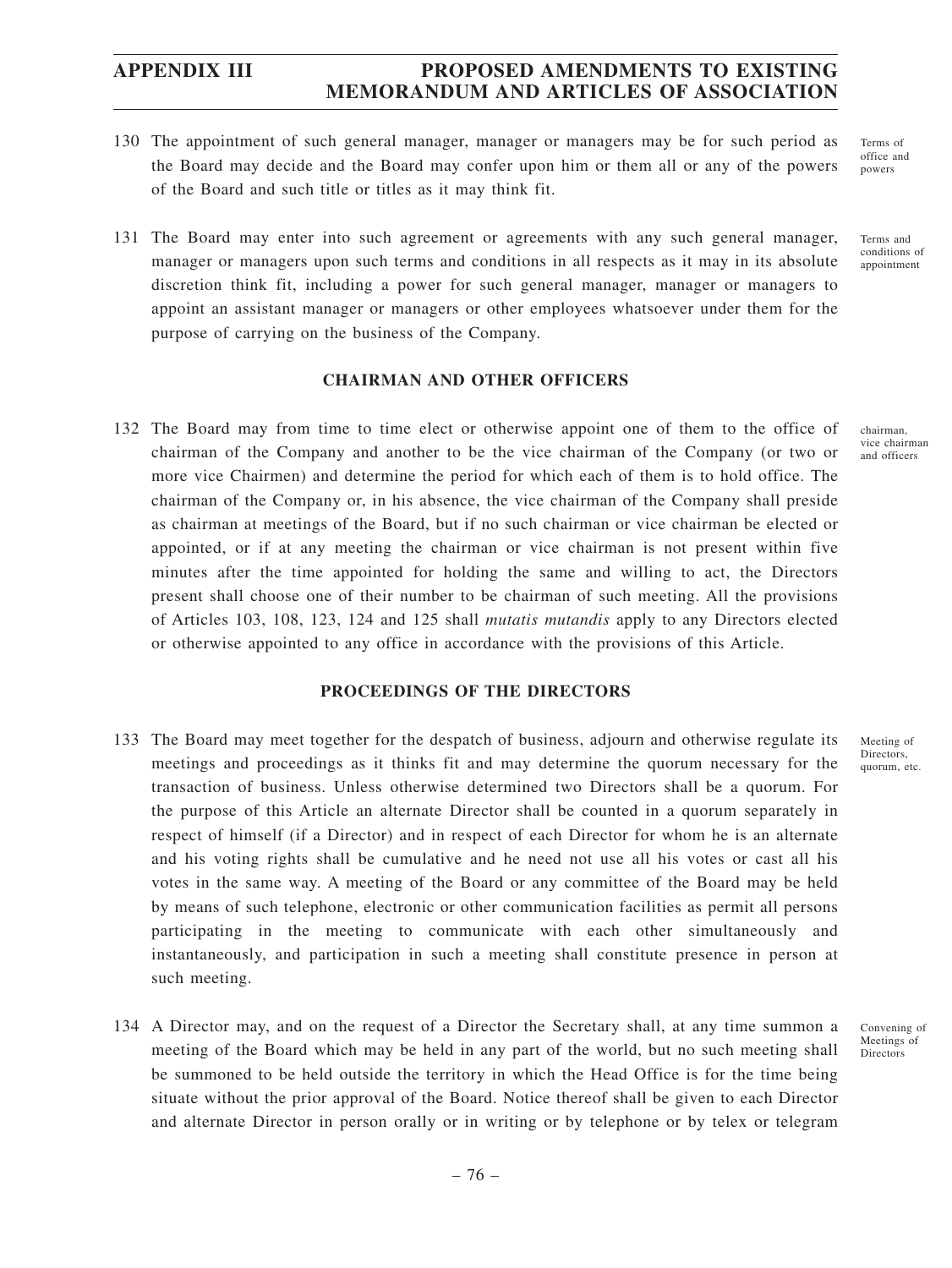or facsimile transmission at the telephone or facsimile number or address from time to time notified to the Company by such Director or in such other manner as the Board may from time to time determine. A Director absent or intending to be absent from the territory in which the Head Office is for the time being situate may request the Board or the Secretary that notices of Board meetings shall during his absence be sent in writing to him at his last known address, facsimile or telex number or any other address, facsimile or telex number given by him to the Company for this purpose, but such notices need not be given any earlier than notices given to the other Directors not so absent and in the absence of any such request it shall not be necessary to give notice of a Board meeting to any Director who is for the time being absent from such territory.

- 135 Subject to Article 107, questions arising at any meeting of the Board shall be decided by a majority of votes, and in case of an equality of votes the chairman of the meeting shall have a second or casting vote.
- 136 A meeting of the Board for the time being at which a quorum is present shall be competent to exercise all or any of the authorities, powers and discretions by or under these Articles for the time being vested in or exercisable by the Board generally.
- 137 The Board may delegate any of its powers to committees consisting of such member(s) of them and such other person(s) as it thinks fit, and it may from time to time revoke such delegation or revoke the appointment of and discharge any such committees either wholly or in part, and either as to persons or purposes, but every committee so formed shall in the exercise of the powers so delegated conform to any regulations that may from time to time be imposed upon it by the Board.
- 138 All acts done by any such committee in conformity with such regulations and in fulfilment of the purposes for which it is appointed, but not otherwise, shall have the like force and effect as if done by the Board, and the Board shall have power, with the consent of the Company in general meeting, to remunerate the members of any special committee, and charge such remuneration to the current expenses of the Company.
- 139 The meetings and proceedings of any such committee consisting of two or more members shall be governed by the provisions herein contained for regulating the meetings and proceedings of the Board so far as the same are applicable thereto and are not replaced by any regulations imposed by the Board pursuant to Article 137.
- 140 All acts bona fide done by any meeting of the Board or by any such committee or by any person acting as a Director shall, notwithstanding that it shall be afterwards discovered that there was some defect in the appointment of such Director or persons acting as aforesaid or that they or any of them were disqualified, be as valid as if every such person had been duly appointed and was qualified to be a Director or member of such committee.

How questions to be decided

Powers of meeting

Power to appoint committee and to delegate

Act of committee to be of same effect as acts of Directors

Proceedings of committee

When acts of Directors or committee to be valid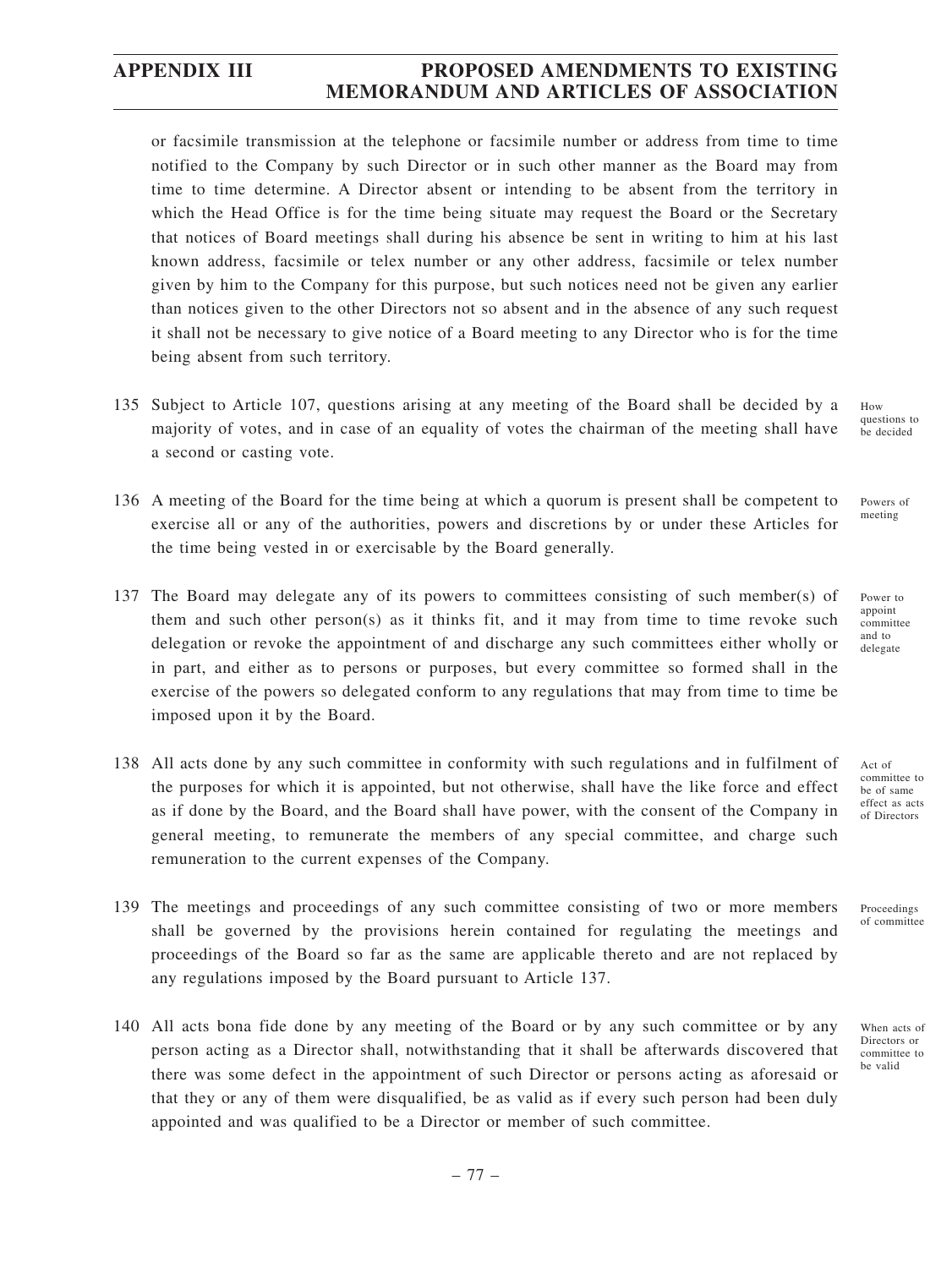141 The continuing Directors may act notwithstanding any vacancy in their body, but, if and so long as their number is reduced below the number fixed by or pursuant to these Articles as the necessary quorum of the Board meeting, the continuing Director or Directors may act for the purpose of increasing the number of Directors to that number of the necessary quorum or of summoning a general meeting of the Company but for no other purpose.

142 (a) A resolution in writing signed by all the Directors (or their respective alternate Directors) shall be as valid and effectual as if it had been passed at a meeting of the Board duly convened and held. A notification of consent to such resolution given by a Director in writing to the Board by any means (including by means of electronic communication) shall be deemed to be his/her signature to such resolution in writing for the purpose of this Article. Any such resolutions in writing may consist of several documents in like form each signed by one or more of the Directors or alternate Directors.

- (b) Where a Director is, on the date on which a resolution in writing is last signed by a Director, absent from the territory in which the Head Office is for the time being situated, or cannot be contacted at his last known address or contact telephone or facsimile number, or is temporarily unable to act through ill-health or disability and, in each case, his alternate (if any) is affected by any of these events, the signature of such Director (or his alternate) to the resolution shall not be required, and the resolution in writing, so long as such a resolution shall have been signed by at least two Directors or their respective alternates who are entitled to vote thereon or such number of Directors as shall form a quorum, shall be deemed to have been passed at a meeting of the Board duly convened and held, provided that a copy of such resolution has been given or the contents thereof communicated to all the Directors (or their respective alternates) for the time being entitled to receive notices of meetings of the Board at their respective last known address, telephone or facsimile number or, if none, at the Head Office and provided further that no Director is aware of or has received from any Director any objection to the resolution. Notwithstanding the foregoing, a resolution in writing shall not be passed in lieu of a meeting of the Board for the purposes of considering any matter or business in which a substantial shareholder of the Company or a Director has a conflict of interest and the Board has determined that such conflict of interest to be material.
- (c) A certificate signed by a Director (who may be one of the signatories to the relevant resolution in writing) or the Secretary as to any of the matters referred to in paragraph (a) or (b) of this Article shall in the absence of express notice to the contrary of the person relying thereon, be conclusive of the matters stated on such certificate.

Directors' powers when vacancies exist

Directors' resolutions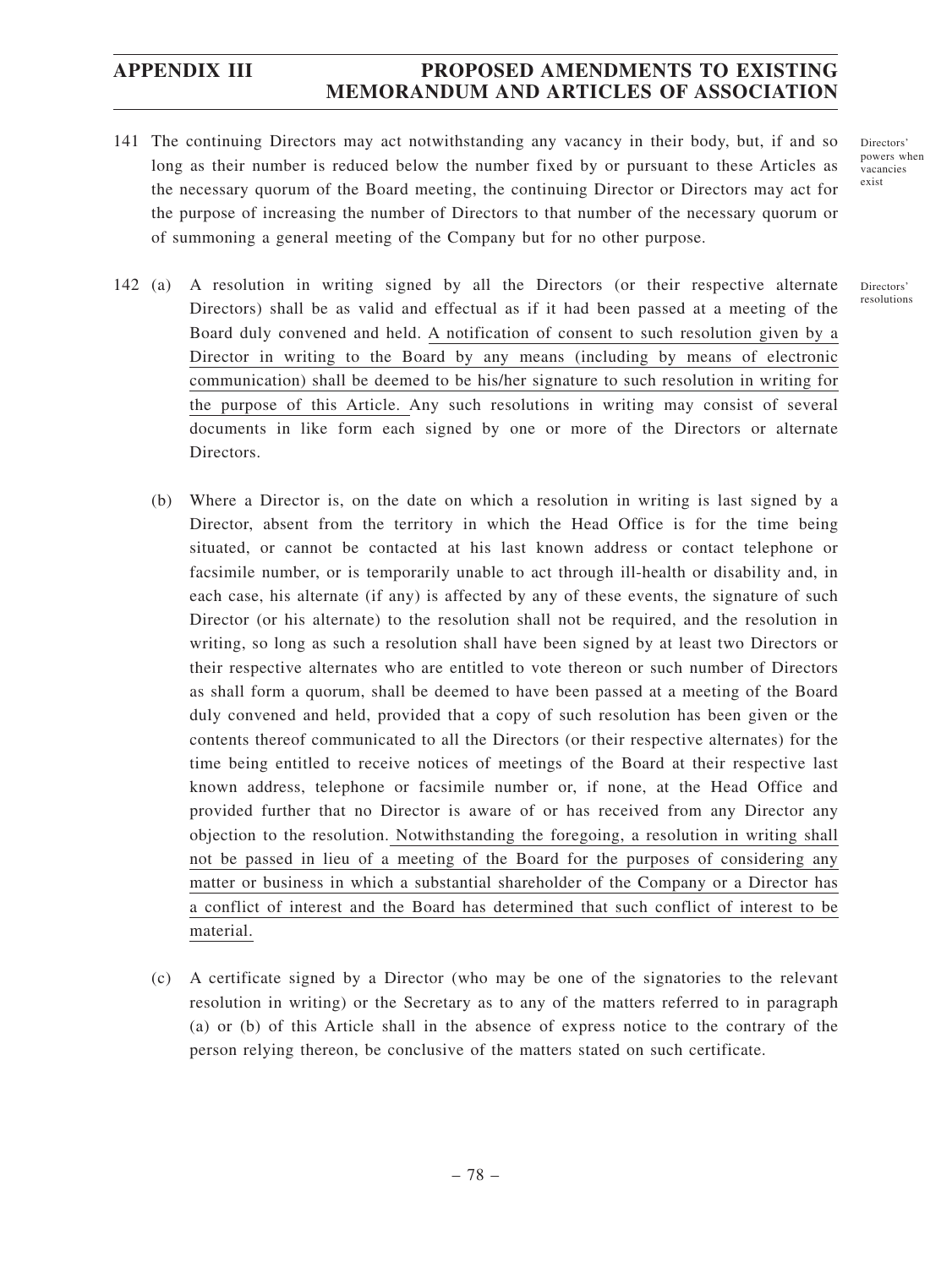#### **MINUTES AND CORPORATE RECORDS**

- 143 (a) The Board shall cause minutes to be made of:
	- (i) all appointments of officers made by it;
	- (ii) the names of the Directors present at each meeting of the Board and of committees appointed pursuant to Article 137; and
	- (iii) all resolutions and proceedings at all meetings of the Company and of the Board and of such committees.
	- (b) Any such minutes shall be conclusive evidence of any such proceedings if they purport to be signed by the chairman of the meeting at which the proceedings were held or by the chairman of the next succeeding meeting.

#### **SECRETARY**

- 144 The Secretary shall be appointed by the Board for such term, at such remuneration and upon such conditions as it may think fit, and any Secretary so appointed may, without prejudice to his right under any contract with the Company, be removed by the Board. Anything by the Companies LawCompanies Act or these Articles required or authorised to be done by or to the Secretary, if the office is vacant or there is for any other reason no Secretary capable of acting, may be done by or to any assistant or deputy Secretary, or if there is no assistant or deputy Secretary capable of acting, by or to any officer of the Company authorised generally or specifically on behalf of the Board.
- 145 The Secretary shall attend all meetings of the Shareholders and shall keep correct minutes of such meetings and enter the same in the proper books provided for the purpose. He shall perform such other duties as are prescribed by the Companies LawCompanies Act and these Articles, together with such other duties as may from time to time be prescribed by the Board. Duties of the Secretary
- 146 A provision of the Companies LawCompanies Act or of these Articles requiring or authorising a thing to be done by or to a Director and the Secretary shall not be satisfied by its being done by or to the same person acting both as Director and as, or in place of the Secretary.

Minutes of proceedings of meetings and Directors

Appointment of Secretary

Same person not to act in two capacities at

once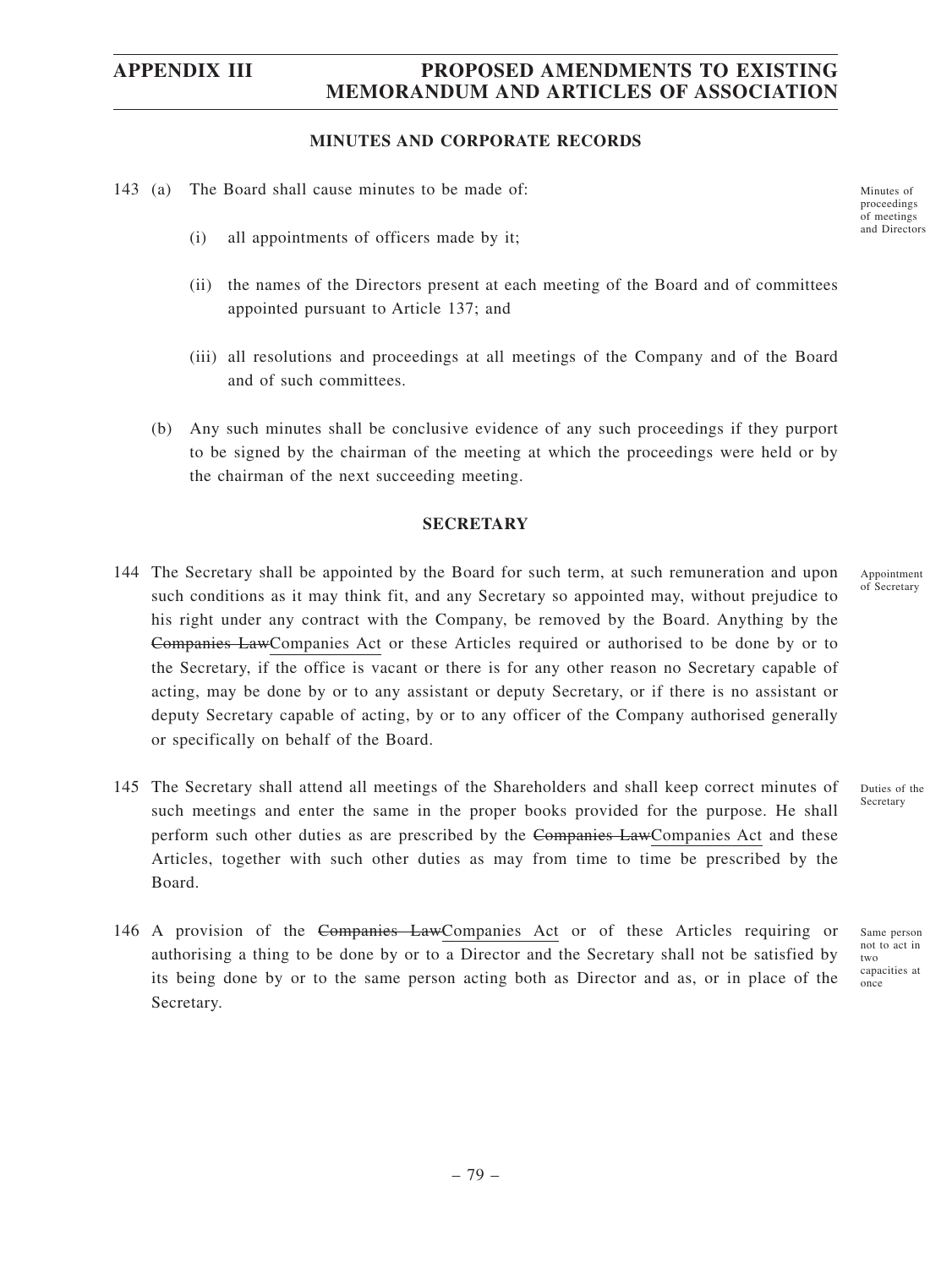### **GENERAL MANAGEMENT AND USE OF THE SEAL**

- 147 (a) Subject to the Companies LawCompanies Act, the Company shall have one or more Seals as the Board may determine, and may have a Seal for use outside the Cayman Islands. The Board shall provide for the safe custody of each Seal, and no Seal shall be used without the authority of the Board or a committee authorised by the Board in that behalf. App.3 Para 2(1)
	- (b) Every instrument to which a Seal shall be affixed shall be signed autographically by one Director and the Secretary, or by two Directors, or by any person or persons (including a Director and/or the Secretary) appointed by the Board for the purpose, provided that as regards any certificates for Shares or Debentures or other securities of the Company, the Board may by resolution determine that such signatures or either of them shall be dispensed with or affixed by some method or system of mechanical signature other than autographic or may be printed thereon as specified in such resolution or that such certificates need not be signed by any person. Use of Seal
	- (c) The Company may have a Securities Seal for use for sealing certificates for shares or other securities issued by the Company and no signature of any Director, officer or other person and no mechanical reproduction thereof shall be required on any such certificates or other document and any such certificates or other document to which such Securities Seal is affixed shall be valid and deemed to have been sealed and executed with the authority of the Board notwithstanding the absence of any such signature or mechanical reproduction as aforesaid. The Board may by resolution determine that the affixation of Securities Seal on certificates for shares or other securities issued by the Company be dispensed with or be affixed by printing the image of the Securities Seal on such certificates.
	- 148 All cheques, promissory notes, drafts, bills of exchange and other negotiable instruments, and all receipts for moneys paid to the Company shall be signed, drawn, accepted, endorsed or otherwise executed, as the case may be, in such manner as the Board shall from time to time by resolution determine. The Company's banking accounts shall be kept with such banker or bankers as the Board shall from time to time determine.
	- 149 (a) The Board may from time to time and at any time, by power of attorney under the Seal, appoint any company, firm or person or any fluctuating body of persons, whether nominated directly or indirectly by the Board, to be the attorney or attorneys of the Company for such purposes and with such powers, authorities and discretions (not exceeding those vested in or exercisable by the Board under these Articles) and for such period and subject to such conditions as it may think fit, and any such power of attorney

Cheques and banking arrangements

Power to appoint attorney

Custody of Seal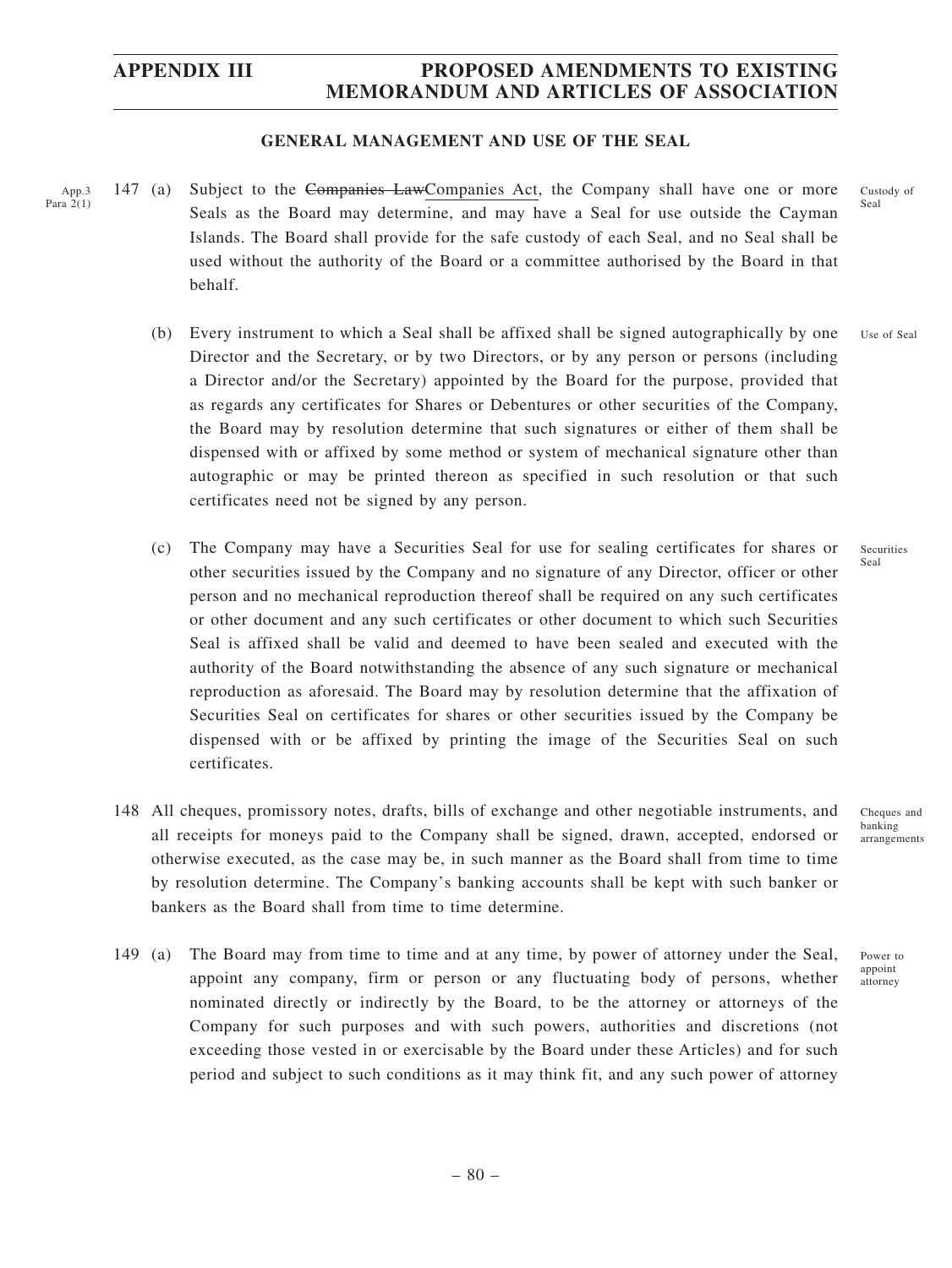may contain such provisions for the protection and convenience of persons dealing with any such attorney as the Board may think fit, and may also authorise any such attorney to sub-delegate all or any of the powers, authorities and discretions vested in him.

- (b) The Company may, by writing under its Seal, empower any person, either generally or in respect of any specified matter, as its attorney to execute deeds and instruments on its behalf and to enter into contracts and sign the same on its behalf and every deed signed by such attorney on behalf of the Company and under his seal shall bind the Company and have the same effect as if it were under the Seal duly affixed by the Company.
- 150 The Board may establish any committees, regional or local boards or agencies for managing any of the affairs of the Company, either in the Relevant Territory or elsewhere, and may appoint any persons to be members of such committees, regional or local boards or agencies and may fix their remuneration, and may delegate to any committee, regional or local board or agent any of the powers, authorities and discretions vested in the Board (other than its powers to make calls and forfeit Shares), with power to sub-delegate, and may authorise the members of any regional or local board or any of them to fill any vacancies therein and to act notwithstanding vacancies, and any such appointment or delegation may be upon such terms and subject to such conditions as the Board may think fit, and the Board may remove any person so appointed and may annul or vary any such delegation, but no person dealing in good faith and without notice of any such annulment or variation shall be affected thereby.
- 151 The Board may establish and maintain or procure the establishment and maintenance of any contributory or non-contributory pension or superannuation funds or personal pension plans for the benefit of, or give or procure the giving of donations, gratuities, pensions, allowances or emoluments to, any persons who are or were at any time in the employment or service of the Company, or of any company which is a subsidiary of the Company, or is allied or associated with the Company or with any such subsidiary company, or who are or were at any time directors or officers of the Company or of any such other company as aforesaid, and holding or who have held any salaried employment or office in the Company or such other company, and the spouses, widows, widowers, families and dependants of any such persons. The Board may also establish and subsidise or subscribe to any institutions, associations, clubs or funds calculated to be for the benefit of or to advance the interests and well-being of the Company or of any such other company as aforesaid or of any such persons as aforesaid, and may make payments for or towards the insurance of any such persons as aforesaid, and subscribe or guarantee money for charitable or benevolent objects or for any exhibition or for any public, general or useful object. The Board may do any of the matters aforesaid, either alone or in conjunction with any such other company as aforesaid. Any Director holding any such employment or office shall be entitled to participate in and retain for his own benefit any such donation, gratuity, pension, allowance or employment.

Execution of deeds by attorney

Regional or local boards

Power to establish pension funds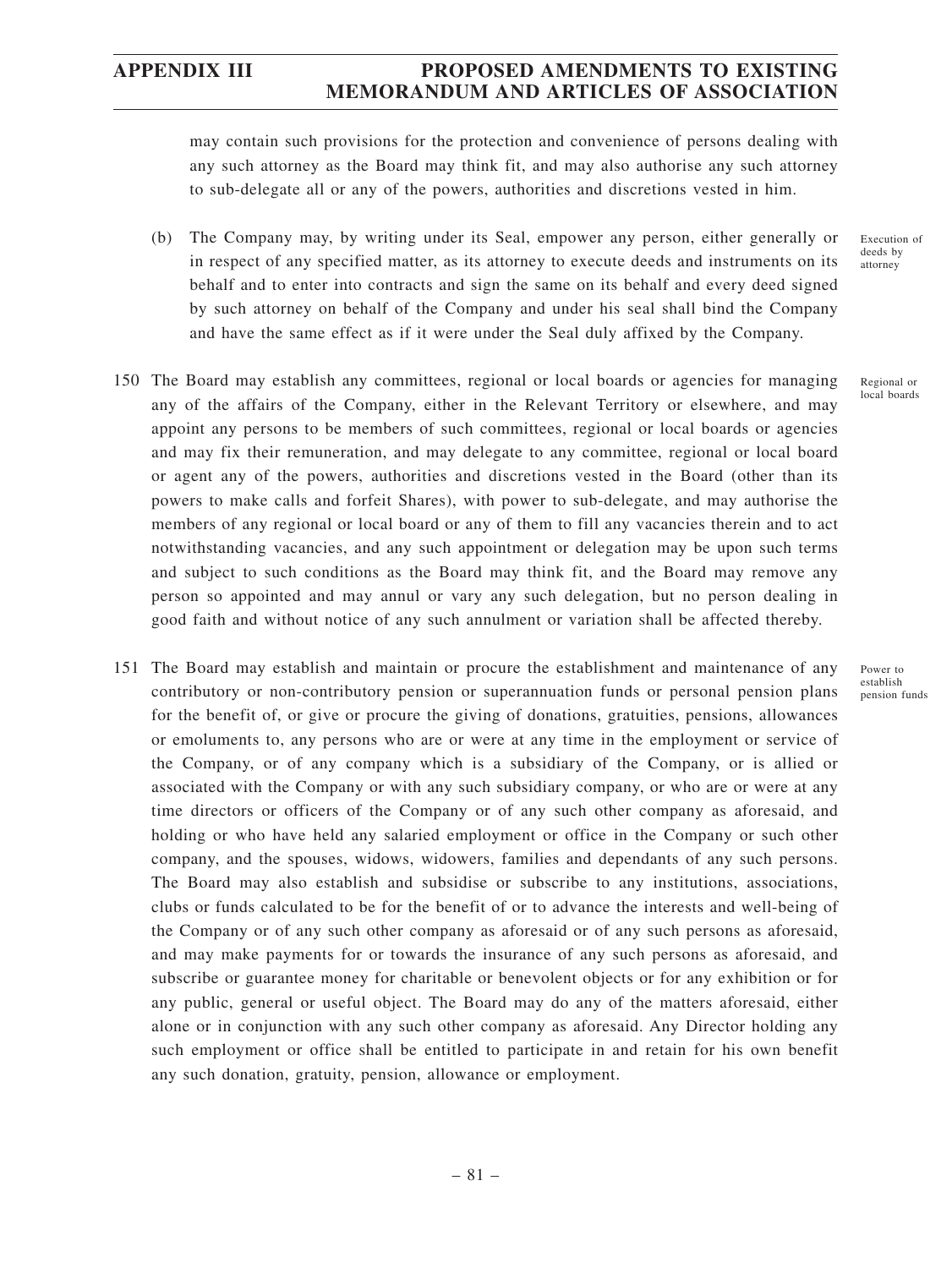### **AUTHENTICATION OF DOCUMENTS**

- 152 (a) Any Director or the Secretary or other authorised officer of the Company shall have power to authenticate any documents affecting the constitution of the Company and any resolutions passed by the Company or the Board or any committee, and any books, records, documents and accounts relating to the business of the Company, and to certify copies thereof or extracts therefrom as true copies of extracts; and where any books, records, documents or accounts are elsewhere than at the Registered Office or the Head Office, the local manager or such other officer of the Company having the custody thereof shall be deemed to be the authorised officer of the Company as aforesaid.
	- (b) A document purporting to be a document so authenticated or a copy of a resolution, or an extract from the minutes of a meeting, of the Company or of the Board or any local board or committee, or of any books, records, documents or accounts or extracts therefrom as aforesaid, and which is certified as aforesaid, shall be conclusive evidence in favour of all persons dealing with the Company upon the faith thereof that the document authenticated (or, if this be authenticated as aforesaid, the matter so authenticated) is authentic or, as the case may be, that such resolution has been duly passed or, as the case may be, that any minute so extracted is a true and accurate record of proceedings at a duly constituted meeting or, as the case may be, that the copies of such books, records, documents or accounts were true copies of their originals or as the case may be, the extracts of such books, records, documents or accounts are true and accurate records of the books, records, documents or accounts from which they were extracted.

### **CAPITALISATION OF RESERVES**

- 153 (a) The Company in general meeting may, upon the recommendation of the Board, resolve to capitalise any sum standing to the credit of any of the Company's reserve accounts which are available for distribution (including its share premium account and capital redemption reserve fund, subject to the Companies LawCompanies Act) and to appropriate such sums to the holders of Shares on the Register at the close of business on the date of the relevant resolution (or such other date as may be specified therein or determined as provided therein) in the proportions in which such sum would have been divisible amongst them had the same been a distribution of profits by way of Dividend and to apply such sum on their behalf in paying up in full unissued Shares for allotment and distribution credited as fully paid-up to and amongst them in the proportion aforesaid.
	- (b) Subject to the Companies LawCompanies Act, whenever such a resolution as aforesaid shall have been passed, the Board shall make all appropriations and applications of the reserves or profits and undivided profits resolved to be capitalised thereby, and attend to

Power to capitalise

Effect of resolution to capitalise

Power to authenticate

– 82 –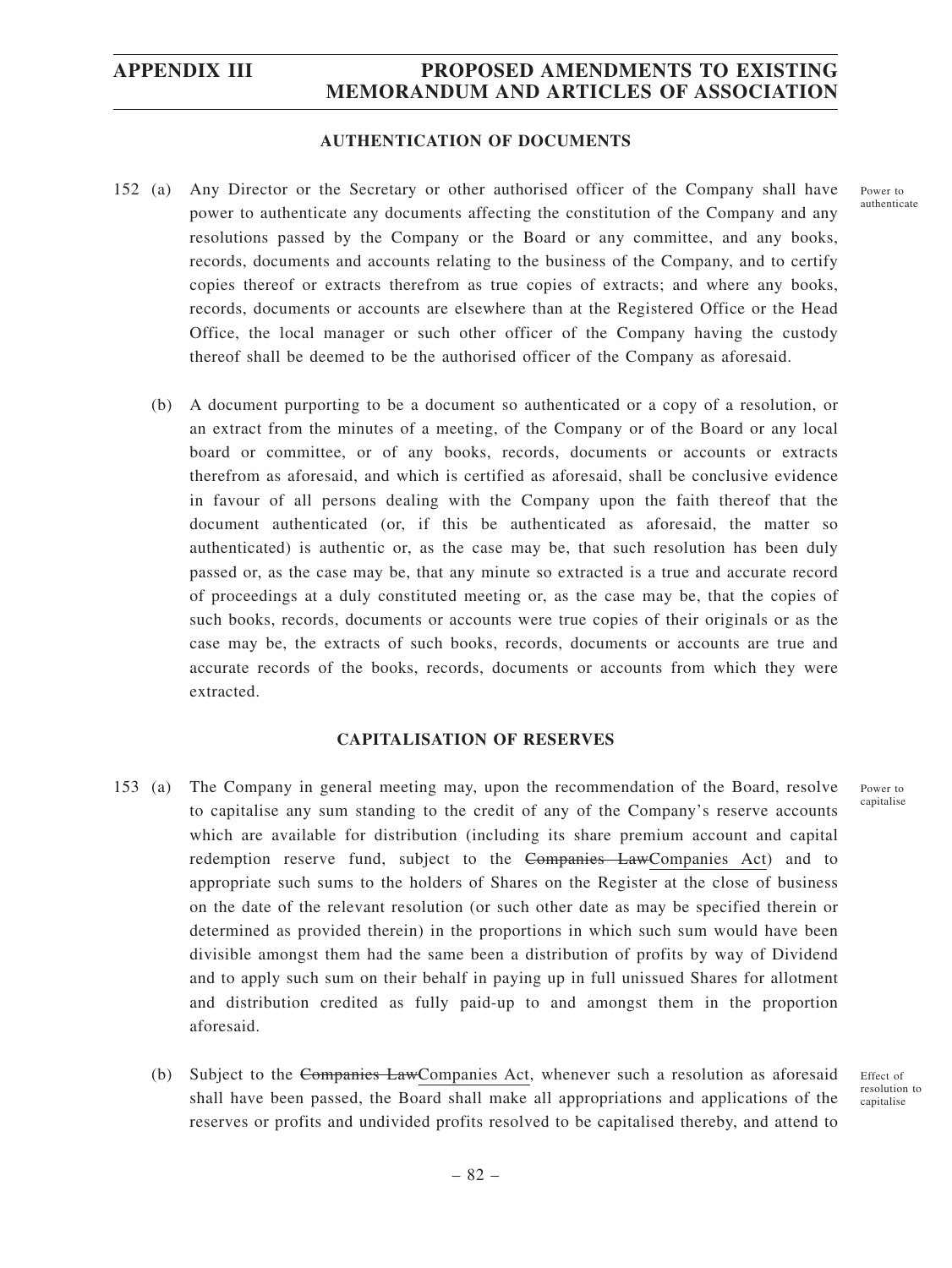all allotments and issues of fully paid Shares, debentures, or other securities and generally shall do all acts and things required to give effect thereto. For the purpose of giving effect to any resolution under this Article, the Board may settle any difficulty which may arise in regard to a capitalisation issue as it thinks fit, and in particular may disregard fractional entitlements or round the same up or down and may determine that cash payments shall be made to any Shareholders in lieu of fractional entitlements or that fractions of such value as the Board may determine may be disregarded in order to adjust the rights of all parties or that fractional entitlements shall be aggregated and sold and the benefit shall accrue to the Company rather than to the Shareholders concerned, and no Shareholders who are affected thereby shall be deemed to be, and they shall be deemed not to be, a separate class of Shareholders by reason only of the exercise of this power. The Board may authorise any person to enter on behalf of all Shareholders interested in a capitalisation issue any agreement with the Company or other(s) providing for such capitalisation and matters in connection therewith and any agreement made under such authority shall be effective and binding upon all concerned. Without limiting the generality of the foregoing, any such agreement may provide for the acceptance by such persons of the Shares, debentures or other securities to be allotted and distributed to them respectively in satisfaction of their claims in respect of the sum so capitalised.

(c) The provisions of paragraph (e) of Article 160 shall apply to the power of the Company to capitalise under this Article as it applies to the grant of election thereunder *mutatis mutandis* and no Shareholder who may be affected thereby shall be, and they shall be deemed not to be, a separate class of Shareholders by reason only of the exercise of this power.

### **DIVIDENDS AND RESERVES**

- 154 Subject to the Companies LawCompanies Act and these Articles, the Company in general meeting may declare Dividends in any currency but no Dividends shall exceed the amount recommended by the Board.
- 155 (a) The Board may subject to Article 156 from time to time pay to the Shareholders such interim Dividends as appear to the Board to be justified by the financial conditions and the profits of the Company and, in particular but without prejudice to the generality of the foregoing, if at any time the share capital of the Company is divided into different classes, the Board may pay such interim Dividends in respect of those Shares in the capital of the Company which confer to the holders thereof deferred or non-preferential rights as well as in respect of those Shares which confer on the holders thereof preferential rights with regard to Dividend and provided that the Board acts bona fide it

Power to declare dividends

Board's power to pay interim dividends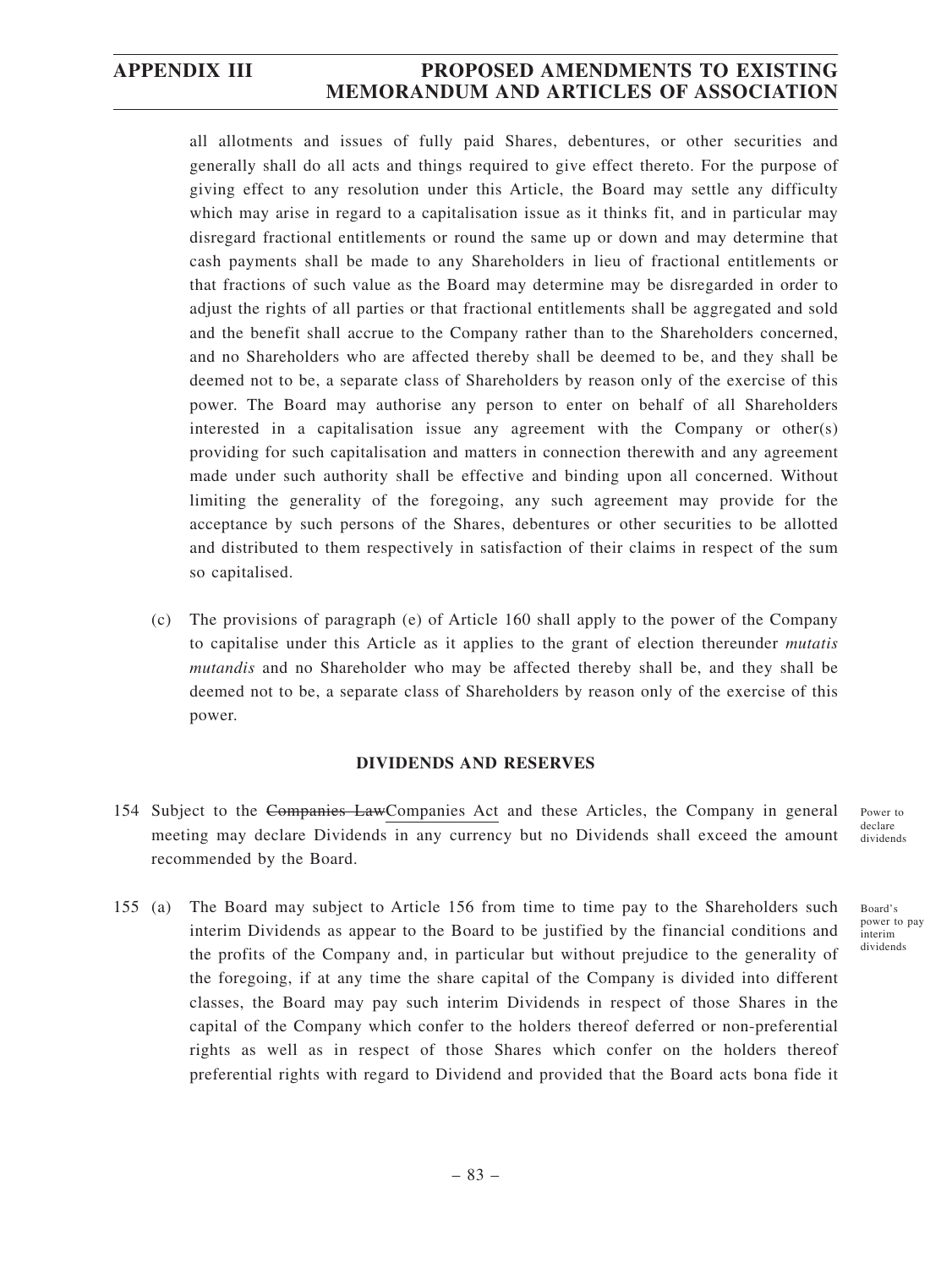shall not incur any responsibility to the holders of Shares conferring any preference for any damage that they may suffer by reason of the payment of an interim Dividend on any Shares having deferred or non-preferential rights.

- (b) The Board may also pay half-yearly or at other suitable intervals to be settled by it any Dividend which may be payable at a fixed rate if the Board is of the opinion that the financial conditions and the profits of the Company justify the payment.
- (c) The Board may in addition from time to time declare and pay special Dividends of such amounts and on such dates and out of such distributable funds of the Company as it thinks fit, and the provisions of paragraph (a) of this Article as regards the power and exemption from liability of the Board as relate to the declaration and payment of interim Dividends shall apply, *mutatis mutandis*, to the declaration and payment of any such special Dividends.
- 156 (a) No Dividend shall be declared or paid or shall be made otherwise than in accordance with the Companies LawCompanies Act. Dividends not to be paid out of capital
	- (b) Subject to the provisions of the Companies LawCompanies Act but without prejudice to paragraph (a) of this Article, where any asset, business or property is bought by the Company as from a past date (whether such date be before or after the incorporation of the Company) the profits and losses thereof as from such date may at the discretion of the Board in whole or in part be carried to revenue account and treated for all purposes as profits or losses of the Company, and be available for Dividend accordingly. Subject as aforesaid, if any Shares or securities are purchased cum Dividend or interest, such Dividend or interest may at the discretion of the Board be treated as revenue, and it shall not be obligatory to capitalise the same or any part thereof or to apply the same towards reduction of or writing down the book cost of the asset, business or property acquired.
	- (c) Subject to paragraph (d) of this Article all Dividends and other distributions in respect of Shares shall be stated and discharged, in the case of Shares denominated in Hong Kong dollars, in Hong Kong dollars, and in the case of Shares denominated in any other currency, in such other currency, provided that, in the case of Shares denominated in Hong Kong dollars, the Board may determine in the case of any distribution that Shareholders may elect to receive the same in any other currency selected by the Board, converted at such rate of exchange as the Board may determine.
	- (d) If, in the opinion of the Board, any Dividend or other distribution in respect of Shares or any other payment to be made by the Company to any Shareholder is of such a small amount as to make payment to that Shareholder in the relevant currency impracticable or unduly expensive either for the Company or the Shareholder then such Dividend or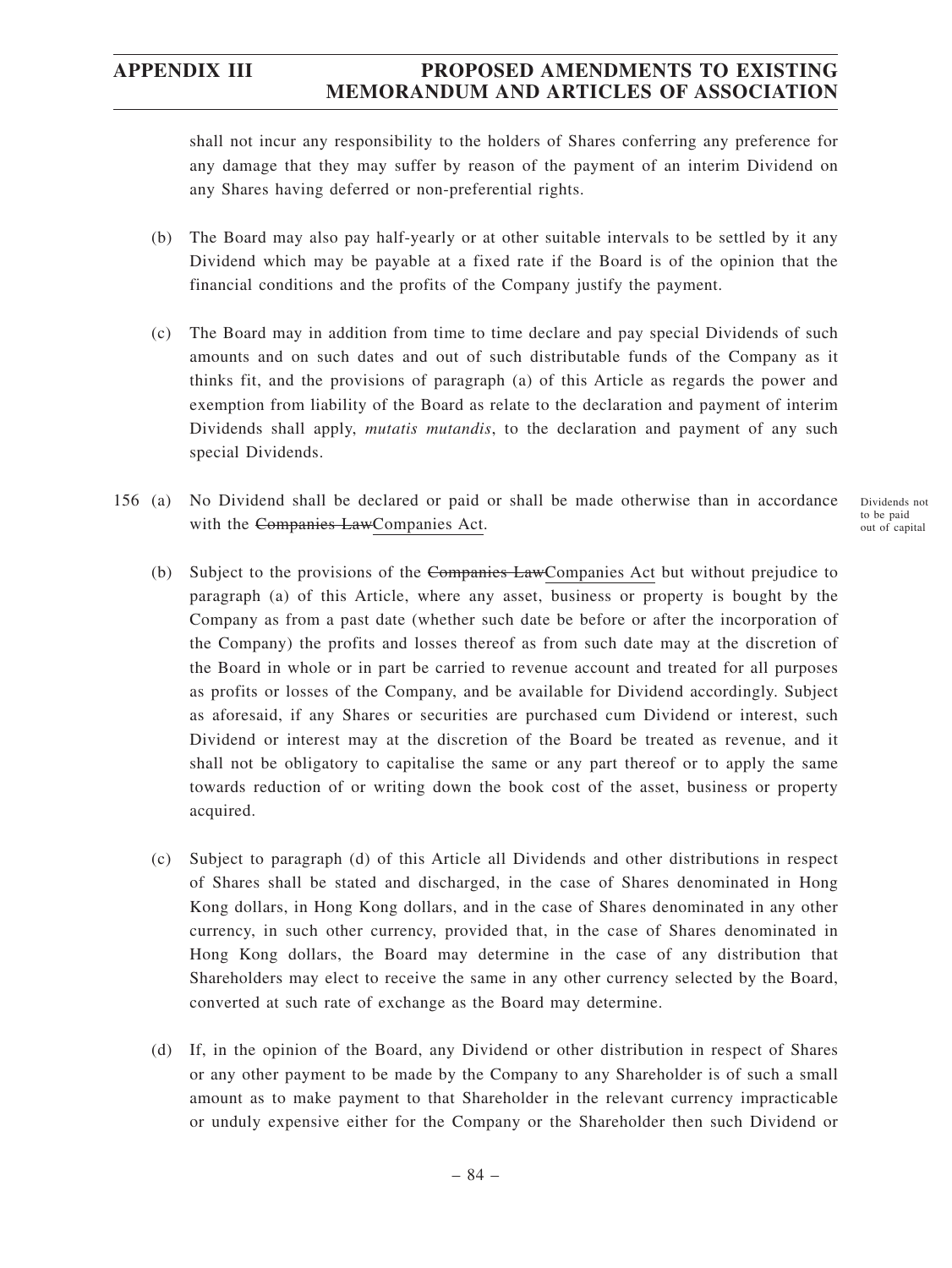other distribution or other payment may, at the absolute discretion of the Board, be, if this be practicable, converted at such rate of exchange as the Board may determine and paid or made in the currency of the country of the relevant Shareholder (as indicated by the address of such Shareholder on the Register).

- 157 Notice of the declaration of an interim Dividend shall be given in such manner as the Board shall determine. Notice of interim
- 158 No Dividend or other moneys payable on or in respect of a Share shall bear interest as against the Company. No interest on dividend
- 159 Whenever the Board or the Company in general meeting has resolved that a Dividend be paid or declared, the Board may further resolve that such Dividend be satisfied wholly or in part by the distribution of specific assets of any kind and in particular of paid up shares, debentures or warrants to subscribe securities of any other company, or in any one or more of such ways, with or without offering any rights to Shareholders to elect to receive such Dividend in cash, and where any difficulty arises in regard to the distribution the Board may settle the same as it thinks expedient, and in particular may disregard fractional entitlements or round the same up or down, and may fix the value for distribution of such specific assets, or any part thereof, and may determine that cash payments shall be made to any Shareholders upon the footing of the value so fixed in order to adjust the rights of all parties and may determine that fractional entitlements shall be aggregated and sold and the benefit shall accrue to the Company rather than to the Shareholders concerned, and may vest any such specific assets in trustees as may seem expedient to the Board and may authorise any person to sign any requisite instruments of transfer and other documents on behalf of all Shareholders interested in the Dividend and such instrument and document shall be effective. The Board may further authorise any person to enter into on behalf of all Shareholders having an interest in any agreement with the Company or other(s) providing for such Dividend and matters in connection therewith and any such agreement made under such authority shall be effective. The Board may resolve that no such assets shall be made available or made to Shareholders with registered addresses in any particular territory or territories being a territory or territories where, in the absence of a registration statement or other special formalities, this would or might, in the opinion of the Board, be unlawful or impracticable or the legality or practicality of which may be time consuming or expensive to ascertain whether in absolute terms or in relation to the value of the holding of Shares of the Shareholder concerned and in any such event the only entitlement of the Shareholders aforesaid shall be to receive cash payments as aforesaid. Shareholders affected as a result of exercise by the Board of its discretion under this Article shall not be, and shall be deemed not to be, a separate class of Shareholders for any purposes whatsoever.

dividend

Dividend in

specie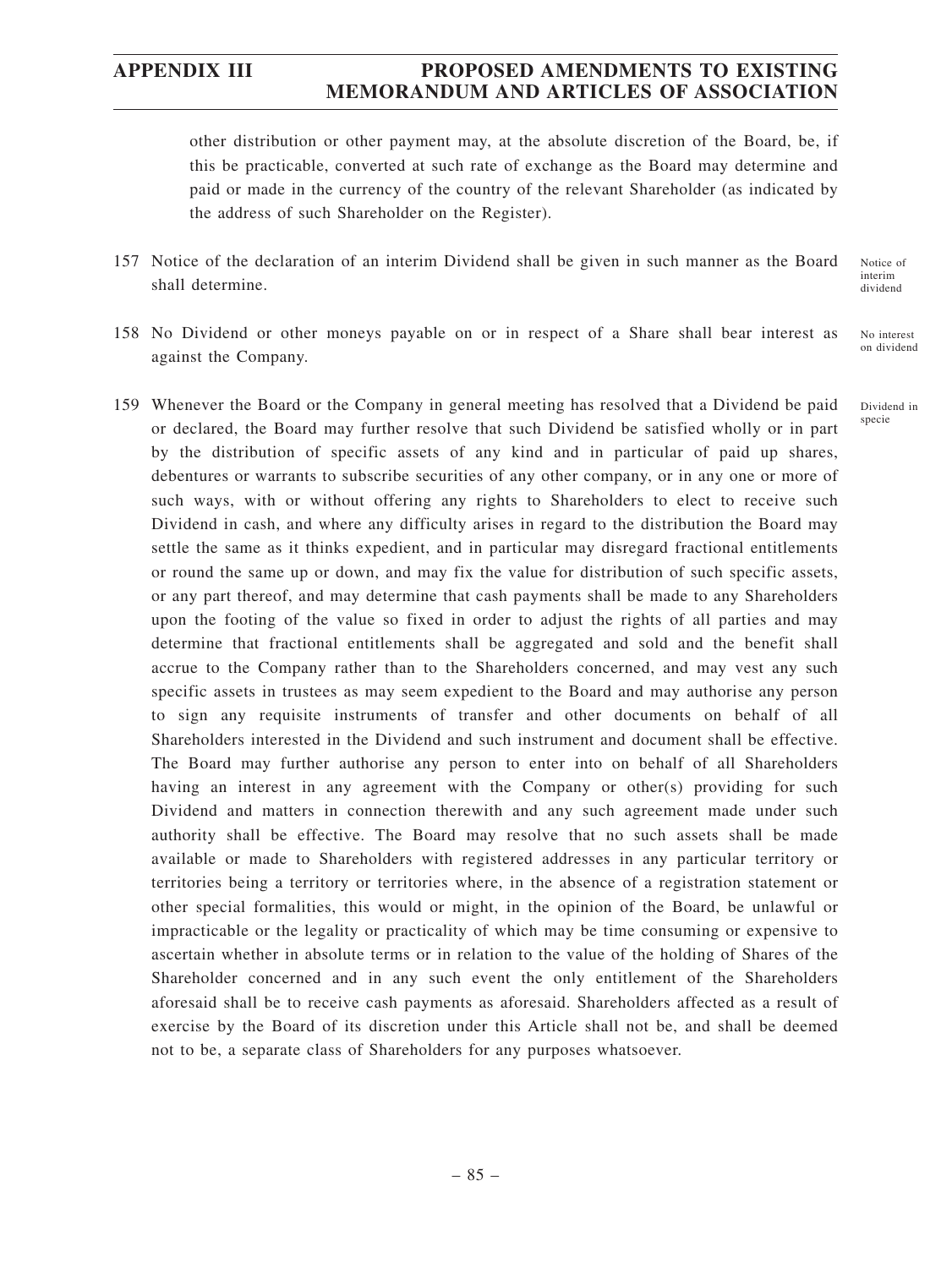160 (a) Whenever the Board or the Company in general meeting has resolved that a Dividend be paid or declared on the share capital of the Company, the Board may further resolve, either:

Scrip dividend

- (i) that such Dividend be satisfied wholly or in part in the form of an allotment of Shares credited as fully paid on the basis that the Shares so allotted shall be of the same class or classes as the class or classes already held by the allottee, provided that the Shareholders entitled thereto will be entitled to elect to receive such Dividend (or part thereof) in cash in lieu of such allotment. In such case, the following provisions shall apply:
	- (A) the basis of any such allotment shall be determined by the Board;
	- (B) the Board, after determining the basis of allotment, shall give not less than 14 clear days' notice in writing to the Shareholders of the right of election accorded to them and shall send with such notice forms of election and specify the procedure to be followed and the place at which and the latest date and time by which duly completed forms of election must be lodged in order to be effective;
	- (C) the right of election may be exercised in respect of the whole or part of that portion of the Dividend in respect of which the right of election has been accorded; and
	- (D) Dividend (or that part of the Dividend to be satisfied by the allotment of Shares as aforesaid) shall not be payable in cash in respect whereof the cash election has not been duly exercised (the "**non-elected Shares**") and in lieu and in satisfaction thereof Shares shall be allotted credited as fully paid to the holders of the non-elected Shares on the basis of allotment determined as aforesaid and for such purpose the Board shall capitalise and apply out of any part of the undivided profits of the Company or any part of any of the Company's reserve accounts (including any special account, or share premium account (if there be any such reserve)) as the Board may determine, a sum equal to the aggregate nominal amount of the Shares to be allotted on such basis and apply the same in paying up in full the appropriate number of Shares for allotment and distribution to and amongst the holders of the non-elected Shares on such basis;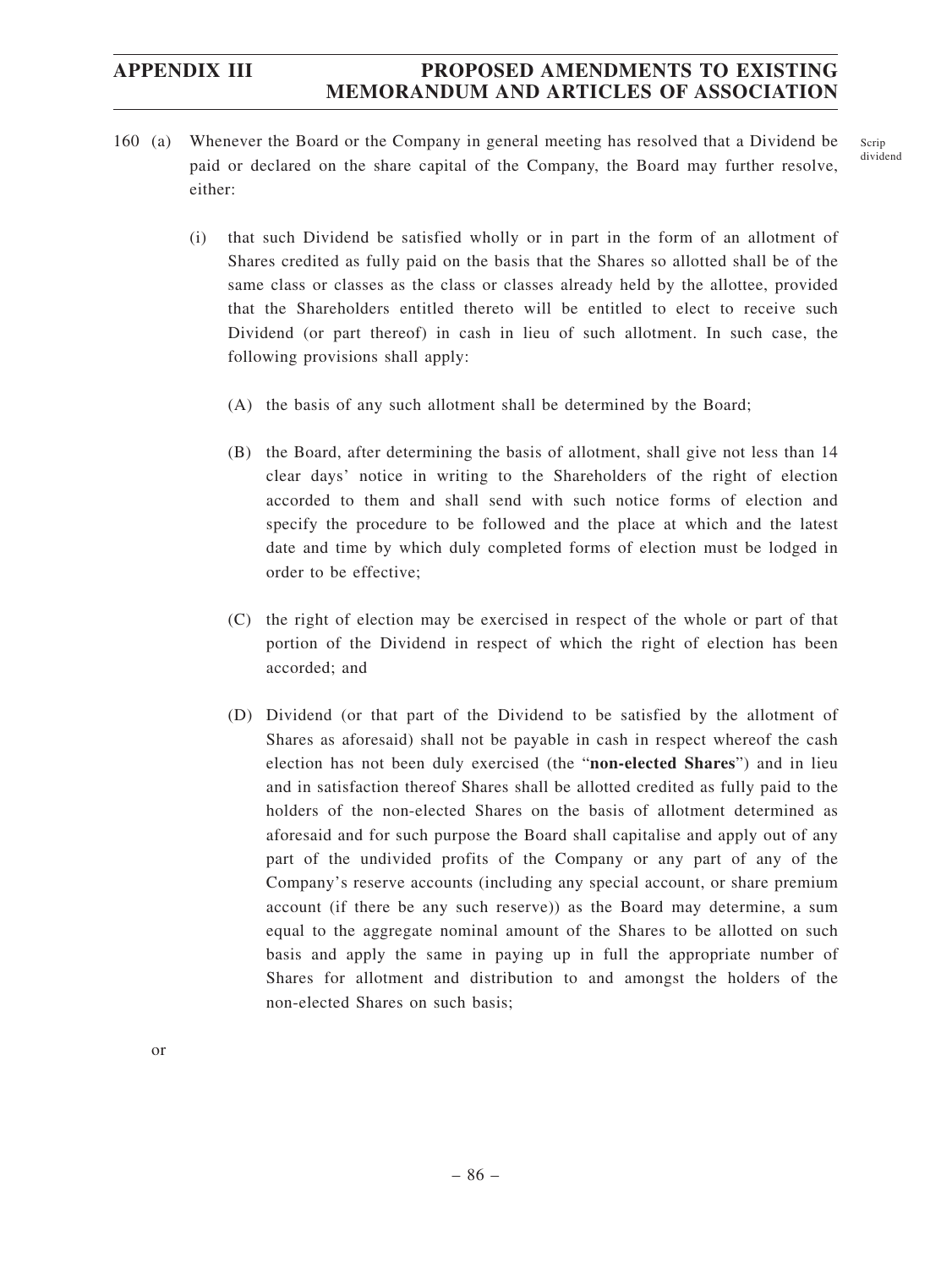- (ii) that Shareholders entitled to such Dividend will be entitled to elect to receive an allotment of Shares credited as fully paid in lieu of the whole or such part of the Dividend as the Board may think fit on the basis that the Shares so allotted shall be of the same class or classes as the class or classes of Shares already held by the allottee. In such case, the following provisions shall apply:
	- (A) the basis of any such allotment shall be determined by the Board;
	- (B) the Board, after determining the basis of allotment, shall give not less than 14 clear days' notice in writing to the Shareholders of the right of election accorded to them and shall send with such notice forms of election and specify the procedure to be followed and the place at which and the latest date and time by which duly completed forms of election must be lodged in order to be effective;
	- (C) the right of election may be exercised in respect of the whole or part of that portion of the Dividend in respect of which the right of election has been accorded; and
	- (D) the Dividend (or that part of the Dividend in respect of which a right of election has been accorded) shall not be payable on Shares in respect whereof the Share election has been duly exercised (the "**elected Shares**") and in lieu thereof Shares shall be allotted credited as fully paid to the holders of the elected Shares on the basis of allotment determined as aforesaid and for such purpose the Board shall capitalise and apply out of any part of the undivided profits of the Company or any part of any of the Company's reserve accounts (including any special account, contributed surplus account, share premium account and capital redemption reserve fund (if there be any such reserve)) as the Board may determine, a sum equal to the aggregate nominal amount of the Shares to be allotted on such basis and apply the same in paying up in full the appropriate number of Shares for allotment and distribution to and amongst the holders of the elected Shares on such basis.
- (b) The Shares allotted pursuant to the provisions of paragraph (a) of this Article shall rank *pari passu* in all respects with the Shares then in issue and held by the allottee in respect of which they were allotted, save only as regards participation:
	- (i) in the relevant Dividend (or the right to receive or to elect to receive an allotment of Shares in lieu thereof as aforesaid); or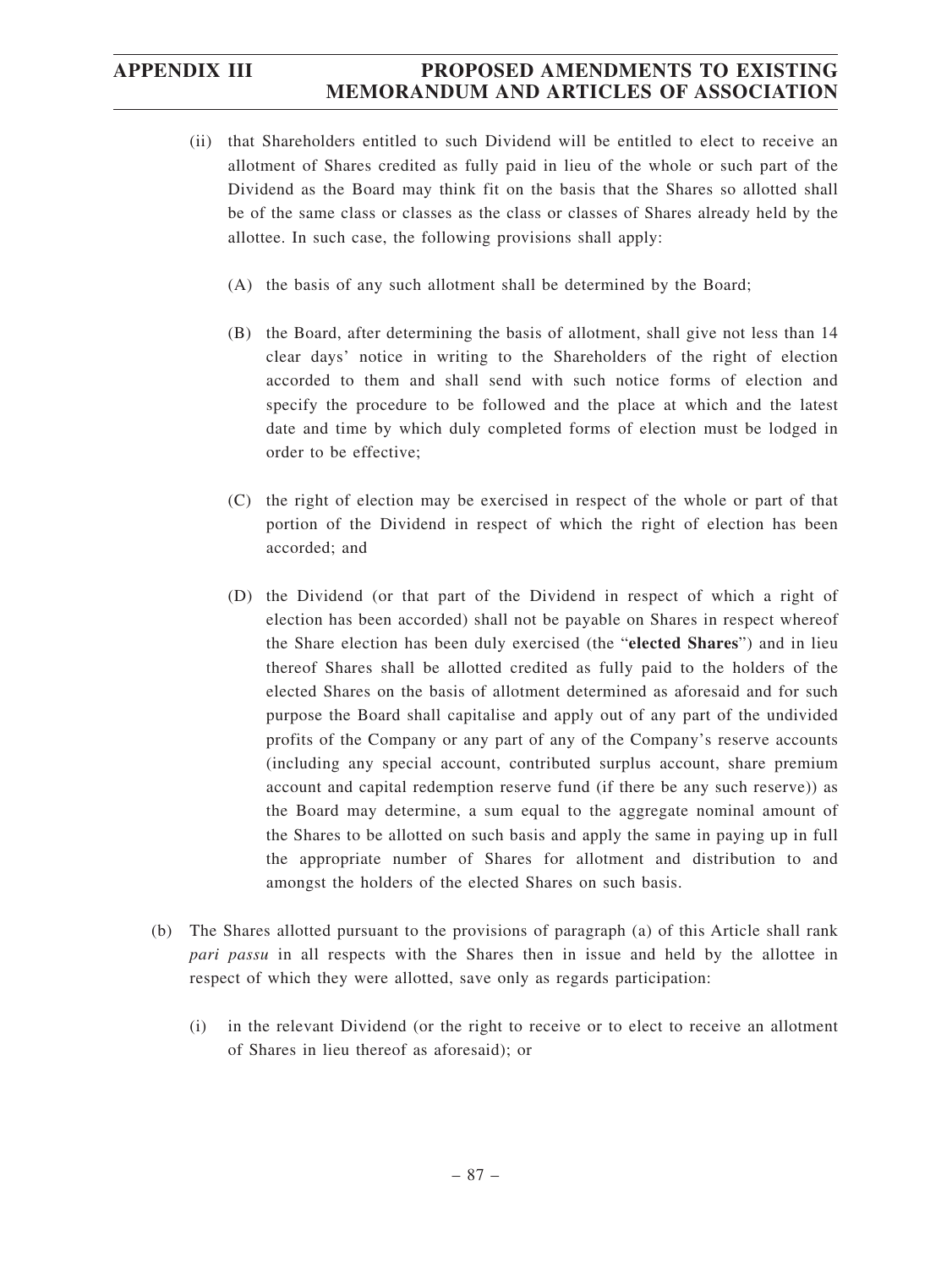- (ii) in any other distributions, bonuses or rights paid, made, declared or announced prior to or contemporaneously with the payment or declaration of the relevant Dividend unless, contemporaneously with the announcement by the Board of its proposal to apply the provisions of sub-paragraph (i) or (ii) of paragraph (a) of this Article in relation to the relevant Dividend or contemporaneously with its announcement of the distribution, bonus or rights in question, the Board shall have specified that the Shares to be allotted pursuant to the provisions of paragraph (a) of this Article shall rank for participation in such distribution, bonus or rights.
- (c) The Board may do all acts and things considered necessary or expedient to give effect to any capitalisation pursuant to the provisions of paragraph (a) of this Article with full power to the Board to make such provisions as it thinks fit in the case of Shares becoming distributable in fractions (including provisions whereby, in whole or in part, fractional entitlements are aggregated and sold and the net proceeds distributed to those entitled, or are disregarded or rounded up or down or whereby the benefit of fractional entitlements accrues to the Company rather than to the Shareholders concerned), and no Shareholders who will be affected thereby shall be, and they shall be deemed not to be, a separate class of Shareholders by reason only of the exercise of this power. The Board may authorise any person to enter into on behalf of all Shareholders interested, an agreement with the Company providing for such capitalisation and matters incidental thereto and any agreement made pursuant to such authority shall be effective and binding on all concerned.
- (d) The Company may upon the recommendation of the Board by Ordinary Resolution resolve in respect of any one particular Dividend that notwithstanding the provisions of paragraph (a) of this Article a Dividend may be satisfied wholly in the form of an allotment of Shares credited as fully paid without offering any right to Shareholders to elect to receive such Dividend in cash in lieu of such allotment.
- (e) The Board may on any occasion determine that rights of election and the allotment of Shares under paragraph (a) of this Article shall not be made available or made to any Shareholders with registered addresses in any territory where in the absence of a registration statement or other special formalities the circulation of an offer of such rights of election or the allotment of Shares would or might be unlawful or impracticable or the legality or practicability of which may be time consuming or expensive to ascertain whether in absolute terms or in relation to the value of the holding of Shares of the Shareholder concerned, and in such event the provisions aforesaid shall be read and construed subject to such determination and no Shareholder who may be affected by any such determination shall be, and they shall be deemed not to be, a separate class of Shareholders for any purposes whatsoever.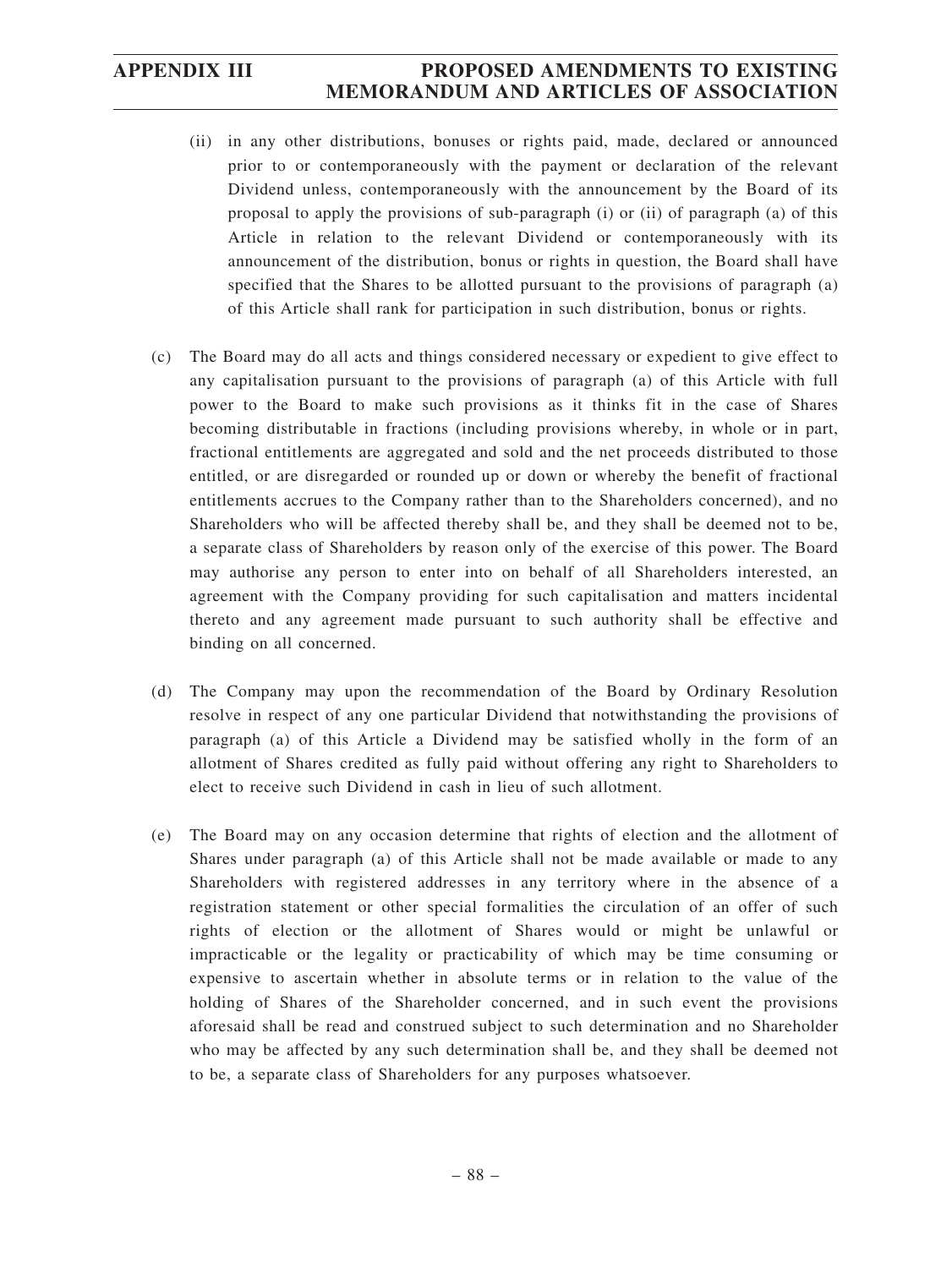- 161 The Board may, before recommending any Dividend, set aside out of the profits of the Company such sums as it thinks fit as a reserve or reserves which shall, at the discretion of the Board, be applicable for meeting claims on or liabilities of the Company or contingencies or for paying off any loan capital or for equalising Dividends or for any other purpose to which the profits of the Company may be properly applied, and pending such application may, at the like discretion, either be employed in the business of the Company or be invested in such investments (including in the repurchase by the Company of its own securities or the giving of any financial assistance for the acquisition of its own securities) as the Board may from time to time think fit, and so that it shall not be necessary to keep any investments constituting the reserve or reserves separate or distinct from any other investments of the Company. The Board may also without placing the same to reserve, carry forward any profits which it may think prudent not to distribute by way of Dividend.
- 162 Unless and to the extent that the rights attached to any Shares or the terms of issue thereof otherwise provide, all Dividends shall (as regards any Shares not fully paid throughout the period in respect of which the Dividend is paid) be apportioned and paid pro rata according to the amounts paid or credited as paid on the Shares during any portion or portions of the period in respect of which the Dividend is paid. For the purposes of this Article no amount paid on a Share in advance of calls pursuant to Article 38 shall be treated as paid on the Share.
- 163 (a) The Board may retain any Dividends or other moneys payable on or in respect of a Share upon which the Company has a lien, and may apply the same in or towards satisfaction of the debts, liabilities or engagements in respect of which the lien exists.
	- (b) The Board may deduct from any Dividend or other money payable to any Shareholder all sums of money (if any) presently payable by him to the Company on account of calls, instalments or otherwise.
- 164 Any general meeting sanctioning a Dividend may make a call on the Shareholders of such amount as the meeting fixes, but so that the call on each Shareholder shall not exceed the Dividend payable to him, and so that the call shall be made payable at the same time as the Dividend, and the Dividend may, if so arranged between the Company and the Shareholder, be set off against the call.
- 165 A transfer of Shares shall not, as against the Company but without prejudice to the rights of the transferor and transferee inter se, pass the right to any Dividend or bonus declared thereon before the registration of the transfer.
- 166 If two or more persons are registered as joint holders of any Share, any one of such persons may give effectual receipts for any Dividends and other moneys payable and bonuses, rights and other distributions in respect of such Shares.

Dividends to be paid in proportion to paid un capital

Retention of dividends, etc.

Deduction of debts

call together

Dividend and

Effect of transfer

Receipt for dividends by joint holders of share

Reserves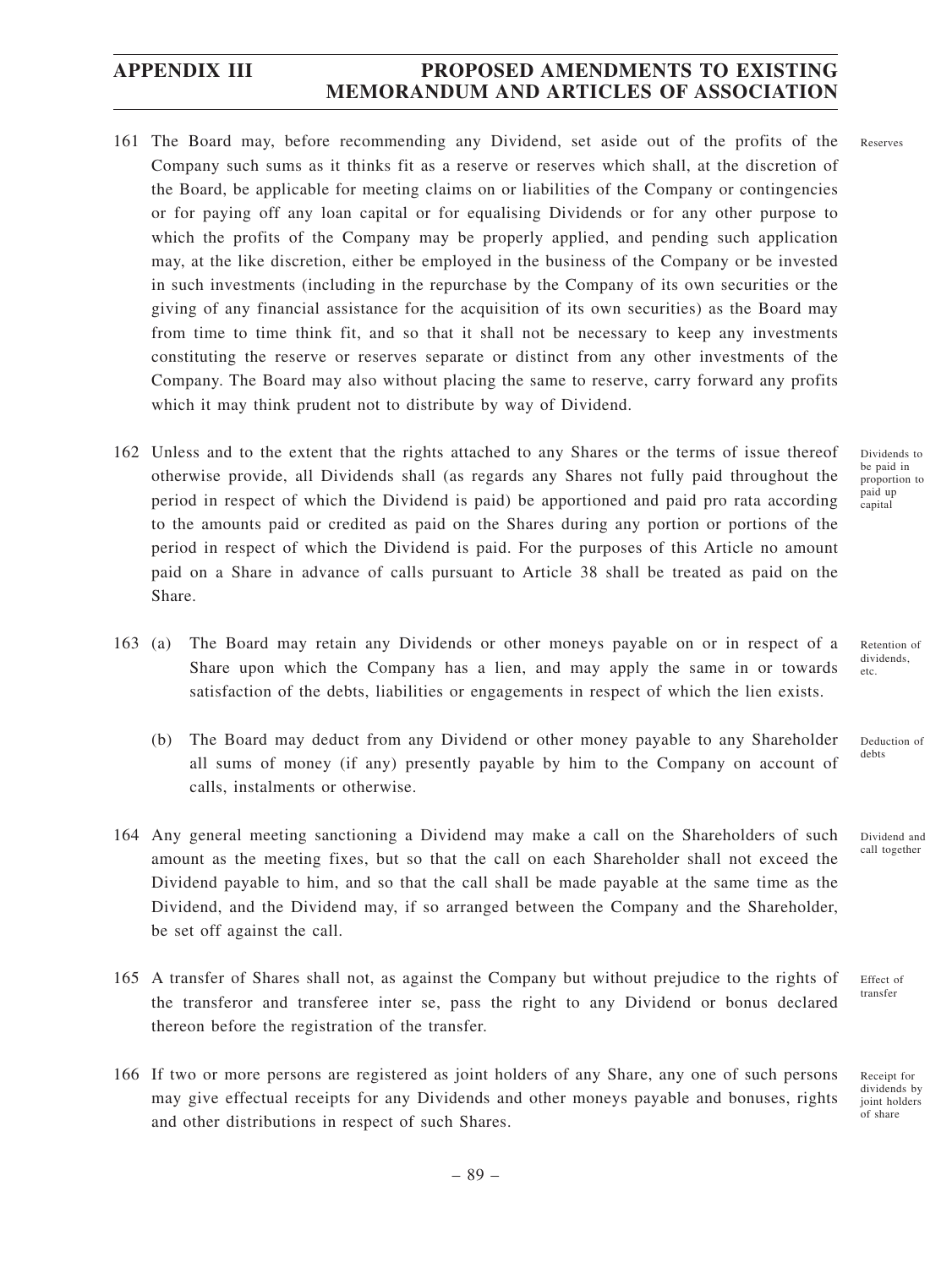- 167 Unless otherwise directed by the Board, any Dividend or other moneys payable or bonuses, rights or other distributions in respect of any Share may be paid or satisfied by cheque or warrant or certificate or other documents or evidence of title sent through the post to the registered address of the Shareholder entitled, or, in the case of joint holders, to the registered address of that one whose name stands first in the Register in respect of the joint holding or to such person and to such address as the holder or joint holders may in writing direct. Every cheque, warrant, certificate or other document or evidence of title so sent shall be made payable to the order of the person to whom it is sent or, in the case of certificates or other documents or evidence of title as aforesaid, in favour of the Shareholder(s) entitled thereto, and the payment on any such cheque or warrant by the banker upon whom it is drawn shall operate as a good discharge to the Company in respect of the Dividend and/or other moneys represented thereby, notwithstanding that it may subsequently appear that the same has been stolen or that any endorsement thereon has been forged. Every such cheque, warrant, certificate or other document or evidence of title as aforesaid shall be sent at the risk of the person entitled to the Dividend, money, bonus, rights and other distributions represented thereby.
- 168 All Dividends, bonuses or other distributions or the proceeds of the realisation of any of the foregoing unclaimed for one year after having been declared by the Company until claimed and, notwithstanding any entry in any books of the Company may be invested or otherwise made use of by the Board for the benefit of the Company or otherwise howsoever, and the Company shall not be constituted a trustee in respect thereof. All Dividends, bonuses or other distributions or the proceeds of the realisation of any of the foregoing unclaimed for six years after having been declared may be forfeited by the Board and, upon such forfeiture, shall revert to the Company and, in the case where any of the same are securities of the Company, may be re-allotted or re-issued for such consideration as the Board thinks fit and the proceeds thereof shall accrue to the benefit of the Company absolutely. App.3 Para  $3(2)$

### **RECORD DATE**

169 Subject to the Listing Rules, any resolution declaring a Dividend or other distribution on Shares of any class, whether a resolution of the Company in general meeting or a resolution of the Board, may specify that the same shall be payable or made to the persons registered as the holder of such Shares at the close of business on a particular date or at a particular time on a particular date, and thereupon the Dividend or other distribution shall be payable or made to them in accordance with their respective holdings so registered, but without prejudice to the rights inter se in respect of such Dividend or other distribution between the transferors and transferees of any such Shares. The provisions of this Article shall *mutatis mutandis* apply to determining the Shareholders entitled to receive notice and vote at any general meeting of the Company, bonuses, capitalisation issues, distributions of realised and unrealised capital profits or other distributable reserves or accounts of the Company and offers or grants made by the Company to the Shareholders.

Payment by post

Unclaimed Dividend

Record dates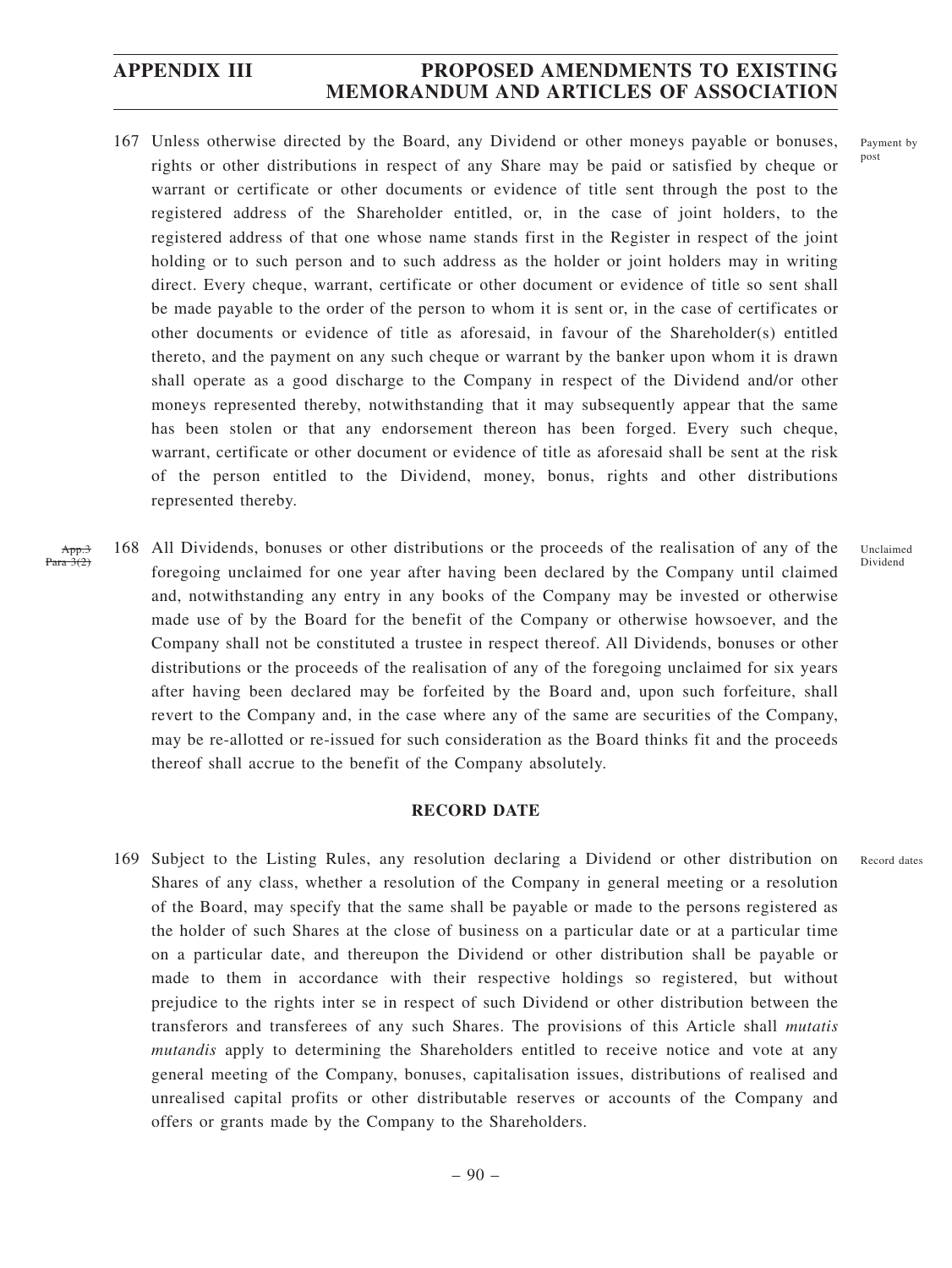170 The Company in general meeting may at any time and from time to time resolve that any surplus moneys in the hands of the Company representing capital profits arising from moneys received or recovered in respect of or arising from the realisation of any capital assets of the Company or any investments representing the same and not required for the payment or provision of any fixed preferential Dividend instead of being applied in the purchase of any other capital assets or for other capital purposes be distributed amongst its Shareholders on the footing that they receive the same as capital and in the Shares and proportions in which they would have been entitled to receive the same if it had been distributed by way of Dividend, provided that no such surplus moneys as aforesaid shall be so distributed unless the Company will remain solvent after the distribution, or the net realisable value of the assets of the Company will after the distribution be greater than the aggregate of its liabilities, share capital and share premium account.

#### **ANNUAL RETURNS**

171 The Board shall make or cause to be made such annual or other returns or filings as may be required to be made in accordance with the Companies LawCompanies Act. Annual Returns

#### **ACCOUNTS**

- 172 The Board shall cause proper books of account to be kept of the sums of money received and expended by the Company, and the matters in respect of which such receipts and expenditure take place; and of the assets and liabilities of the Company and of all other matters required by the Companies LawCompanies Act necessary to give a true and fair view of the state of the Company's affairs and to show and explain its transactions. App.13 Part B Para 4(1)
	- 173 The books of account shall be kept at the Head Office or at such other place or places as the Board thinks fit and shall always be open to the inspection of the Directors.
	- 174 No Shareholder (not being a Director) or other person shall have any right of inspecting any account or book or document of the Company except as conferred by the Companies LawCompanies Act or ordered by a court of competent jurisdiction or authorised by the Board or the Company in general meeting.
- 175 (a) The Board shall from time to time cause to be prepared and laid before the Company at its annual general meeting profit and loss accounts and balance sheets of the Company and such other reports and documents as may be required by law and the Listing Rules. The accounts of the Company shall be prepared and audited based on the generally accepted accounting principles of Hong Kong, the International Accounting Standards, or such other standards as may be permitted by the HK Stock Exchange. App.13 Part B Para 3(3)

be kept

Accounts to

Distribution of realised capital profits

Where accounts to be kept

Inspection by shareholders

Annual profit and loss account and balance sheet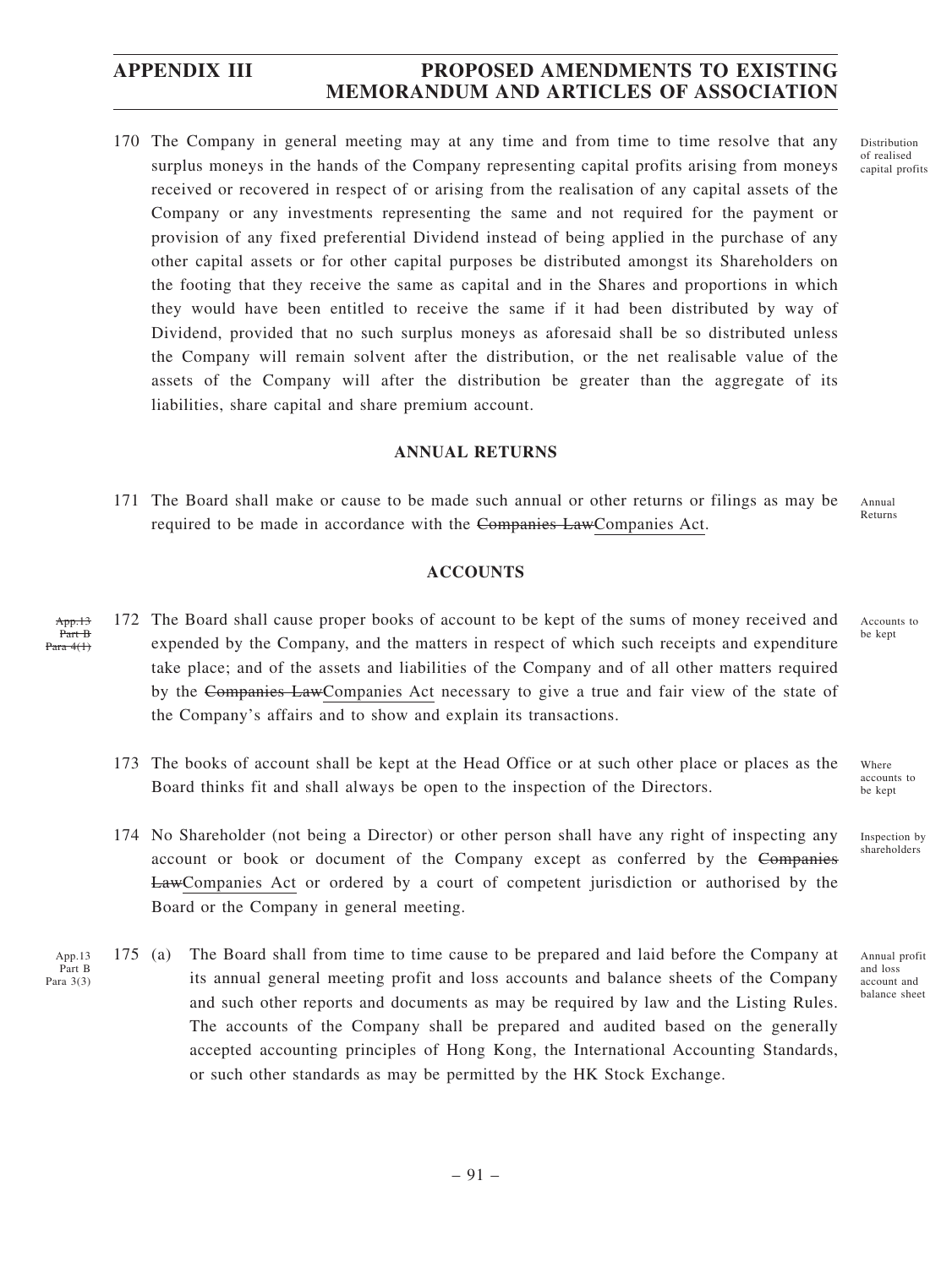- App.. Para 5 13 Part B  $3(3)$ 4(2)
- (b) Subject to paragraph (c) below, every balance sheet of the Company shall be signed on behalf of the Board by two of the Directors and a copy of every balance sheet (including every document required by law to be comprised therein or annexed thereto) and profit and loss account which is to be laid before the Company at its annual general meeting, together with a copy of the Directors' report and a copy of the Auditors' report thereon, shall, not less than 21 days before the date of the meeting be delivered or sent by post together with the notice of annual general meeting to every Shareholder and every Debenture Holder of the Company and every other person entitled to receive notices of general meetings of the Company under the provisions of these Articles, provided that this Article shall not require a copy of those documents to be sent to any person of whose address the Company is not aware or to more than one of the joint holders of any Shares or Debentures, but any Shareholder or Debenture Holder to whom a copy of those documents has not been sent shall be entitled to receive a copy free of charge on application at the Head Office or the Registration Office. If all or any of the Shares or Debentures or other securities of the Company shall for the time being be (with the consent of the Company) listed or dealt in on any stock exchange or market, there shall be forwarded to such stock exchange or market such number of copies of such documents as may for the time being be required under its regulations or practice.
- (c) Subject to the Listing Rules, the Company may send summarised financial statements to Shareholders who has, in accordance with the Listing Rules, consented and elected to receive summarised financial statements instead of the full financial statements. The summarised financial statements must be accompanied by any other documents as may be required under the Listing Rules and must be sent to the Shareholders not less than twenty-one days before the general meeting to those Shareholders that have consented and elected to receive the summarised financial statements.

### **AUDITORS**

176 (a) The Company shall by Ordinary Resolution at each annual general meeting appoint one or more firms of auditors to hold office until the conclusion of the next annual general meeting on such terms and with such duties as may be agreed with the Board, but if an appointment is not made, the Auditors in office shall continue in office until a successor is appointed. A Director, officer or employee of any such Director, officer or employee shall not be appointed Auditors of the Company. The Board may fill any casual vacancy in the office of Auditors, but while any such vacancy continues the surviving or continuing Auditors (if any) may act. The remuneration of the Auditors shall be fixed by or on the authority of the Company by Ordinary Resolution in general meeting or, subject to the Listing Rules, in such manner as the Shareholders may determinein the App. 3 Para 17

Appointment of Auditors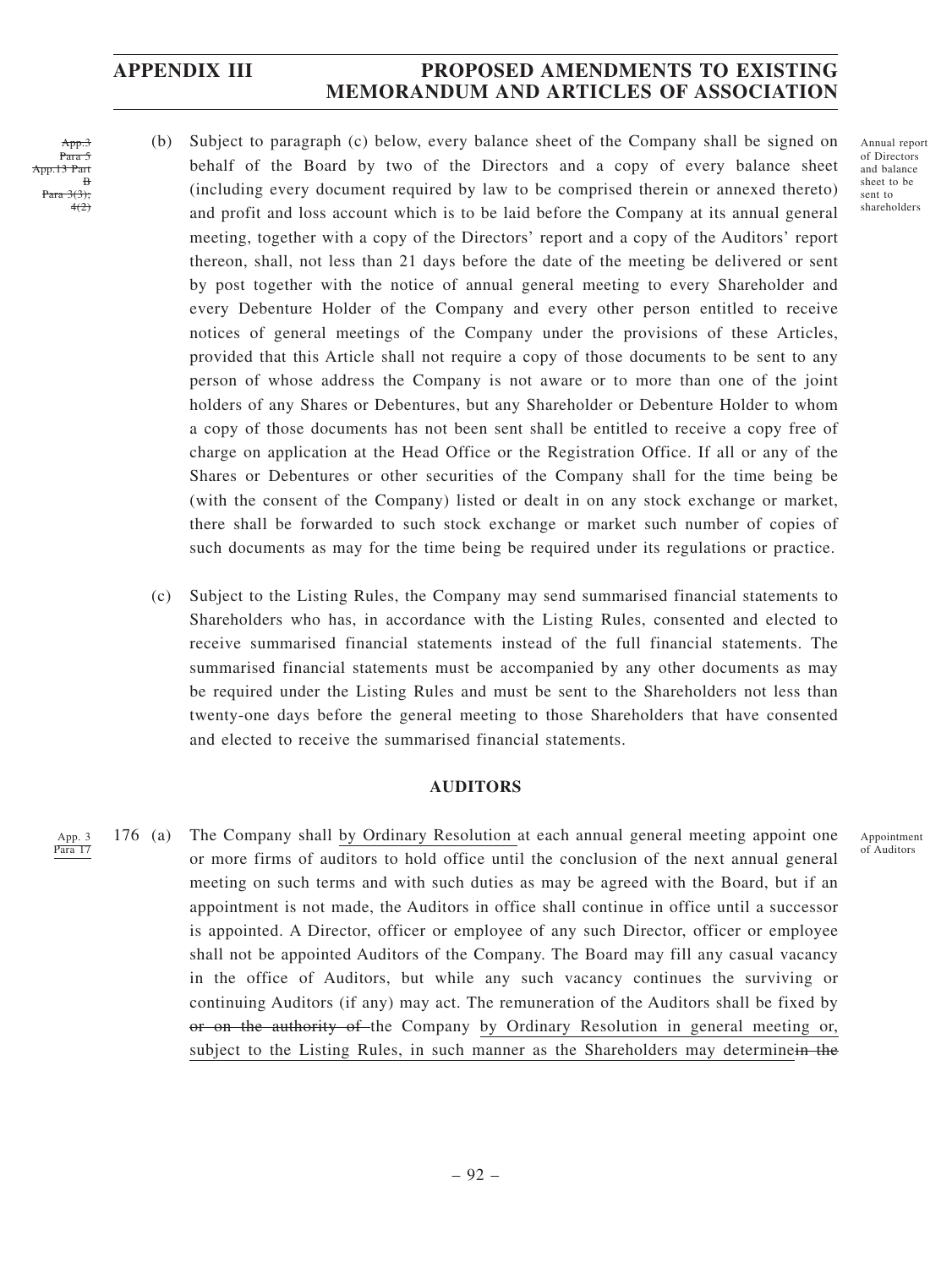App. 3 Para 17

## **APPENDIX III PROPOSED AMENDMENTS TO EXISTING MEMORANDUM AND ARTICLES OF ASSOCIATION**

annual general meeting except that in any particular year the Company in general meeting may delegate the fixing of such remuneration to the Board and the remuneration of any Auditors appointed to fill any casual vacancy may be fixed by the Board.

- (b) The Shareholders may, at any general meeting convened and held in accordance with these Articles, remove the Auditors by OrdinarySpecial Resolution at any time before the expiration of the term of office and shall, by Ordinary Resolution, at that meeting appoint new auditors in its place for the remainder of the term.
- 177 The Auditors of the Company shall have a right of access at all times to the books and accounts and vouchers of the Company and shall be entitled to require from the Directors and officers of the Company such information as may be necessary for the performance of his or their duties, and the Auditors shall audit every balance sheet and profit and loss account of the Company in each year and prepare an Auditors' report thereon to be annexed thereto. Such report shall be laid before the Company in the annual general meeting. App. 13 Part B Para  $4(2)$ 
	- 178 No person other than the retiring Auditors shall be appointed as Auditors at an annual general meeting unless notice of an intention to nominate that person to the office of Auditors has been given to the Company not less than 14 clear days before the annual general meeting, and the Company shall send a copy of any such notice to the retiring Auditors and shall give notice thereof to the Shareholders not less than seven days before the annual general meeting provided that the above requirement for sending a copy of such notice to the retiring Auditors may be waived by notice in writing by the retiring Auditors to the Secretary.
	- 179 All acts done by any person acting as Auditors shall, as regards all persons dealing in good faith with the Company, be valid, notwithstanding that there was some defect in their appointment or that they were at the time of their appointment not qualified for appointment or subsequently became disqualified.

### **NOTICES**

- 180 (a) Except where otherwise expressly stated, any notice or document to be given to or by any person pursuant to these Articles shall be in writing or, to the extent permitted by the Companies LawCompanies Act and the Listing Rules from time to time and subject to this Article, contained in an electronic communication. A notice calling a meeting of the Board need not be in writing. App. Para 7(1);  $70$ 
	- (b) Except where otherwise expressly stated, any notice or document to be given to or by any person pursuant to these Articles (including any corporate communications within the meaning ascribed thereto under the Listing Rules) may be served on or delivered to any Shareholder either personally or by sending it through the post in a prepaid

Auditors to have right of access to books and accounts

Appointment of auditors other than retiring auditors

Defect of appointment

Service of notices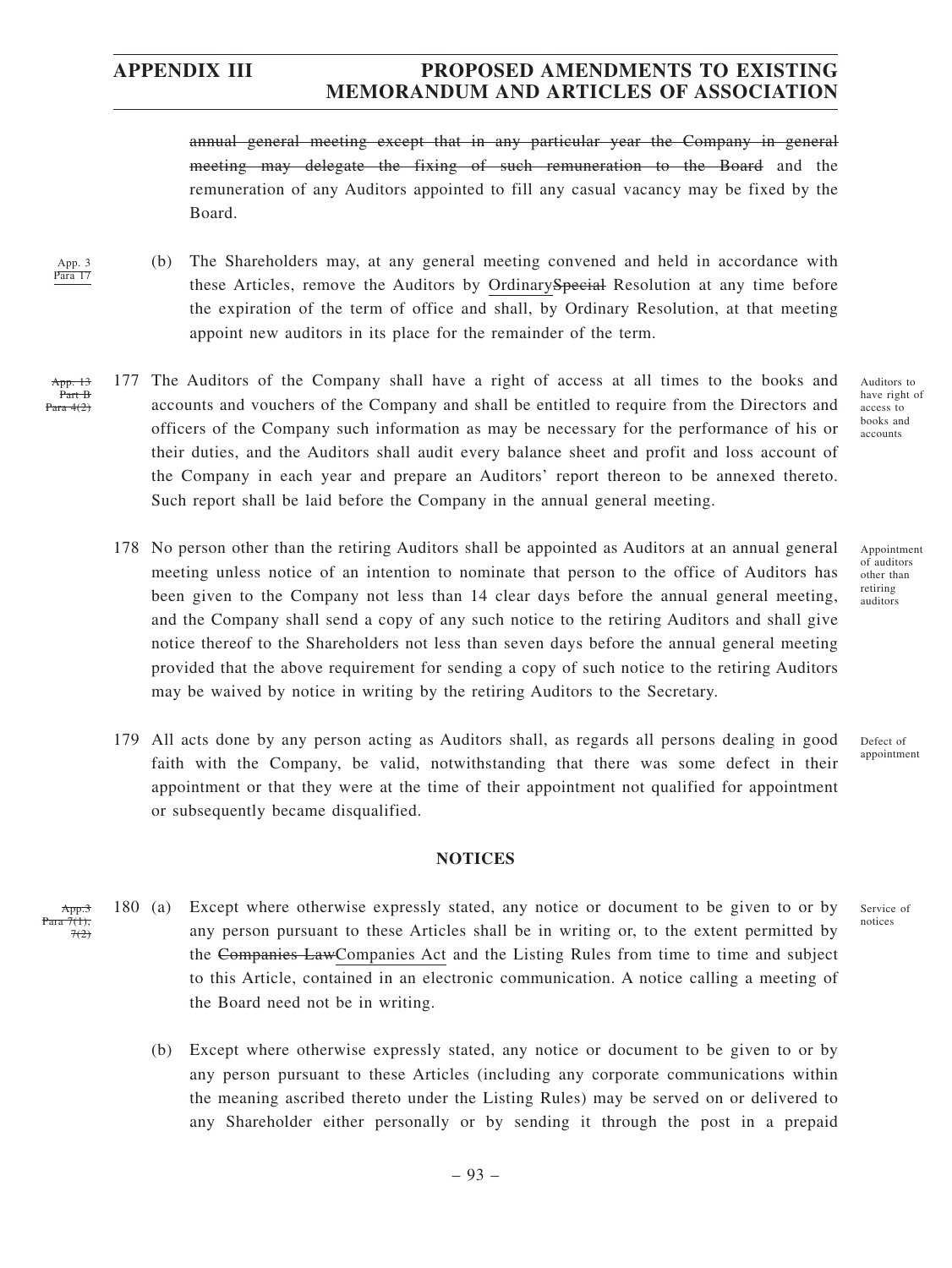App.3Para  $7(3)$ 

## **APPENDIX III PROPOSED AMENDMENTS TO EXISTING MEMORANDUM AND ARTICLES OF ASSOCIATION**

envelope or wrapper addressed to such Shareholder at his registered address as appearing in the register or by leaving it at that address addressed to the Shareholder or by any other means authorised in writing by the Shareholder concerned or (other than share certificate) by publishing it by way of advertisement in the Newspapers. In case of joint holders of a share, all notices shall be given to that one of the joint holders whose name stands first in the register and notice so given shall be sufficient notice to all the joint holders. Without limiting the generality of the foregoing but subject to the Companies LawCompanies Act and the Listing Rules, a notice or document may be served or delivered by the Company to any Shareholder by electronic means to such address as may from time to time be authorised by the Shareholder concerned or by publishing it on a website and notifying the Shareholder concerned that it has been so published.

- (c) Any such notice or document may be served or delivered by the Company by reference to the register as it stands at any time not more than fifteen days before the date of service or delivery. No change in the register after that time shall invalidate that service or delivery. Where any notice or document is served or delivered to any person in respect of a share in accordance with these Articles, no person deriving any title or interest in that share shall be entitled to any further service or delivery of that notice or document.
- (d) Any notice or document required to be sent to or served upon the Company, or upon any officer of the Company, may be sent or served by leaving the same or sending it through the post in a prepaid envelope or wrapper addressed to the Company or to such officer at the Head Office or Registered Office.
- (e) The Board may from time to time specify the form and manner in which a notice may be given to the Company by electronic means, including one or more addresses for the receipt of an electronic communication, and may prescribe such procedures as they think fit for verifying the authenticity or integrity of any such electronic communication. Any notice may be given to the Company by electronic means only if it is given in accordance with the requirements specified by the Board.
- 181 (a) Any Shareholder whose registered address is outside the Relevant Territory may notify the Company in writing of an address in the Relevant Territory which for the purpose of service of notice shall be deemed to be his registered address. Where the registered address of the Shareholder is outside the Relevant Territory, notice, if given through the post, shall be sent by prepaid airmail letter where available.

Shareholders out of the Relevant Territory

(b) Any Shareholder who fails (and, where a Share is held by joint holders, where the first joint holder named on the register fails) to supply his registered address or a correct registered address to the Company for service of notices and documents on him shall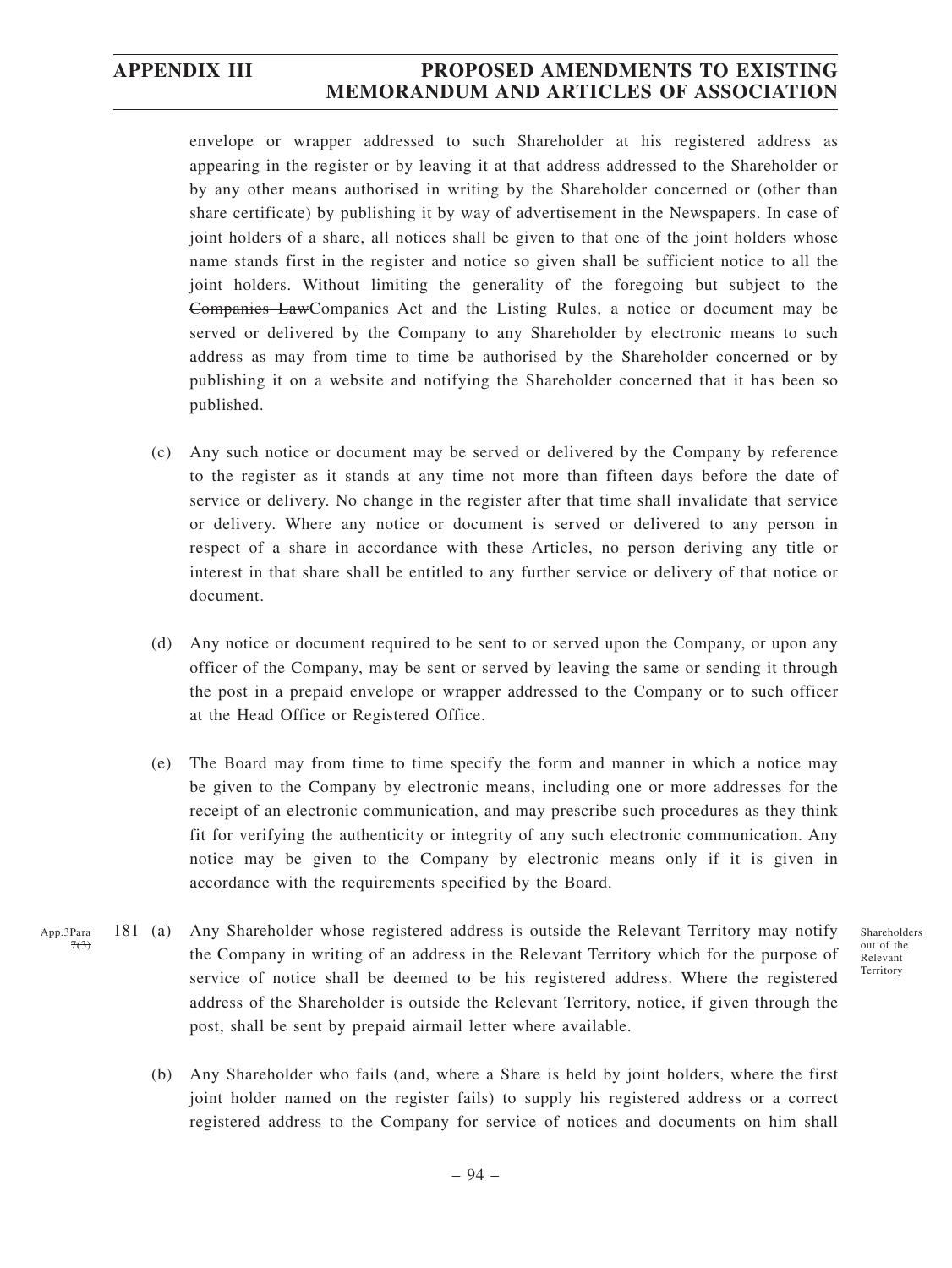not (and where a Share is held by joint holders, none of the other joint holders whether or not they have supplied a registered address shall) be entitled to service of any notice or documents by the Company and any notice or document which is otherwise required to be served on him may, if the Board in its absolute discretion so elects (and subject to them re-electing otherwise from time to time), be served, in the case of notices, by displaying a copy of such notice conspicuously at the Registered Office and the Head Office or, if the Board sees fit, by advertisement in the Newspapers, and, in the case of documents, by posting up a notice conspicuously at the Registered Office and the Head Office addressed to such Shareholder which notice shall state the address within the Relevant Territory at which he served in the manner so described which shall be sufficient service as regards Shareholders with no registered or incorrect addresses, provided that nothing in this paragraph (b) shall be construed as requiring the Company to serve any notice or document on any Shareholder with no or an incorrect registered address for the service of notice or document on him or on any Shareholder other than the first named on the register of members of the Company.

- (c) If on three consecutive occasions notices or other documents have been sent through the post to any Shareholder (or, in the case of joint holders of a share, the first holder named on the register) at his registered address but have been returned undelivered, such Shareholder (and, in the case of joint holders of a Share, all other joint holders of the share) shall not thereafter be entitled to receive or be served (save as the Board may elect otherwise pursuant to paragraph (b) of this Article) and shall be deemed to have waived the service of notices and other documents from the Company until he shall have communicated with the Company and supplied in writing a new registered address for the service of notices on him.
- 182 Any notice or other document, if sent by mail, postage prepaid, shall be deemed to have been served or delivered on the day following that on which the letter, envelope, or wrapper containing the same is put into the post. In proving such service it shall be sufficient to prove that the letter, envelope or wrapper containing the notice or document was properly addressed and put into the post as prepaid mail. Any notice or document not sent by post but left by the Company at a registered address shall be deemed to have been served or delivered on the day it was so left. Any notice or document, if sent by electronic means (including through any relevant system), shall be deemed to have been given on the day following that on which the electronic communication was sent by or on behalf of the Company. Any notice or document served or delivered by the Company by any other means authorised in writing by the Shareholder concerned shall be deemed to have been served when the Company has carried out the action it has been authorised to take for that purpose. Any notice or other document published by way of advertisement or on a website shall be deemed to have been served or delivered on the day it was so published.

When notice deemed to be served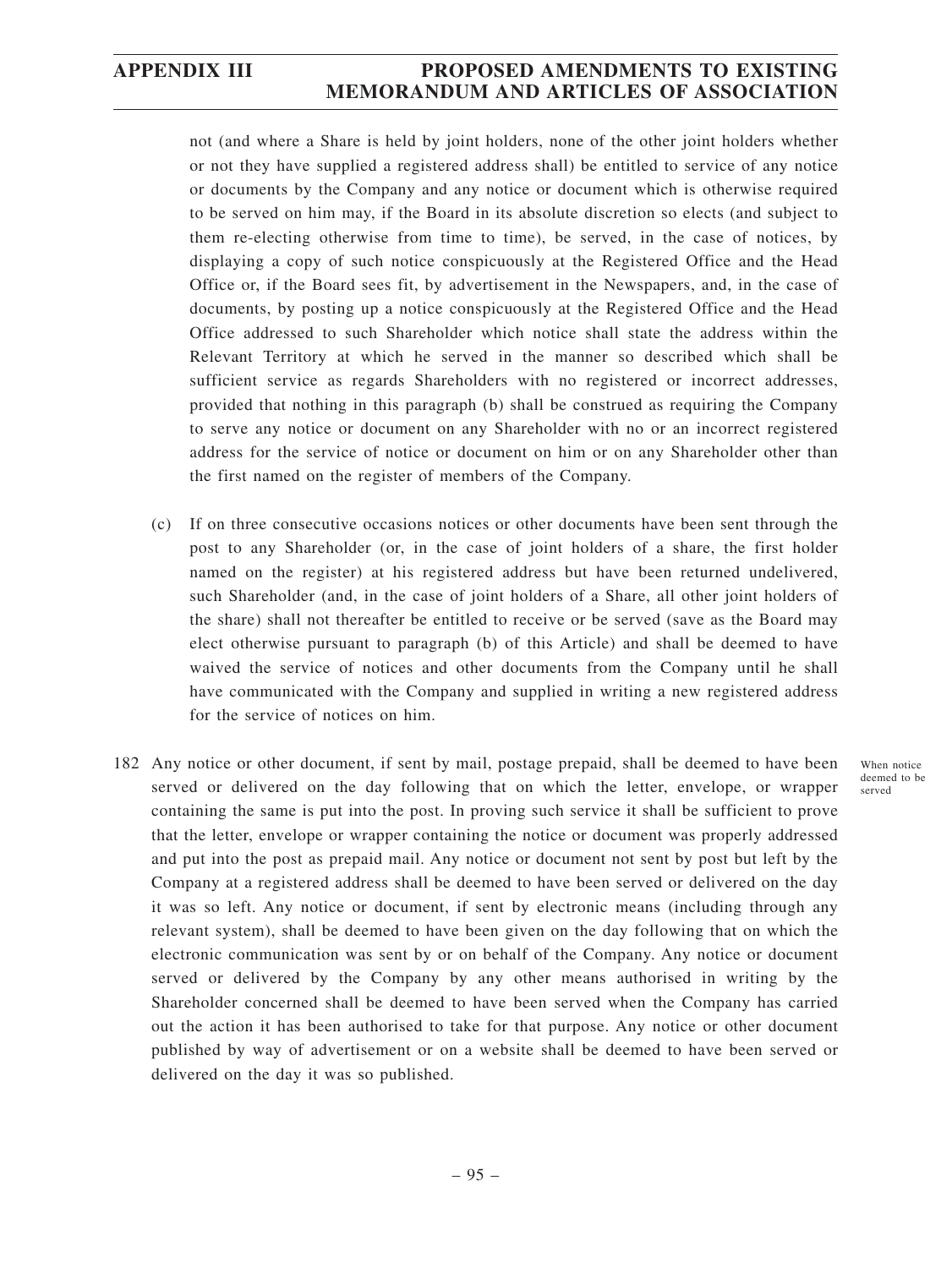- 183 A notice or document may be given by the Company to the person entitled to a Share in consequence of the death, mental disorder, bankruptcy or liquidation of a Shareholder by sending it through the post in a prepaid envelope or wrapper addressed to him by name, or by the title of representative of the deceased, the trustee of the bankrupt or the liquidator of the Shareholder, or by any like description, at the address, if any, supplied for the purpose by the person claiming to be so entitled, or (until such an address has been so supplied) by giving the notice or document in any manner in which the same might have been given if the death, metal disorder, bankruptcy or winding up had not occurred.
- 184 Any person who by operation of law, transfer or other means whatsoever shall become entitled to any Share shall be bound by every notice in respect of such share which prior to his name and address being entered on the register shall have been duly served to the person from whom he derives his title to such share.
- 185 Any notice or document delivered or sent by post to, or left at the registered address of any Shareholder in pursuance of these Articles, shall notwithstanding that such Shareholder be then deceased, bankrupt or wound up and whether or not the Company has notice of his death, bankruptcy or winding up, be deemed to have duly served in respect of any registered Shares whether held solely or jointly with other persons by such Shareholder until some other person be registered in his stead as the holder or joint holder thereof, and such service shall for all purposes of these Articles be deemed a sufficient service of such notice or document on his personal representatives and all persons (if any) jointly interested with him in any such Shares.
- 186 The signature to any notice or document to be given by the Company may be written or printed.

### **INFORMATION**

187 No Shareholder (not being a Director) shall be entitled to require discovery of or any information respecting any detail of the Company's trading or any matter which is or may be in the nature of a trade secret, mystery of trade or secret process which may relate to the conduct of the business of the Company which in the opinion of the Board will be inexpedient in the interests of the Shareholders of the Company to communicate to the public.

#### **WINDING UP**

188 Subject to the Companies LawCompanies Act, a resolution that the Company be wound up by the Court or be wound up voluntarily shall be passed by way of a Special Resolution. App. 3 Para 21

Service of notice to persons entitled on death, mental disorder or bankruptcy

Transferee to be bound by prior notices

Notice valid though shareholder deceased, bankrupt

How notice to be signed

Shareholders not entitled to information

Modes of winding up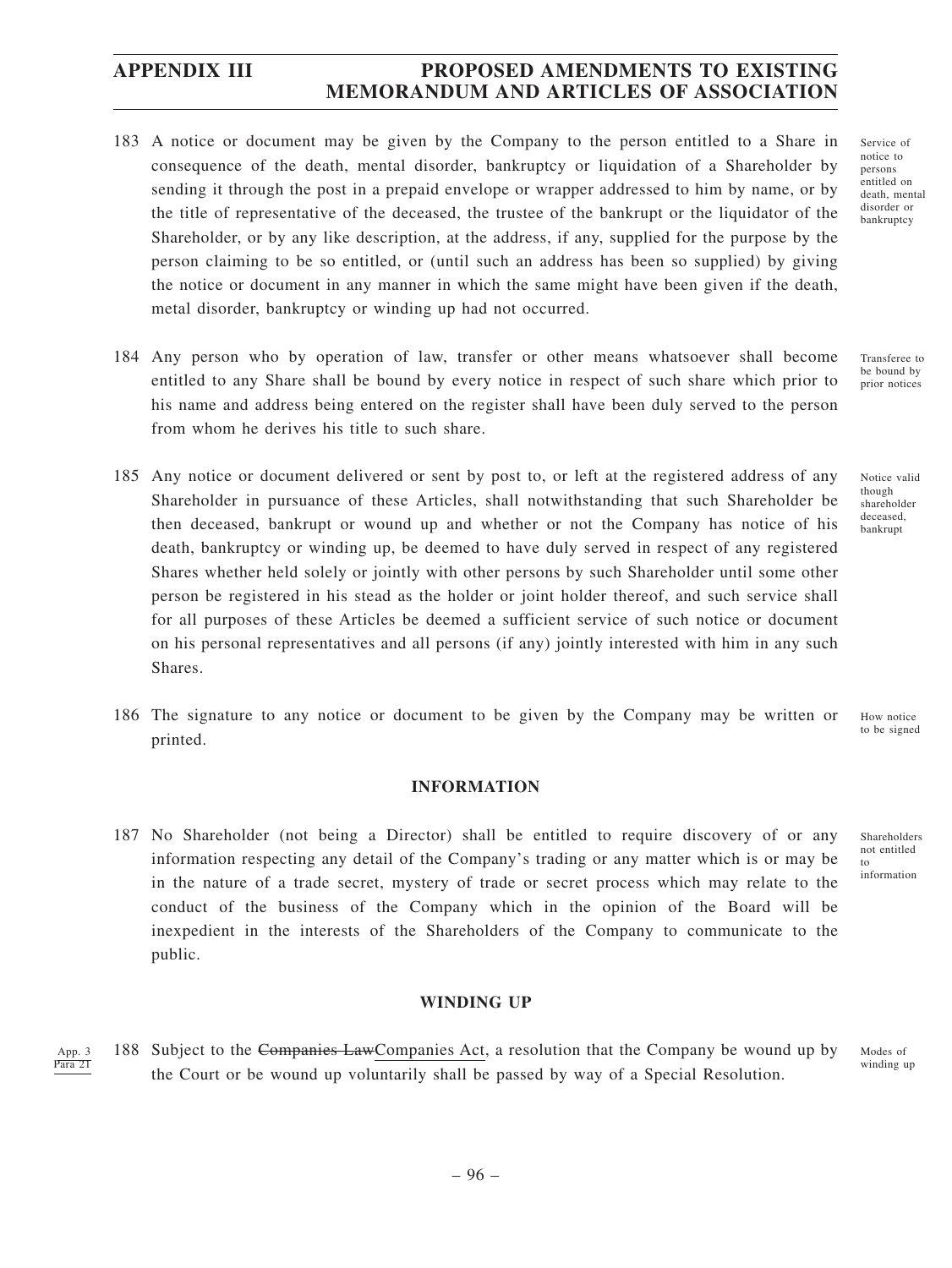- 189 If the Company shall be wound up, the surplus assets remaining after payment to all creditors shall be divided among the Shareholders in proportion to the capital paid up on the Shares held by them respectively, and if such surplus assets shall be insufficient to repay the whole of the paid up capital, they shall be distributed, subject to the rights of any Shares which may be issued on special terms and conditions, so that, as nearly as may be, the losses shall be borne by the Shareholders in proportion to the capital paid on the Shares held by them respectively.
- 190 If the Company shall be wound up (in whatever manner) the liquidator may, with the sanction of a Special Resolution and any other sanction required by the Companies LawCompanies Act, divide among the Shareholders in specie or kind the whole or any part of the assets of the Company whether the assets shall consist of property of one kind or shall consist of properties of different kinds and the liquidator may, for such purpose, set such value as he deems fair upon any one or more class or classes of property to be divided as aforesaid and may determine how such division shall be carried out as between the Shareholders or different classes of Shareholders and the Shareholders within each class. The liquidator may, with the like sanction, vest any part of the assets in trustees upon such trusts for the benefit of Shareholders as the liquidator, with the like sanction, shall think fit, but so that no Shareholder shall be compelled to accept any Shares or other assets upon which there is a liability.

### **INDEMNITY**

191 The Directors, managing directors, alternate Directors, Auditors, Secretary and other officers for the time being of the Company and the trustees (if any) for the time being acting in relation to any of the affairs of the Company, and their respective executors or administrators, shall be indemnified and secured harmless out of the assets of the Company from and against all actions, costs, charges, losses, damages and expenses which they or any of them, their or any of their executors or administrators, shall or may incur or sustain by reason of any act done, concurred in or omitted in or about the execution of their duty or supposed duty in their respective offices or trusts, except such (if any) as they shall incur or sustain through their own fraud or dishonesty, and none of them shall be answerable for the acts, receipts, neglects or defaults of any other of them, or for joining in any receipt for the sake of conformity, or for any bankers or other persons with whom any moneys or effects of the Company shall be lodged or deposited for safe custody, or for the insufficiency or deficiency of any security upon which any moneys of the Company shall be placed out or invested, or for any other loss, misfortune or damage which may arise in the execution of their respective offices or trusts, or in relation thereto, except as the same shall happen by or through their own fraud, dishonest, or recklessness. The Company may take out and pay the premium and other moneys for the maintenance of insurance, bonds and other instruments for the benefit either of the Company or the Directors (and/or other officers) or any of them to indemnify

Assets may be distributed in specie

Indemnity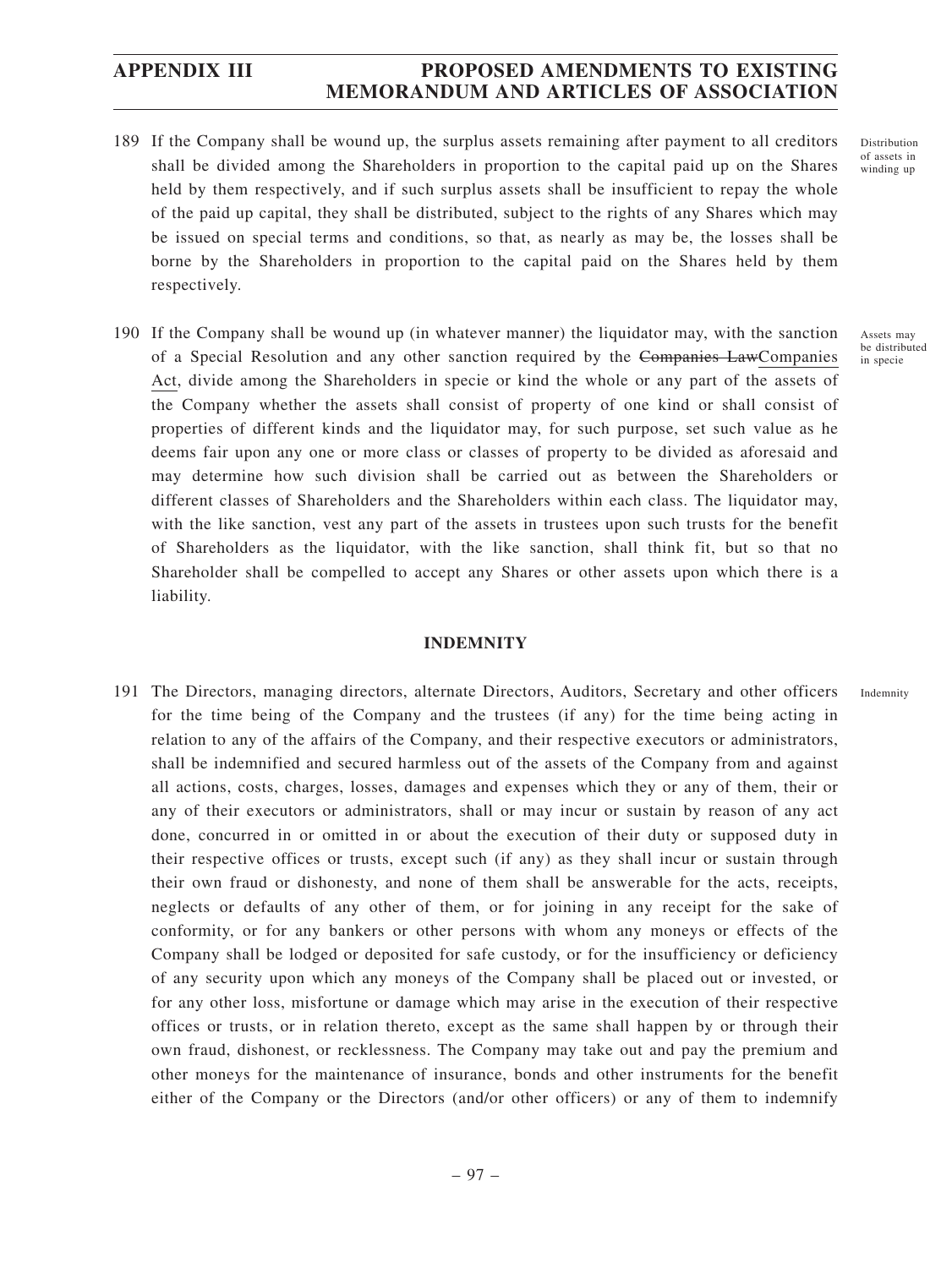the Company and/or Directors (and/or other officers) named therein for this purpose against any loss, damage, liability and claim which they may suffer or sustain in connection with any breach by the Directors (and/or other officers) or any of them of their duties to the Company.

#### **UNTRACEABLE SHAREHOLDERS**

192 The Company may exercise the power to cease sending cheques for Dividend entitlements or Dividend warrants by post if such cheques or warrants remain uncashed on two consecutive occasions or after the first occasion on which such a cheque or warrant is returned undelivered. App.3  $13(1)$ 

193 (a) The Company shall have the power to sell, in such manner as the Board thinks fit, any Shares of a Shareholder who is untraceable, but no such sale shall be made unless:

Company may sell shares of

untraceable shareholders

Company ceases sending dividend warrants etc.

- (i) during the period of 12 years prior to the date of the advertisements referred to in sub-paragraph (ii) below (or, if published more than once, the first thereof) at least three Dividends or other distributions in respect of the Shares in question have become payable or been made and no Dividend or other distribution in respect of the Shares during that period has been claimed;
- (ii) the Company has caused an advertisement to be inserted in the Newspapers of its intention to sell such Shares and a period of three months has elapsed since the date of such advertisement (or, if published more than once, the first thereof);
- (iii) the Company has not at any time during the said periods of 12 years and three months received any indication of the existence of the holder of such Shares or of a person entitled to such Shares by death, bankruptcy or operation of law; and
- (iv) the Company has notified the HK Stock Exchange of its intention of such sale.
- (b) To give effect to any such sale the Board may authorise any person to transfer the said Shares and the instrument of transfer signed or otherwise executed by or on behalf of such person shall be as effective as if it had been executed by the registered holder or the person entitled by transmission to such Shares, and the purchaser shall not be bound to see to the application of the purchase money nor shall his title to the Shares be affected by any irregularity or invalidity in the proceedings relating to the sale. The net proceeds of the sale will belong to the Company and upon receipt by the Company of such proceeds it shall become indebted to the former Shareholder for an amount equal to such net proceeds. Notwithstanding any entries made by the Company in any of its books or otherwise howsoever, no trusts shall be created in respect of such debt and no interest shall be payable in respect of it and the Company shall not be required to account for any money earned from the net proceeds which may be employed in the

App.3  $\frac{13(2)}{a}$ 

 $13(2)(b)$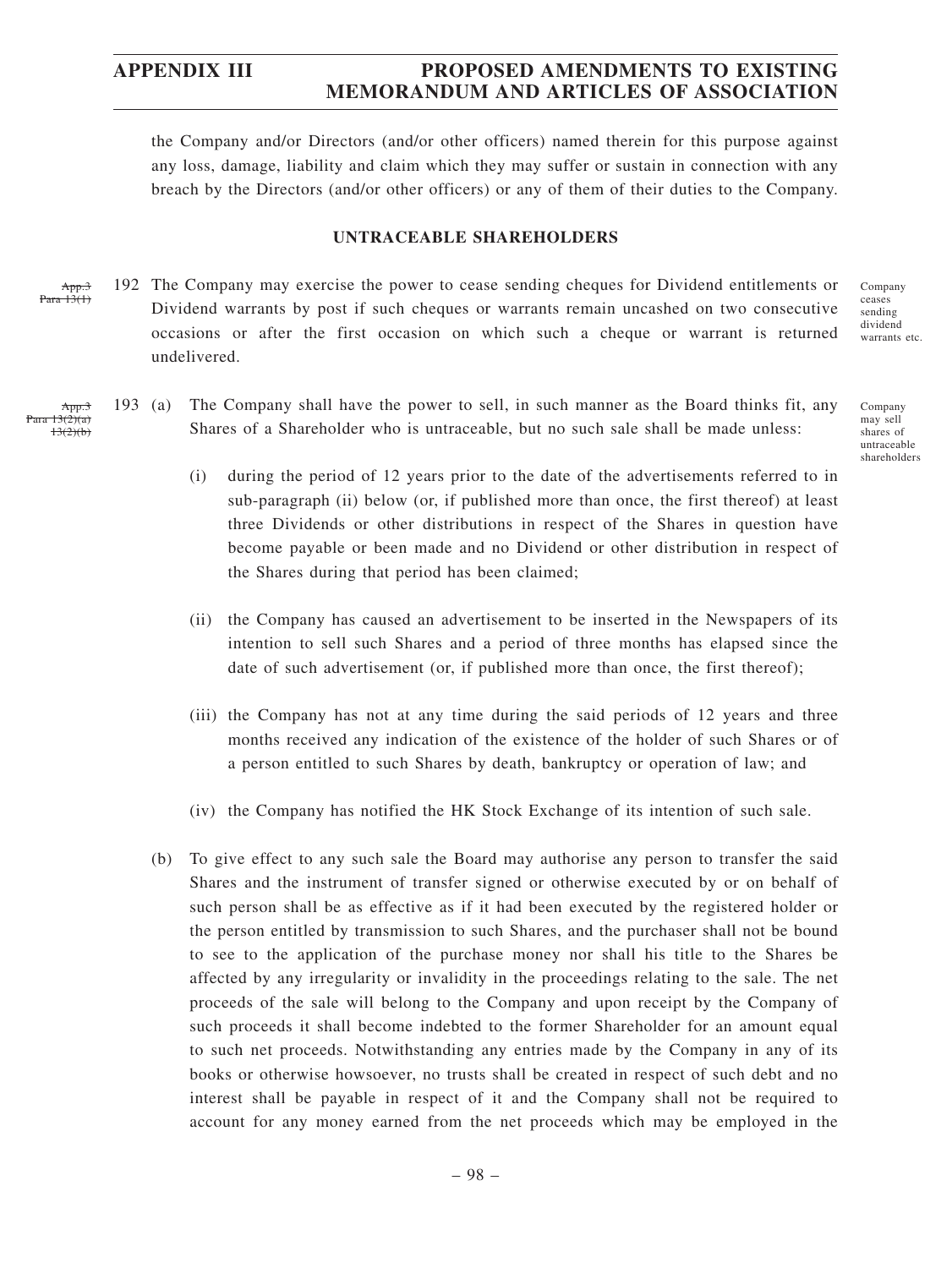business of the Company or as it thinks fit. Any sale under this Article shall be valid and effective notwithstanding that the Shareholder holding the Shares sold is dead, bankrupt, wound up or otherwise under any legal disability or incapacity.

#### **DESTRUCTION OF DOCUMENTS**

194 The Company may destroy:

Destruction of documents

- (a) any share certificate which has been cancelled at any time after the expiry of one year from the date of such cancellation;
- (b) any dividend mandate or any variation or cancellation thereof or any notification of change of name or address at any time after the expiry of two years from the date on which such mandate, variation, cancellation or notification was recorded by the Company;
- (c) any instrument of transfer of Shares which has been registered at any time after the expiry of six years from the date of registration;
- (d) any other document, on the basis of which any entry in the Register is made, at any time after the expiry of six years from the date on which an entry in the Register was first made in respect of it;

and it shall conclusively be presumed in favour of the Company that every Share certificate so destroyed was a valid certificate duly and properly cancelled and that every instrument of transfer so destroyed was a valid and effective instrument duly and properly registered and that every other document destroyed hereunder was a valid and effective document in accordance with the recorded particulars thereof in the books or records of the Company provided always that:

- (i) the foregoing provisions of this Article shall apply only to the destruction of a document in good faith and without express notice to the Company that the preservation of such document was relevant to a claim;
- (ii) nothing contained in this Article shall be construed as imposing upon the Company any liability in respect of the destruction of any such document earlier than as aforesaid or in any case where the conditions of proviso (i) above are not fulfilled; and
- (iii) references in this Article to the destruction of any document include reference to its disposal in any manner.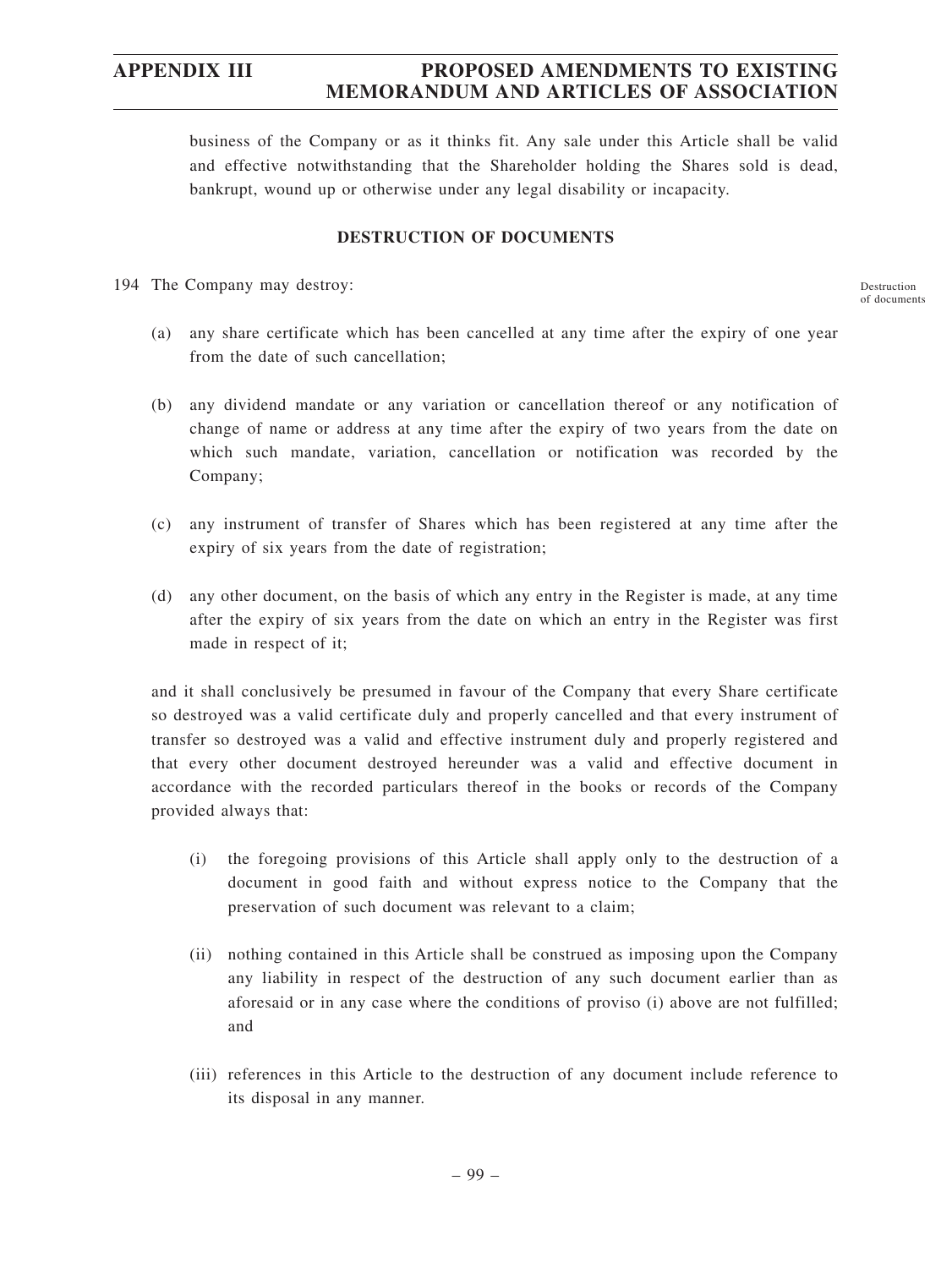#### **SUBSCRIPTION RIGHT RESERVE**

- 195 The following provisions shall have effect to the extent that they are not prohibited by and are in compliance with the Companies LawCompanies Act:
	- (a) If, so long as any of the rights attaching to any warrants issued by the Company to subscribe for Shares shall remain exercisable, the Company does any act or engages in any transaction which, as a result of any adjustments to the subscription price in accordance with the provisions applicable under the terms and conditions of the warrants, would reduce the subscription price to below the par value of a Share, then the following provisions shall apply:
		- (i) as from the date of such act or transaction the Company shall establish and thereafter (subject as provided in this Article) maintain in accordance with the provisions of this Article a reserve (the "Subscription Right Reserve") the amount of which shall at no time be less than the sum which for the time being would be required to be capitalised and applied in paying up in full the nominal amount of the additional Shares required to be issued and allotted credited as fully paid pursuant to sub-paragraph (iii) below on the exercise in full of all the subscription rights outstanding and shall apply the Subscription Right Reserve in paying up in full the amount of the shortfall referred to in sub-paragraph (iii) in respect of such additional Shares as and when the same are allotted;
		- (ii) the Subscription Right Reserve shall not be used for any purpose other than that specified above unless all other reserves of the Company (other than the share premium account) have been extinguished and will then only be used to make good losses of the Company if and so far as is required by law;
		- (iii) upon the exercise of all or any of the subscription rights represented by any warrant, the relevant subscription rights shall be exercisable in respect of a nominal amount of Shares equal to the amount in cash which the holder of such warrant is required to pay on exercise of the subscription rights represented thereby (or, as the case may be, the relevant portion thereof in the event of a partial exercise of the subscription rights) and, in addition, there shall be allotted in respect of such subscription rights to the exercising warrant holder, credited as fully paid, such additional nominal amount of Shares as is equal to the shortfall between:
			- (A) the said amount in cash which the holder of such warrant is required to pay on exercise of the subscription rights represented thereby (or, as the case may be, the relevant portion thereof in the event of a partial exercise of the subscription rights); and

Subscription right reserve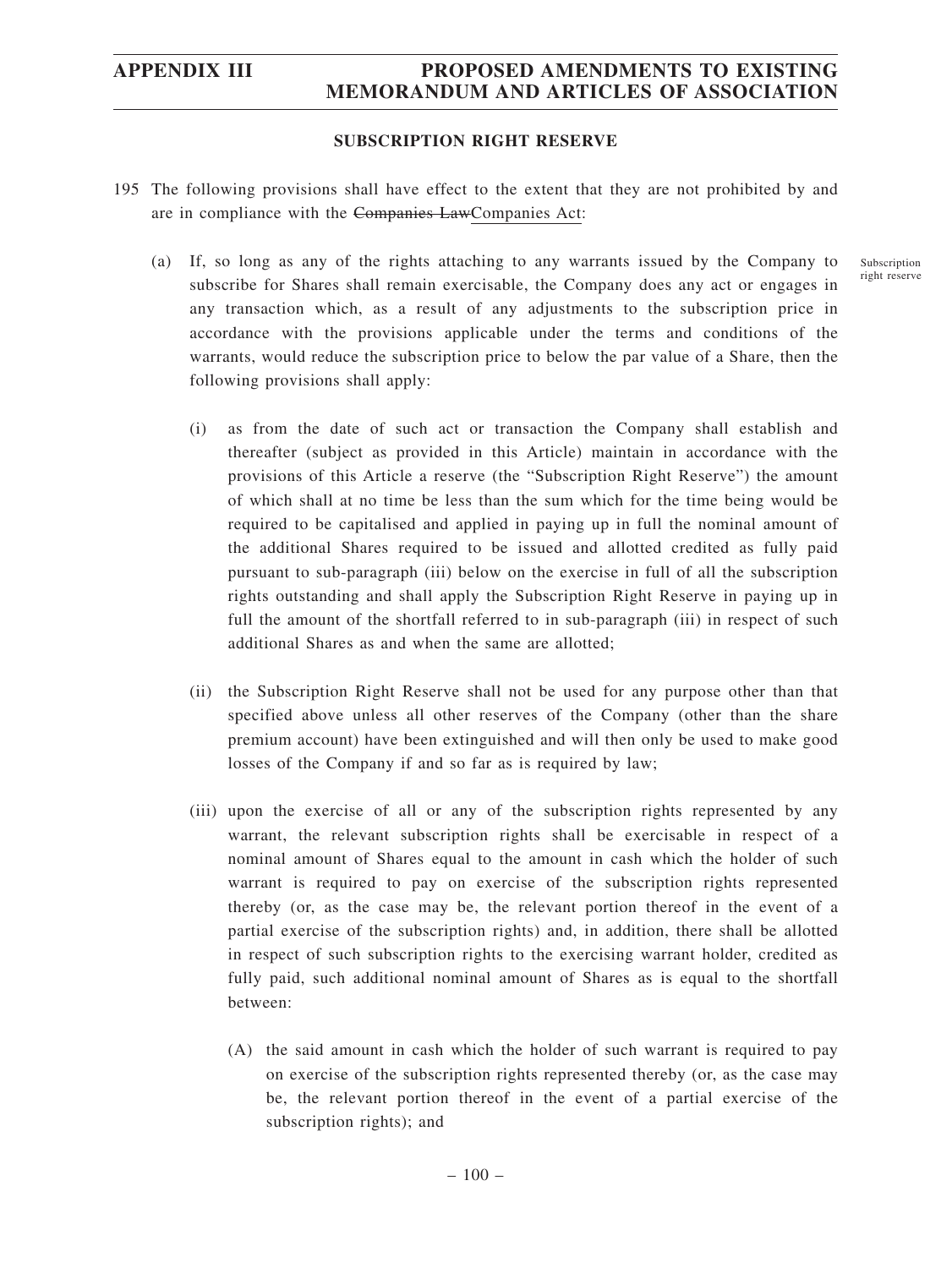- (B) the nominal amount of Shares in respect of which such subscription rights would have been exercisable having regard to the provisions of the conditions of the warrants, had it been possible for such subscription rights to represent the right to subscribe for Shares at less than par and immediately upon such exercise so much of the sum standing to the credit of the Subscription Right Reserve as is required to pay up in full such additional nominal amount of Shares shall be capitalised and applied in paying up in full such additional nominal amount of Shares which shall forthwith be allotted credited as fully paid to the exercising warrant holder; and
- (iv) if upon the exercise of the subscription rights represented by any warrant the amount standing to the credit of the Subscription Right Reserve is not sufficient to pay up in full such additional nominal amount of Shares equal to such shortfall as aforesaid to which the exercising warrant holder is entitled, the Board shall apply any profits or reserves then or thereafter becoming available (including, to the extent permitted or not prohibited by law, the share premium account) for such purpose until such additional nominal amount of Shares is paid up and allotted as aforesaid and until then no Dividend or other distribution shall be paid or made on the fully paid Shares then in issue. Pending such payment up and allotment, the exercising warrant holder shall be issued by the Company with a certificate evidencing his right to the allotment of such additional nominal amount of Shares. The rights represented by any such certificate shall be in registered form and shall be transferable in whole or in part in units of one Share in the like manner as the Shares for the time being are transferable, and the Company shall make such arrangements in relation to the maintenance of a register therefor and other matters in relation thereto as the Board may think fit and adequate particulars thereof shall be made known to each relevant exercising warrant holder upon the issue of such certificate.
- (b) Shares allotted pursuant to the provisions of this Article shall rank *pari passu* in all respects with the other Shares allotted or which ought to be allotted on the relevant exercise of the subscription rights represented by the warrant concerned. Notwithstanding anything contained in paragraph (a) of this Article, no fraction of any Share shall be allotted on exercise of the subscription rights.
- (c) The provisions of this Article as to the establishment and maintenance of the Subscription Right Reserve shall not be altered or added to in any way which would vary or abrogate, or which would have the effect of varying or abrogating, the provisions for the benefit of any warrant holder or class of warrant holders under this Article without the sanction of a Special Resolution of such warrant holder(s) or class of warrant holders.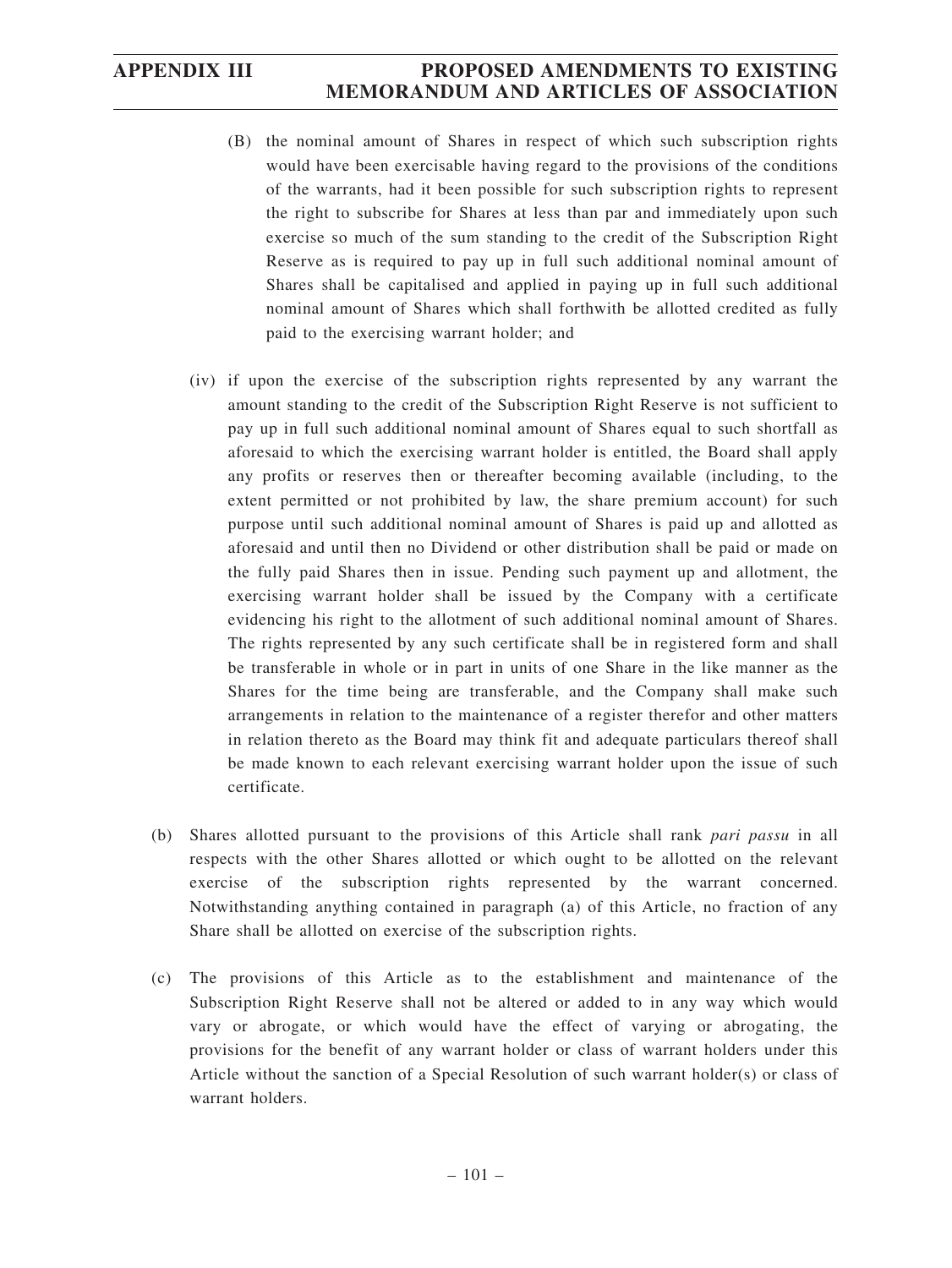(d) A certificate or report by the Auditors as to whether or not the Subscription Right Reserve is required to be established and maintained and if so the amount thereof so required to be established and maintained, as to the purpose for which the Subscription Right Reserve has been used, as to the extent to which it has been used to make good losses of the Company, as to the additional nominal amount of Shares required to be allotted to exercising warrant holders credited as fully paid, and as to any other matter concerning the Subscription Right Reserve shall (in the absence of manifest error) be conclusive and binding upon the Company and all warrant holders and Shareholders.

### **STOCK**

- 196 The following provisions shall have effect at any time and from time to time provided that they are not prohibited by or inconsistent with the Companies LawCompanies Act:
	- (a) The Company may by Ordinary Resolution convert any fully paid Shares into stock, and may from time to time by like resolution reconvert any stock into fully paid Shares of any denomination.
	- (b) The holders of stock may transfer the same or any part thereof in the same manner, and subject to the same regulations as and subject to which the Shares from which the stock arose might prior to conversion have been transferred or as near thereto as circumstances admit, but the Board may from time to time, if it thinks fit, fix the minimum amount of stock transferable and restrict or prohibit the transfer of fractions of that minimum, but so that such minimum shall not exceed the nominal amount of the Shares from which the stock arose. No warrants to bearer shall be issued in respect of any stock.
	- (c) The holders of stock shall, according to the amount of the stock held by them, have the same rights, privileges and advantages as regards Dividends, participation in assets on a winding up, voting at meetings, and other matters, as if they held the Shares from which the stock arose, but no such rights, privileges or advantages (except participation in the Dividends and profits and in the assets on winding up of the Company) shall be conferred by an amount of stock which would not, if existing in Shares, have conferred such rights, privileges or advantages.
	- (d) Such of the provisions of these Articles as are applicable to fully paid Shares shall apply to stock, and the words "Share" and "Shareholder" herein shall include "stock" and "stockholder" and "member".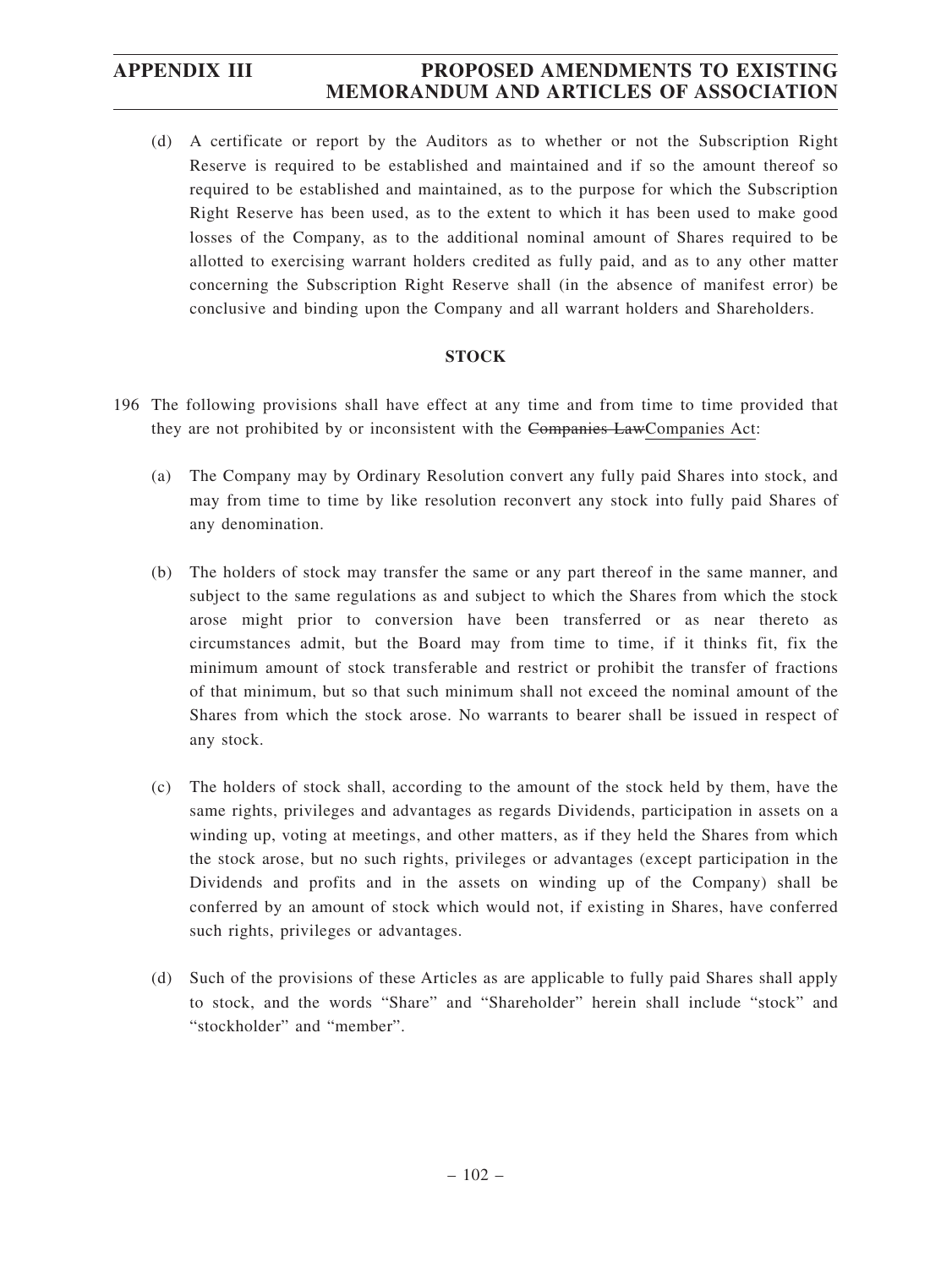### **FINANCIAL YEAR**

197 Unless otherwise determined by the Directors, the financial year end of the Company shall be 31st of December in each year.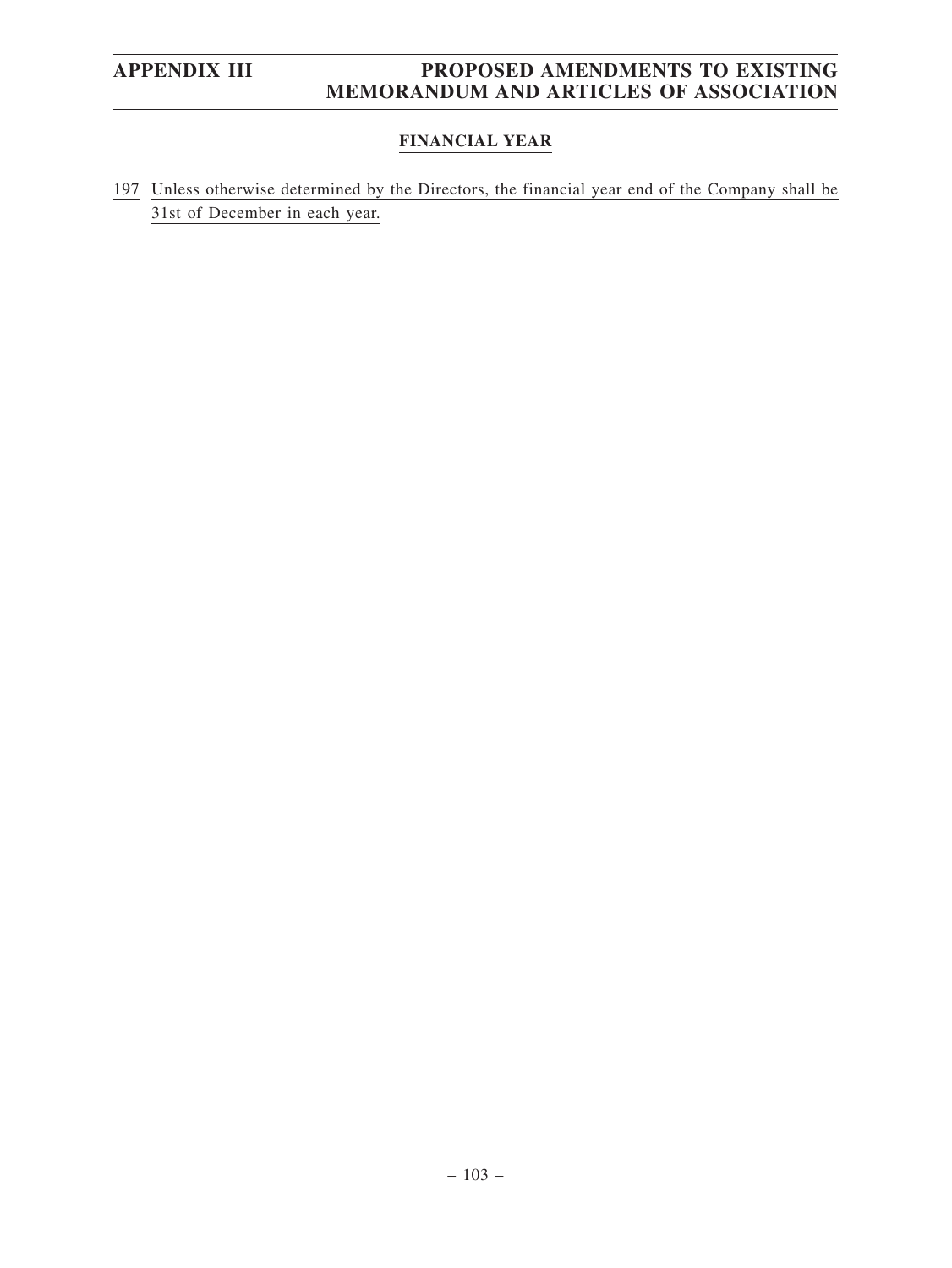# **NOTICE OF ANNUAL GENERAL MEETING**



**(Stock Code: 1134)**

**NOTICE IS HEREBY GIVEN** that an annual general meeting (the "**AGM**") of Kelfred Holdings Limited (the "**Company**") will be held at Room 1606, 16/F, Block B, New Trade Plaza, 6 On Ping Street, Sha Tin, New Territories, Hong Kong on Friday, 27 May 2022 at 11:00 a.m. for the following purposes:

The capitalised terms used herein shall have the same meaning ascribed to them in the circular of the Company dated 28 April 2022.

### **ORDINARY RESOLUTIONS**

As ordinary business to consider and, if thought fit, pass with or without amendments, the following resolutions as ordinary resolutions of the Company:

- 1. To receive, consider and adopt the audited consolidated financial statements and the reports of the directors and independent auditor of the Company and its subsidiaries for the year ended 31 December 2021.
- 2. To re-appoint RSM Hong Kong as the auditor of the Company and to authorise the Board of the Company to fix their remuneration.
- 3. (a) To re-elect Mr. Kwok Kwan Yu as an executive director of the Company and authorise the Board of the Company to fix his remuneration.
	- (b) To re-elect Mr. Zuo Zhengsan as an-executive director of the Company and authorise the Board of the Company to fix his remuneration.
	- (c) To re-elect Mr. Zhang Li as a non-executive director of the Company and authorise the Board of the Company to fix his remuneration.
	- (d) To re-elect Mr. Chu Kin Ming as an independent non-executive director of the Company and authorise the Board of the Company to fix his remuneration.
	- (e) To re-elect Mr. Chan Hon Wah as an independent non-executive director of the Company and authorise the Board of the Company to fix his remuneration.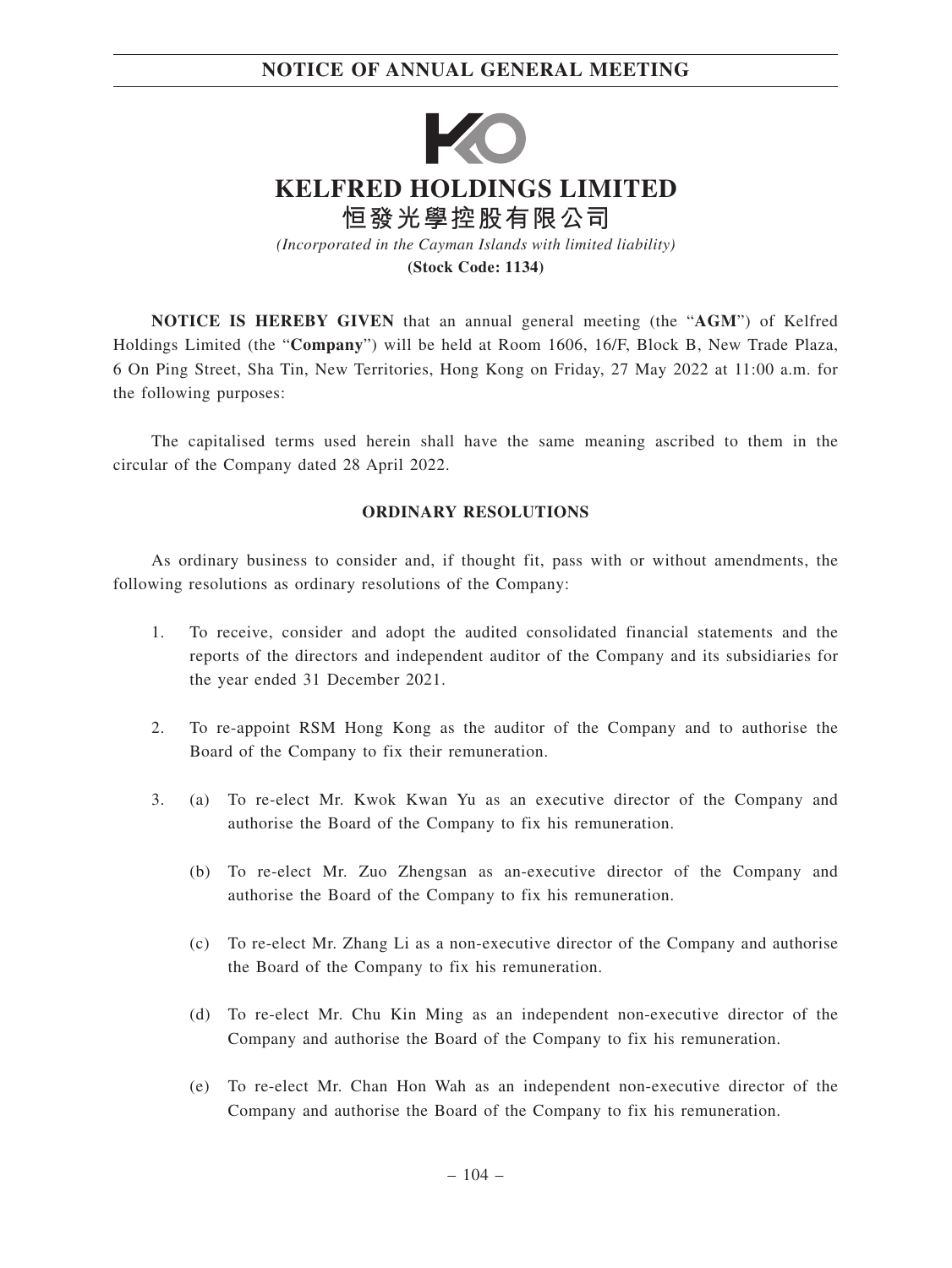## 4. "**THAT**:

- (a) a general unconditional mandate be and is hereby given to the Directors to exercise all powers of the Company to allot, issue and deal with shares of the Company or securities convertible into such shares or options, warrants or similar rights to subscribe for any such shares or such convertible securities (including the power to make or grant any offers, agreements or options (including bonds, warrants and debentures convertible into Shares of the Company) and rights of exchange or conversion which would or might require the exercise of all such powers) subject to a restriction that the aggregate number of securities allotted or agreed to be allotted, otherwise than pursuant to:
	- (i) a Rights Issue (as defined below);
	- (ii) any scrip dividend schemes or similar arrangements providing for the allotment and issue of shares in lieu of the whole or part of a dividend on shares of the Company in accordance with the Articles of Association of the Company (the "**Articles**");
	- (iii) the exercise of options granted under any share option scheme or other similar arrangement adopted by the Company for the grant or issue to the employees, officers, directors and/or any of its subsidiaries and/or other eligible participants specified thereunder of options to subscribe for or rights to acquire shares of the Company;
	- (iv) the exercise of any right of subscription or conversion under the terms of any bonds, warrants or debentures which may be issued by the Company or any securities which are convertible into shares of the Company; or
	- (v) a specific authority granted by the Shareholders in general meeting,

shall not exceed 20% of the number of the issued shares of the Company as at the date of the passing of this resolution;

- (b) the aforesaid mandate shall authorise the directors of the Company to make or grant offers, agreements, options (including bonds, warrants and debentures convertible into shares of the Company) and rights of exchange or conversion which would or might require the exercise of such powers either during or after the end of period mentioned in paragraph (c) below.
- (c) the aforesaid mandate shall remain in effect until (i) the conclusion of the next annual general meeting of the Company; or (ii) the expiration of the period within which the next annual general meeting of the Company is required by the Articles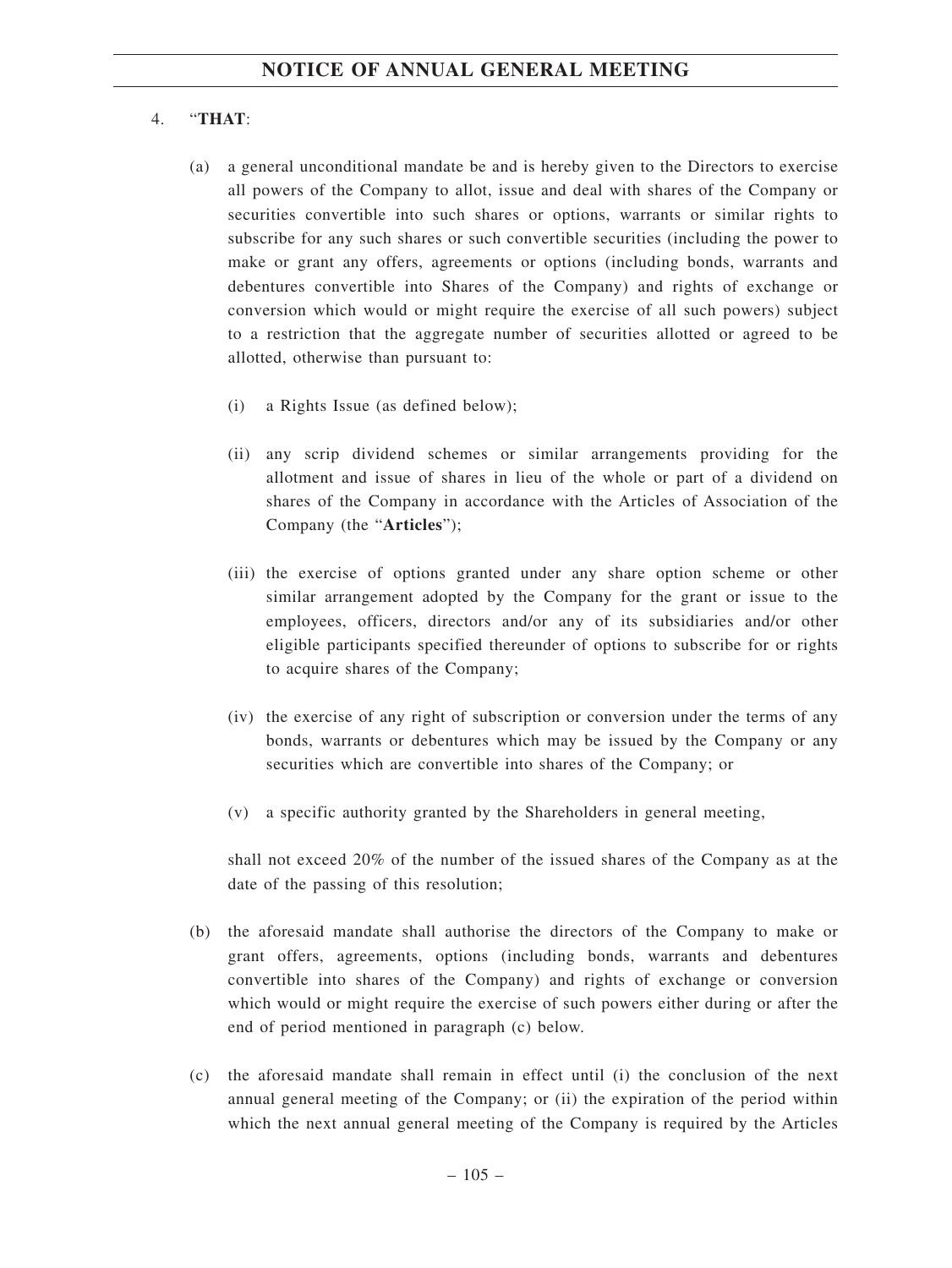# **NOTICE OF ANNUAL GENERAL MEETING**

or any applicable laws to be held; or (iii) the date on which the authority set out in this resolution is revoked or varied by an ordinary resolution of the shareholders of the Company in general meeting, whichever occurs first; and

(d) for the purpose of this resolution, "**Right Issue**" means an offer of shares of the Company or offer or issue of warrants or options or other securities giving rights to subscribe for the shares of the Company open for a period fixed by the Directors to holders of shares of the Company on the register of members of the Company on a fixed record date in proportion to their then holdings of such shares (subject to such exclusion or other arrangements as the directors of the Company may deem necessary or expedient in relation to fractional entitlements or having regard to any legal or practical problems, restrictions or obligations under the laws of, or the requirements of any recognised regulatory body or any stock exchange in any territory outside Hong Kong) and an offer, allotment or issue of shares by way of rights shall be construed accordingly."

## 5. "**THAT**:

- (a) a general unconditional mandate be and is hereby given to the Directors authorising them to exercise all the powers of the Company to purchase or repurchase on The Stock Exchange of Hong Kong Limited (the "**Stock Exchange**") or on any other stock exchange recognised for this purpose by the Securities and Futures Commission of Hong Kong and the Stock Exchange, subject to and in accordance with all applicable laws and the requirements of the Rules Governing the Listing of the Securities on the Main Board of the Stock Exchange or of any other stock exchange as amended from time to time, shares of the Company not exceeding 10% of the number of the issued shares of the Company as at the date of the passing of this resolution; and
- (b) the aforesaid mandate shall remain in effect until (i) the conclusion of the next annual general meeting of the Company; or (ii) the expiration of the period within which the next annual general meeting of the Company is required by the Articles or any applicable laws to be held; or (iii) the date on which the authority set out in this resolution is revoked or varied by an ordinary resolution of the shareholders of the Company in general meeting, whichever occurs first."

## 6. "**THAT**:

conditional upon the ordinary resolutions numbered 4 and numbered 5 as set out in the notice convening the AGM being duly passed (with or without amendments), the general unconditional mandate granted to the Directors to exercise all powers of the Company to allot, issue and deal with shares of the Company pursuant to the resolution set out in the said resolution numbered 4 be and is hereby extended by the addition to the number of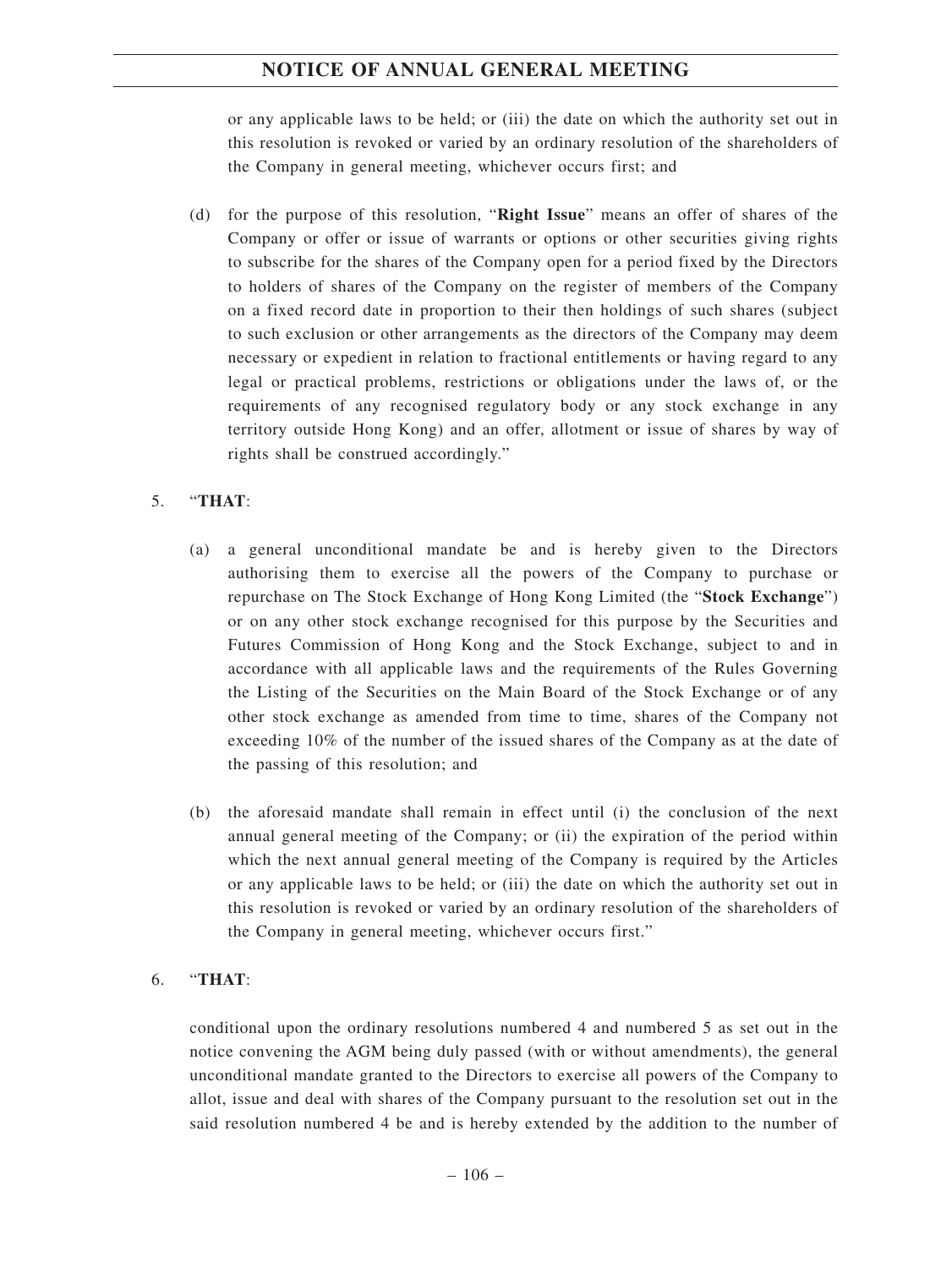## **NOTICE OF ANNUAL GENERAL MEETING**

shares of the Company which may be issued, allotted and dealt with or agreed conditionally or unconditionally to be issued, allotted and dealt with by the Directors pursuant to such general mandate of an amount representing the number of issued shares of the Company purchased or repurchased by the Company pursuant to the general mandate referred to in the said resolution numbered 5, provided that such amount shall not exceed 10% of the aggregate number of the issued shares of the Company at the date of passing of the said resolutions."

## **SPECIAL RESOLUTION**

7. As special business to consider and, if thought fit, pass with or without amendments, the following resolutions as special resolution of the Company:

## "**THAT**

the second amended and restated memorandum and articles of association of the Company (incorporating the proposed amendments to the existing memorandum and articles of association of the Company, details of which are set out in Appendix III to the circular of the Company dated 28 April 2022) (the "**Amended Memorandum and Articles**"), a copy of which has been produced to the AGM and marked "A" and for the purpose of identification initialed by the chairman of the AGM, be approved and adopted as the memorandum and articles of association of the Company in substitution for and to the exclusion of the existing memorandum and articles of association of the Company respectively with immediate effect and that the directors of the Company be and are hereby authorised to do all things necessary to implement the adoption of the Amended Memorandum and Articles."

> By Order of the Board **KELFRED HOLDINGS LIMITED Mr. Kwok Kwan Fai** *Chairman and Executive Director*

Hong Kong, 28 April 2022

*Notes:*

1. A member of the Company entitled to attend and vote at the AGM shall be entitled to appoint another person as his proxy to attend and vote in his/her stead. A member who is the holder of two or more shares of the Company may appoint more than one proxy. A proxy need not be a member of the Company. Completion and return of the form of proxy will not preclude a member of the Company from attending the AGM and voting in person should he/she so wish. In such event, his/her form of proxy will be deemed to be revoked.